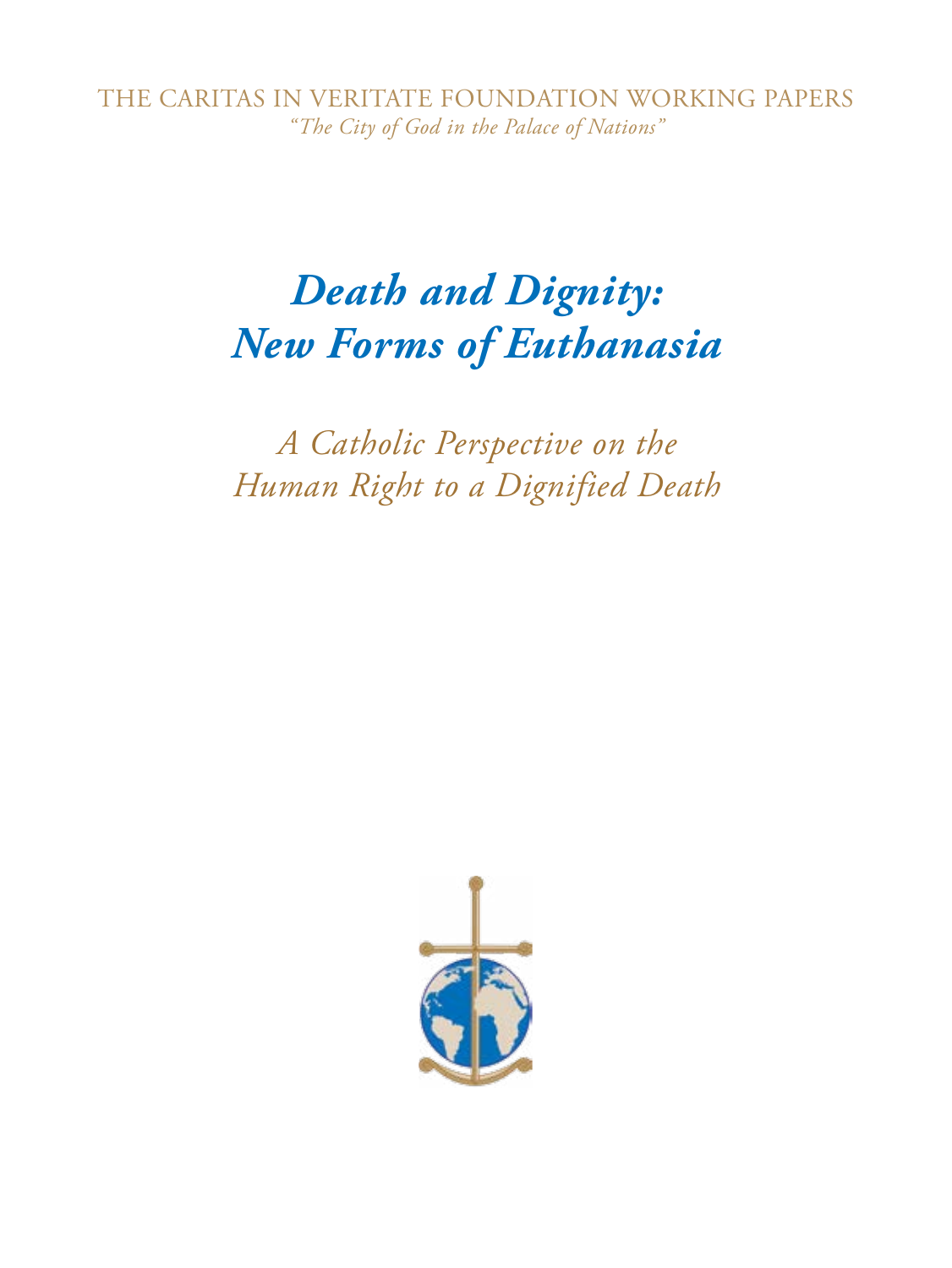## With a selection of texts from the Church's engagement on Euthanasia

*www.fciv.org*

**Published by FCIV 16 chemin du Vengeron, CH-1292 Chambésy © The Caritas in Veritate Foundation**

ISBN: 978-2-8399-1858-9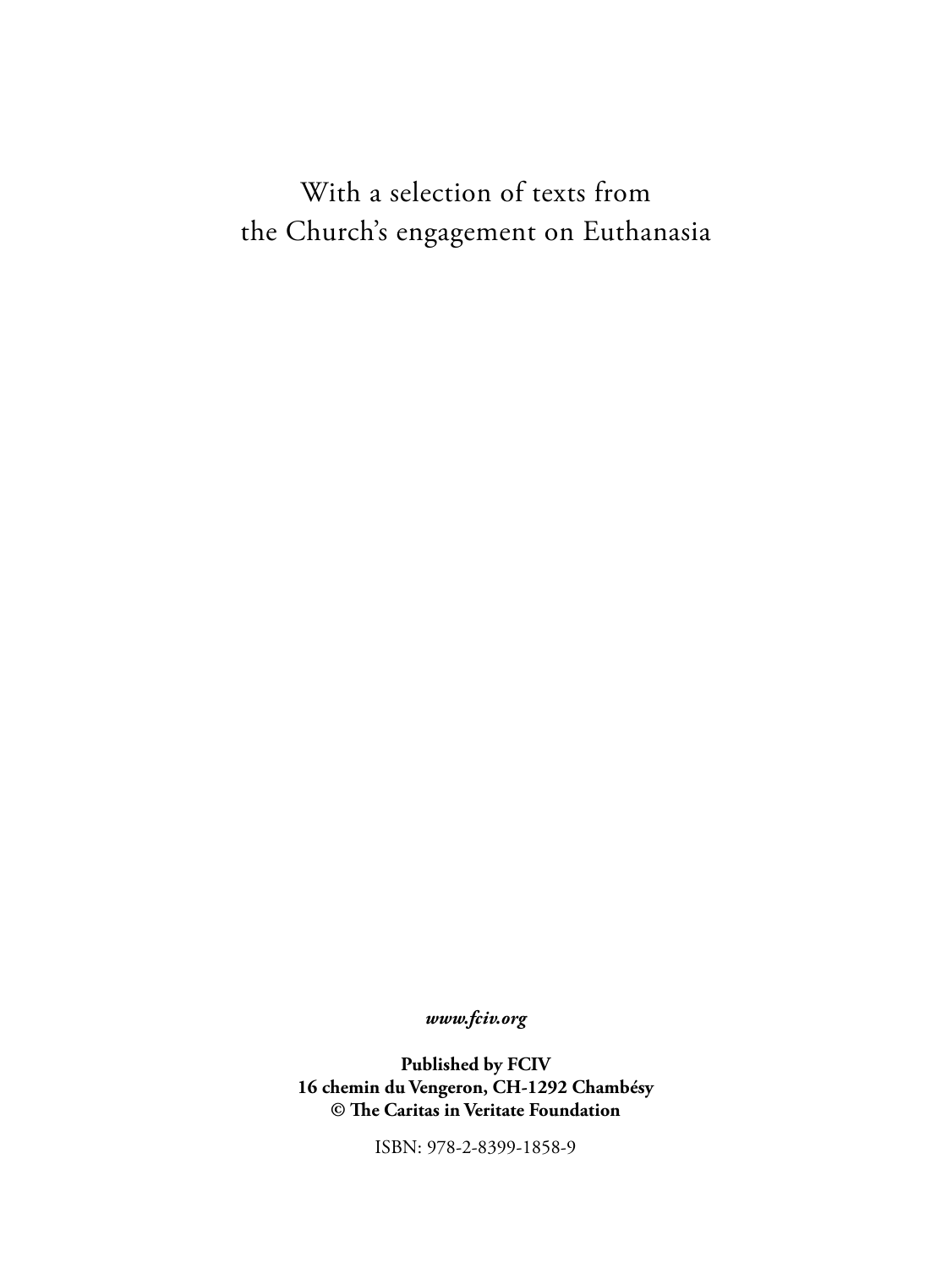### *EDITORIAL* 5

## *SECTION ONE: Death and Dignity : News Forms of Euthanasia*

| Can the "Right to Die with Dignity" be Classified as a Human Right?<br>Xavier Dijon, S.J., Professor Emeritus, Faculty of Law, University of Namur | 11 |
|----------------------------------------------------------------------------------------------------------------------------------------------------|----|
| Death and Dignity: The Ethical and Social Stakes<br>Bernard N. Schumacher, Philosophy, University of Fribourg                                      | 33 |
| Helping to Live Rather than to Die<br>Thierry Collaud, Professor of Christian Social Ethics, Faculty of Theology,<br>University of Fribourg        | 45 |
| <b>SECTION TWO: Church Texts on Euthanasia</b>                                                                                                     |    |

| Introduction to and Analysis of the Church Texts<br>Sarah Lippert and Mathias Nebel                                                                | 63 |
|----------------------------------------------------------------------------------------------------------------------------------------------------|----|
| <b>First Stage: Primary Teaching</b>                                                                                                               | 77 |
| Address to the VIII Congress of the World Medical Association<br>Pope Pius XII, 30 September 1954 (Selected Excerpts)                              | 79 |
| Address to an International Congress of Anesthesiologists<br>Pope Pius XII, 24 November 1957, L'Osservatore Romano (Reproduced with<br>Permission) | 83 |
| Gaudium et Spes - Pastoral Constitution on the Church in the Modern World<br>Council Vatican II, 7 December 1965 (Selected Excerpts)               | 87 |
| Declaration on Euthanasia<br>Sacred Congregation for the Doctrine of the Faith, 5 May 1980                                                         | 90 |
|                                                                                                                                                    |    |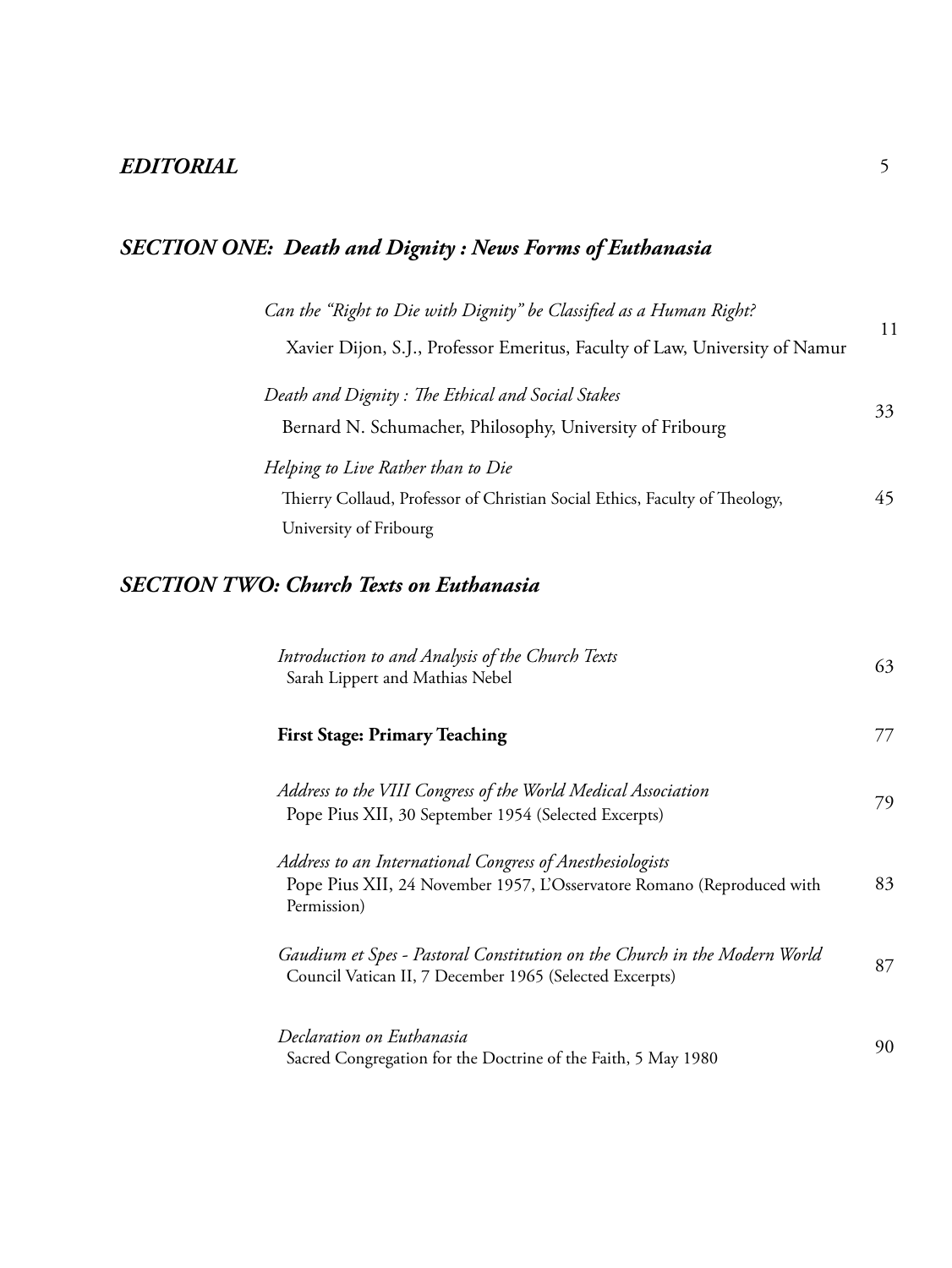| <b>Second Stage: Development of Teaching</b>                                                                                                                                 | 97  |
|------------------------------------------------------------------------------------------------------------------------------------------------------------------------------|-----|
| Encyclical Letter Evangelium Vitae<br>Pope John Paul II, 25 March 1995 (Relevant Excerpts)                                                                                   | 99  |
| Third Stage: Repercussions of Legalized Euthanasia                                                                                                                           | 111 |
| Legalizing Euthanasia for Children in the Netherlands<br>Statement by Msgr Elio Sgreccia, Pontifical Academy for Life, 3 September 2004                                      | 113 |
| Address to the 22nd International Congress of the Pontifical Council for Pastoral<br>Care of Health Care Workers<br>Pope Benedict XVI, 17 November 2007, Clementine Hall     | 119 |
| Ethical and Religious Directives for Catholic Health Care Services<br>United States Conference of Catholic Bishops, 17 November 2009, (Fifth Edition)<br>(Selected Excerpts) | 122 |
| The Dangers of Euthanasia<br>New Zealand Conference of Catholic Bishops, 19 October 2011                                                                                     | 126 |
| Real Care, Love and Compassion<br>Australian Conference of Catholic Bishops, 15 April 2015                                                                                   | 129 |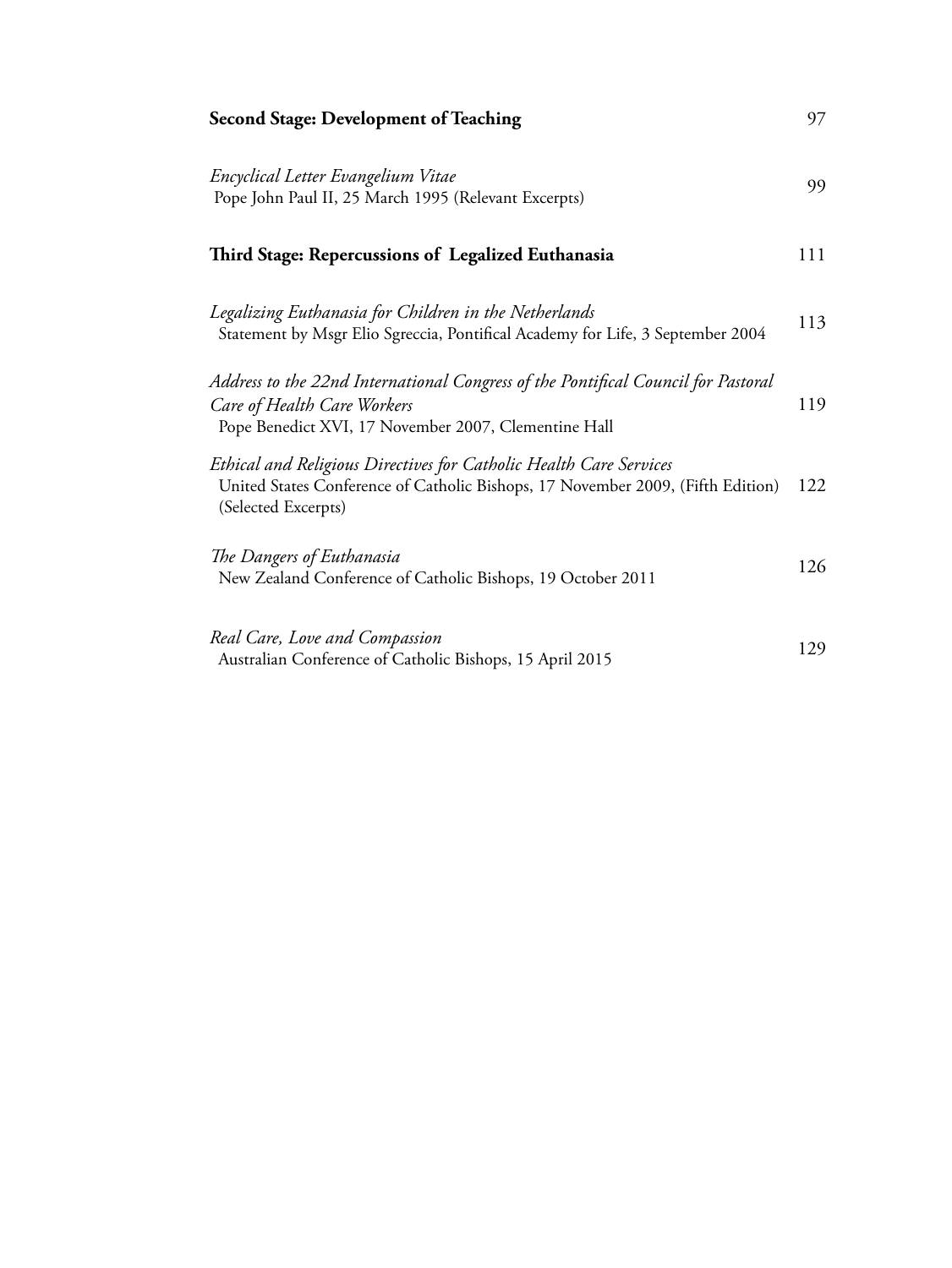## *EDITORIAL*

Why dedicate a publication to "Death and Dignity" if a right to die is not among the main disputed questions at the United Nations? It is precisely because of the absence of this debate that such a document is crucial! The die is not among the main disputed questions at the United Nations? It is precisely because of the absence of this debate that a dignified death is discreetly rising in UN texts and reports, establishing its terms as "non-opposed language". Over time, this might become "consensual language".

In this instance, such a consensus is probably better described as most states' mild indifference to or ignorance of the risks at stake of an evolving vocabulary. A change of words - or a subtle change of the meaning of words - is often all that is needed at the UN to land a victory and later impose measures introduced by the alteration in wording or definition. The Special Rapporteur on the Rights of Older Persons adopted the expression: "right to life and to dignified death" in 2014; such troubling terms stimulate a transformation in the very interpretation of human dignity.

The notion of inherent and universal dignity is one of the corner stones of the Human Rights system. To assign levels of human dignity to a type of death is to alter the way it is commonly understood in the U.N. Charter and the Conventions. Dignity does not change or alter with illness or age. If inherent, it is not qualifiable. Are human rights so well respected around the globe that we can afford to undermine this basic principle?

To speak plainly, there is nothing dignified in assisted suicide. The killing of another human being is always a tragedy. In all UN texts, dignity is supposed to be objective, universal and undeniable, not linked to the actual capacity of an individual to perform autonomous acts. This is why children, the demented or persons with disabilities are said to have an essential and inviolable dignity that no state, no group of persons, no piece of legislation can deny. This was one of the great lessons learned as a result of both the World Wars. This was moral progress.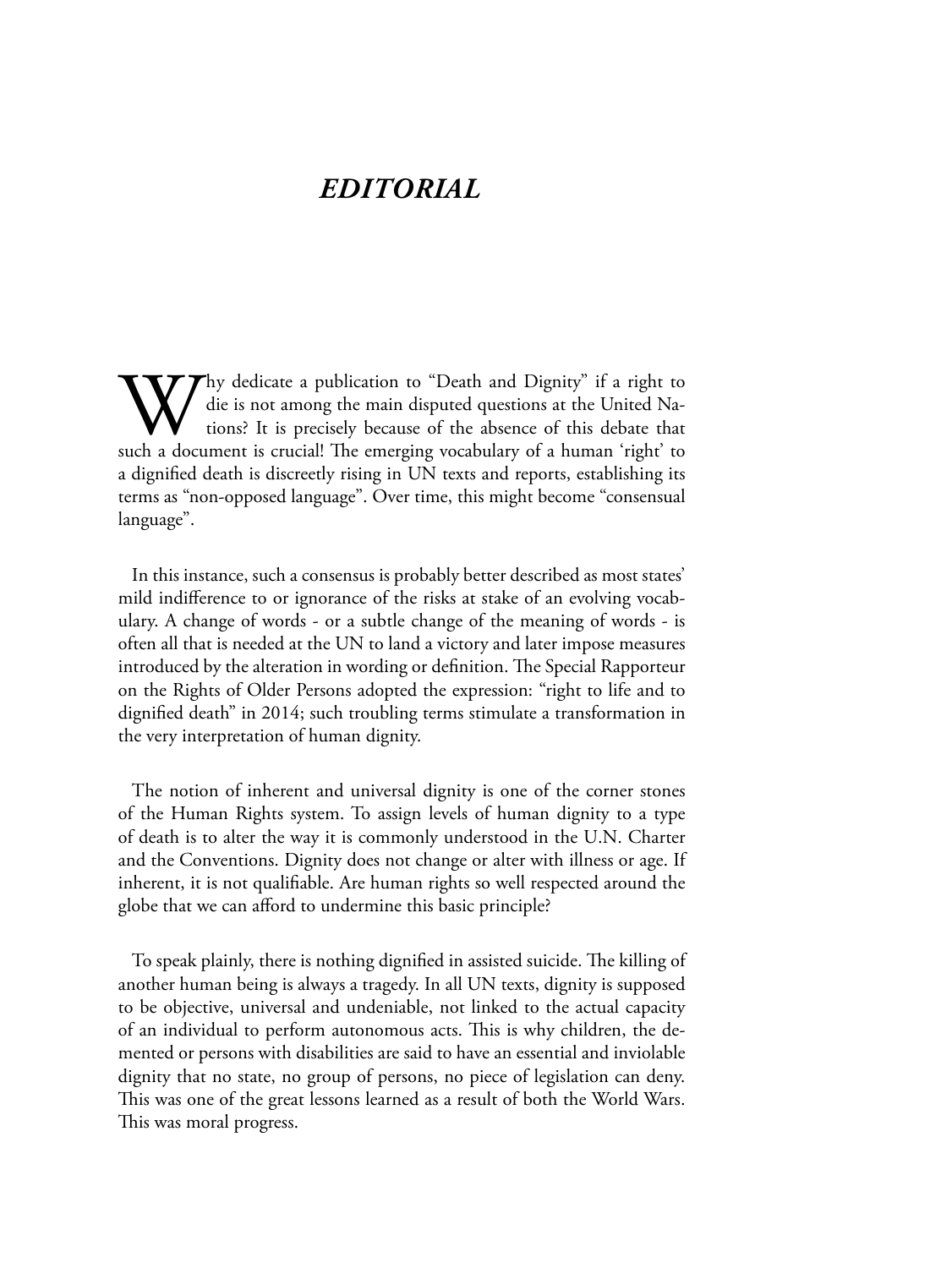#### 6 DEATH AND DIGNITY

Yet, the push for recognition of legal forms of euthanasia at the nation al level is quickly transforming the fundamental assumption of inherent human dignity. The fear of terminal illnesses, unbearable pain, incurable degenerative diseases or extreme dependency in old age, all have added up in the present generation, fuelling the call for a "right to die". The fear of a loss of autonomy, of consciousness, of rationality or just the experience of physical or psychological pain is now seen as denting or denying our fun damental dignity. So much so, that a "legal exit" from pain, illness and old age is presented as the truly dignified form of dying. To support this claim, attractive language such as "compassion" and "mercy" is invoked to induce emotionally charged convictions and assent. Likewise, the deeply ingrained fear of the state's encroachment upon individual rights is used to leverage the legal preservation of the supposedly very private and essentially individ ual wish to die. Instead of safeguarding an objective quality that no amount of pain, illness, rationality, poverty or state sponsored discrimination can deny, this agenda suggests that complete and uninterrupted autonomy is the new basis of dignity and, thus, the new basis for defendable human rights.

Litigation on the right to die in national or international courts show how far and quickly the interpretation of dignity has shifted from a basis in human ontology to a basis in unrestricted personal autonomy. Thus, this working paper raises the question: can we afford to undermine the ob jective dimension of dignity in international law by recognizing a human right to a "dignified death"? Have we considered the long-term legal and social consequences that will surely result? Are we prepared for the logical repercussions to follow?

Such recognition of a so called "human right to a dignified death" would introduce a new and fundamental tension within the system of Human Rights. Wherever individual autonomy might be threatened, so would human dignity; whenever a restriction to individual choice may occur, it would encroach upon human rights. Under this troubling development, preserving human rights would soon become a fine balancing act, aimed at preserving as much autonomy as possible. Dignity may well be but the maintenance of equilibrium among rights - a mere expression of autonomy.

This is not the road forward. This is not progress, but a regression, a loss of humanity, a painful crawling backwards in term of human rights. This working paper argues from three different perspectives – legal, philosoph ical and theological – the reasons we oppose such a move. It shows what is at stake and why we should avoid walking down the road towards the recognizing of a human right to "dignified death".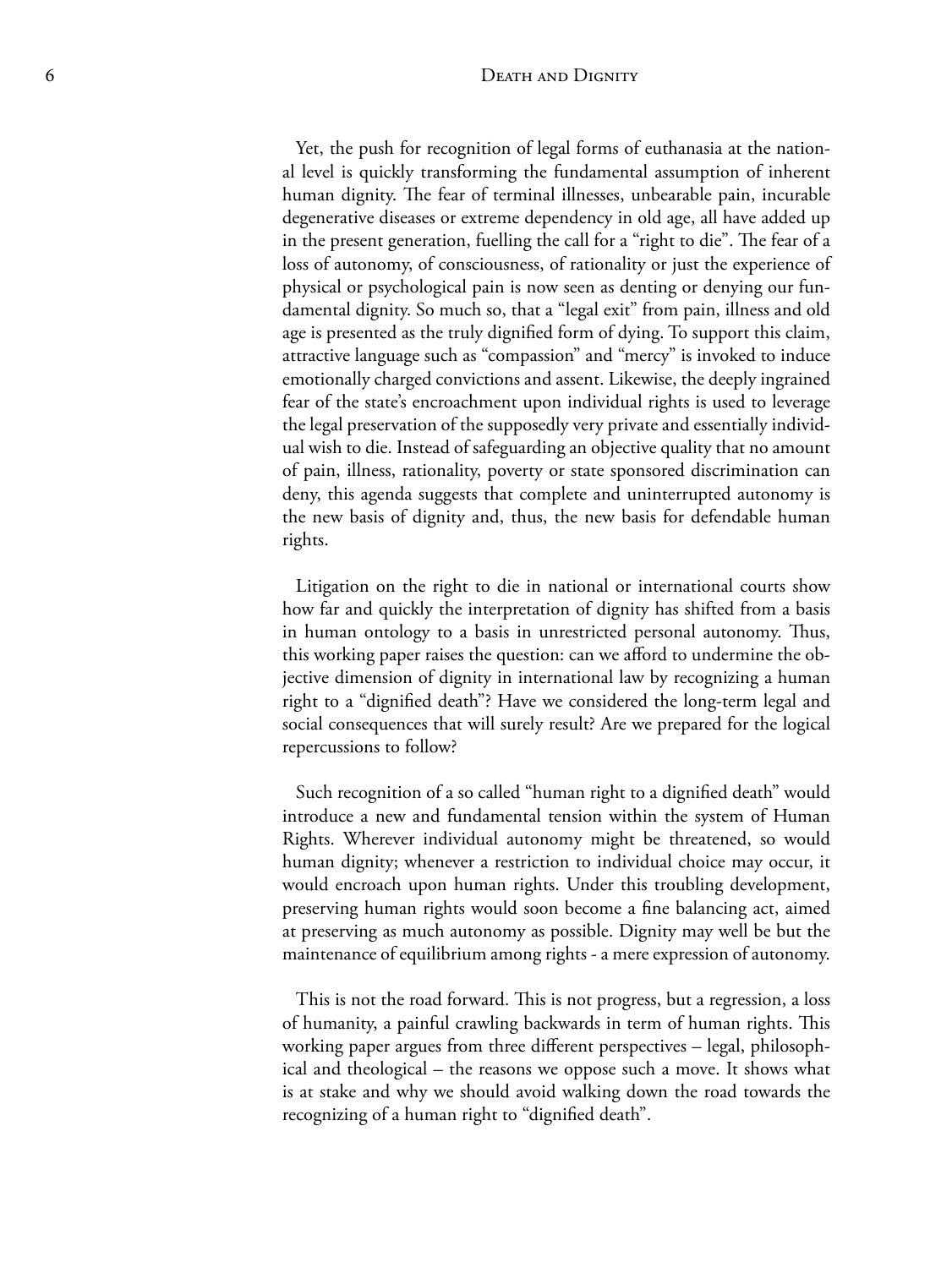## **SECTION ONE**

*DEATH AND DIGNITY – NEW FORMS OF EUTHANASIA*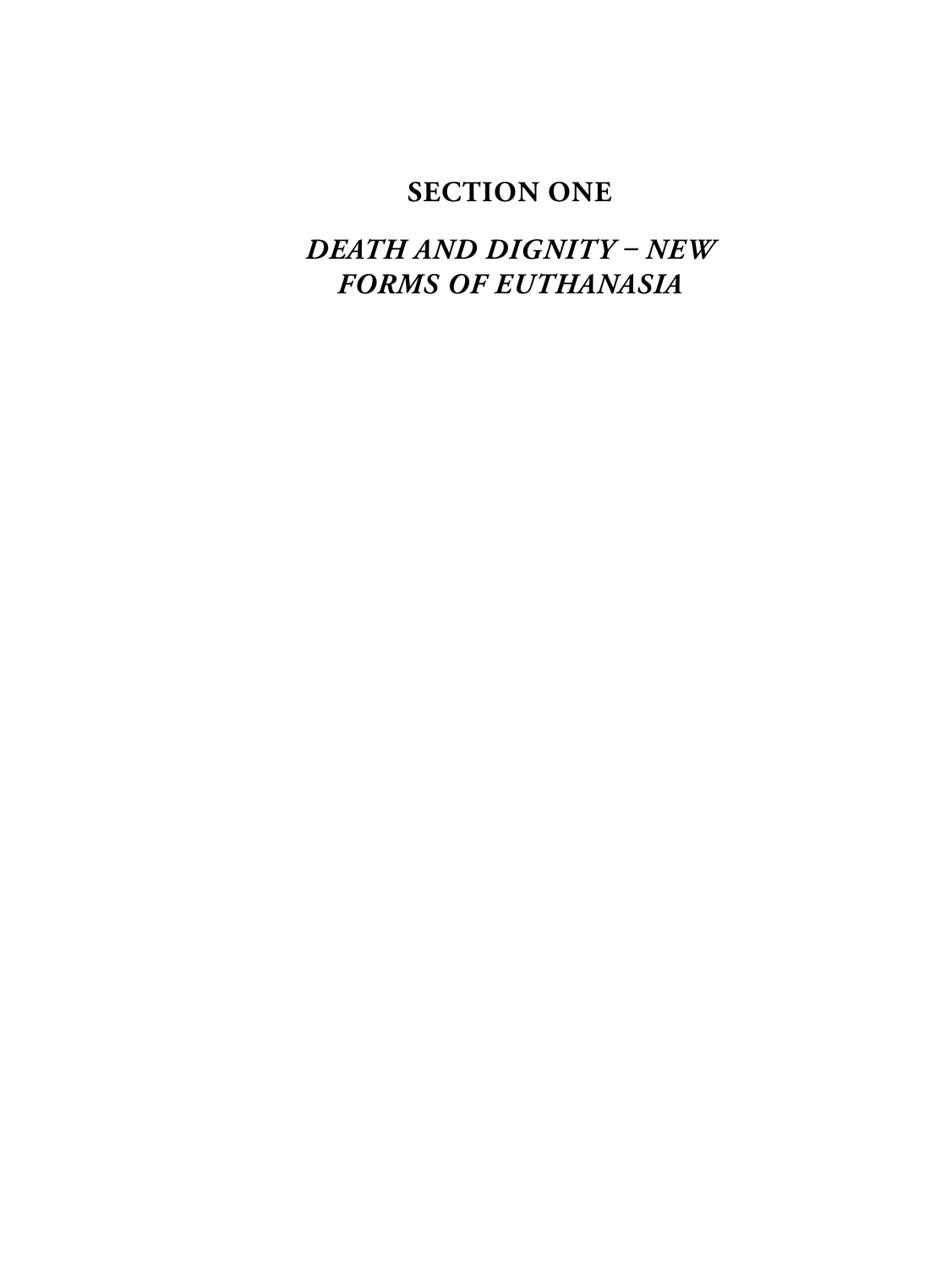## *CAN THE "RIGHT TO DIE WITH DIGNITY" BE CLASSIFIED AS A HUMAN RIGHT?*

A Caritas in Veritate Foundation Report by

XAVIER DIJON, S.J., PROFESSOR EMERITUS Faculty of Law, University of Namur

#### **1. Introduction: a Western Tendency to Raise Questions**

I<br>ble n many Western countries, the end of human life has taken on a new face. Medical advances have made it possible to lengthen life to such an extent that they have ended up raising a question: is it worth the trouble to add years to a life without taking into account the quality of the life that has been thus prolonged? This first question prompts a second: when a person overwhelmed by the burdens of old age, sickness or disability wishes to put an end to this life of suffering, shouldn't the law provide a space for his freedom within the traditional prohibition of homicide? On the one side of this space, the suffering person would clearly express his will to end his life; on the other side, the compassionate physician would accede to this demand, either by personally performing the death-dealing act upon that person, or by furnishing him with the means to do away with himself. Everyone knows that several Western countries have started down this path by decriminalizing euthanasia or assisted suicide under certain conditions: the patient's clear and persistent intention (possibly in the form of an advance directive in case he no longer is capable of expressing himself), medical assessment of his hopeless situation, a report of the act of euthanasia to the public authorities, etc.

Even though it goes against the ban on homicide, which is considered one of the foundations of civilization, this solution nevertheless appears so reasonable to some of its partisans that it deserves to be considered, they say, as a human right, not exactly as a right to euthanasia, for that concept still has negative connotations, but as the right to death with dignity. Whatever name may be given to it, several cases have been brought before the European Court of Human Rights by petitioners claiming that the legislation of their country violated human rights by barring the path to their personal choice of their own death.<sup>1</sup> Certainly, there is a long way to go

**"When a person overwhelmed by the burdens of old age, sickness or disability wishes to put an end to this life of suffering, shouldn't the law provide a space for his freedom within the traditional prohibition of homicide?"**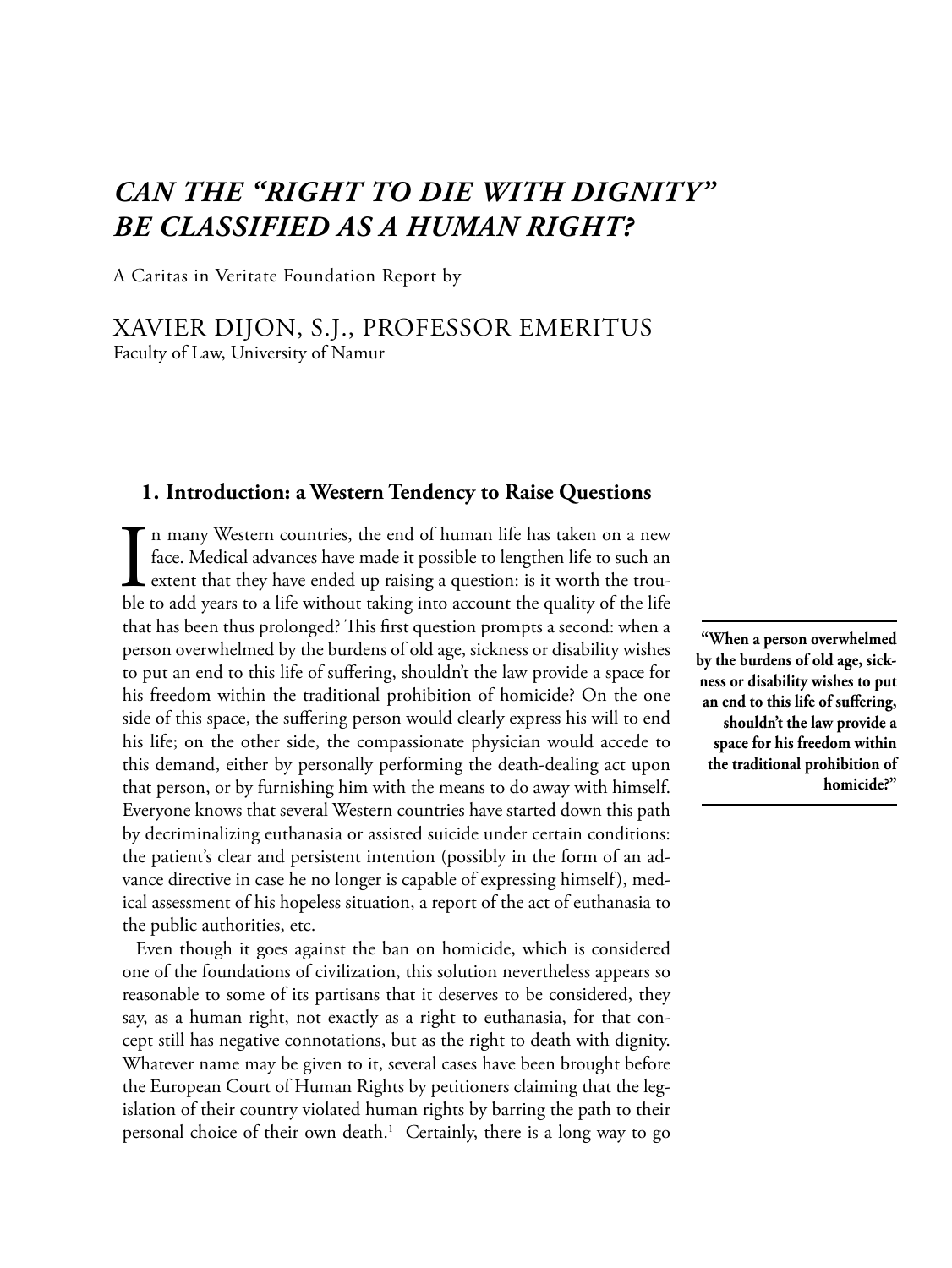before the majority of the member countries of the Council of Europe have been won over to the view that it is opportune to enshrine in their laws an exception to the prohibition of homicide so as to authorize death on demand. At the same time, the Court is obliged, for the moment, to leave to each State considerable room for discretion at the national level; yet, without clearly ruling that the Convention has been violated, the Court nevertheless makes it understood that a State could be guilty of excessive interference in the private life of a person who is "prevented by law from exercising her choice to avoid what she considered to be an undignified and distressing end to her life."2

Catholic doctrine, with broad agreement from the humanist traditions, takes a critical view of this tendency to favor the decision that a subject of law might make to end his own life. The Church considers it necessary to avoid the ratification of this contagious virus of euthanasia in the European juridical order and also its spread through the rest of the world, by the twofold virtue of the prestige that the Western powers continue to enjoy in the countries of the Southern Hemisphere and of the power that they wield to get these countries to follow their views.

Our legal study is developed here in two stages: first the analysis of the vocabulary, then a survey of the rights invoked; it concludes with a discussion of the necessity of an ethical commitment.

#### **2. An Analysis of the Vocabulary**

"Can the right to die with dignity be classified as a human right?" Each of the terms in the title of this essay requires careful clarification, since in the discussion of this topic the words are fraught with strong emotion and do not always refer to the same reality.

#### **A. The Law and Death**

**10** eath is probably the most difficult term to pin down since, from the human perspective, it marks the end of language: how then can one define by means of words the event that renders them all vain? Poorly equipped to the human perspective, it marks the end of language: how then can one define by means of words the event that renders them dressed to every human person, the legal scholar falls back onto his own field, in this case on the way that death is experienced socially. Here, the law's answer is clear: between one person and another, there is no place for death, since the law, by its civil and criminal provisions, penalizes any act (whether intentional or negligent) that causes the death of another. For the legal scholar, this sanction of homicide expresses precisely the respect that the law has for the human person: no one may dispose of his life.

No doubt the death penalty existed in the past in all legal systems, but, on the one hand, the execution of this punishment is increasingly disputed nowadays;3 on the other hand, this severe punishment, when applied to

**"Between one person and another, there is no place for death, since the law, by its civil and criminal provisions, penalizes any act (whether intentional or negligent) that causes the death of another. For the legal scholar, this sanction of homicide expresses precisely the respect that the law has for the human person: no one may dispose of his life."**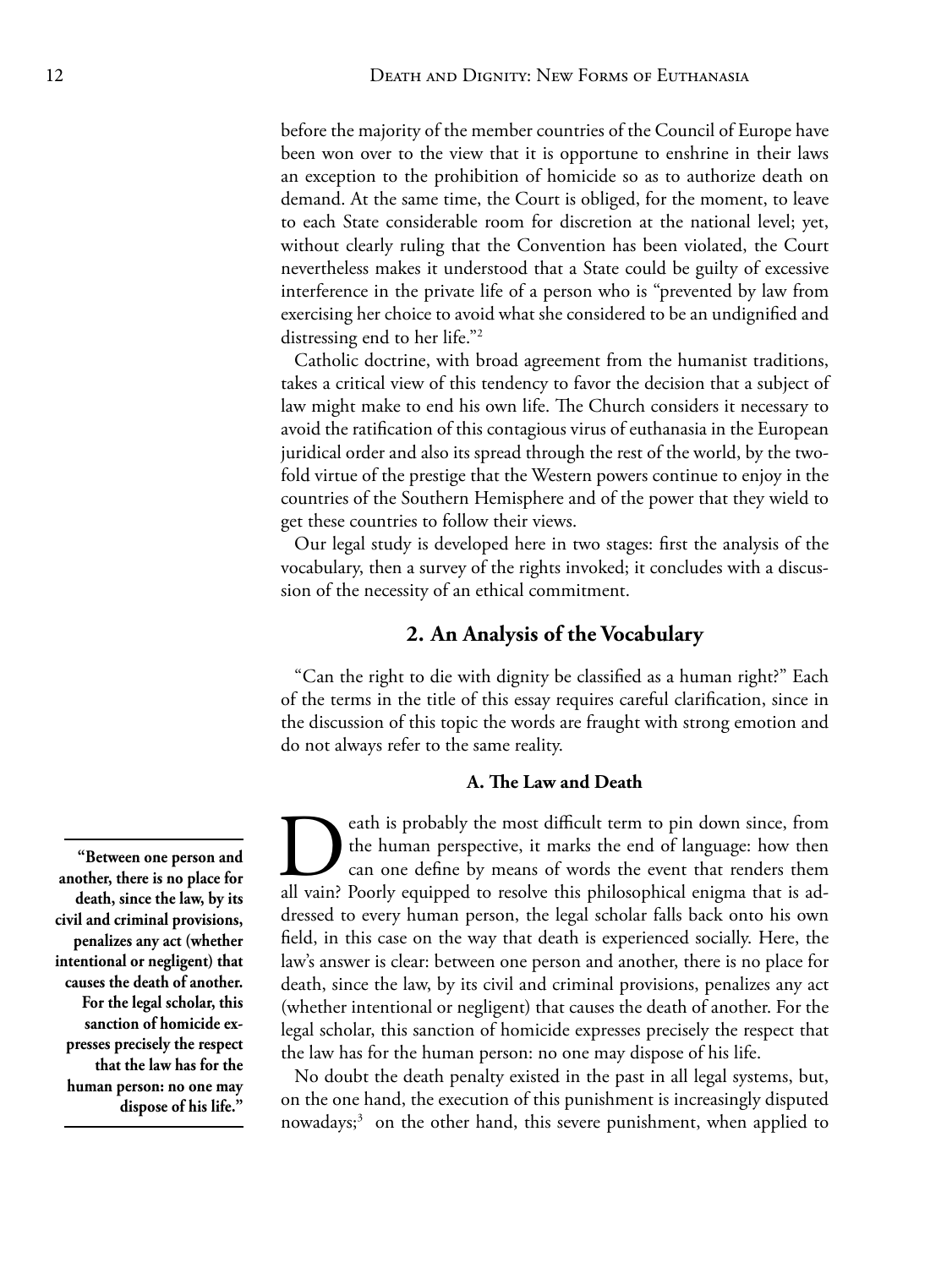a murderer, was meant precisely as a reminder to all legal subjects of the seriousness of any act that strikes a blow to human life, which is considered sacred.

This transcendence of human life pertains also to the subject who possesses that life, because although a person who commits suicide cannot be punished, given that his death of course precludes any possibility of applying a penalty to him, the prohibition of the law regains its influence as soon as someone else intervenes: the request formulated by a subject to be euthanatized does not abolish the guilt of the agent who agrees to kill him. In classical law, no one can dispose of human life.

Despite this clear-cut separation between law and death, people have frequently spoken, since the early 1970's, of a legal right to die. This is an odd expression, inasmuch as the purpose of the law is always to protect a value that could be lost. For example, property rights must be protected because it happens that thieves make off with the goods of an owner; similarly with the right to housing, for it happens that persons find themselves without a roof under which to take shelter. But no human being will ever be deprived of his death. Whereas the right to life still has its full meaning, since human life must be protected against all the dangers that threaten it, the right to death, taken literally, has no meaning because it is always granted.

#### **B. Death with Dignity**

 $\prod_{\text{surp}}$ n order to have meaning, therefore, the expression "right to die" has to be explained; in reality it designates a certain way of dying that is often called "death with dignity." However, here again, this language is surprising: death itself is not dignified because it causes a human being to go out of existence. Strictly speaking, it would therefore be better to speak about "life with dignity" until the moment of death. But let us accept the telescoped language and ask ourselves what this "right to die with dignity" entails. Three possibilities present themselves in this regard:

- The patient's right to an end of life without therapeutic obstinacy;
- The patient's right to an end of life without excessive suffering;
- The patient's right to decide for himself about his death. This third possibility includes with it, under the heading "Voluntary Death" that we have chosen, euthanasia and assisted suicide.

The first two possibilities pose no particular problem with regard to human rights: even though the cessation of disproportionate treatments and discontinuing palliative care have sometimes and wrongly been called passive euthanasia and indirect euthanasia, respectively, they fall under the category of a dignified death.

This expression "death with dignity," in the sense of a good death, in fact covers a set of conditions in which we find, at the medical level, the

**"Whereas the right to life still has its full meaning, since human life must be protected against all the dangers that threaten it, the right to death, taken literally, has no meaning because it is always granted."**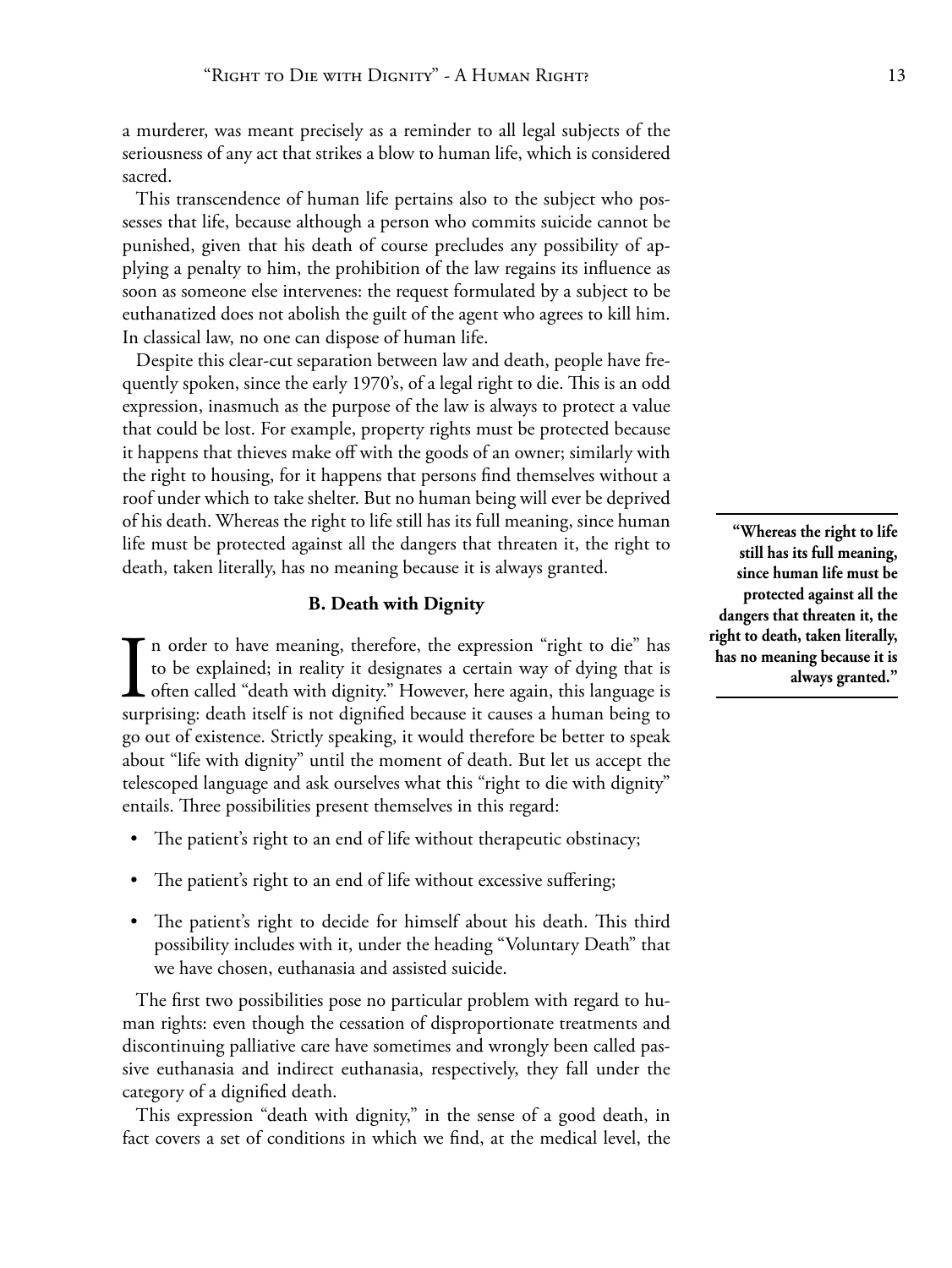rejection of unreasonable obstinacy in the application of treatments as well as appropriate pain relief and, at the human level, an environment of relationships attentive to the psychological and spiritual expectations of the sick person. It is therefore a question simultaneously [1] of allowing natural death to come without any more artificial delay and [2] of supporting the dying person at the approach of his final passage, by alleviating not only his physical pains but also the existential suffering of having to mourn the loss of all that he was.

The principles of medical ethics in this regard are well established today. Even though, in certain concrete cases, it is not easy to tell when therapeutic obstinacy begins, nor the point to which it is permissible to take risks in alleviating pain, the current philosophy of end-of-life care consists of accepting the mortal condition of human beings, without however hastening their demise.

It is easy to understand why death with dignity—understood in this sense of a good death—is listed among human rights. Every patient has the right to conscientious care: the treatments that he receives must be proportionate to his medical situation; they must also aim to alleviate his pain. In this regard, one cannot overemphasize the importance of making better known and further developing throughout the world the services and palliative care which have as their purpose the medical, psychological and spiritual accompaniment of the sick person, in the most dignified way possible.

Therefore this leaves the third possibility to be examined: is voluntary death a death with dignity?

#### **C. Voluntary Death**

The ven though, etymologically, euthanasia means good death (eu-thanasio), in contemporary parlance it has become detached from its Greek root to designate the act of another person who aims to put a suffering person to de atos), in contemporary parlance it has become detached from its Greek root to designate the act of another person who aims to put a suffering person to death. $^4\,$  To this we add here, by analogy, assisted suicide, which allows the person to do away with himself without someone else directly performing the act of killing. In both cases, in fact, death is not accepted as an event that goes beyond the will of human beings, since, both in euthanasia and in assisted suicide, an act has been willed by two persons who reached an agreement so that one of them, the suffering person, would die at the moment that he has appointed.

Since this report seeks to determine whether death with dignity (understood in the sense of voluntary death) is a human right, we will add immediately that euthanasia also presupposes the consent (or even the insistent demand) of the very person upon whom the death-dealing act will be performed. Otherwise, we would be talking about eugenic euthanasia and other criminal practices that eliminate the weakest persons against their will, and therefore outside of the law. But it is important to note that the vocabulary is not always settled.

**"It is therefore a question simultaneously [1] of allowing natural death to come without any more artificial delay and [2] of supporting the dying person at the approach of his final passage, by alleviating not only his physical pains but also the existential suffering of having to mourn the loss of all that he was."** 

**"In both cases, in fact, death is not accepted as an event that goes beyond the will of human beings, since, both in euthanasia and in assisted suicide, an act has been willed by two persons who reached an agreement so that one of them, the suffering person, would die at the moment that he has appointed."**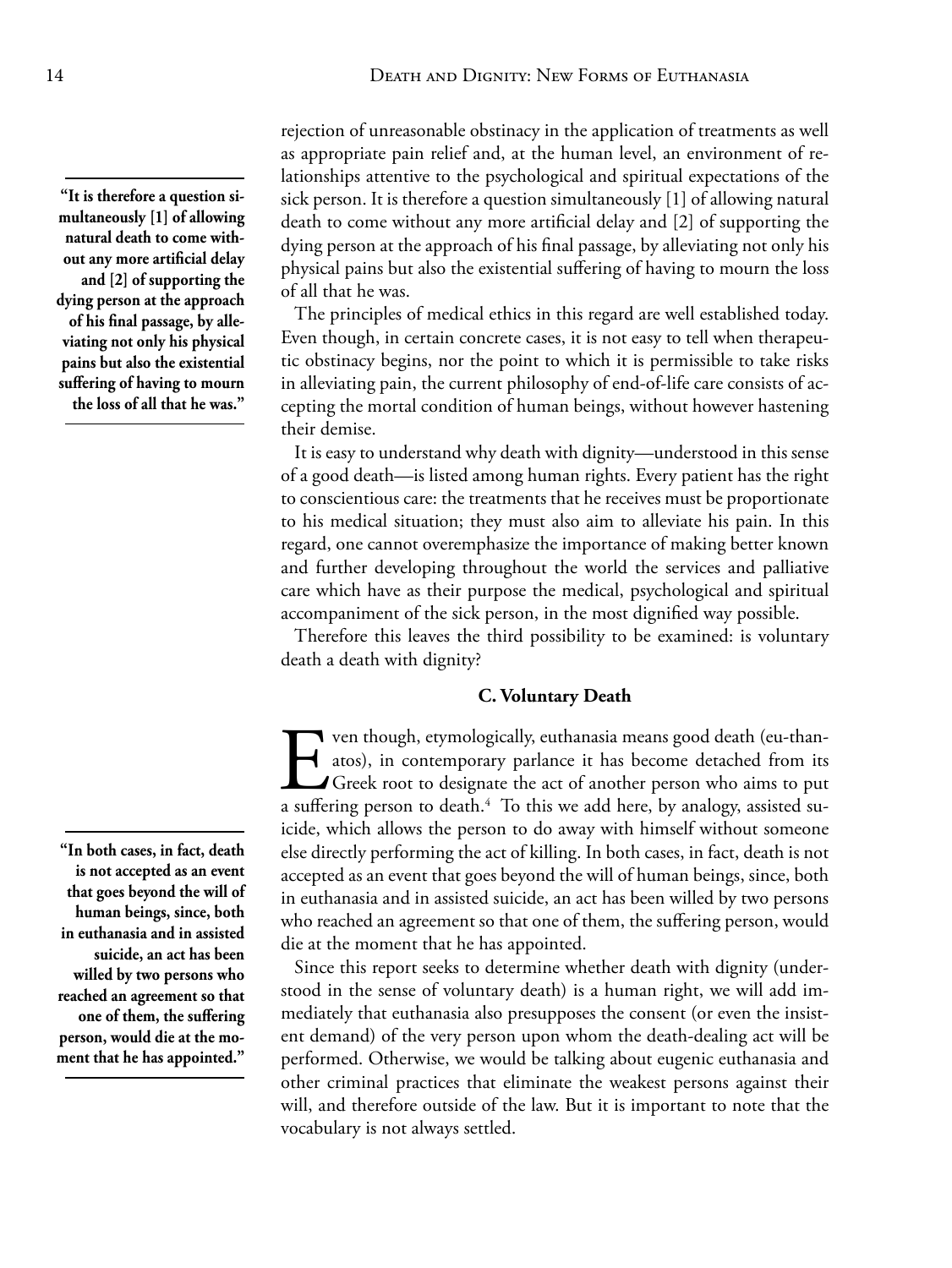Thus the Opinion [Avis] issued in France on December 21, 2013, by the Conférence des citoyens sur la fin de vie [Citizens' Conference on Endof-Life Issues] introduces confusion in its final report.<sup>5</sup> As a matter of principle, the entire group considers medically assisted suicide as "a legitimate right of the patient who is at the end of his life or suffering from an irreversible pathology" whereas euthanasia is the object of a (rare) exception subject to "the collegial evaluation of a local ad hoc committee that ought to be established." Now, when it comes to defining these two possibilities, the Opinion notes a division within the group. For two thirds of the citizens assembled at the conference (12 out of 18), medically assisted suicide occurs when "the will to die has been expressed by the person," regardless of whether he ingests the lethal substance himself or it is administered by another person; in the opinion of the remaining six citizens, in contrast, "medically assisted suicide excludes the administration of the product by another person." As for euthanasia, the term applies, for the majority group (12 out of 18), to "the case of a medically assisted death when it has not been possible to obtain the direct consent of the person," whereas, for the minority group, euthanasia occurs "when another person intervenes to administer a lethal product resulting in immediate death."6

The distinction between the two concepts being used here is inadequate because, for the first group, the criterion for distinguishing between the two categories is the patient's consent, whereas for the second group it is the active intervention of another person. In any case, the example illustrates the fleeting character of semantics: "assisted suicide" does not always prepare for suicide properly speaking, and euthanasia defined as "voluntary" is not always accompanied by consent.... Hence the importance of using words in their strict sense, so as to avoid such ambiguity of the contents as would gradually legitimize behaviors that are increasingly inadmissible with regard to human dignity.

#### **D. Dignity**

 $\prod_{\text{dign}}$ n order to designate the properly human character of man, jurists in recent times have used the word dignity, whereas previously this term designated simultaneously the public office held by its occupant (the dignitary) and the moral attitude that was supposed to characterize the exercise thereof (dignified). Directly inspired by Kantian philosophy, which posits an equivalence between humanity and dignity, this new use of the term indicates, in a reaction against the barbarity unleashed during World War II, the inspiration and source of human rights, those rights that intend to liberate mankind both from the terror that threatens it and from the poverty that degrades it.7

But when the jurist, who is accustomed to working with precise terms, tries to bring this inspiring principle down to the concrete level of legal texts or court decisions, he runs up against the impossibility of defining

**"Hence the importance of using words in their strict sense, so as to avoid such ambiguity of the contents as would gradually legitimize behaviors that are increasingly inadmissible with regard to human dignity."**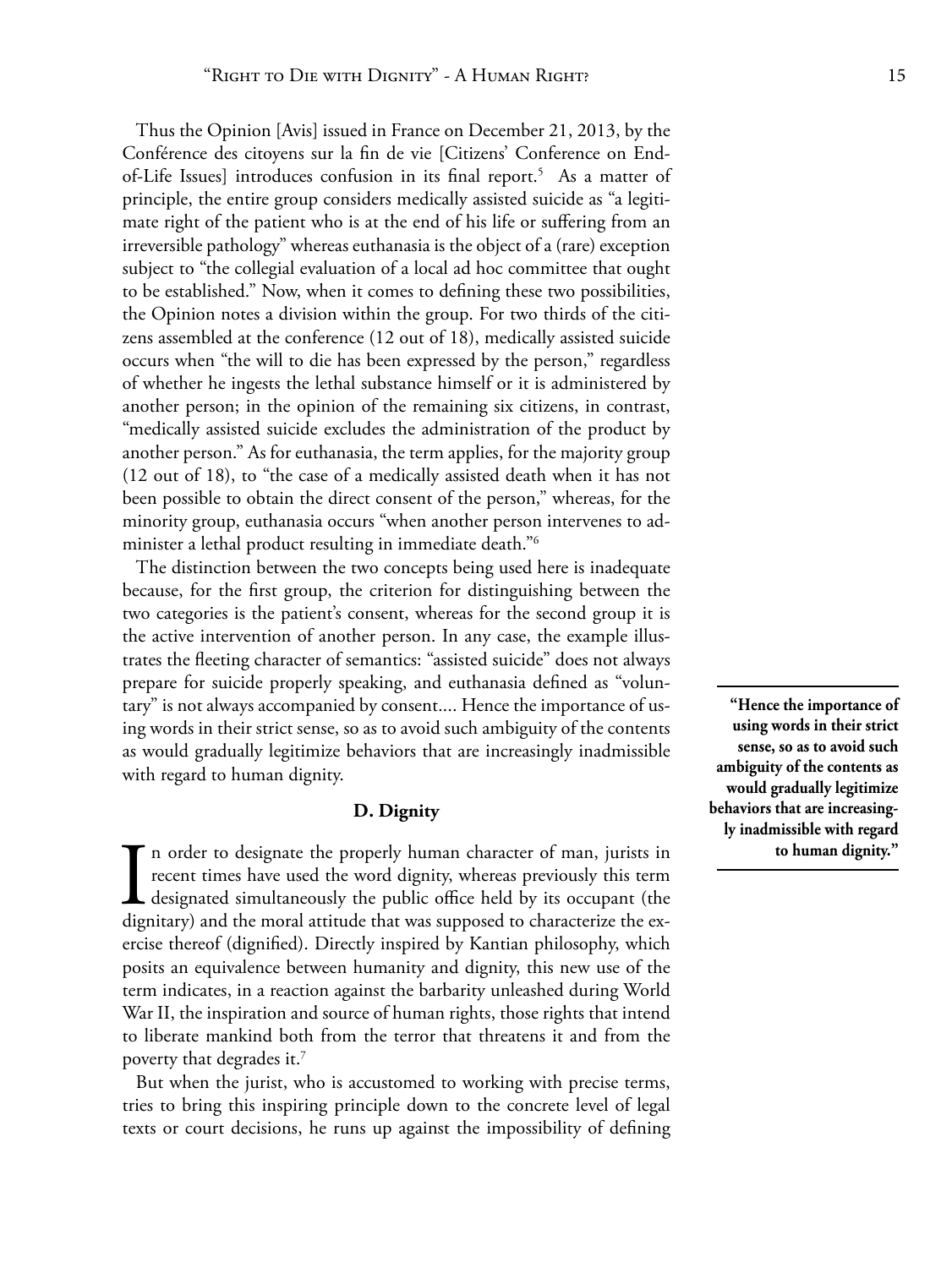dignity: how, in fact, are we to define the humanity of man? Nevertheless, each one of us knows very well—or is supposed to know—that although some actions or situations are dignified and worthy of a human being, others are not. Hence, in order to preserve the specifically inspirational function of this concept, some legal scholars make it an axiom, in other words a self-evident proposition for which no proof is possible or necessary.8

Dignity itself is thus situated high enough not to be confused with the human rights of which it is the source. For human rights, which aim at the welfare of the individual, can come into conflict with one another, calling then for the arbitration of a judge, whereas dignity, which protects humanity as such, cannot be weighed against anything else since it is the supreme value.<sup>9</sup>

Along the same lines, it is important to emphasize that dignity, being an objective characteristic of humanity, therefore does not depend on a subjective evaluation, by an individual, of either the attractive or poor self-image that he has, or of any ability that he may or may not possess: dignity is the characteristic that defines the human subject himself, whoever he may be, and is imperative from the start with respect to him.

We insist on this objectivity of dignity, because it makes possible the equality of all human beings. Indeed, if the dignity of a human being was confused either with the feeling that he had about himself or with the sorts of performance of which he was (still) capable, this identification would lead to the terrible consequence that human beings would no longer be what Article 1 of the Universal Declaration of Human Rights declares them to be, namely equal in dignity. Some human beings, as a result of the feeling that their dignity is impaired by this illness or that adversity, would in fact not possess the same dignity as other human beings....

Let us add this also: to the extent to which human dignity is inherent in human beings in their own individual existence, even before they have determined it, respect for this dignity is part of this dignity itself. It is inalienable. Thus, when a criminal imprisons little girls in a basement after abusing them, the little girls are not the ones who lose their dignity, for they remain tragically human to the end, but rather their abuser, in the sense that he has not proved to be morally worthy of his proper dignity as a human being. Now this humanist concept of dignity is not unanimously accepted. Other authors prefer to identify it purely and simply with personal autonomy.

#### **E. Autonomy**

S<sub>under</sub> **T** ome liberal authors say that since human dignity remains a concept about which there is no unanimous agreement, it is better to allow each individual the freedom to define it for himself. How are we to understand, for example, the human dignity that the Oviedo Convention for the Protection of Human Rights and Dignity of the Human Being with

**"We insist on this objectivity of dignity, because it makes possible the equality of all human beings. Indeed, if the dignity of a human being was confused either with the feeling that he had about himself or with the sorts of performance of which he was (still) capable, this identification would lead to the terrible consequence that human beings would no longer be what Article 1 of the Universal Declaration of Human Rights declares them to be, namely equal in dignity."**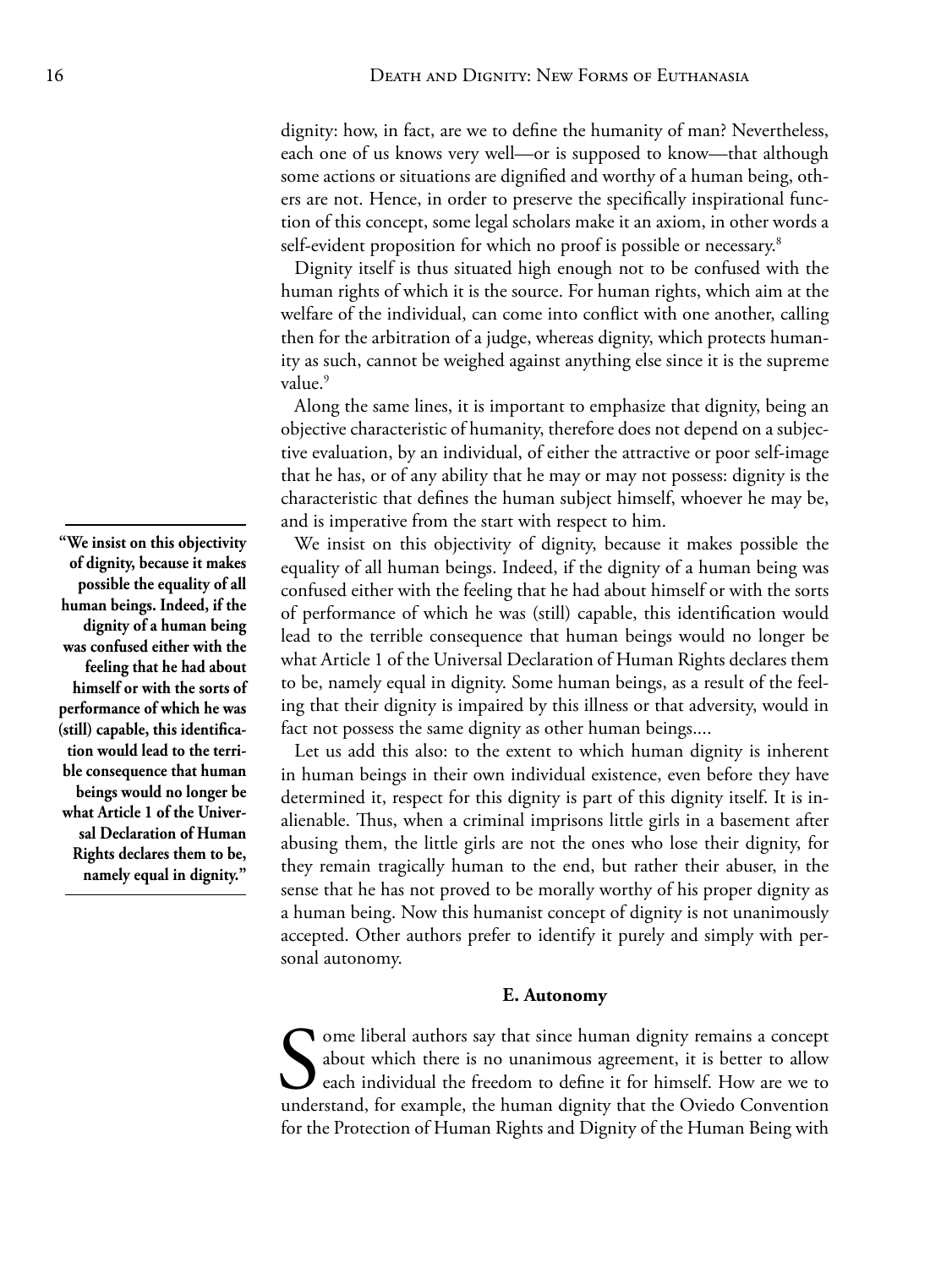regard to the Application of Biology and Medicine (4 April 1997) means to defend? For Gilbert Hottois, the author of several works dedicated to bioethics, one distinction is imperative: "If one postulates that it is up to each individual to decide about his or her dignity, the link between human rights philosophy and the Convention [of Oviedo] will be secured. But if one considers that individuals and communities must be protected in regard to attacks or offenses to human dignity even against their will (their conception of dignity and humanity), then any dogmatism or repression becomes possible on behalf of the 'true values.' The danger is that a part of society (or of humanity, for instance a religion or an ideological trend) defines and imposes on the others its conception of the dignity of the human being."<sup>10</sup> For this author, therefore, as for many specialists in bioethics, dignity is confused with personal autonomy, in other words, with the person's ability to decide for himself what is good for him. In these conditions, human dignity loses its objective character: it is left up to the freedom of each individual. Its contours therefore will be determined in keeping with the idea that each subject has of his own image: reaching such an advanced age or such a physical loss will be deemed undignified...

This discrepancy between concepts of dignity—the humanist concept with reference to humanity as such; the liberal concept with reference to autonomy—of course affects our understanding of death with dignity. In the first sense, it means a good death (of allowing a patient to die); in the second sense it includes voluntary death (of making a patient die as in euthanasia or assisted suicide). This difference is important because, taken in the first sense, death with dignity indisputably deserves to be a human right, but not when taken in the second.

#### **F. Human Rights**

I uman rights, considered as inherent to human nature, are none-<br>theless the historical products of a certain culture. Whereas the<br>natural law of the Ancien régime [in France, approximately 15th<br>through late 18th centuries theless the historical products of a certain culture. Whereas the natural law of the Ancien régime [in France, approximately 15th the difference between the sexes, the procreation of children, and many other facts that were considered natural, Enlightenment reason, inspired by the Protestant Reformation, highlighted the autonomy of the individual subject. In this typically Western perspective, nature refers less to the regularity of an objective order than to the dispersion of subjective rights in the state that is called precisely the state of nature. Now, in order to assure the peaceful coexistence of these natural rights, interested parties resolved to pass a Social Contract among themselves that allowed them to design, in the so-called social state, the authority responsible for guaranteeing and arbitrating the rights of each individual. This system, founded on the natural liberty of citizens and their equality as joint contractors, gave rise to the first-generation human rights, which are called civil and political rights.

**"In these conditions, human dignity loses its objective character: it is left up to the freedom of each individual."**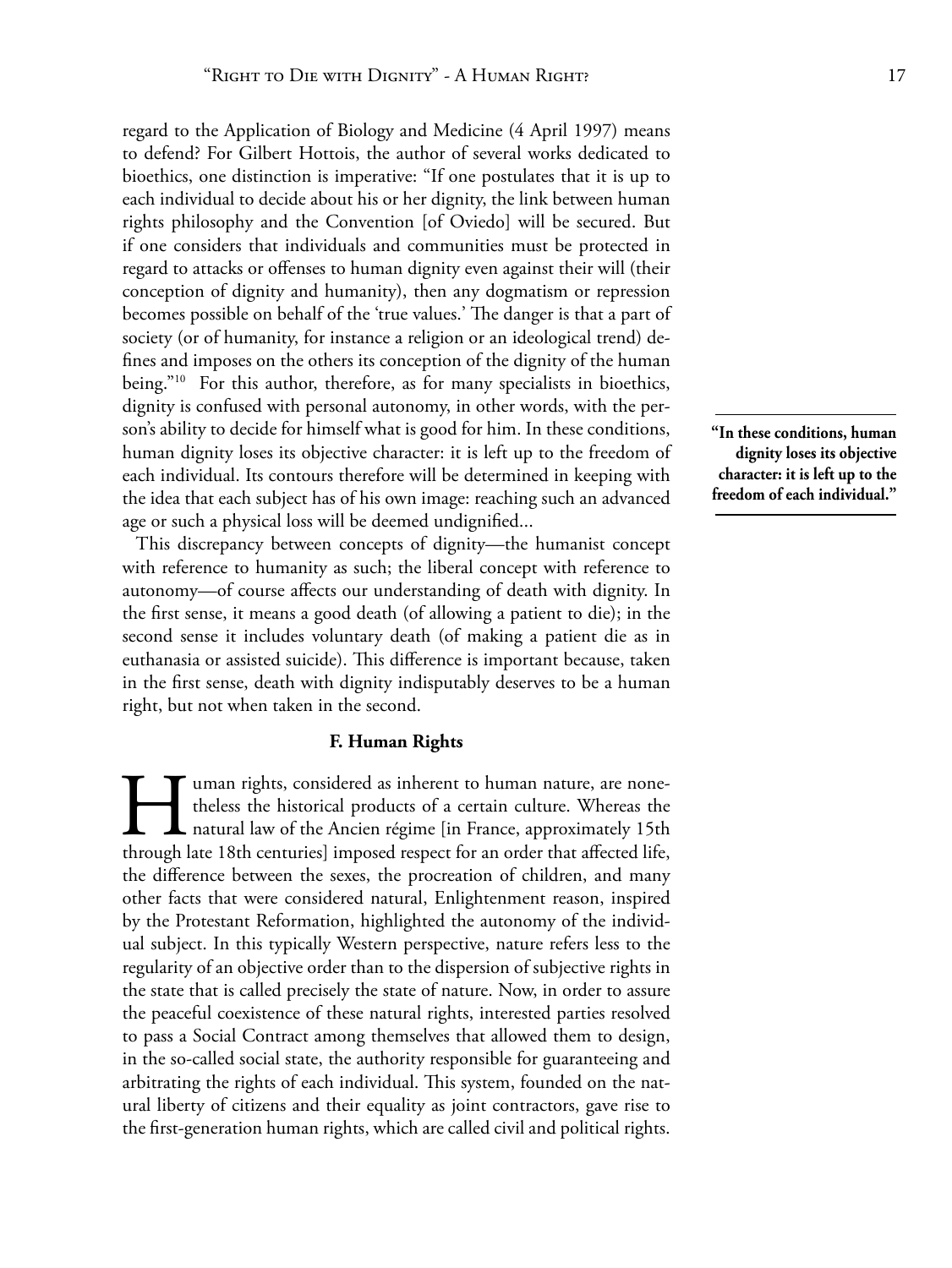Everyone knows, however, the extent to which this individualistic ap proach was disputed in the nineteenth century both by various currents of socialism and by the very young Social Doctrine of the Church. Shutting the individual up in the midst of his subjective rights is not in keeping with the eminently social nature of the human person. Hence, the recognition of the second-generation human rights, so-called economic, social and cul tural rights.

In the following century, the countries of the Southern Hemisphere up ended the international order by claiming the right of peoples to self-deter mination and the other collective rights that make up the third generation: the right to peace, to a clean environment, to sustainable development...

The purpose of this rapid aerial view of our Modernity is to recall the tensions running through human rights themselves, which the U.N. tries to resolve by affirming, with just cause incidentally, the indivisibility and universality of these rights. Now the moment one asks the question of whether death with dignity (understood in the sense of voluntary death: euthanasia or assisted suicide) should be listed among human rights, it is appropriate to keep in mind the lessons taught by history so as not to look too one-sidedly at the system of human rights.

Having thus clarified the concepts and terms as much as possible, we will now survey the different paths which, under the current positive law of human rights, could lead to the recognition of a right to voluntary death.

#### **3. Survey of the Rights Invoked**

 $\prod_{2(n)}$ n the list of the human rights that were declared in 1948, six deserve to be examined with regard to death with dignity. We find them, in the order in which they appear in the Universal Declaration, in articles 2 (non-discrimination), 3 (life), 5 (inhuman treatment), 12 (privacy), 18 (freedom of thought) and 25 (health). But our analysis will refer more often to the corresponding articles of the European Convention for the Protection of Human Rights and Fundamental Freedoms, since the juris diction of Strasbourg is the one that has developed the most substantial jurisprudence on the issue under discussion.<sup>11</sup> It should be noted in any case that each of the articles analyzed is susceptible to a twofold interpre tation, as we already saw earlier with regard to dignity. Therefore, it will be necessary to conclude this analysis by addressing the ethical commitment that will make it possible to decide between the humanist view of a good death and the autonomist view of voluntary death.

#### **A. The Right to Life (UDHR 3)**

**Paradoxically, the first right invoked to justify the right to die con** cerns it apparent opposite, the right to life.<sup>12</sup> By a sort of semanti shift, the right that protects the life of a legal subject against all ex aradoxically, the first right invoked to justify the right to die concerns it apparent opposite, the right to life.<sup>12</sup> By a sort of semantic shift, the right that protects the life of a legal subject against all ex -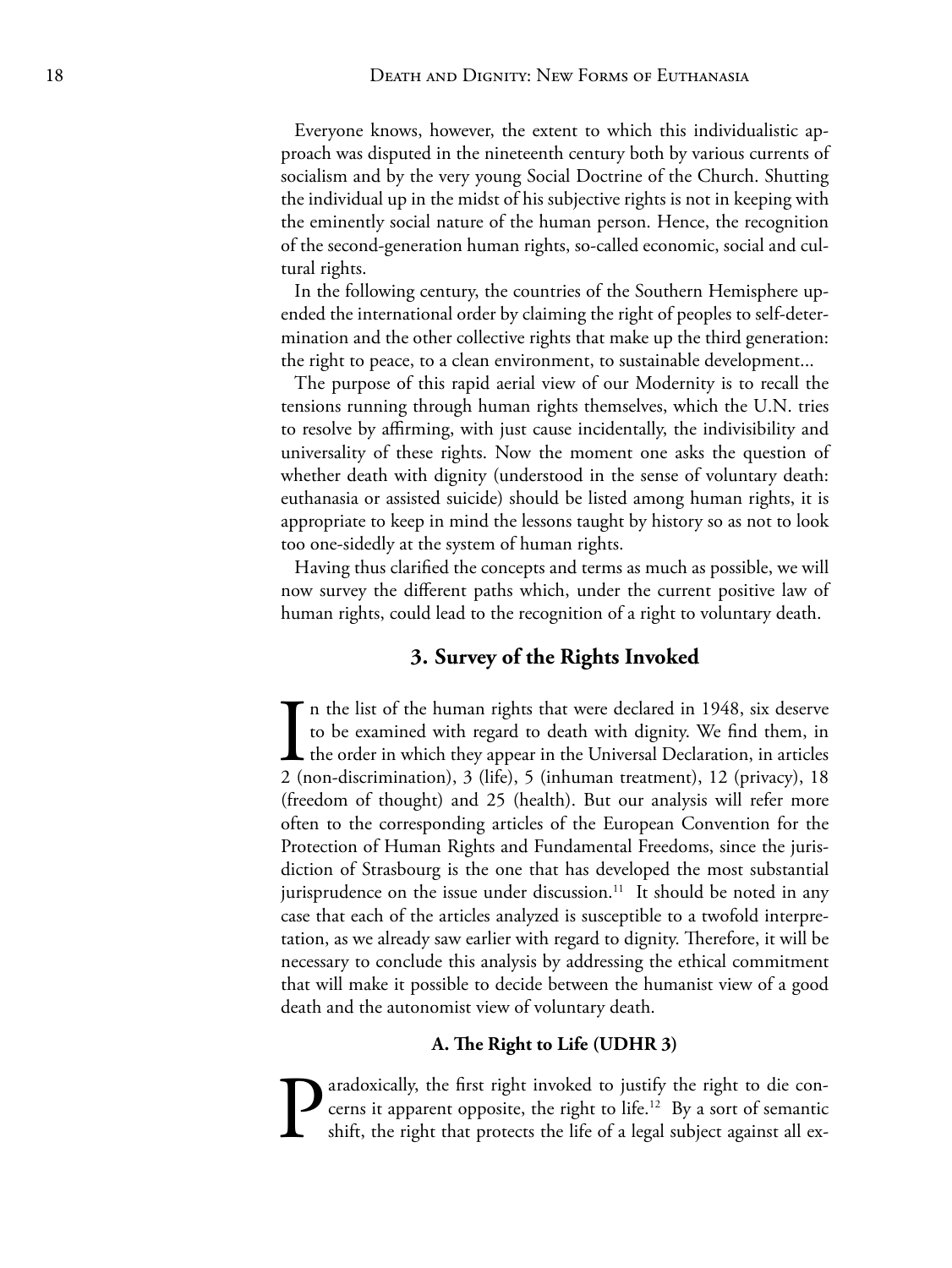terior threats becomes the right that allows that same subject to dispose of his own life, which means, no doubt, to continue living if that is his wish, but also to retreat from life if that is his preference. This was the argument used, in two different contexts and thirteen years apart, by two women, both afflicted by an incurable degenerative disease: Diane Pretty demanded that her husband help her to commit suicide without thereby incurring the penalty foreseen by the law of the United Kingdom;<sup>13</sup> Gloria Taylor wanted Canadian law to allow her to be euthanized when the day came when her state of physical debilitation would no longer allow her to commit suicide alone.<sup>14</sup>

Before English courts, counsel for Dame Pretty maintained, with regard to Article 2 of the European Convention of Human Rights ("The right of every person to life is protected by the law") that "the purpose of the Article is to protect individuals from third parties (the State and public authori ties). But the Article recognises that it is for the individual to choose wheth er or not to live and so protects the individual's right to self-determination in relation to issues of life and death."15 To illustrate her thesis, the Appli cant invoked the comparison between suicide and the refusal of treatment: "Thus a person may refuse life-saving or life-prolonging medical treatment, and may lawfully choose to commit suicide. The Article [2] acknowledges that right of the individual."16

A coin may have two sides, but English courts, followed by the Court of Strasbourg, have been unwilling to allow, as part of the right to life, the negative "reverse" that is seen in the "obverse" of other freedoms, for exam ple, to associate (or not to associate), to express one's views (or to remain silent), to marry (or to remain single), etc. No doubt, "the Court observes that the notion of a freedom implies some measure of choice as to its ex ercise," but it immediately adds: "Article 2 of the Convention is phrased in different terms. It is unconcerned with issues to do with the quality of living or what a person chooses to do with his or her life."17 The conclu sion is unavoidable: "Article 2 cannot, without a distortion of language, be interpreted as conferring the diametrically opposite right, namely a right to die; nor can it create a right to self-determination in the sense of conferring on an individual the entitlement to choose death rather than life."18

As for Mrs. Taylor, she likewise invoked the right to life before the Su preme Court of Canada, in the form of a dilemma: since "she would be unable to request a physician-assisted death when the time came, because of the Criminal Code prohibition and the fact that she lacked the financial resources to travel to Switzerland, where assisted suicide is legal and availa ble to non-residents," she was faced with "the 'cruel choice' between killing herself while she was still physically capable of doing so, or giving up the ability to exercise any control over the manner and timing of her death."19 This hastening of her suicide therefore undermined her right to life.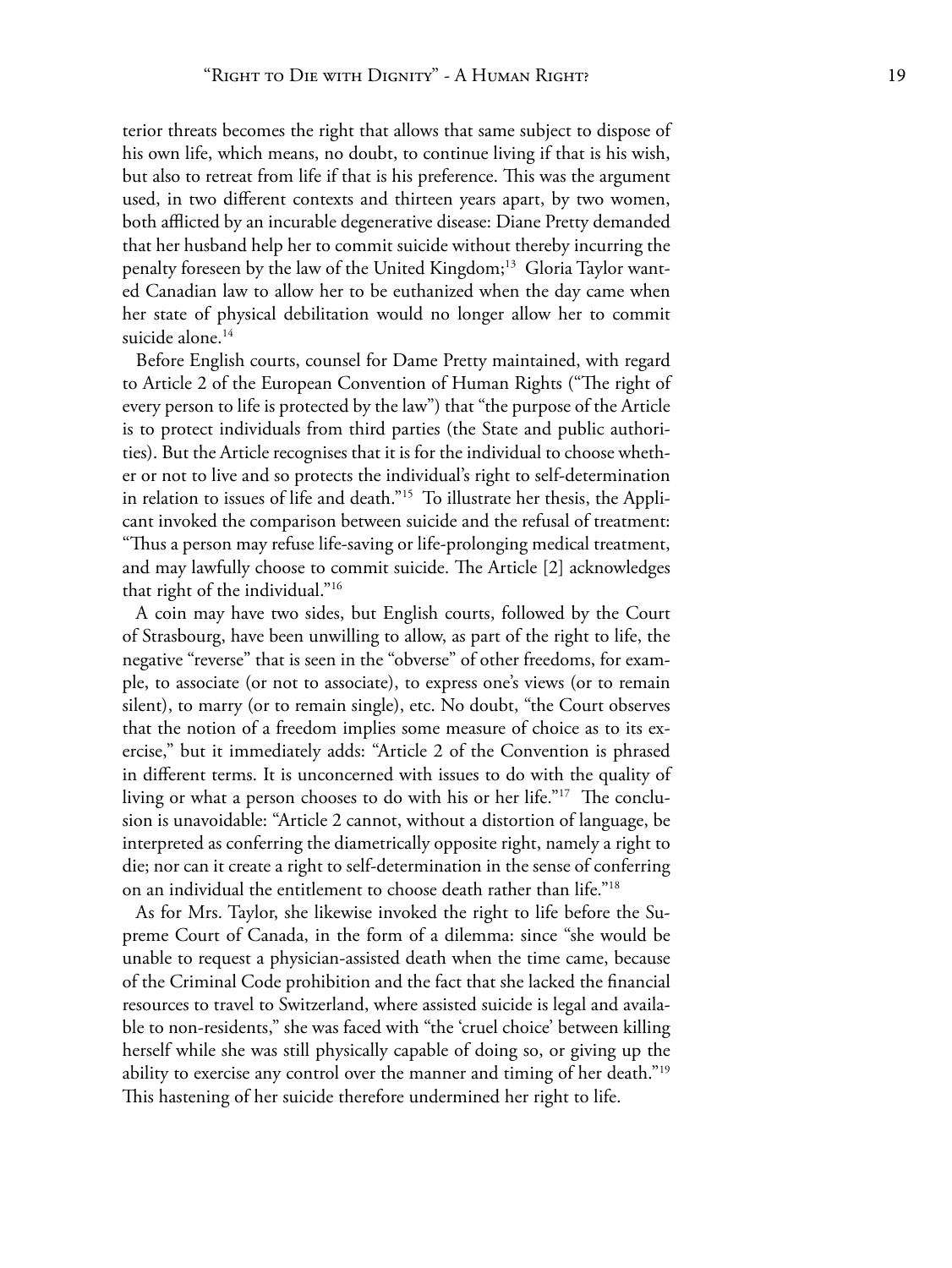Here the Canadian Court approved Appellant's reasoning by deciding that the prohibition of assisted suicide was too broad in scope, since it extended to all subjects of the law a protection that aimed, the Court thought, to protect only the most vulnerable persons. Hence, by forcing the Appellant to put an end to her days before the disease had rendered her incapable of doing it herself, Canadian law did indeed undermine her right to life. According to the Court, therefore, a person's right to life also includes his right to decide the moment of his death, provided only that the physicians have been able to assess reliably that person's "competence, voluntariness and non-ambivalence."20

The last-mentioned position, which now has official approval in Canada, deserves a serious evaluation because it contradicts "the sanctity which attaches to [human] life."21 Indeed, the incontrovertible facts show that the human being is there, alive, and that his life was given to him without the subject himself having decided it. Life thus transcends individual subjects, and this explains the irreversible character of the right pertaining to it. Life as such necessarily implies some support [adhésion] of himself by the subject, and strictly speaking this support is the foundation of the right.

It is true that the system of human rights implies a priority of the individual over the State [indeed, the French expression for "human rights" is "les droits de l'homme," "the rights of man"], but that does not make the individual the source of his right, to the point where he could destroy himself and his right with him. The law rejects voluntary death because of the this-worldliness [l'en-deçà] that keeps all subjects of the law in each other's presence, which we call life. The individual right is not what gives life (or takes it away); life is what gives (or takes away) the right. Life is a primary fact, which of course calls for the right precisely so as to organize the coexistence of subjects, but there is no previous authority for the appearance of life such that those subjects could suppose that they had a right to dispose of it. Since it is the foundation of the existence of those subjects, life is also the foundation of the ties that bind them to one another, including legal ties and rights.

We insist on this point. As their name indicates, human rights are "human," they pertain to man, but that does not make them subject to the good pleasure of the individual subject, for they are also called "rights," in other words, they are inevitably formulated at the heart of a relation. Now how could anyone, without contradiction, rely on the relation (the right of the human being) in order to claim the right to eliminate the life and consequently the relation? The legal relation between a subject and his own life is not that of an individual possession, abstracted from all social context, because this life is endowed with human dignity and therefore necessarily concerns, in a sort of public order, its ties with others. The right to die is the death of the right.

**"The individual right is not what gives life (or takes it away); life is what gives (or takes away) the right. Life is a primary fact, which of course calls for the right precisely so as to organize the coexistence of subjects, but there is no previous authority for the appearance of life such that those subjects could suppose that they had a right to dispose of it."**

**"The right to die is the death of the right."**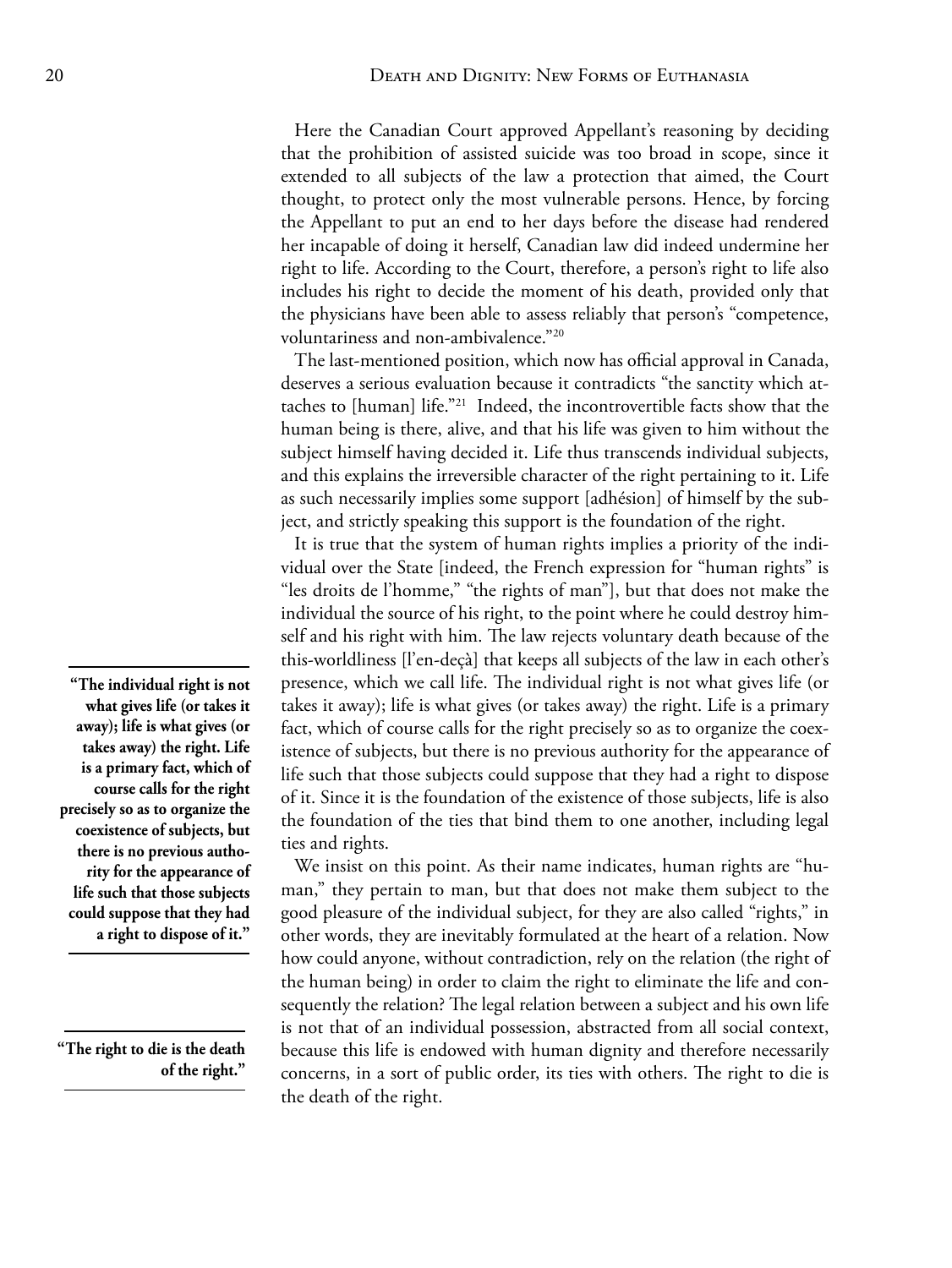#### **B. Inhuman Treatment (UDHR 5)**

W right to life shifted from a system of protection (of oneself) to a system of disposing (of oneself), another shift takes place with regard to Article 3 of the European Convention.<sup>22</sup> Surreptitiously we move right to life shifted from a system of protection (of oneself) to a system of disposing (of oneself), another shift takes place with from degrading treatment inflicted by man on his fellow-man to the degradation wrought by the ailment itself. Now, although the Convention can forbid a human being from behaving inhumanely, what can it do against nature that strikes every mortal with his share of ills and misfortunes?

In any case, the Court of Strasbourg answers the Appellant Pretty that the State is in no way responsible for the painful situation in which she finds herself because, on the contrary, she is receiving adequate care. Can anyone claim that the State is nevertheless responsible, inasmuch as it fails to protect the sick woman from the sufferings that she will endure if her disease enters its final stage? For the Court, this claim "places a new and extended construction on the concept of treatment, which... goes beyond the ordinary meaning of the word."23

Of course, the European Convention is a "living document" which allows for "flexibility" in interpretations thereof, but the Court nevertheless cannot damage the coherence of the protective system that the Convention establishes. Thus, Article 3 of the Convention (on inhuman treatment) cannot be detached from Article 2 (the right to life), which "is first and foremost a prohibition on the use of lethal force or other conduct which might lead to the death of a human being and does not confer any right on an individual to require a State to permit or facilitate his or her death."24

The law, in effect, can only combat inhuman and degrading treatments that are due to the culpable behavior of others. It cannot promise that a human being will never be affected by sickness or death. Indeed, how could it? Once again, the system of human rights may cause human beings to dream about a world without pain and suffering, but we must beware that this dream does not turn into a nightmare. For the real question about rights posed by sickness is whether human beings will act towards one another with a mutual intention of making bearable the physical degradation that strikes one of their fellow human beings who is afflicted with illness, or whether they will prefer tragically to start down the road that identifies human dignity with the image of perfection that they make for themselves.

To tell the truth, human dignity, as we said, does not depend on the way in which a person imagines it subjectively, nor on his more or less diminished performance: it always belongs to the human being, however frail he may be. In contrast, a person may fall from his dignity when he adopts behavior that is unworthy of a human being, for example when he kills a fellow human being. It is appropriate therefore to reverse the proposition: to someone who claims that euthanasia must be authorized so as to put an end to the degrading treatment that is sickness, we must respond that the

**"The law, in effect, can only combat inhuman and degrading treatments that are due to the culpable behavior of others. It cannot promise that a human being will never be affected by sickness or death."**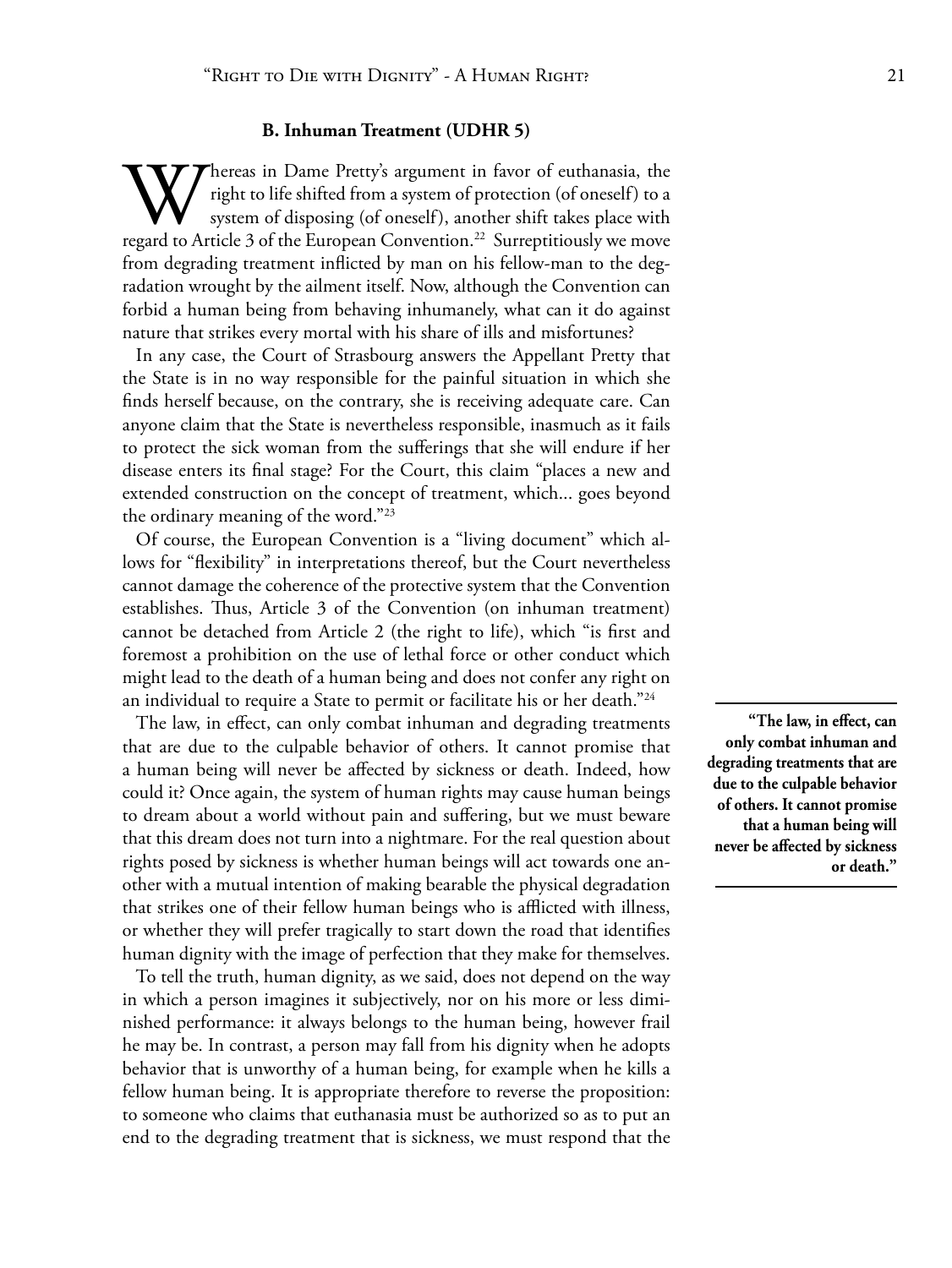**"It is appropriate therefore to reverse the proposition: to someone who claims that euthanasia must be authorized so as to put an end to the degrading treatment that is sickness, we must respond that the ultimate undignified treatment of a human being is euthanasia itself when administered to a sick person."**

ultimate undignified treatment of a human being is euthanasia itself when administered to a sick person.

Here again it is necessary to recall the importance of making better known and further developing palliative care methods that are intended precisely to enable the patient to bear as peacefully as possible the trying burden of his illness. Therefore, when people justify euthanasia by citing the patient's "unbearable sufferings," we must not lose sight of the existence of palliative medicine and recent advances in this field.25

#### **C. Health (UDHR 25)**

fter the protection of life and the prohibition of degrading treat-<br>ment, the right to health care could possibly be invoked in order<br>to justify euthanasia. We will not dwell on this third distortion<br>inflicted on legal voc ment, the right to health care could possibly be invoked in order to justify euthanasia. We will not dwell on this third distortion inflicted on legal vocabulary, because it is of no current interest in human rights jurisprudence. But insofar as health, according to the World Health Organization, "is a state of complete physical, mental and social well-being and not merely the absence of disease or infirmity,"26 a day may come when, paradoxically, euthanasia will be demanded as one of the normal means of obtaining the absence of suffering, and therefore "the state of complete well-being," and therefore the "health" to which everyone has a right. Even though, for the moment, it seems too paradoxical to equate killing with healthcare, vigilance is essential.

Similarly, have we not witnessed more than once, within the precincts of the United Nations Organization, attempts to classify abortion (which puts an end to the life of an embryo) among the rights to sexual and reproductive health? Now this connection between health and abortion could perhaps someday lead people to think that the euthanasia of some would promote the health of others. The cost of healthcare, indeed, has become so great that economic pressure to curtail it has grown too. Now, it is not an even match between a patient who takes a long time to die, on the one hand, and families, insurance companies and public authorities concerned about defending simultaneously their financial interests and the future health of the population. But this is certainly no longer an argument about human rights.

The following human rights that are invoked to justify voluntary death focus less on the object of the right (life, integrity, health) than on the person who holds it, who is protected in his privacy as well as his opinions, and is acknowledged to be equal to every other person.

#### **D. Privacy (UDHR 12)**

Iassically the right to privacy as formulated in Article 12 of the Universal Declaration of Human Rights essentially aims to defend the private life of the subject.<sup>27</sup> This protection is just as important in our age when Universal Declaration of Human Rights essentially aims to defend the private life of the subject.<sup>27</sup> This protection is just as important in our age when new information and communication technologies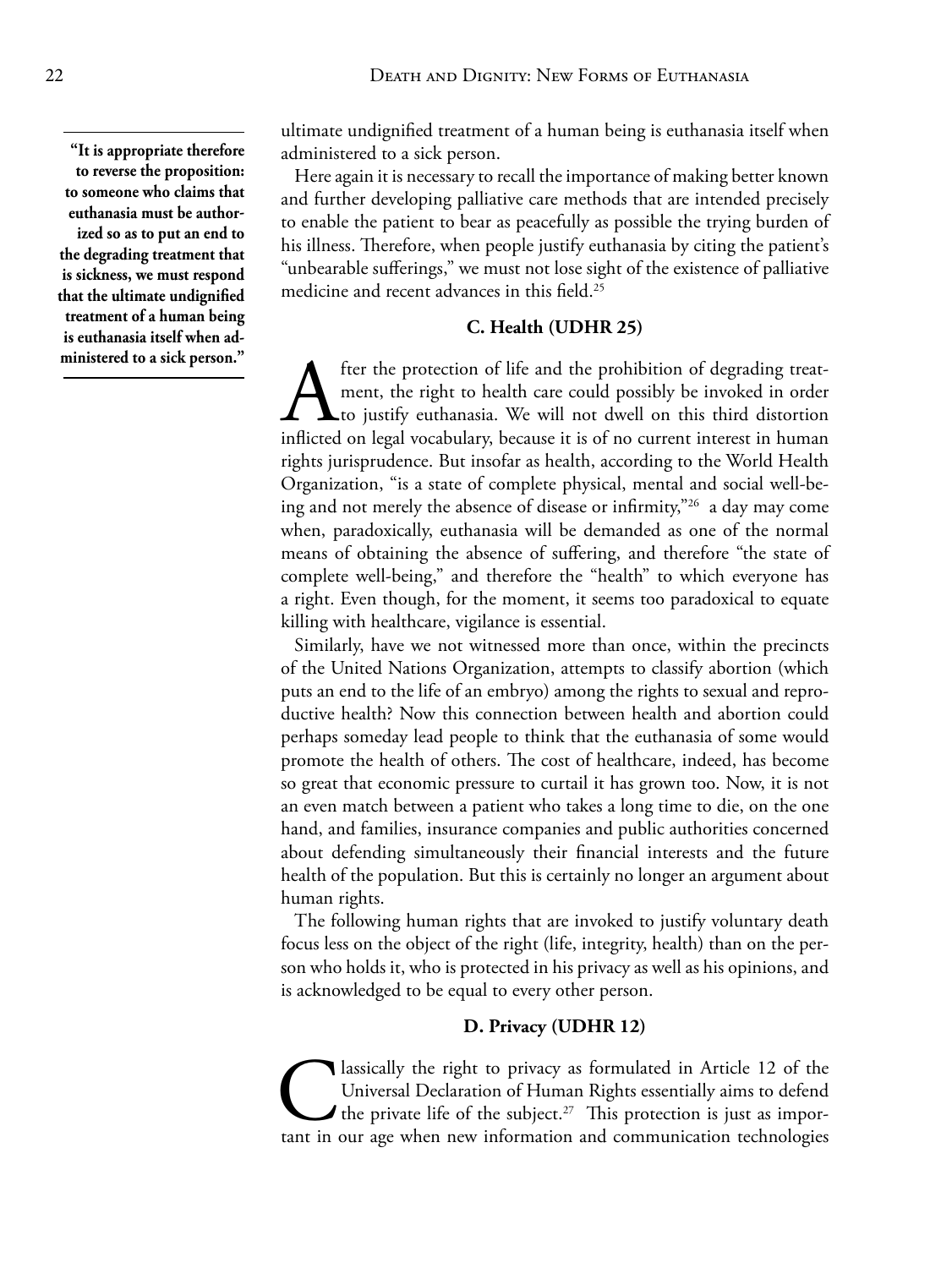multiply the threats of indiscretion. However, in the jurisprudence of the European Court of Human Rights, the right to privacy<sup>28</sup> had assumed a more active connotation to designate the subject's freedom to make with complete autonomy the decisions that concern his personal fate.

Thus, in the aforementioned Pretty case, the Court of Strasbourg, which had not accepted the transformation of protecting oneself into disposing of oneself with regard to the right to life, proved to be more sensitive, as we said, to the Plaintiff's invocation of the right to privacy, considered as the freedom that she possesses to evaluate her own quality of life: "The very es sence of the Convention is respect for human dignity and human freedom. Without in any way negating the principle of sanctity of life protected under the Convention, the Court considers that it is under Article 8 that notions of the quality of life take on significance."<sup>29</sup>

Yet although the Court found the Appellant's strongest argument in her invocation of privacy, isn't its response to this argument the weakest? Whereas the Court could have recalled the coherence of the protective sys tem established by the Convention, by refusing to allow either the "revers ibility" of the right to life (art. 2 ECHR) or the expansion of "inhuman treatment" to include sufferings due to illness (art. 3 ECHR), here it was unwilling to invoke the contradiction between respect for the right to life and respect for the right to privacy. After a formal nod to article 2 ("While in no way denying the principle of the sacredness of life protected by the Convention"), the Court acknowledges that: "In an era of growing medi cal sophistication combined with longer life expectancies, many people are concerned that they should not be forced to linger on in old age or in states of advanced physical or mental decrepitude which conflict with strongly held ideas of self and personal identity." Impressed by this observation, the Court admits that "the applicant in this case is prevented by law from ex ercising her choice to avoid what she considers will be an undignified and distressing end to her life." Hence its conclusion: "The Court is not pre pared to exclude that this constitutes an interference with her right to re spect for private life as guaranteed under Article 8 § 1 of the Convention."30

The Court does not specify how it could resolve the insoluble conflict that pits this admission in principle of the possibility of violating the Appellant's privacy, on the one hand, against the inviolable character of the right to life, on the other hand.<sup>31</sup> It should be noted, however, that, in the Court's view, the justification for State interference is not based purely and simply on the prohibition of homicide committed against any person whatsoever, but rather, as we saw earlier in the Carter decision handed down by the Su preme Court of Canada, on the protection of the frailest persons. Indeed, according to the Court, the English law being condemned "was designed to safeguard life by protecting the weak and vulnerable and especially those who are not in a condition to take informed decisions against acts intended to end life or to assist in ending life."32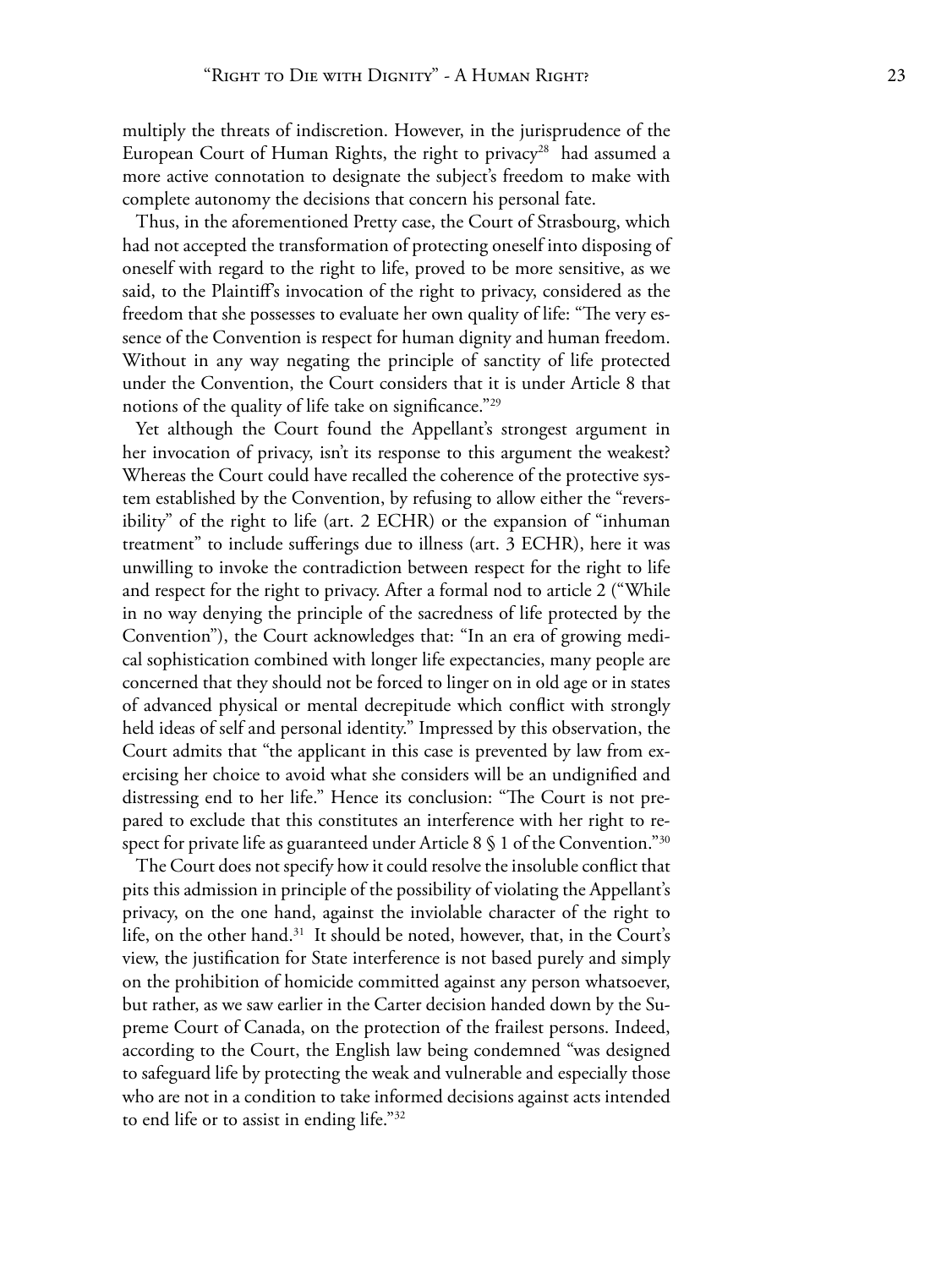The Court admits, certainly, that not all persons seeking assistance in suicide are vulnerable (as demonstrated probably by the personal example of the combative Dame Pretty) since the state of persons suffering from a disease in its terminal stage varies from one case to another. But State interference in the private life of citizens is nevertheless legitimized by the fact that "many will be vulnerable and it is the vulnerability of the class which provides the rationale for the law in question." Now, the State is better positioned to assess the contours of such a general law: "It is primarily for States to assess the risk and the likely incidence of abuse if the general prohibition on assisted suicides were relaxed or if exceptions were to be created."33

To hear the Court explain it, the rationale for prohibiting assisted suicide is therefore no longer based on respect for life as such. On the contrary, a person less liable to be influenced could therefore exercise his right to privacy, combined with his own assessment of his quality of life, so as to have the right to assisted suicide. Moreover, as we have seen, this is the lesson taught, thirteen years after the Pretty decision (Strasbourg), by the Carter decision (Canada). Now, with that, have we not returned to the pure and simple self-determination that the European Court nevertheless intended to exclude from the field of protecting the right to life?

Plainly, whereas life must be understood as an objective reality which transcends each of the subjects concerned and thus maintains between them the tie of dignity which will last until death, privacy becomes over the course of time the personal space within which a subject, evaluating by himself his quality of life, disposes of his own life so as to put an end to it. The individual's subjectivity, fostered by the right to privacy, has thus eroded the objectivity of life itself.

#### **E. Thought (UDHR 18)**

The same subjectivization of human rights can be found in the utilization of the right to freedom of thought—guaranteed by Article 18 of the Universal Declaration, Article 9 of the European Convention,<sup>34</sup> or else by the First Amendment to the Constitution of the United States of America<sup>35</sup> —to justify the right to voluntary death.

Thus, this freedom of thought was the basis for the argument developed in 1997 by six famous American philosophers who submitted Amici Curiae briefs to the Supreme Court of the United States, that had to rule on assisted suicide, which was demanded on behalf of a seriously ill man who could not inflict death upon himself.<sup>36</sup> In their opinion, these professors "ask the Court to recognize that individuals have a constitutionally protected interest in making those grave judgments for themselves, free from the imposition of any religious or philosophical orthodoxy by court or legislature."37 But the United States Supreme Court did not follow that interpretation of the constitutionally-protected right to freedom of thought.<sup>38</sup>

**"Plainly, whereas life must be understood as an objective reality which transcends each of the subjects concerned and thus maintains between them the tie of dignity which will last until death, privacy becomes over the course of time the personal space within which a subject, evaluating by himself his quality of life, disposes of his own life so as to put an end to it."**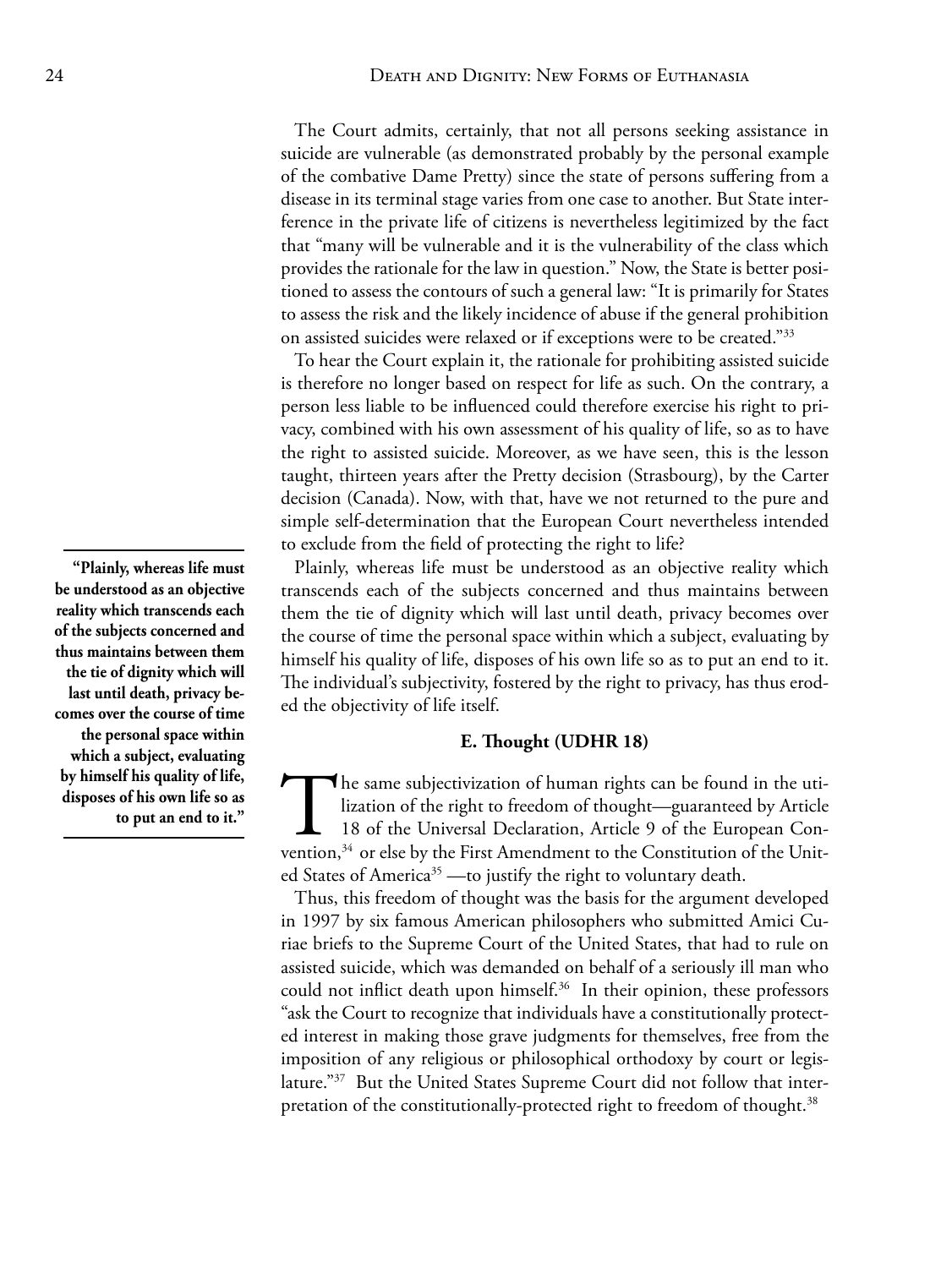Similarly, in the Pretty case submitted to the European Court of Human Rights, the Appellant claimed that the law of her country prevented her from acting upon her conviction as to the legitimacy of assisted suicide. But the Court responded that not all convictions are protected by the Con vention.<sup>39</sup>

The European Court is to be commended for the wisdom of this observa tion. We can only regret that it was not manifested earlier, precisely in the examination of the argument drawn from the violation of Argument 8, for the concept of "privacy" too can cover various stances, not all of which are consonant with respect for life and, therefore, do not deserve to be consid ered human rights.

Indeed, it is important to recall the necessary coherence of human rights. What good would it do to establish a list of them and to safeguard them if an individual could simply invoke his right to freedom of thought (or his right to privacy) in order to contradict them? In any case, the final article of the 1948 Universal Declaration deserves to be recalled here (art. 30): "Nothing in this Declaration may be interpreted as implying for any State, group or person any right to engage in any activity or to perform any act aimed at the destruction of any of the rights and freedoms set forth herein."

#### **F. Discrimination (UDHR 2)**

One last right held the attention of Dame Pretty in her fight to have her right to assisted suicide recognized: the right to equality, recognized by Article 14 of the European Convention.<sup>40</sup> Indeed, given her helplessness have her right to assisted suicide recognized: the right to equality, recognized by Article 14 of the European Convention.<sup>40</sup> Indeed, given her helplessness, the unfortunate Applicant did not possess, as other citizens do, the freedom to put an end to her life by herself. $41$ 

The Court did not uphold this latter claim either, but here again it ruled by taking the side of national discretion, with the help of analogous reason ing. Just as, with reference to Article 8 (privacy), "the Court has found that there are sound reasons for not introducing into the law exceptions to cater for those who are deemed not to be vulnerable," so too, with reference to Article 14, there are "similar cogent reasons... for not seeking to distinguish between those who are able and those who are unable to commit suicide unaided." This is because "the borderline between the two categories will often be a very fine one."42 Ultimately, it would not be appropriate, under the pretext of fighting against discrimination, to grant a right to assist ed suicide to persons who were deemed incapable of committing suicide themselves.

Now given that the Carter ruling, handed down thirteen years later by the Supreme Court of Canada, condemns a law that does not allow persons reputed to be non-vulnerable to commit suicide, because it is too broad in scope, one may wonder whether, for similar reasons, a jurisdiction might not decide that a law is discriminatory if it does not clear a path to assisted suicide for persons who are incapable of ending their own lives.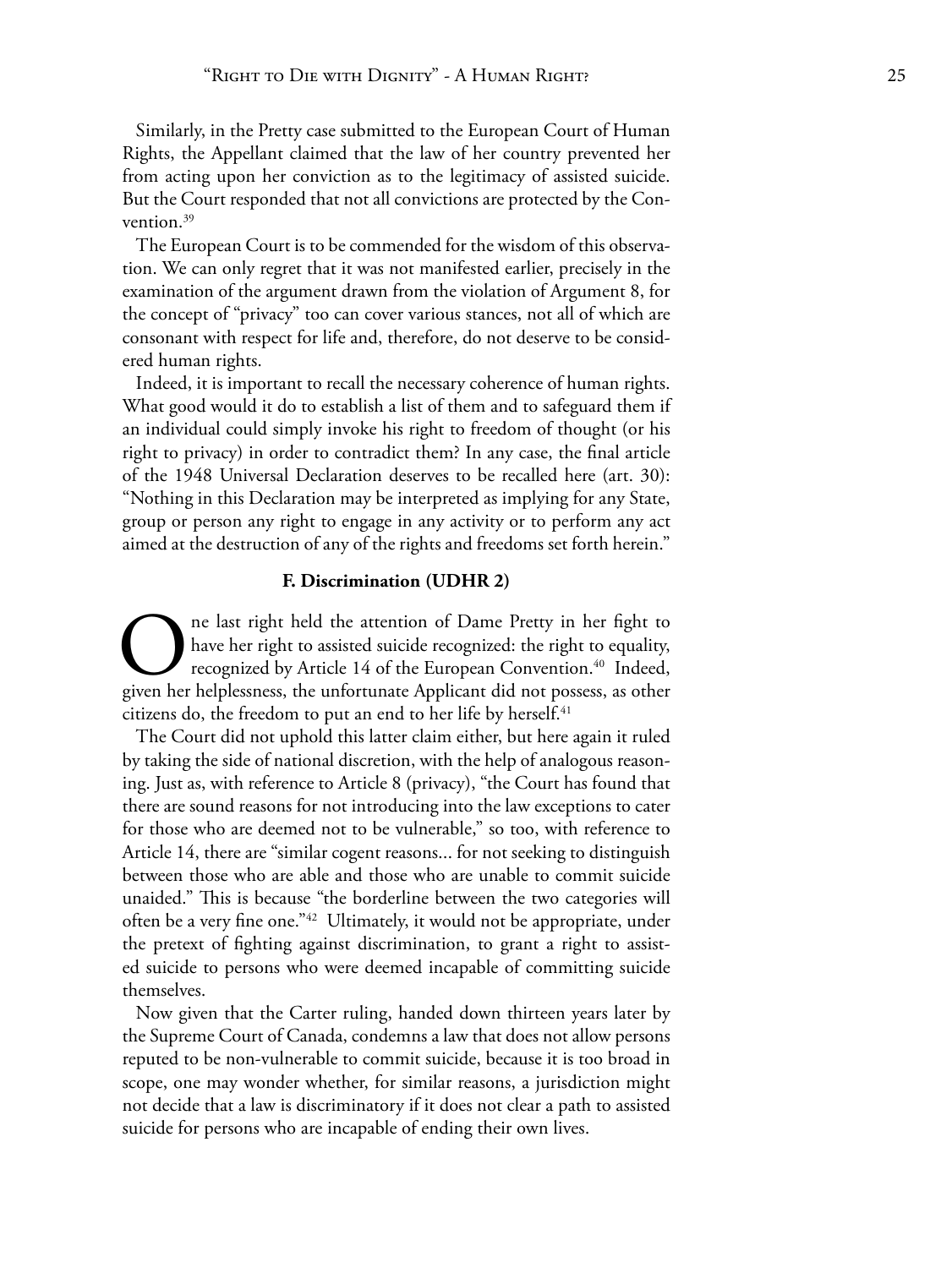#### **4. Conclusion: Ethical Commitment**

"Can the right to die with dignity be classified as a human right?" In order to answer this question, we intend to summarize the lessons learned from our survey of terminology, on the one hand, and of human rights, on the other hand, before proposing our decision, in the name of reason and then of faith.

#### **A. The Lessons from the Survey**

The first part of our presentation showed that when talking about death with dignity it is essential to make a distinction between a good death and voluntary death. If "death with dignity" means a good death, in other word death with dignity it is essential to make a distinction between a good death and voluntary death. If "death with dignity" means cepting the inevitability of his demise, does not undergo disproportionate therapies but on the contrary benefits from palliative treatments for his pain, then death with dignity can unquestionably be part of the legal order, which requires respect for the life and dignity of every human being and demands that conscientious, attentive care be provided for him. In this respectful accompaniment of the dying person, indeed, the intention of Article 1 of the Universal Declaration of Human Rights (1948) is fulfilled: "All human beings... should act towards one another in a spirit of brotherhood." In contrast, if the expression means voluntary death—either in the form of euthanasia or in the form of assisted suicide—this "death with dignity" in no way deserves to be included among human rights, because such inclusion would impair both rights and human beings.

Certainly, the jurisprudential survey set forth in the second part of this essay helped us to see that some human rights are occasionally invoked in order to legitimize voluntary death, but at the price of terrible semantic shifts that imprison the person in his individuality without taking into account his human environment. Thus, a human being's right to have his life protected becomes his right to dispose of that very life; the ill treatment from which he must be preserved comes from his own fleshly condition ravaged by sickness or disability and no longer from the wickedness of others; the health care to which he has a right turns into its opposite—killing; his right to privacy descends down the same slippery slope as his right to life itself: understood as self-protection, it authorizes his absolute disposal of himself; his right to freedom of conscience justifies any opinion whatsoever that he may harbor concerning himself; finally, the discrimination against which he should be protected in the exercise of his rights covers the possibility in which he would be likened to a vulnerable person whereas he fully possesses the ability to will his own death. But doesn't the picture that emerges from this survey lead us back to the state of nature that preceded the establishment of the Social Contract mentioned earlier? This coinci-

**"If "death with dignity" means a good death, in other words an end of life in which the sick person, accepting the inevitability of his demise, does not undergo disproportionate therapies but on the contrary benefits from palliative treatments for his pain, then death with dignity can unquestionably be part of the legal order, which requires respect for the life and dignity of every human being and demands that conscientious, attentive care be provided for him."**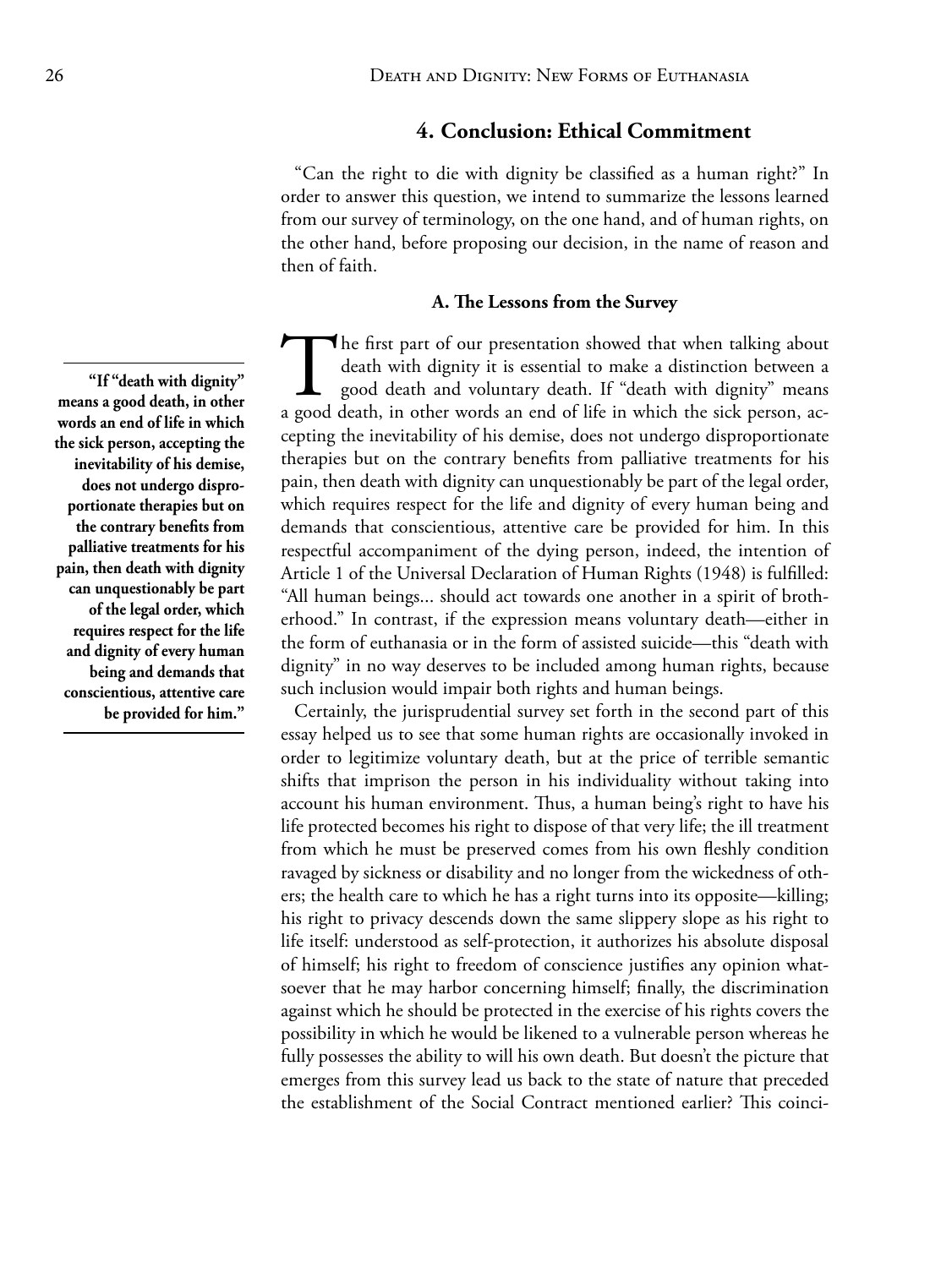dence could in any case lead reason to reflect once again on the common life of human beings.

#### **B. The Choice of Reason**

Indeed, in this state of nature imagined by the Enlightenment thinkers, the human being is understood, as we said, as a mere monad: born of no one and without ties to others, he is nevertheless endowed with all possible fr ndeed, in this state of nature imagined by the Enlightenment thinkers, the human being is understood, as we said, as a mere monad: born of no one and without ties to others, he is nevertheless endowed with all juxtaposition of all individual freedoms, which are considered equal to one another, would give rise to a veritably unlivable situation if no law existed to arbitrate conflicts between them. At the same time, individuals decided to go by way of the rational artifice of the contract in order to superimpose upon their state of nature a social state in which the law would safeguard as much as possible their original freedoms, which were considered as equal among themselves. According to this concept, the law's only mission is to unfold, without discrimination, the freedom of all individuals; its purpose is not to maintain a tie of fraternity that already existed among human beings by the mere fact of their common human nature. Indeed, the law, in the state of nature, is merely subjective and results, in the social state, only from the free decision of the lawgiver (who, for example, decriminalizes voluntary death). But, is this really how human beings are born and how they live?

Since we have already recalled how this liberal root of first-generation human rights had to be rebalanced over the course of history by the addition of second- and third-generation human rights, it is worth the trouble to prolong this reflection on rights and human beings with regard to death with dignity.

If we agree that a human being is defined essentially by his ties to others (since he is born from the union of a man and a woman, lives from the start in a Civilization and participates, by his own dignity, in humanity as a whole), should we not identify "death with dignity" as good death, in other words, an end of life that allows the sick person to go to his natural death, with adequate medical, psychological and spiritual accompaniment: only death—which does not come from us—will break this tie of fraternity which binds us to others and which we, for our part, want to respect until the end.

In contrast, if we opt for the sort of dying with dignity that is identified with voluntary death, then we must keep in mind the terrible consequences that such a choice brings with it, both in the psychology of the sick person and of those around him and, more generally, in healthcare policy and even in the entire social body, including international relations.

In the mindset that equates death with dignity and voluntary death, the only thing left connecting someone who is seriously ill to those who are near and dear to him is his own will, because his very life, which previously

**"According to this concept, the law's only mission is to unfold, without discrimination, the freedom of all individuals; its purpose is not to maintain a tie of fraternity that already existed among human beings by the mere fact of their common human nature."**

**"In the mindset that equates death with dignity and voluntary death, the only thing left connecting someone who is seriously ill to those who are near and dear to him is his own will, because his very life, which previously was a transcendent imperative for all relatives and friends, now depends on him alone."**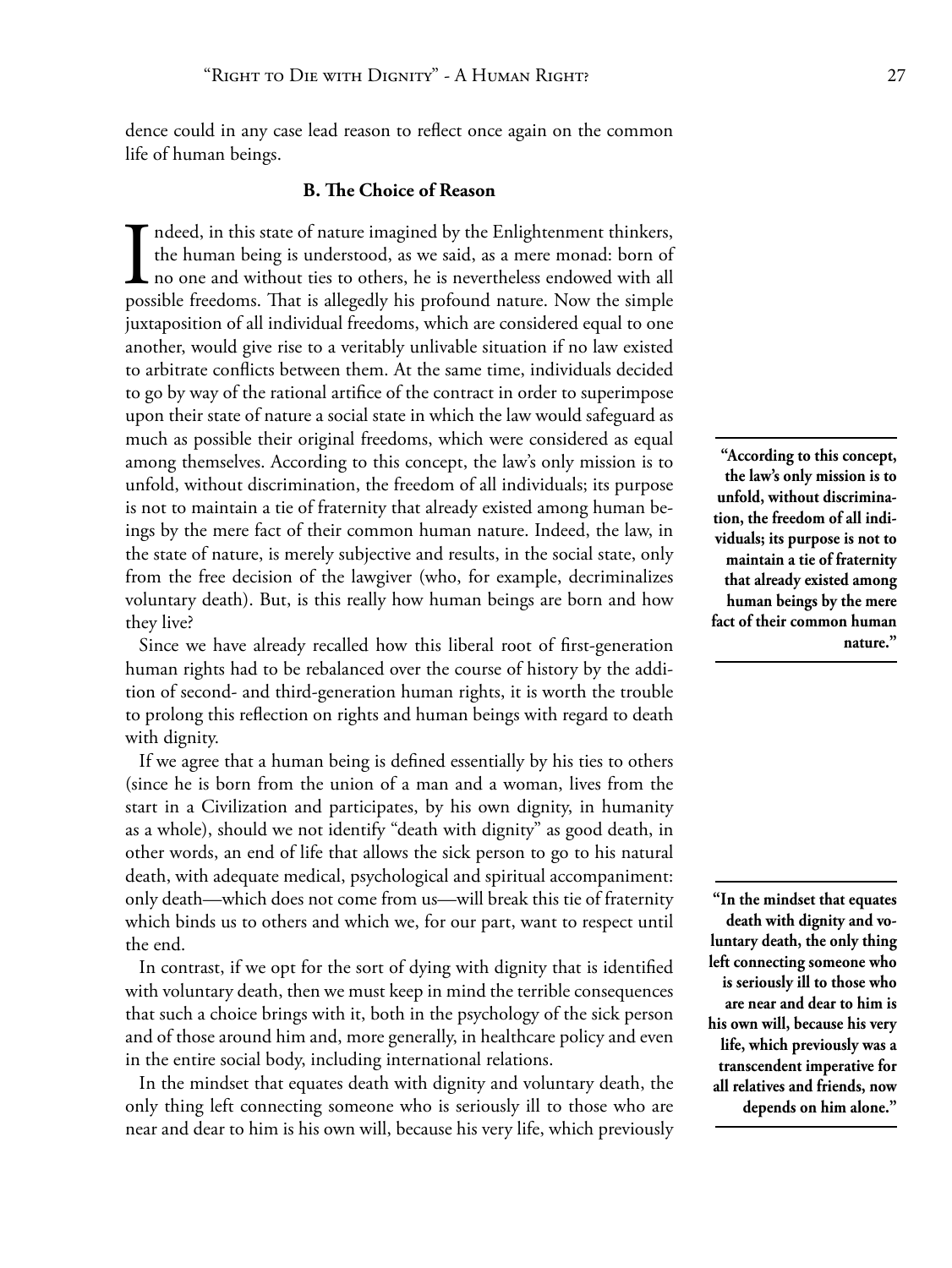was a transcendent imperative for all relatives and friends, now depends on him alone. Imagine, then, how heavily anguish will weigh on that human being whom illness has already made so vulnerable: will he not constantly feel guilty about living?

As for his family, the recognition of a close relative's right to die can only trouble them by putting them in a dilemma, either of approving the sick person's wish and therefore objectively telling him that his presence is no longer preferable to his death, or else not approving of it, and therefore apparently not loving that relative.

Insofar as the life of an individual thus loses its transcendence with regard to his relatives and friends, this cannot fail to have repercussions on healthcare policy as a whole. Medical ethics, which hitherto has revolved around the defense of life, will learn to relativize this properly human value so as to balance it against other imperatives. We must note, for example, that the promotion of euthanasia, which is tempting from the economic perspective, will necessarily hinder the promotion of palliative care, which has a philosophy radically opposed to the former.

Of course, people will say that the sick person consented to the death-dealing procedure (or even, in the best case, that he insisted on having it), but ultimately this consent is dangerous because it sends a signal to the rest of society that human life as such is disposable. Through a sort of interplay of communicating vessels, the power to dispose of himself that an individual claims as his own when he asks someone else for death unduly increases the power both of that other person who performs the homicidal act and of society that supports this act by its law.

Finally, there is every reason to fear that legislative authorization for voluntary death, based on the Western myth of an individualistic right, might become a temptation elsewhere. Fortunately, the other continents, generally speaking, foster philosophies that assign greater importance to familial solidarity, as well as to the ties of human fraternity and to the very life that supports these ties. But will they be able to fight much longer against the universal introduction of a custom that is surely unworthy of human beings yet is presented as a human right?

#### **C. The Choice of Faith**

The argument presented thus far about dignity, rights and death has deliberately remained on the human level, in keeping with a strictly rational legal logic and philosophy. But the reason why Christians employ with such c deliberately remained on the human level, in keeping with a strictly rational legal logic and philosophy. But the reason why Christians employ with such conviction this human rationality, which is capable of touching the minds and hearts of all human beings, is because they have received, in the faith that they profess in God the Creator and Savior, the light and the strength that causes them to say: "Choose life!"

In his Encyclical Evangelium vitae, Pope John Paul II warned the world and Christian communities about the "culture of death," which no doubt is

**"Through a sort of interplay of communicating vessels, the power to dispose of himself that an individual claims as his own when he asks someone else for death unduly increases the power both of that other person who performs the homicidal act and of society that supports this act by its law."**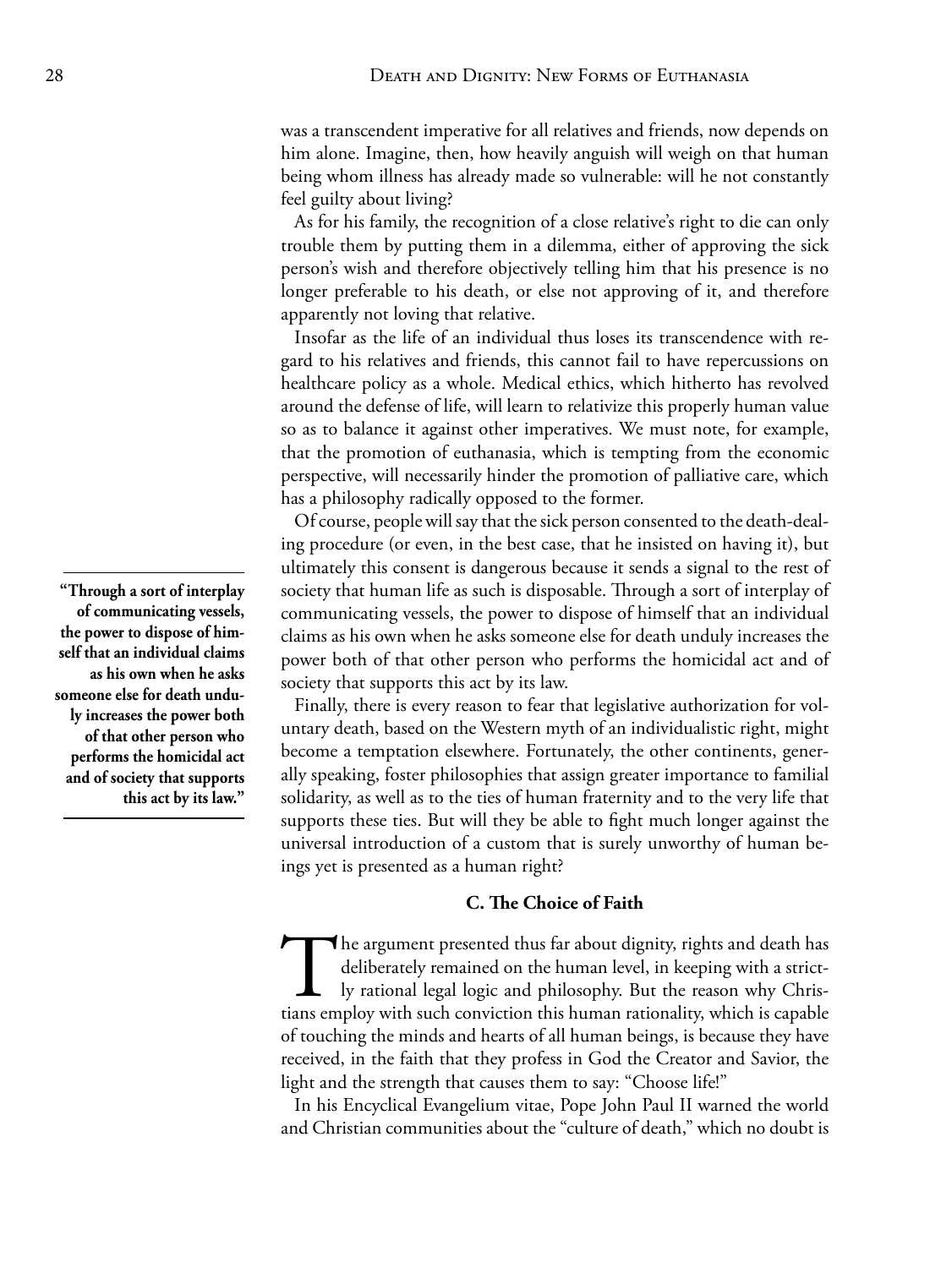based on a perverted concept of freedom but also, to get to the heart of the tragedy experienced by contemporary man, on "the eclipse of the sense of God and of man, typical of a social and cultural context dominated by secularism."43 The Church wants to remind all human beings of the meaning of their own dignity by relying on the revelation that God made of himself (and of man) in Christ.

The reader will have understood that, for the Church, this is not a matter of spreading a particular doctrine so as to increase the number of her members—a motive that is always somewhat suspect. Rather, in her view, it is a matter of sharing a common doctrine that touches the very truth about man and about his human rights, of which the faith offers him a keener awareness. In recalling that every human being keeps his dignity until the moment when he dies a natural death, the Church also makes a commitment to offer her services to the nations so that the dignity of all human beings may be honored more in respect for the life of each of them.

Translated by Michael J. Miller

**"In recalling that every human being keeps his dignity until the moment when he dies a natural death, the Church also makes a commitment to offer her services to the nations so that the dignity of all human beings may be honored more in respect for the life of each of them."**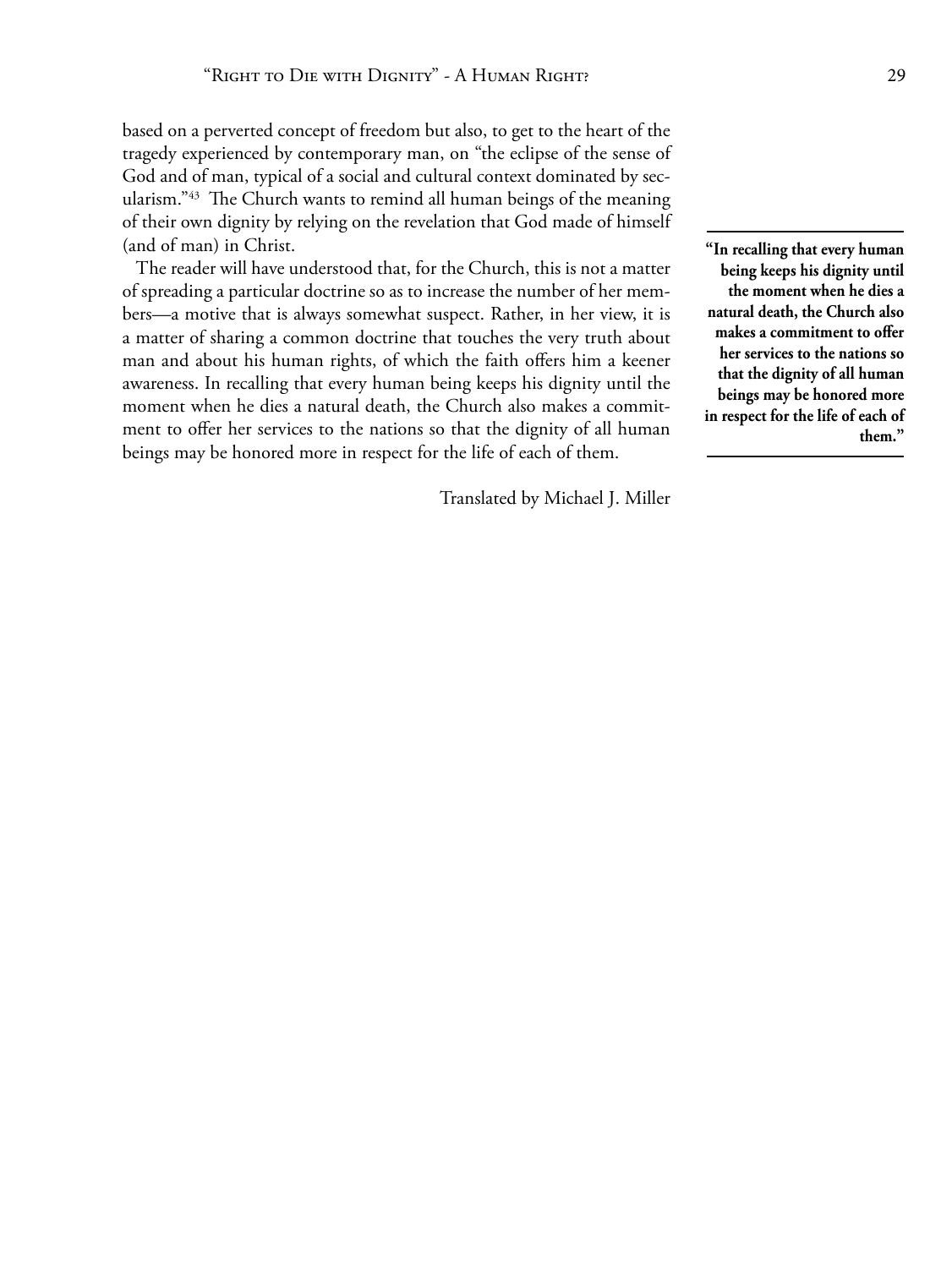#### Notes

1. See for example European Court of Human Rights, Dame Pretty v. United Kingdom (no. 2346/02, 29 April 2002); Haas v. Switzerland (no. 31322/07, 20 January 2011); Gross v. Switzerland (no. 67810/10, 30 September 2014). For a commentary on these decisions, see Gregor Puppinck and Claire de La Hougue, "Le droit au suicide assisté dans la jurisprudence de la Cour européenne des droits de l'homme," available on the website http://www. academia.edu/6103699/Le\_droit\_au\_suicide\_assist%C3%A9\_dans\_la\_jurisprudence\_de\_ la\_Cour\_europ%C3%A9enne\_des\_droits\_de\_l\_homme (last verified on 23 May 2015).

2. Pretty v. U.K. decision, no. 67.

3. From the Catholic perspective, see the Catechism of the Catholic Church (2003), no. 2267: "Assuming that the guilty party's identity and responsibility have been fully determined, the traditional teaching of the Church does not exclude recourse to the death penalty, if this is the only possible way of effectively defending human lives against the unjust aggressor. If, however, non-lethal means are sufficient to defend and protect people's safety from the aggressor, authority will limit itself to such means, as these are more in keeping with the concrete conditions of the common good and more in conformity to the dignity of the human person...."

4. Incidentally, this is not necessarily the suffering of a patient whose death is imminent. Thus the Belgian euthanasia law dated May 28, 2002, foresees, without any mention of imminent death, the decriminalization of homicide committed when "the patient is in a hopeless medical situation and reports constant, unbearable physical or psychological suffering that cannot be alleviated and is the result of a serious, incurable accidental or pathological complaint."

- 5. Cf. http://www.ccne-ethique.fr/sites/default/files/publications/avis\_citoyen.pdf
- 6. From the above-cited Opinion [Avis], pp. 6-9.

7. See two examples in the Universal Declaration of Human Rights (1948): Preamble: "Whereas recognition of the inherent dignity and of the equal and inalienable rights of all members of the human family is the foundation of freedom, justice and peace in the world"; Article 22: "Everyone, as a member of society, has the right to social security and is entitled to realization, through national effort and international co-operation and in accordance with the organization and resources of each State, of the economic, social and cultural rights indispensable for his dignity and the free development of his personality..." (emphasis added).

8. See, for example, Muriel Fabre-Magnan, "Le statut juridique du principe de dignité," Droits 58 (2013): 167 ff.

9. On this topic, see Bernard Edelman, "La dignité de la personne humaine, un concept nouveau," Recueil Dalloz (1997): chronicle, 186.

10. Gilbert Hottois, "A Philosophical and Critical Analysis of the European Convention of Bioethics," Journal of Medicine and Philosophy 25/2 (2000): 137.

11. Unless we are mistaken, neither the United Nations Human Rights Committee nor the Inter-American Court of Human Rights nor the African Court on Human and Peoples' Rights has addressed, in their jurisprudence, the question of voluntary death.

12. Is this how we are to understand the expression "the rights to life and to a dignified death" used by the Independent Expert on the rights of the elderly, Rosa Kornfeld-Matte, in her 2014 Report, §35 (A/HRC/27/46)? Given the terrible consequences that such lack of rigor in the use of concepts may have, the expression would require clarification, in any case.

13. See the above-cited decision in Pretty v. U.K., European Court of Human Rights, 29 April 2002 (no. 2346/02).

14. Supreme Court of Canada, 6 February 2015, Carter v. Canada (Attorney General), 2015 CSC 5, no. 35591.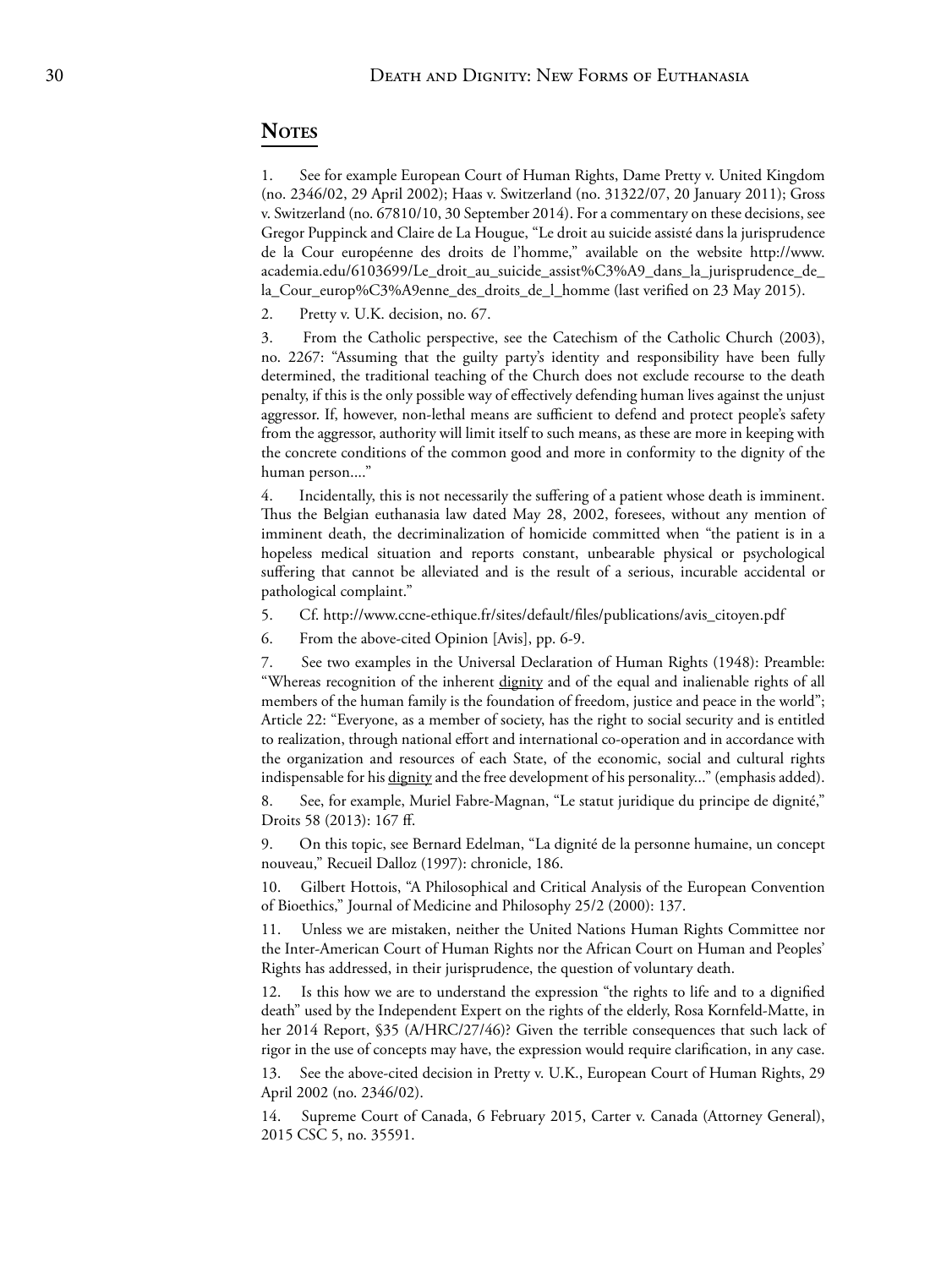15. Pretty v. U.K., no. 14, reporting the decision handed down by the Chamber of Lords (Lord Bingham of Cornhill) to confirm the decision of the Divisional Court rejecting the Applicant's claim.

16. Ibid. We will not discuss here the argument to justify assisted suicide or euthanasia based on the legitimacy of refusing treatment, because it errs by confusing matters: the refusal of a medical treatment is part of the patient's exercise of his individual liberty with regard to the ailment that afflicts him; it in no way legitimizes the participation of a third part in a homicidal act. Indeed, the third party is not an ailment. A similar confusion is evident also in the argument pertaining to inhuman and degrading treatment (see below).

17. But then the Court makes the following clarification, which we will speak about later on: "To the extent that these aspects are recognised as so fundamental to the human condition that they require protection from State interference, they may be reflected in the [other] rights guaranteed by other Articles of the Convention, or in other international human rights instruments." (Ibid., no. 39).

18. Pretty v. U.K., no. 39.

19. Supreme Court of Canada, Carter v. Canada, no. 13.

20. Ibid., no. 104. We will find again below in the Pretty decision, concerning the right to privacy, this argument that the protection of the law should be limited only to the most vulnerable persons.

21. The expression is reported before the English courts: Pretty v. U.K., no. 14, subparagraph 5.

22. Art. 3 of the European Convention for the Protection of Human Rights and Fundamental Freedoms: "No one shall be subjected to torture or to inhuman or degrading treatment or punishment."

23. Pretty v. U.K., no. 54.

24. Ibid., no. 54. In the following number, the Court can only express its sympathy for "the applicant's apprehension that without the possibility of ending her life she faces the prospect of a distressing death." Aware "that she is unable to commit suicide herself due to physical incapacity and that the state of law is such that her husband faces the risk of prosecution if he renders her assistance," the Court adds nonetheless that the measure solicited by the applicant does not really address the pain from which she is suffering because "the positive obligation on the part of the State which is relied on in the present case would not involve the removal or mitigation of harm" (no. 55).

25. The contrast between patient listening to suffering and the harshness of euthanasia is nicely drawn by Doctor Rivka Karplus: .".. true 'compassion' demands time, the patience to walk with the sick person, to listen to his pain and his rebellion. It implies accepting our own helplessness in the face of sickness and death, our own mortality.... Euthanasia rejects this compassion by placing an act that no longer allows room for listening, for the development of the person. Rather than affirm the humanity of the other by accepting one's own vulnerability, someone who deals death separates himself from the one who undergoes it, by offering him an external 'response'—the response of death" ("Euthanasie: réflexions d'un médecin," Nouvelle revue théologique 136/4 [2014]: 600).

26. Preamble to the Constitution of the World Health Organization, as adopted by the International Conference on Health, New York, June 19-22, 1946.

27. UDHR, Art. 12: "No one shall be subjected to arbitrary interference with his privacy, family, home or correspondence, nor to attacks upon his honour and reputation. Everyone has the right to the protection of the law against such interference or attacks."

28. European Convention on Human Rights, Article 8, "1. Everyone has the right to respect for his private and family life, his home and his correspondence. 2. There shall be no interference by a public authority with the exercise of this right except such as is in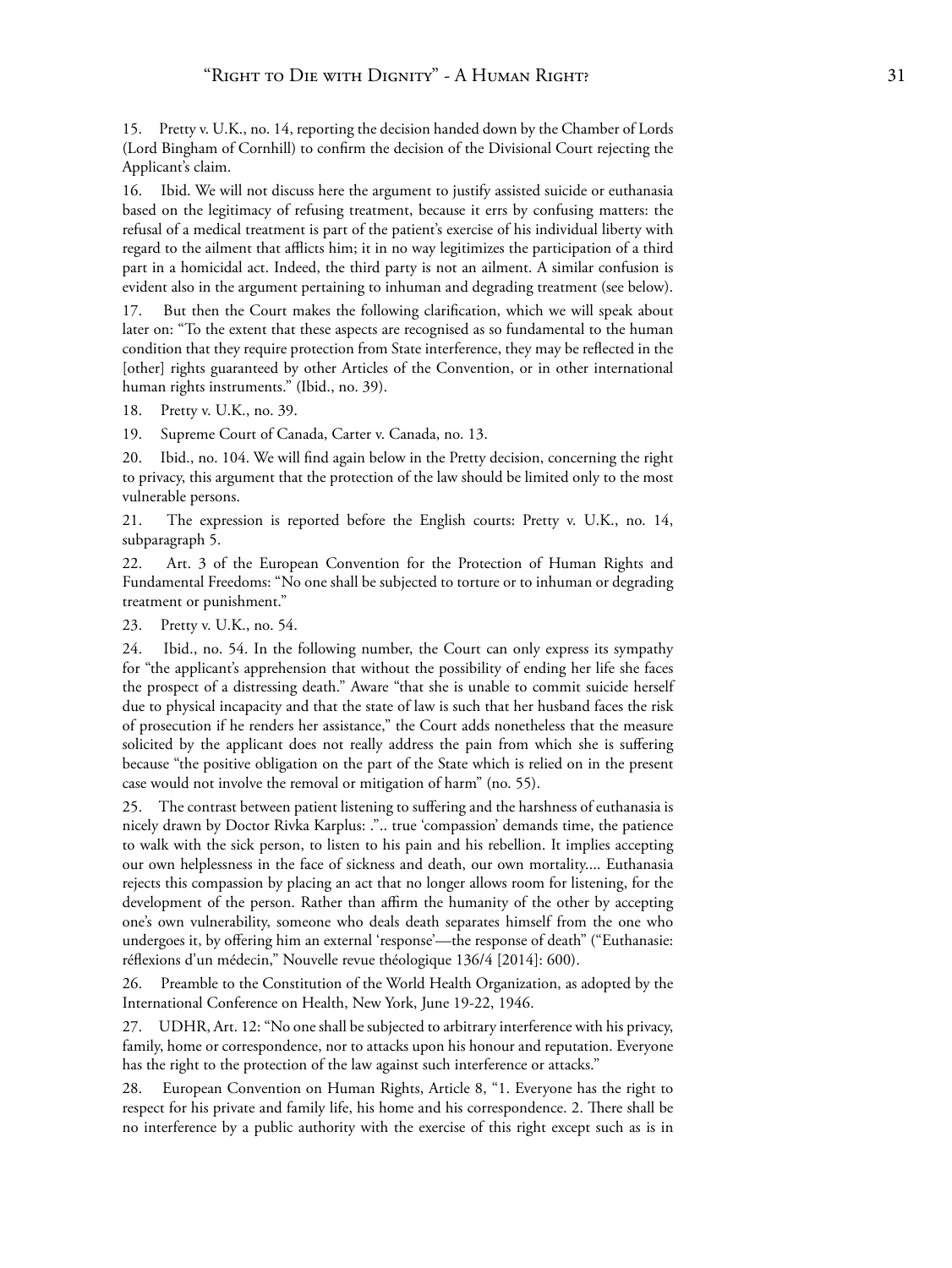accordance with the law and is necessary in a democratic society in the interests of national security, public safety or the economic wellbeing of the country, for the prevention of disorder or crime, for the protection of health or morals, or for the protection of the rights and freedoms of others."

- 29. Pretty v. U.K., no. 65.
- 30. Pretty v. U.K., no. 67.

31. The Court considers itself exempt from this examination since, in its opinion, the degree of discretion allowed to the national State authorizes English law to give priority to Article 2 of the Convention over Article 8.

32. The law in question is the 1961 Suicide Act, Article 2 §1 of which states: "A person who aids, abets, counsels or procures the suicide of another, or an attempt by another to commit suicide, shall be liable on conviction on indictment to imprisonment for a term not exceeding fourteen years."

33. Pretty v. U.K., no. 74.

34. "Everyone has the right to freedom of thought, conscience and religion; this right includes freedom to change his religion or belief, and freedom, either alone or in community with others and in public or private, to manifest his religion or belief, in teaching, practice, worship and observance." The wording of Article 9, §1 of the ECHR is practically the same as the U.N. text.

35. First Amendment: "Congress shall make no law respecting an establishment of religion, or prohibiting the free exercise thereof; or abridging the freedom of speech, or of the press; or the right of the people peaceably to assemble, and to petition the government for a redress of grievances."

36. The professors in question were Ronald Dworkin, Thomas Nagel, Robert Nozick, John Rawls, Thomas Scanlon and Judith Jarvis Thomson, with regard to the cases Vacco v. Quill and Washington v. Gluckberg. Cf. "The Brief of the Amici Curiae," in Daniel A. Leone, ed., Physician-Assisted Suicide (San Diego: Greenhaven Press, 1998), 33 ff.

37. Ibid., 39.

38. The reader will find an incisive critique of the opinion expressed in the Amici Curiae brief in Gilbert Larochelle, "La dignité du mourir: un défi pour le droit," in: Thomas De Koninck and Gilbert Larochelle, La dignité humaine: Philosophie, droit politique, économie, médecine (Paris: Les Presses universitaires de France, 20051), 71- 83.

39. Cf. Pretty v. U.K., no. 82. The Court adds that "To the extent that the applicant's views reflect her commitment to the principle of personal autonomy, her claim is a restatement of the complaint raised under Article 8 of the Convention."

40. "The enjoyment of the rights and freedoms set forth in this Convention shall be secured without discrimination on any ground such as sex, race, colour, language, religion, political or other opinion, national or social origin, association with a national minority, property, birth or other status." Here again, this wording of the European text is very close to the formulation of the Universal Declaration (art. 2).

41. This argument was used also in the above-cited American cases Vacco v. Quill and Washington v. Gluckberg.

42. Pretty v. U.K., no. 89.

43. John Paul II, Encyclical Evangelium vitae (1995), no. 21.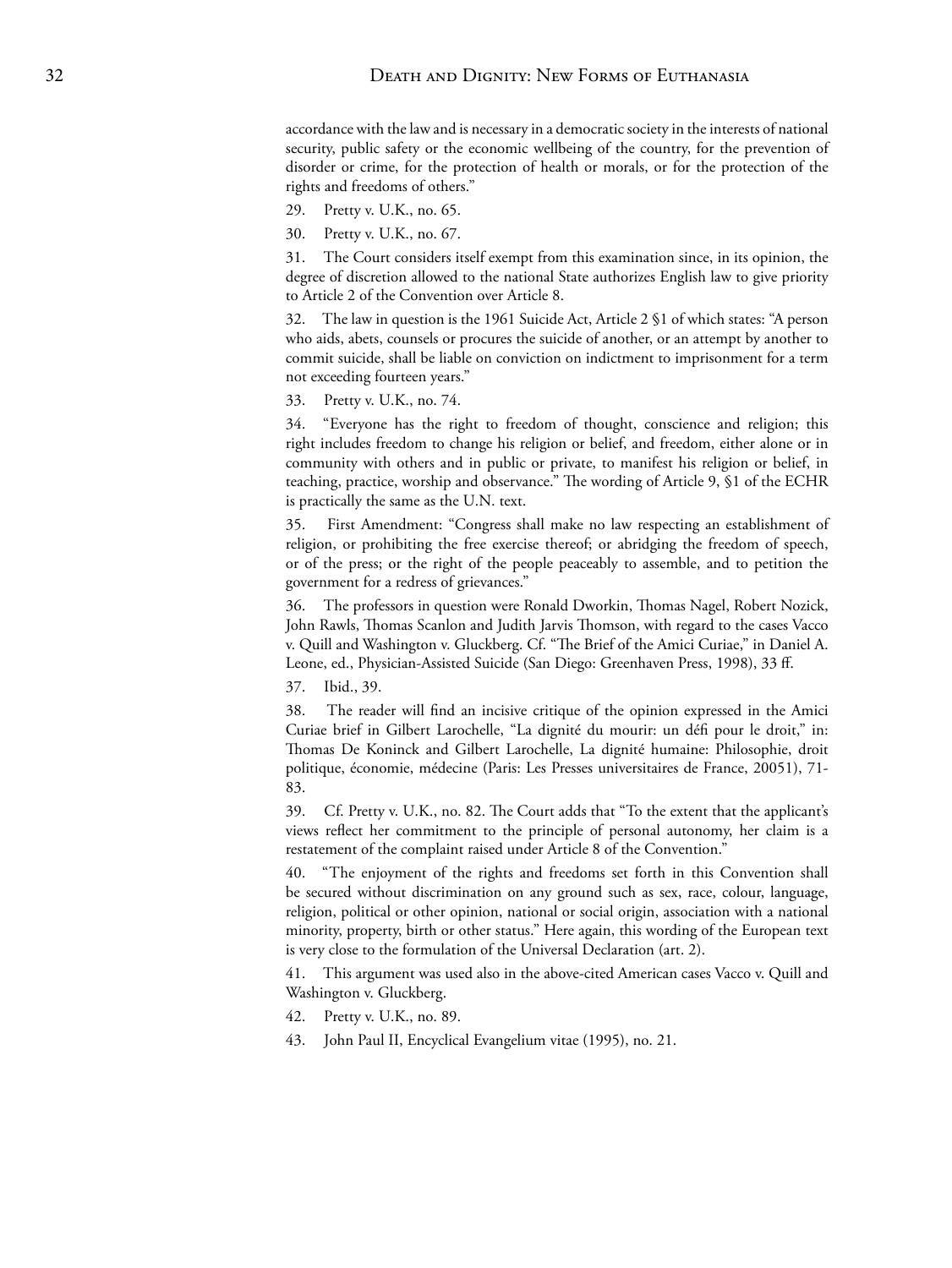## *DEATH AND DIGNITY : THE ETHICAL AND SOCIAL STAKES*

A Caritas in Veritate Foundation Report by

#### BERNARD N. SCHUMACHER Philosophy, University of Fribourg

I uman beings have ceaselessly dealt with death by endorsing various attitudes for the purpose of making it less brutal, at least in appearance. These attitudes generally testify to a humble acknowledgement of the helpless ious attitudes for the purpose of making it less brutal, at least in appearance. These attitudes generally testify to a humble acknowledgement of the helplessness that they feel toward the thing that so brutally takes from them their existence and the life of those whom they love. But our contemporaries in the West increasingly refuse to live "in the presence of death," to confront it in thought, or to consider life as an apprenticeship in our future death. Instead, they adopt an attitude of flight—"other people" or "they" are always the ones to die—or of control, so as not to have to be unsettled by the existential questions that it raises. This desire to control death springs from the fear of losing autonomy, which is understood now as independence.

The contemporary attempt to "control" death and dying is just one part of a vast program of domesticating nature, including human beings themselves, that was established by the French philosopher René Descartes in 1637 in his famous programmatic work, *Discourse on Method*: the goal is to become "master and possessor of nature."1 Hence it is a matter of domesticating not only the human environment and social structures through science and technology, but also human beings themselves through education. In a parallel contemporary development, nowadays this is the role of biotechnology, which aims at liberating man from his imperfections and handicaps, from sickness and suffering itself.

This project implies that everything is feasible and possible for the human will, which is more and more often thought to be liberated from any preexisting order, whether ecological or moral. Supposedly nothing escapes from its mastery—at least in the utopia of this worldview—including suffering and finally death, which are the thorns to be removed at all costs so that human beings can enjoy a truly happy life. Thus supporters of the contemporary transhumanist movement prophesy that in some near future suffering and death will no longer exist, because they will have been sub-

**"Hence it is a matter of domesticating not only the human environment and social structures through science and technology, but also human beings themselves through education."**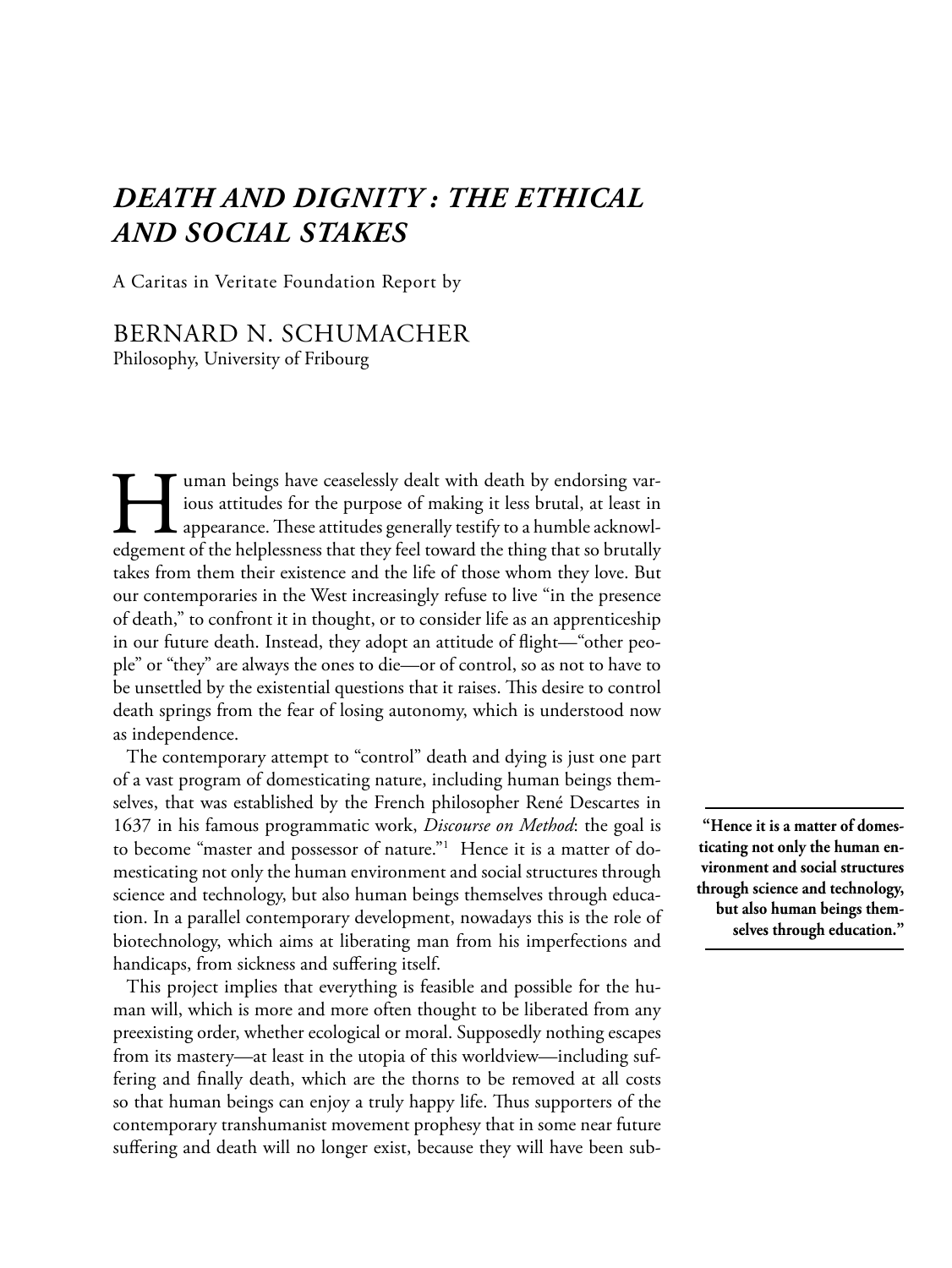dued by technology. In the meantime, Western societies are gradually organizing a "therapeutic" control of death through the medical community.

Initially, this desire to control sickness and death assumes the form of unreasonable or disproportionate treatments—an expression preferable to "therapeutic obstinacy." This same desire to control appears in a new form in the individual's will to decide autonomously and alone the moment of his death: the current claim of a right to assisted suicide and euthanasia.

#### **1. From Unreasonable Treatment to the Right to Determine one's Death**

**Example 18 Except** in the West in an increasingly reductive way.<br>Now it is a mere quantifiable, measurable event; science is thought<br>to be in a position to grasp its causes. This medical science, as a<br>new power over the b Now it is a mere quantifiable, measurable event; science is thought to be in a position to grasp its causes. This medical science, as a new power over the body, will allow us to control death and to postpone its occurrence. So we see the emergence of social and medical pressure, made possible now thanks in particular to the dazzling advances in medical technology, demanding that everything possible be done to ensure that people no longer die a so-called "accidental" death, in other words, one that occurs before the natural end of life. The only death considered "good" is one that coincided with life expectancy. Such pressure led to the development of unreasonable treatment. This "domestication" of death by medical technology resulted in a depersonalization of the human being at the end of life. More and more often we die under the ever-expanding influence of a technological system and of an almost totalitarian medico-social power. Since it could not accept its defeat vis-à-vis death, this system aimed to push the limits of human life ever farther by using the dying patient as a guinea pig on which to test new medications and operations. Hence, the human being found himself prevented from living his own death as an eminently personal act. He has been robbed, so to speak, of his own death, because he is reduced to a mere means for the benefit of technological equipment that imprisons him on all sides and tries to control him at all costs. We could even go so far as to say that he no longer dies, strictly speaking, but rather perishes.

In reaction to this seizure of personal death by the biomedical and social power, a demand has come to light that a person at the end of life should demand and claim the freedom to decide—in the name of his autonomy to stop undergoing disproportionate medical treatments, to refuse medical care. In short, the individual demanded and claimed a right to die, in the sense of *a right to be allowed to die*, as defended by the German philosopher Hans Jonas.<sup>2</sup> Human death passes from the responsibility of a biomedical and societal power to the choice of an individual who thus refuses to let himself be imprisoned in a totalitarian system of medical technology. The biomedical power bows before the personal will that decides to stop treatments if it deems them unreasonable.

**"This "domestication" of death by medical technology results in a depersonalization of the human being at the end of life."**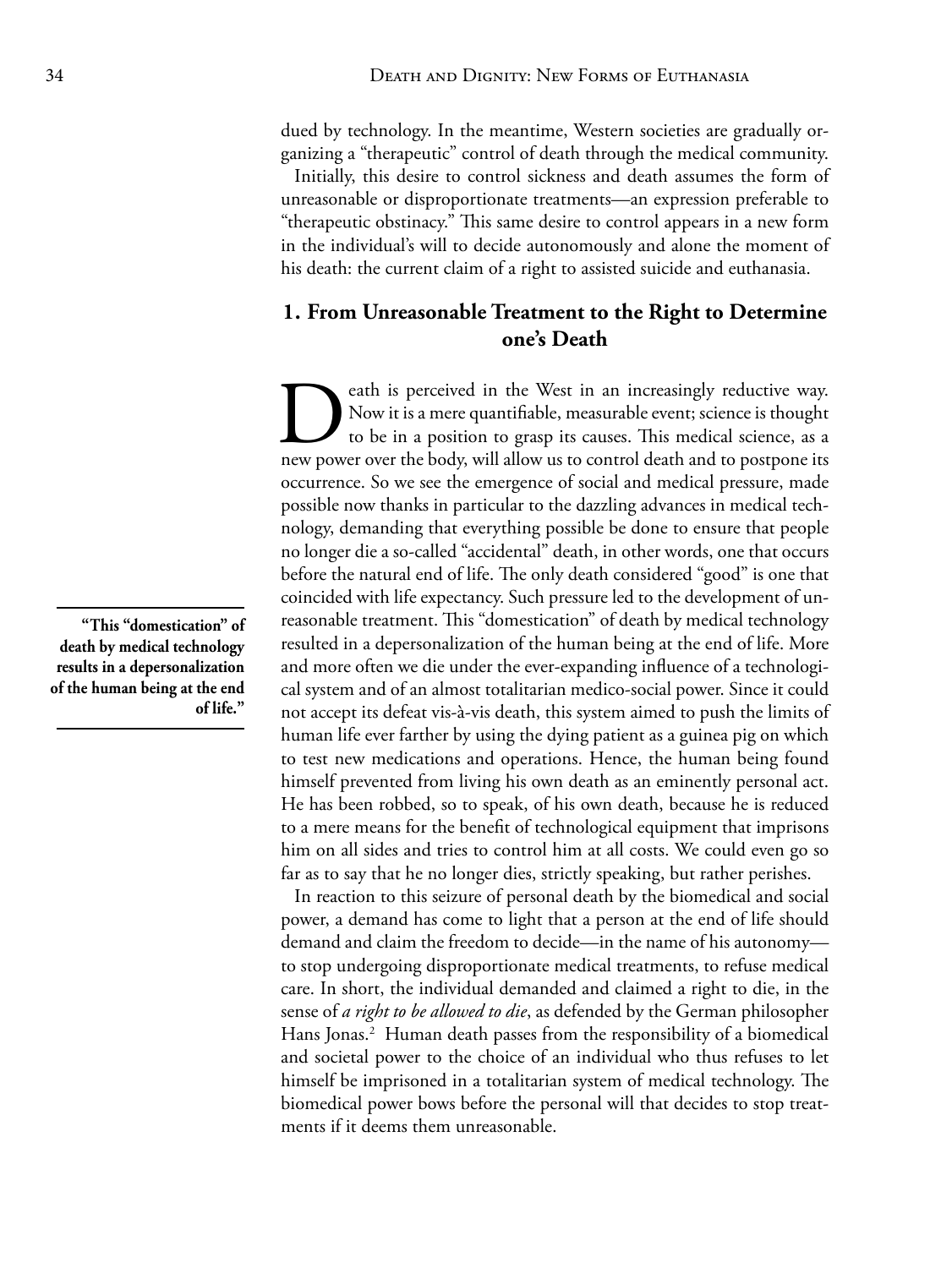This demand for the *right to die*, however, has undergone in recent decades a subtle shift and has been transformed into what some call a '*right to death'*. Patients no longer claim merely the right to refuse treatments—the *right to die*—but also the right to determine the very instant of their own death. As a right, it implies a correlative duty imposed on society: to make possible this desired death. Some demand very specifically the *right to deal death to themselves with the help of others* (assisted suicide, in which someone else gives me a deadly poison that I myself ingest) or the *right to put a human being to death legally if he explicitly requests it* (euthanasia, in which someone else kills me). By extension, euthanasia is also demanded when the person is not or is no longer in a position to make such a request, as in the case of a newborn, a child, a person with a severe mental handicap or profound dementia.

The main argument for assisted suicide and euthanasia is based, on the one hand, on a certain understanding of the notions of dignity, autonomy, and "quality of life," and, on the other hand, on a consequentialist, utilitarian ethics, accompanied by an ethics of subjective desires, interests and preferences.

#### **2. The Notion of Dignity and Autonomy**

The proponents of assisted suicide and euthanasia presuppose that true autonomy is independent of all objective values, including and especially any so-called "ontological" dignity, one that is essential to the human being. True autonomy is the autonomy of an independent, high-achieving subject who is well and determines for himself what dignity does or does not entail. This notion of dignity, identified with the autonomy of an independent subject, proves to be fragile and relative, for it depends solely on the maintenance of this autonomy. The sole legitimate limit to the subject's liberty, then, is the liberty of another subject: everyone is master of himself and can therefore freely decide what he wants to do with his life, as long as that does not affect someone else's liberty. This limit that the other sets to my autonomy disappears when there is consensus of the subjects involved. Hence, everything is permissible from an ethical perspective.

The intrinsic dignity of the human person, which ought to be imposed as an objective, moral limit to the actions of the autonomous subject (including those that hypothetically concerned himself alone), is perceived by supporters of euthanasia as totalitarian and thus unacceptable. The French philosopher Ruwen Ogien thus maintains that references to a human nature or to an ontological human dignity, "contest our freedom to do what we want with our life and with our body, even when we harm no one, or nobody except ourselves."3 He explains that this notion of human dignity "serves to justify paternalistic interventions" $4$  that are coercive because they

**"Patients no longer claim merely the right to refuse treatments—the right to die but also the right to determine the very instant of their own death."**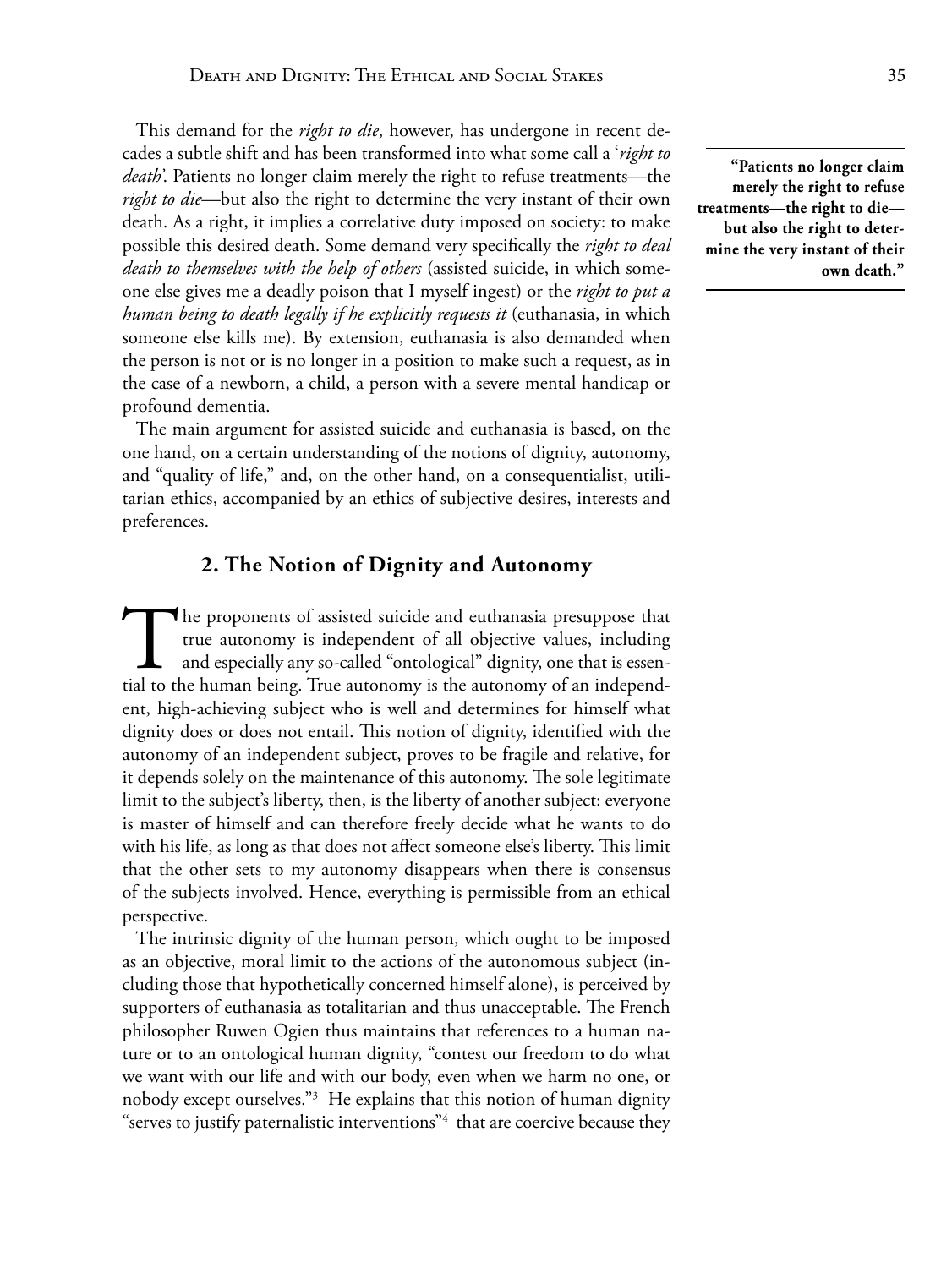forbid the autonomous subject to do what, subjectively speaking, he con siders good on the ethical level. Similarly, Olivier Cayla and Yan Thomas state unambiguously in the preface to their book entitled *The Right Not to be Born: about the Perruche Affair*, that reference to the concept of onto logical dignity would be tantamount to "denying in its principle the heart of human rights from the viewpoint of modern political thought, in other words, radically disputing the freedom of the individual in his relation with himself." 5

The reference to the principle of dignity in the argument of supporters of euthanasia and assisted suicide presupposes therefore a certain understand ing of dignity, which is reduced to its subjective dimension, deliberately omitting its objective dimension. From this perspective, to acknowledge the objectivity of ontological dignity is to acknowledge that the independ ent subject is ultimately not free to do what he wants.

In order to contextualize the argument, it is absolutely necessary to clarify the various meanings that the notion of dignity can have.

A *first* meaning of the notion of dignity is *social in nature*. It is about the respect and prestige resulting from the social rank occupied by a given person within society. The dignitary receives marks of respect that are due to his social position, but a certain sort of behavior is required of him also. This kind of dignity can be acquired just as it can be lost, since it depends only on the circumstances and on the good will of others. The *second* mean ing refers to *self-control* by reason and will. It denotes being up to a situa tion while controlling oneself and not showing one's confusion. It implies self-control, which allows a person to endure the trials of life stoically. En during a situation with dignity means not complaining, displaying decency and reserve despite suffering, without bothering others. The *third* meaning corresponds to the image that we present to ourselves and to others in terms of various societal and personal norms. Indeed, one does not want to show one's failure and dependence, to lose face in the estimation of others. Presenting such an image to others, as well as to oneself, is uncomfortable and embarrassing. Dignity consists of being presentable according to the norms in force.

Every human being, and especially one who is profoundly vulnerable, may find himself in a situation where he loses his subjective dignity in the three abovementioned senses. First, *the sense of no longer fulfilling a role within society*, of being as good as "dead already," socially speaking, or else feeling that one is regarded as a "social burden" or even a "dead weight," in short, a sense of being "undesirable," "unwelcome." Think of the elderly, the profoundly handicapped, or those who are excluded from high-performing society. Secondly, *the sense of no longer being in control of one's thoughts and actions* through the loss of the exercise of one's faculty of discernment and one's autonomy. One example of this is the person with dementia. Thirdly, *the feeling of no longer being able to present an acceptable self-image*, for ex -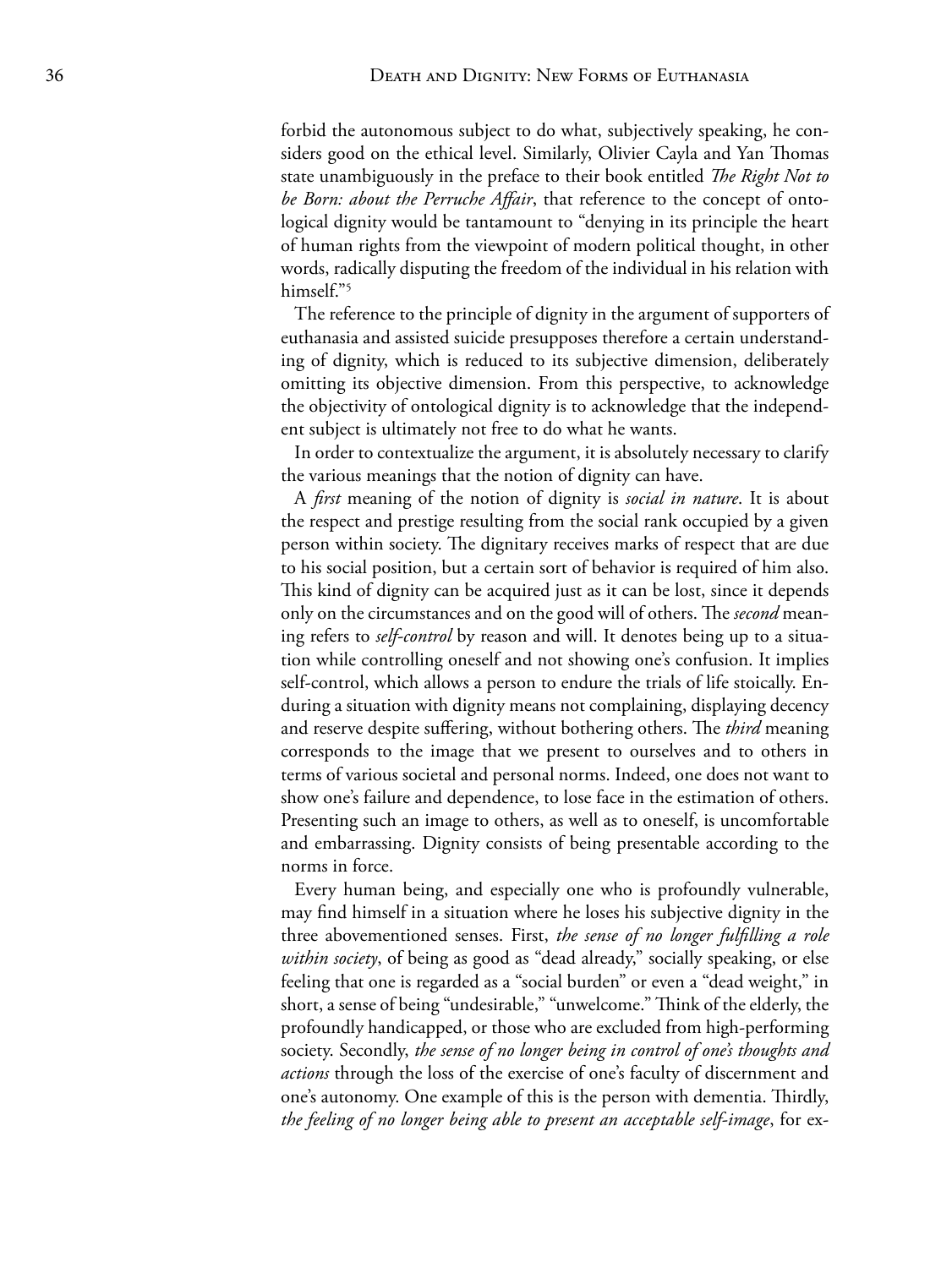#### ample, in the case of an extremely sick and vulnerable person who does not want to be seen in that state, because it contradicts the image that he or she wants to present to others. The loss of the sense of one's dignity in one of these three senses can lead a person to consider his life undignified and no longer worth the trouble of living.

There is however a *fourth* meaning of the notion of dignity, which is intrinsic to every human being constitutionally, as a human being, regardless of whether or not the three abovementioned subjective senses of dignity are present. This *intrinsic dignity* means and affirms the singular place of the human being in the order of nature, because of his faculties of reason and self-determination, that is, free will. His status within the hierarchy of living things and the intrinsic dignity that is a constitutive part of him imply a responsible moral obligation toward the other creatures within the natural world. The ontological dignity eludes all calculation aimed at quantifying or measuring life and its quality in terms of criteria of profitability, efficiency or usefulness, because his "value" is not a matter of social convention. The human being does not need to serve any particular purpose at the social level or to be "high-performing" in terms of rationality and autonomy in order to be assured of this dignity.

This is why this dignity cannot be acquired or lost. A human being cannot be replaced, nor used merely as a means to an end, in other words, as a piece of merchandise that has a utilitarian price. The German philosopher Kant correctly makes a distinction: "Whatever has a price can be replaced by something else as its *equivalent*; on the other hand, whatever is above all price, and therefore admits of no equivalent, has a dignity."6 Every human being, including one who no longer voluntarily expresses desires, interests and preferences or who is deprived of the exercise of reason or free will, has a *constitutive* desire in being treated as a person in the name of his intrinsic dignity, independently of his voluntary expression.

Indeed, we can distinguish between constitutive desires of a human being as such, to which universal human rights refer, and particular and subjective desires. Constitutive desires are prior to particular desires. Just as mankind moves within an ecological environment that conditions its existence, aware that it must accept the natural order if it does not want to go to its doom, so too a human being can exercise his autonomy only within an objective, preexisting framework that conditions his existence. In other words, a human being's autonomy is conditioned by the objective context that preexists him, which he discovers with the aid of reason, which is capable of universal concepts and knowledge of what is true (or probable). If, on the contrary, the absolute criterion were subjective desire (the sheer autonomy of a perfectly independent subject), the notion of dignity would be relative, and so would all moral norms. Similarly, human rights would then simply be the expression of a mere positive convention that was subject to change, because they were relative to the consensus of the authorities that

**"A human being cannot be replaced, nor used merely as a means to an end, in other words, as a piece of merchandise that has a utilitarian price."**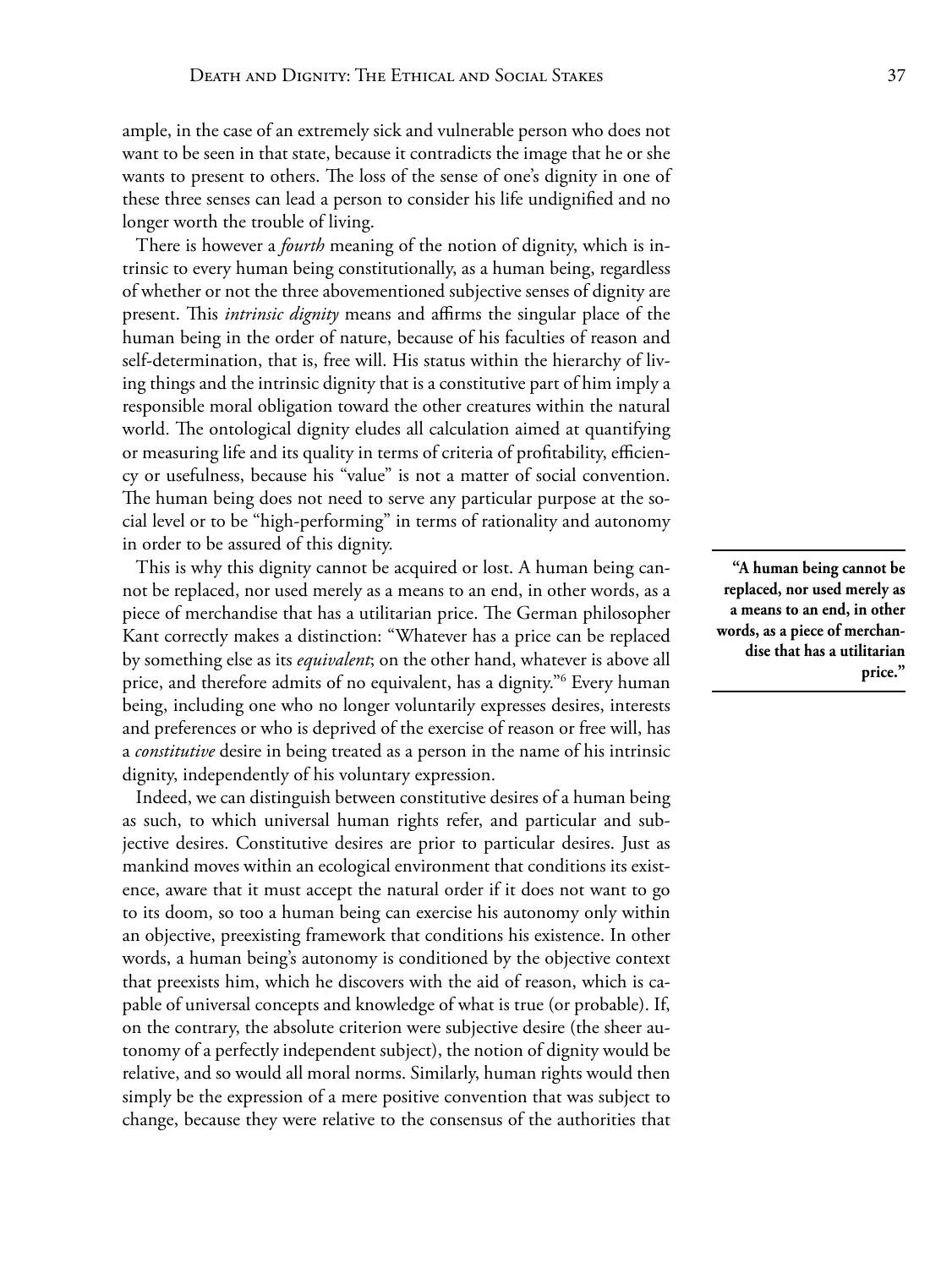recognized them. Universal rational discourse would give way to the law of the strongest and to arbitrariness.

Proponents of a *right to determine one's own death* also put the debate about the end of life on the level of a quality-of-life ethics. Thus, from a utilitarian and comparative perspective, they calculate the positive and negative consequences of the continuation of a human being's life. If the sum total of future experiences is be considered negative, death is then seen as a morally good act. Such a calculation, however, is simply impossible. It results from the illusion that everything can be measured and controlled, and reduces reality to what is quantifiable. The human future cannot possibly be known with certainty. It belongs to the realm of uncertainty, because a human being is fundamentally free, not predetermined.

Thus the judgment to be made about the story of a human life always and radically eludes a final judgment by the subject himself on the so-called fullness of his existence. As long as there is human life, there is still room for the appearance of an unexpected event. This implies an attitude of willing, welcoming receptivity to things that elude human reason and the dream of total control. This attitude is at the heart of life itself, inasmuch as it is a gift. This attitude also corresponds to the principle of hope, which corresponds to our liberty.

Indeed, no moment of human life encloses all possibilities, because there are not only foreseeable events but also and always surprising factors to contend with, and thus there is room for fundamental hope. Hope is a non-controlling stance that is open to what does not depend on the subject. All human life, including life which no longer seems to offer many positive possibilities, is always capable of offering bits of life and of being open to the dimension of hope that transcends all anticipation and has the nature of a gift. "The future," the French philosopher Emmanuel Levinas remarks, "is that which has not been seized, which falls on us and takes hold of us. The future is the other. Our relation with the future is the same as our relation with the other."<sup>7</sup> This is the logic of a living human being, which puts us in an attitude of open availability that sets no condition and abandons itself confidently to whatever is to come. Here all attempts at control are doomed to failure.

It is up to well people to clarify this dimension of the surprising in which everything is still possible. It is up to them to establish conditions for the emergence in society of this fundamental hope that is implicit in the intrinsic dignity of the other.8 A society remains human, law remains human only if they make such a hope possible, if they promote it. This hope allows a person tempted by despair to confide in another in an intersubjective relationship that confirms him in his existence. Society owes it to itself not to let its message be one of despair—implying that some lives are not or are no longer worth the trouble of living—but of hope. The latter can flourish only if it is rooted in a living relationship between persons, in other words,

**"It results from the illusion that everything can be measured and controlled, and reduces reality to what is quantifiable. The human future cannot possibly be known with certainty. It belongs to the realm of uncertainty."**

**"As long as there is human life, there is still room for the appearance of an unexpected event. This implies an attitude of willing, welcoming receptivity to things that elude human reason and the dream of total control. This attitude is at the heart of life itself, inasmuch as it is a gift. This attitude also corresponds to the principle of hope, which corresponds to our liberty."**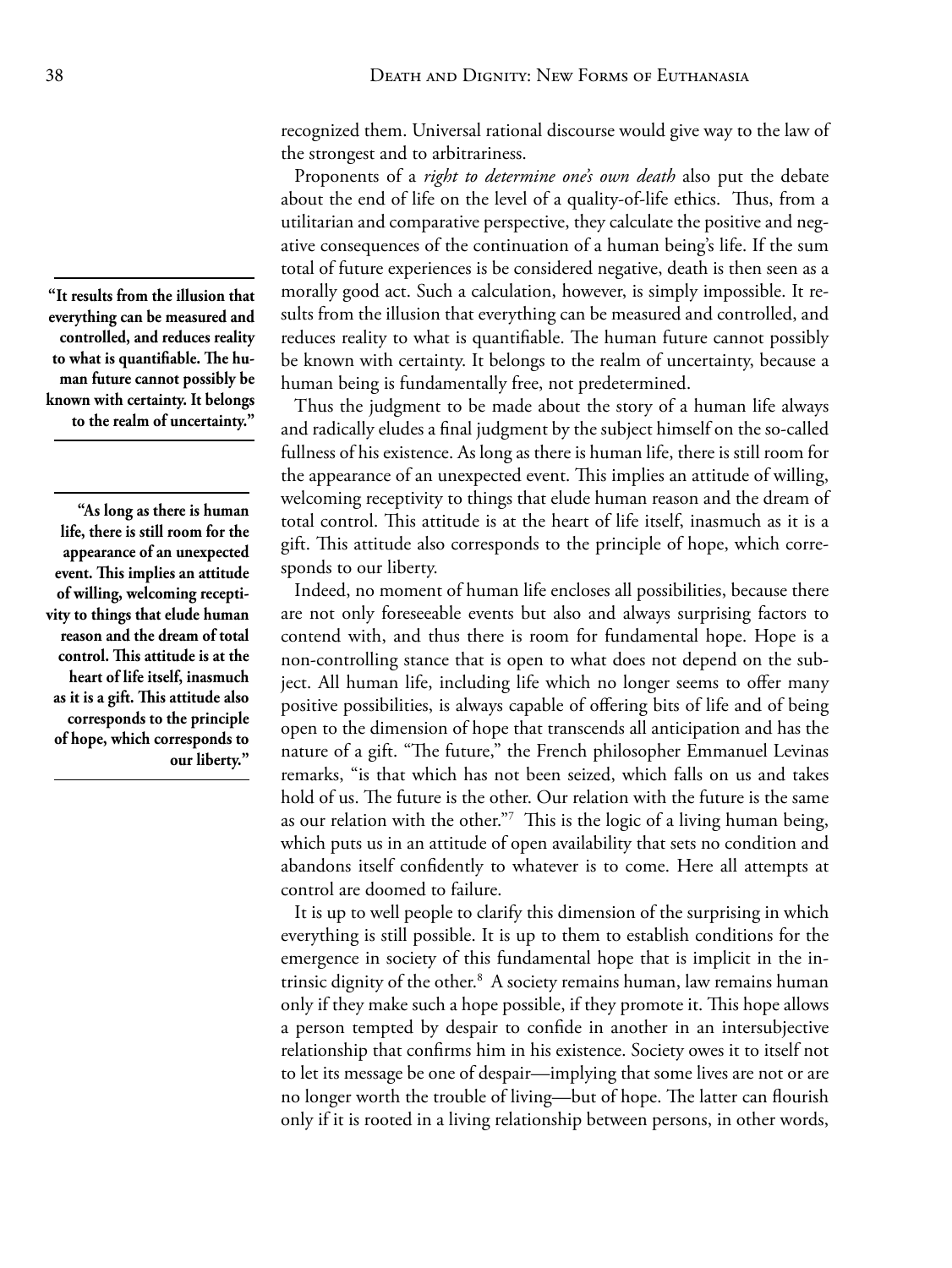as the French philosopher Gabriel Marcel puts it, in the attitude: "I hope in thee for us."9

#### **3. Hope and Conversion of the Way we Look at Others**

Tope is possible only for someone who is able to give credit to others. It implies a form of relationship to others that testifies to the responsibility on the part of those who are well to those who are not. Hope is a rel others. It implies a form of relationship to others that testifies  $\mathsf L$  to the responsibility on the part of those who are well to those who are not. Hope is a relation that allows human beings to be in a state of vulnerability. It is a relation that accepts them as they are and confirms them in their being and their existence and assure them that they are never unwelcome.10 In other words, a human being grappling with an apparently hopeless situation can hope only to the extent that someone else responds to him with an act of generosity and love—in short, to the extent that a community takes responsibility for its weakest members.

Now, the right to determine one's own death presupposes a refusal to abandon the control of the will. This attitude deliberately shuts itself off from additional meaning that would come from someone else, from "somewhere else." It rejects an understanding of free will that is characterized also by a "passive" availability, as exemplified by hope and human life understood as a gift. Indeed, a human being whose ideal is control is afraid to move beyond what is in his power; he fears the loss of autonomy, which in his view implies the loss of control over his environment. Such an idea of dominating freedom reduces the subject's autonomy to the realm of what is controllable and excludes in advance the whole dimension of the gift, including the gift of life. As the American philosopher Michael Sandel correctly remarks in speaking about the desire to liberate the human being from his imperfections: "But that vision of freedom is flawed. It threatens to banish our appreciation of life as a gift, and to leave us with nothing to affirm or behold outside our own will."11

The characteristic feature of the will is to decide not to be in a position to control everything, to consent to be vulnerable. The characteristic feature of human will is to make itself available to receive a gift from somewhere else. As Clive Stapes Lewis puts it metaphorically: "We have been like bathers who want to keep their feet—or one foot—or one toe—on the bottom, when to lose that foothold would be to surrender themselves to a glorious tumble in the surf. The consequences of parting with our last claim to intrinsic freedom ... [include] real freedom."12 Such an attitude of welcoming, humble availability is marvelously exemplified by the hope whose fulfillment does not depend on the subject but can only have the nature of a gift. The Canadian philosopher Kenneth Schmitz points out "that hope is grounded in a recognition of a certain transcendence in things that carries us beyond ourselves and our new-found power. The proposal, then, is a call to thoughtful conversion through an approach to the world about

"**Such an attitude of welcoming, humble availability is marvelously exemplified by the hope whose fulfillment does not depend on the subject but can only have the nature of a gift."**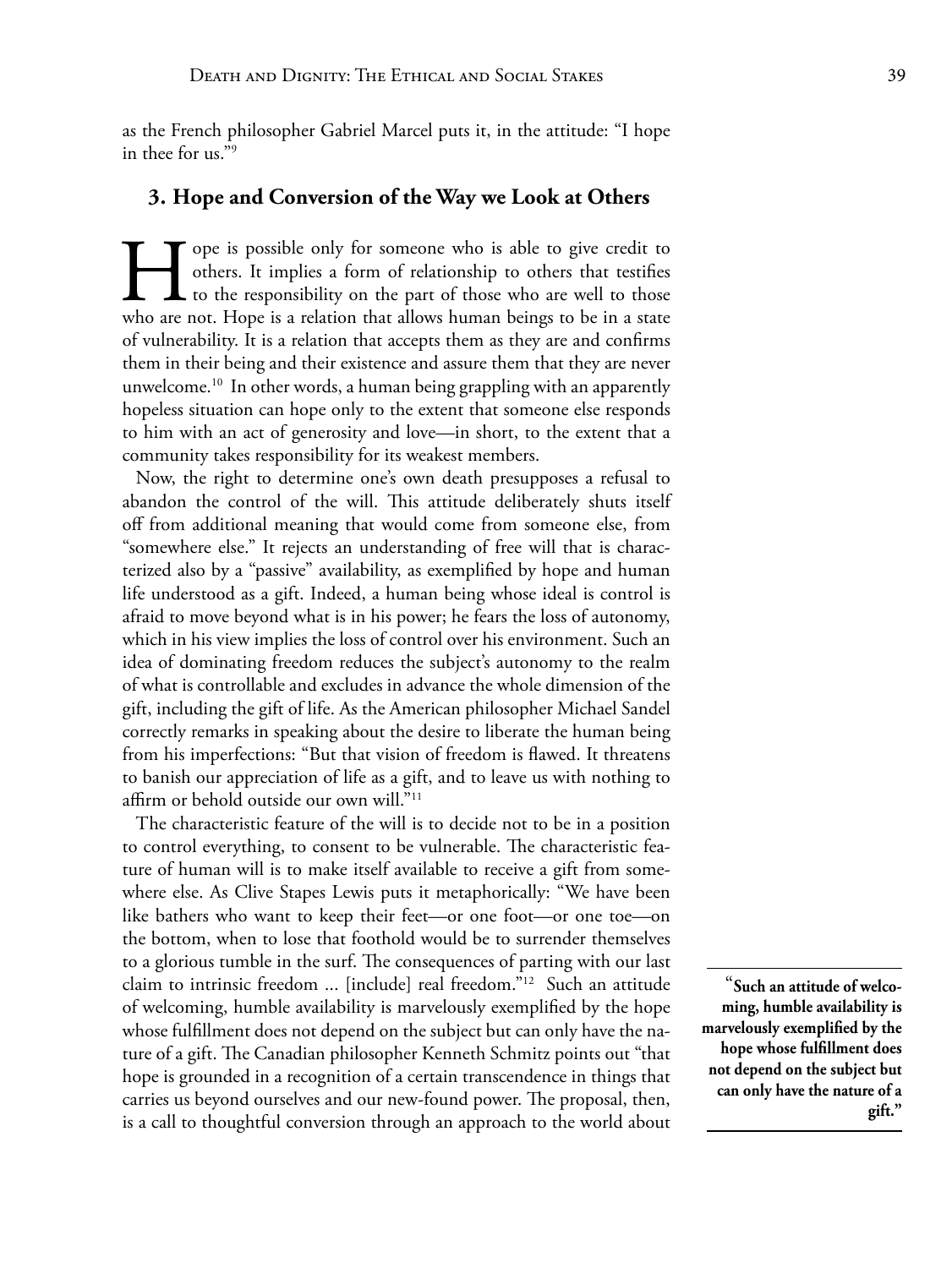us that responds to it as a gift and not simply as a given."13 Confrontation with death does not imply an attitude of despair that rejects all possibility of the gift, but rather an attitude of openness to this otherness of death, an attitude which consists, to quote an expression by François Cheng, of "receiving life as a gift of priceless generosity."<sup>14</sup>

## **4. The Community is Gauged by the Wellbeing of its Weakest Members**

The presence in our midst of human beings in a situation of vulnerability raises the central question: Is our Western culture still capable of affirming unambiguously that such persons have an inalienable dignity? Even if vulnerability raises the central question: Is our Western culture still capable of affirming unambiguously that such persons have an inalienable dignity? Even if they are no longer capable of formulating a thought, making a so-called "informed" decision, exercising their free will, and even if their appearance is nothing more than nakedness that reveals how worn-out, poor and fragile they are?

Indeed, ontological dignity appears most clearly and most powerfully when a human being is no longer "good for" anything, when he is unrecognizable and deprived of the exercise of his autonomy; when he is plunged into a situation of vulnerability and dependence. This fundamental dignity can no longer boast about the appearance of dignity conferred by a role and a function, or by decency and self-control. The intrinsic dignity of the human being is then revealed in its sheer nakedness, and his presence demands a response, not only on the part of other people, but especially of society, so as to assure him and confirm for him that he is never "unwelcome" despite the situation he is in, that he is neither "dead weight" nor a "parasite," but rather that his existence is marvelous, that his presence is a privilege, in short that he possesses a value in himself, even if he will never again be high-performing and is costly for society. In the words of the German philosopher Josef Pieper: "The lover gazing upon his beloved says... It's good that you are; how wonderful that you exist!"15

Given such an acknowledgment of our dependence, not only at the level of the body but also of the reason and the will, an authentic solidarity can be developed. This solidarity is founded on human dignity emancipated from the tyrannical demand for performance that permeates liberal Western culture and drives people to think of dependent, feeble human life as cause for despair. An authentically human world is characterized by acceptance of the fact that the other person, just like me, can and must live with his personal limits and handicaps, even when he has nothing left but his extreme vulnerability in the dying process. In other words, *the right to life does not depend on the quality of life*. The flourishing of the human community can come about only

**"An authentically human world is characterized by acceptance of the fact that the other person, just like me, can and must live with his personal limits and handicaps, even when he has nothing left but his extreme vulnerability in the dying process."**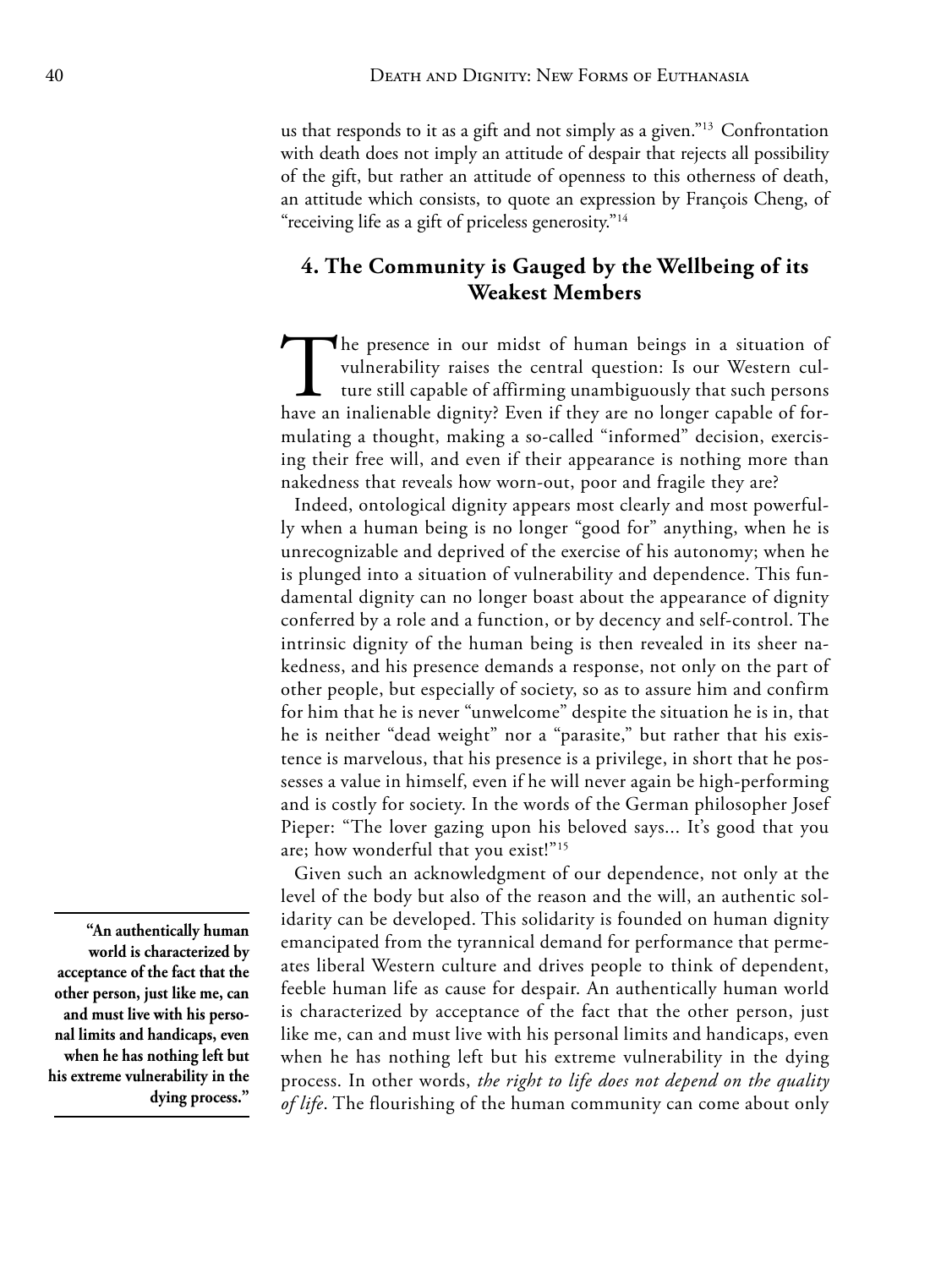if no member is regarded as unwanted—in short, only if each one has his place.

The humanization of a society is measured by the way in which it takes care of human beings in situations of vulnerability. Taking responsibility for the weakest contributes to the development of an authentic culture that contributes to the common good of the human community. This common good underscores the authority of the intrinsic dignity of the human being, independently of his subjective desires, or of his achievements, which certainly manifest his fulfillment but in no way constitute his value. When this order is reversed, in other words, if what is useful becomes the *goal* of human existence, instead of being relegated to the level of a means to an end, then the human being cannot be fulfilled and the culture, as a vehicle for humanity, declines. "To take care" of the weakest person is to affirm that he is never "unwelcome" and to allow him to rediscover his intrinsic dignity. The greater the momentary distress, the greater is the subjective feeling of having lost one's dignity; greater must also be, therefore, the affirmation of the inalienable dignity of each person. "Taking care" implies confirming the helpless person in his existence by maintaining that it is good that he exists and that he should continue to be. The important thing in humanistic public policy is to establish structures that allow society to accompany the human being until the natural end of his life, and to develop also a culture imbued with hope which promises that life is a gift that has been received.

Translated by Michael J. Miller

**This common good underscores the authority of the intrinsic dignity of the human being, independently of his subjective interests and desires, or of his achievements, which certainly manifest his fulfillment but in no way constitute his value."**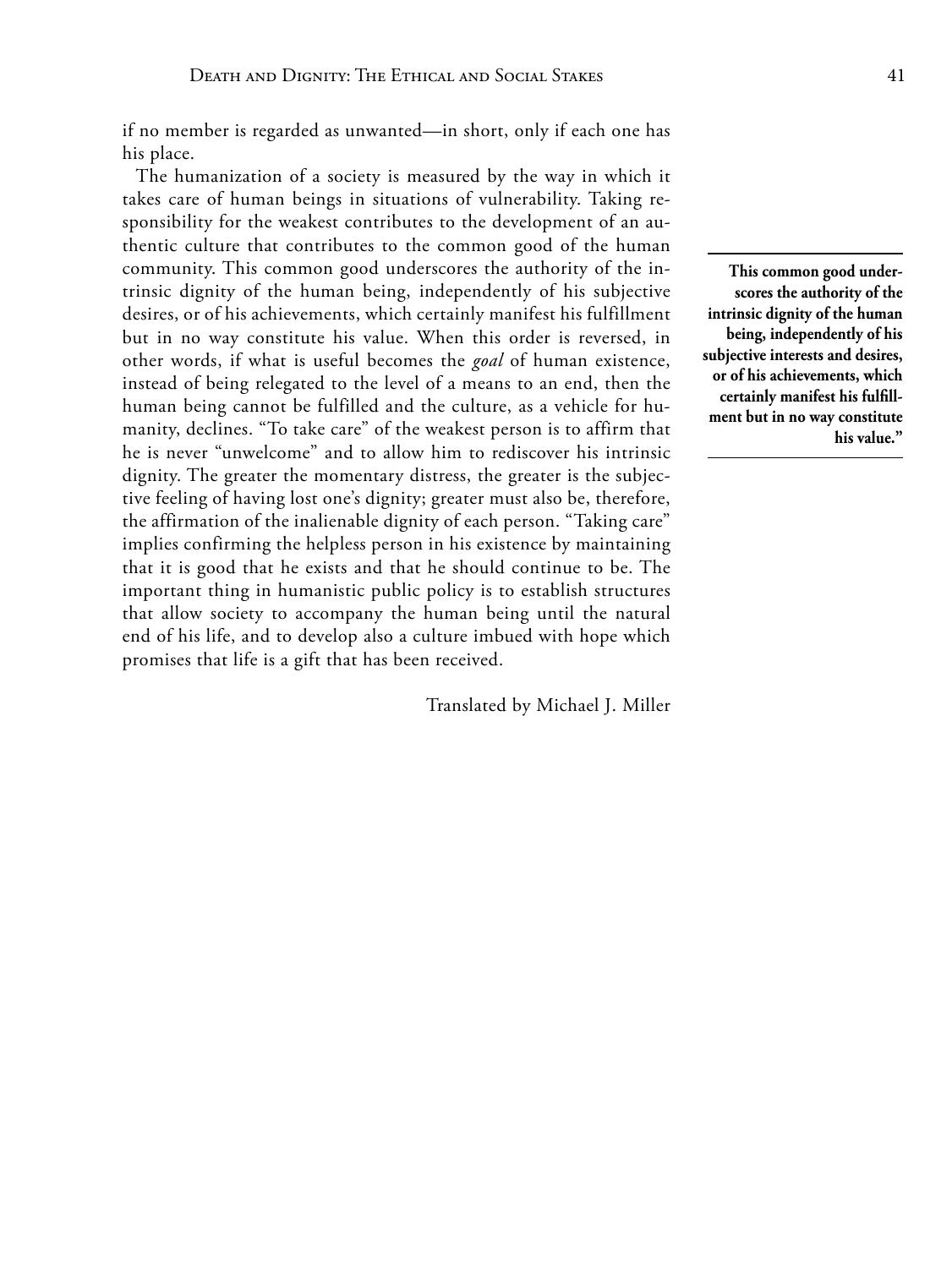### **NOTES**

1. René Descartes, *Discourse on Method*, ed. F. E. Sutcliffe (Middlesex: Penguin, 1968), 78 [*Discours de la Méthode*, Paris, Flammarion, 2000, chapter 6, 99 : « maître et possesseur de la nature »].

2. Hans Jonas. The German title of his short work is explicit: *Techniken des Todesaufschubs und das Recht zu sterben* [Techniques for postponing death and the right to die] (Frankfurt am Main: Insel Verlag, 1985).

3. Ruwen Ogien, *L'éthique aujourd'hui: Maximalistes et minimalistes* (Paris: Gallimard, 2007), 60 : « contestent notre liberté de faire ce que nous voulons de notre vie et de notre corps, même lorsque nous ne nuisons à personne, ou à personne d'autre que nous-même. ».

4. Ruwen Ogien, *La Morale a-t-elle un avenir?* (Nantes: Éditions Pleins Feux, 2006), 55 : « sert à justifier des interventions paternalistes ».

5. Olivier Cayla and Yan Thomas, *Du droit de ne pas naître: À propos de l'affaire Perruche* (Paris: Gallimard, 2002), 13 : « renier dans son principe le cœur des droits de l'homme du point de vue de la pensée politique moderne, c'est-à-dire à contester radicalement la liberté de l'individu dans la relation qu'il entretient avec lui-même. ».

6. Immanuel Kant, *Foundations of the Metaphysics of Morals*, translated by Lewis White Beck (Indianapolis: Bobbs-Merrill Educational Publishing, 1969), 60 [*Grundlegung zur Metaphysik der Sitten*, in Werke (Darmstadt: Wissenschaftliche Buchgesellschaft, 1983), vol. 6, 68 : « Was einen Preis hat, an dessen Stelle kann auch etwas anderes, als Äquivalent, gesetzt werden; was dagegen über allen Preis erhaben ist, mithin kein Äquivalent verstattet, das hat eine Würde. »].

7. Emmanuel Levinas, *Le Temps et l'Autre* (Paris: Presses Universitaires de France, 1983), 64 [« [L]'avenir, note le philosophe français Emmanuel Levinas, c'est ce qui n'est pas saisi, ce qui tombe sur nous et s'empare de nous. L'avenir, c'est l'autre. La relation avec l'avenir, c'est la relation même avec l'autre. »].

8. Levinas confronts suffering and explains: "Is not the evil of suffering—extreme passivity, helplessness, abandonment and solitude—also the unassumable, [and thus, through its nonintegration into the unity of an order and a meaning,] the possibility of a half-opening, and, more precisely, the half-opening that a moan, a cry, a groan or a sigh slips through—the original call for aid, for curative help, help from the other me whose alterity and whose exteriority promises salvation? ... For pure suffering, which is intrinsically senseless and condemned to itself with no way out, a beyond appears in the form of the interhuman." Emmanuel Levinas, "Useless Suffering," chapter 8 in: *Entre nous: On Thinking-of-the-Other*, translated by Michael B. Smith and Barbara Harshav (New York: Columbia University Press, 1998), 91-101 at 93-94. [Bracketed words are omitted in the published English translation.] [« [L]e mal de la souffrance – passivité extrême, impuissance, abandon et solitude – n'est-il pas aussi l'inassumable et, ainsi, de par sa non-intégration dans l'unité d'un ordre et d'un sens, la possibilité d'une ouverture et, plus précisément, de celle où passe une plainte, un cri, un gémissement ou un soupir, appel original à l'aide, au secours curatif, au secours de l'autre moi dont l'altérité, dont l'extériorité promettent le salut ? […] Pour la souffrance pure, intrinsèquement insensée et condamnée, sans issue, à elle-même, se dessine un au-delà dans l'inter-humain. », « La souffrance inutile », *Entre nous. Essais sur le penser-à-l'autre* (Paris: Grasset, 1991), 100-112, 102-103].

9. Gabriel Marcel, *Homo Viator*, translated by Emma Craufurd (Chicago: H. Regnery Co., 1951), 60 [« j'espère en toi pour nous », *Homo Viator. Prolégomènes à une métaphysique de l'espérance* (Paris: Aubier Montaigne), 81].

10. "In the interhuman perspective of *my* responsibility for the other, without any concern for reciprocity, in my call to help him gratuitously, in the asymmetry of the relation of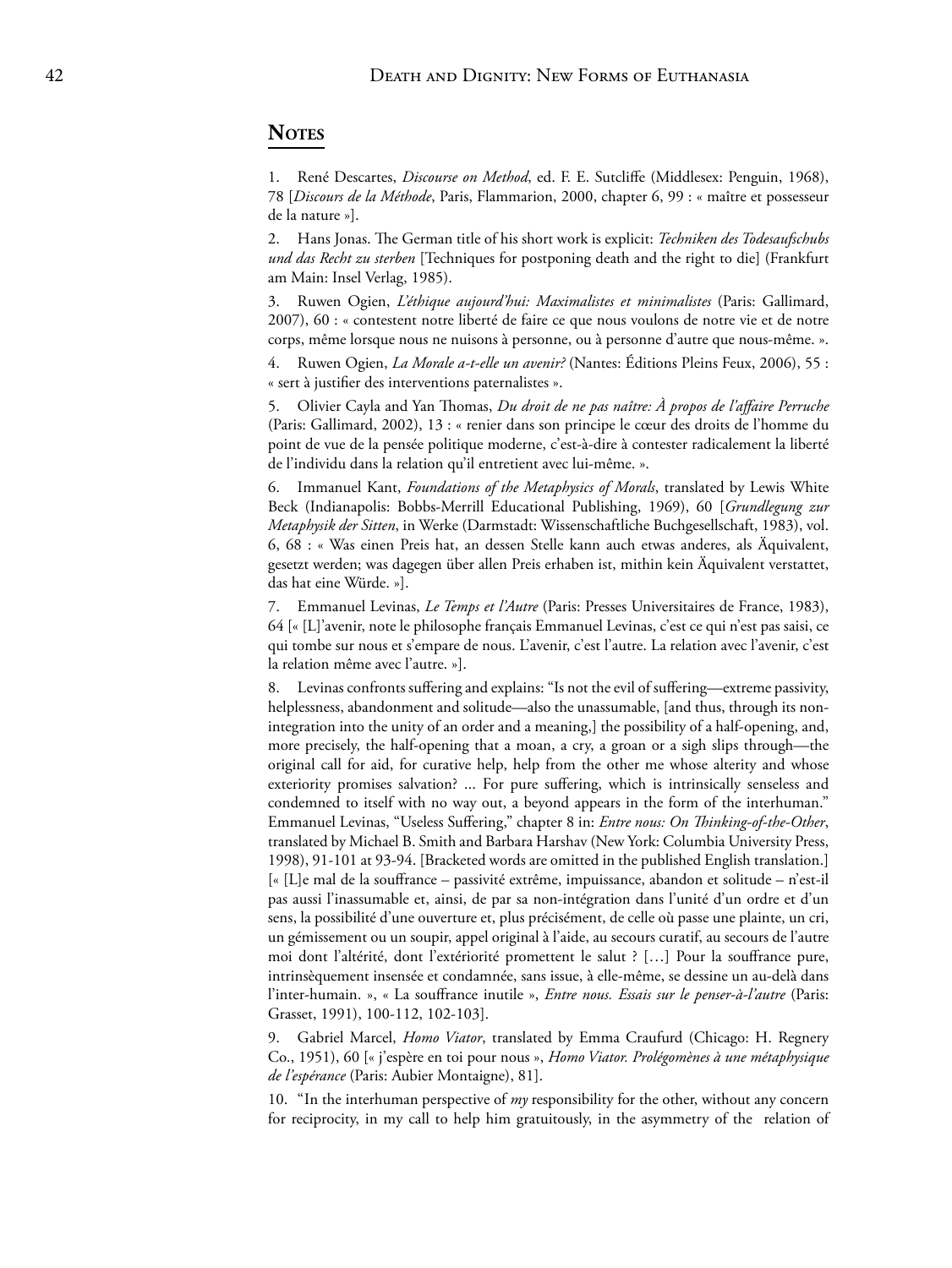*one* to the *other*." Emmanuel Levinas, "Useless Suffering," 101, emended [« La perspective interhumaine de *ma* responsabilité pour l'autre homme, sans souci de réciprocité, [c'est dans] mon appel à son secours gratuit, [c'est dans] l'asymétrie de la relation de l'*un* à l'*autre* », 112].

11. Michael Sandel, *The Case against Perfection. Ethics in the Age of Genetic Engineering*, (Cambridge, MA: The Belknap Press of Harvard University Press, 2007), 100.

12. Clive Staples Lewis, *The Four Loves* (New York: Harcourt Brace Jovanovich, A Harvest/ HBJ Book, 1991), 131.

13. Kenneth L. Schmitz, *The Recovery of Wonder: The New Freedom and the Asceticism of Power* (Montreal and Kingston: McGill-Queen's University Press, 2005), xiii.

14. François Cheng, *Cinq méditations sur la mort autrement dit sur la vie* (Paris: Albin Michel, 2013), 37: « recevoir la vie comme un don d'une générosité sans prix ».

15. Josef Pieper, *About Love*, translated by Richard and Clara Winston, reprinted in *Faith: Hope: Love* (San Francisco: Ignatius Press, 1997), 170 [*Über die Liebe* in *Werke in acht Bänden*, Berthold Wald (éd.), Hambourg, Felix Meiner, vol. 4, 1996, 296-414, 408: « daß nämlich der Liebende, zu dem Geliebten gewendet, sagt: Gut, daß du da bist; wunderbar, daß es dich gibt! »].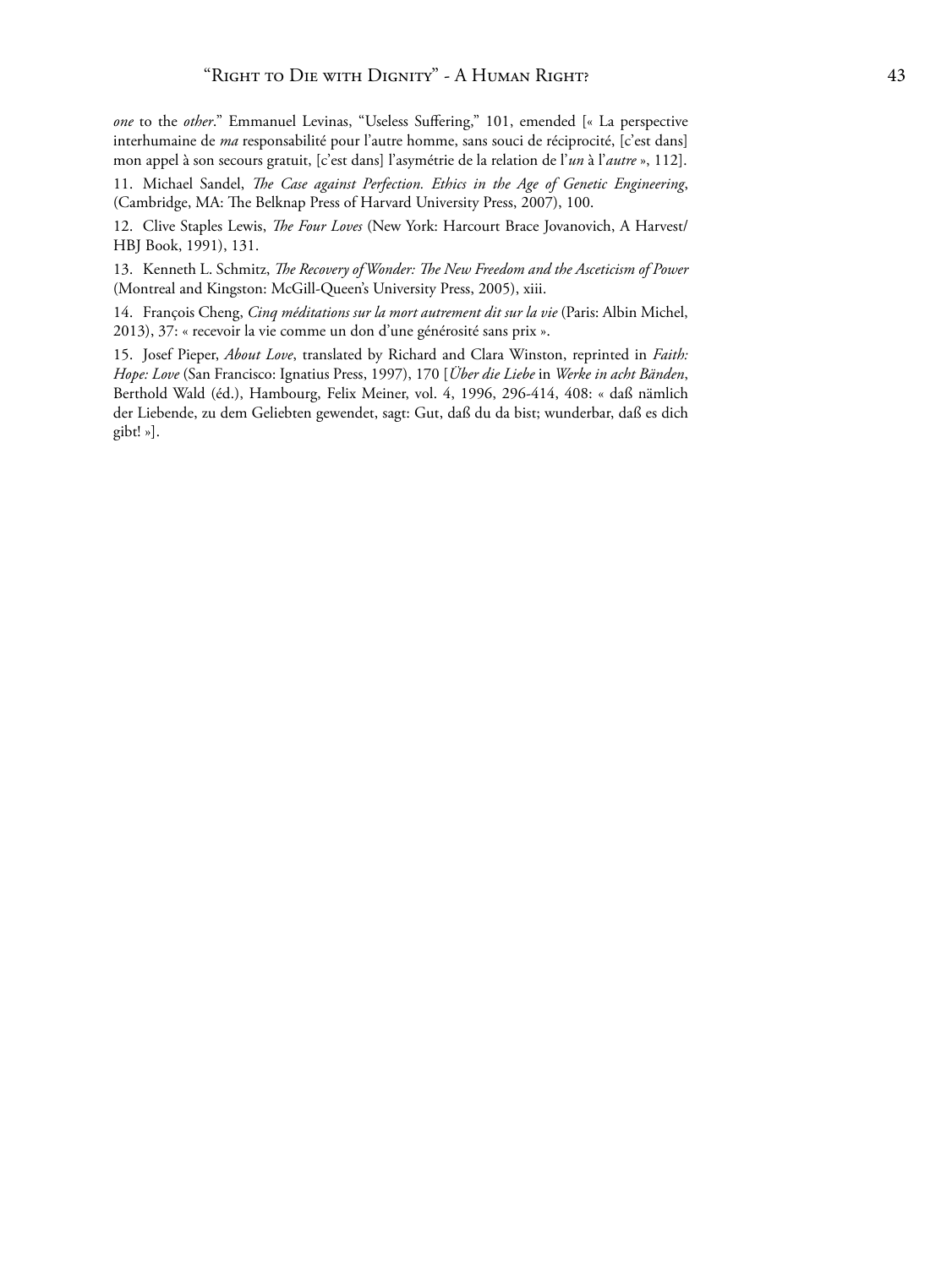# *HELPING TO LIVE RATHER THAN TO DIE*

A Caritas in Veritate Foundation Report by

## THIERRY COLLAUD

Professor of Christian Social Ethics, Faculty of Theology, University of Fribourg

This reflection is intended as a look at euthanasia, and in particular the euthanizing of vulnerable persons, from the perspective of Christian social ethics. It will be developed in two stages. First we will recall the ba lar the euthanizing of vulnerable persons, from the perspective of Christian social ethics. It will be developed in two stages. First we will recall the basic elements of the Catholic Church's teaching that may shed light on this subject. Then we will address it in a more fundamental way, paying attention to the following axes of interpretation: life, suffering, gift, and community life.

### **1. The Teaching of the Catholic Church about Euthanasia**

Prior to being normative discourse, the teaching of the Church seeks<br>to declare the positive character of human life, whatever the circum-<br>stances may be, and therefore the attentive respect that this life ought<br>to inspire to declare the positive character of human life, whatever the circumstances may be, and therefore the attentive respect that this life ought to inspire. The difficulty often encountered when one refers to Church teaching in matters of morality is of a hermeneutical sort. How should the Church's words be understood and integrated into the way in which we attempt to go forward in our lives? How do they help us to preserve the full richness of humanity in our lives and to protect them from deadly excesses?

In approaching these Magisterial documents, it is imperative to have on hand several hermeneutical keys so as to avoid misinterpretations and hasty oversimplifications. Such mistakes result too often from viewing the Church's Magisterium as a normative authority whose task is to approve or disapprove of certain behaviors. Thus, in the present context, the first question that one poses about euthanasia is whether or not the Church approves of it. Now the Church's disapproval of euthanasia is merely the consequence of a much broader view of the reality of life and of our ability to journey together through it. This broader vision is what should be emphasized and correctly understood, so as to interpret the norms in their proper context.

In support of this method of addressing Church teaching, we must recall that the Second Vatican Council assigned to moral theology, not the task

**"Prior to being normative discourse, the teaching of the Church seeks to declare the positive character of human life, whatever the circumstances may be, and therefore the attentive respect that this life ought to inspire."**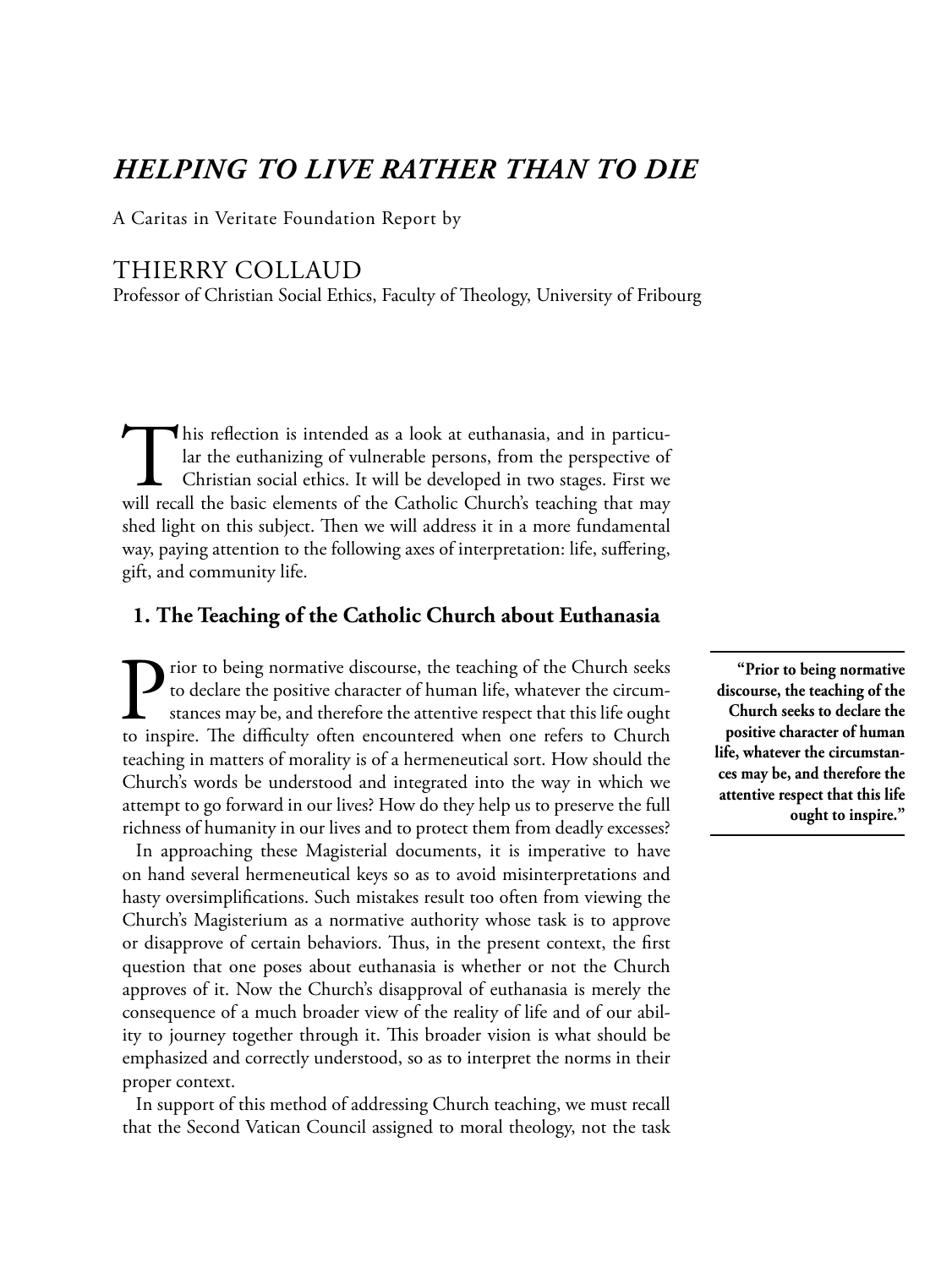of constructing a system of norms, but in the first place the task of helping Christians to live their "exalted vocation... in Christ" and to fulfill "their obligation to bring forth fruit in charity for the life of the world."1

The centrality of life received as a gift, love, and life in community: these must be the keys for reading and interpreting the moral norm. The Encyclical Evangelium Vitae has often been considered in a reductive way, as though it were a normative Magisterial document forbidding abortion and euthanasia. Now such a reading skips over the principal message of this document. In it John Paul II describes life as a gratuitous gift from God, which we should receive with thanksgiving and wonder, even when it springs up in the least expected places. The first interpretive key is the one that directs our sights toward life and its positive character, and not toward death. Death has no positive character in itself; it is merely the absence of life. No one desires death, although some reject life.

In terms of rights, this means that every human being has a "first and fundamental" right to life; John Paul II insists on this at length. This right is not granted to him by the human community but rather by the fact that this life comes to us from the Creator. Life is something that we receive and that others receive. Therefore we cannot dispose of it—neither in our own case nor in the case of others. In this sense, it is not possible to speak about a right to death, whether it assumes the form of a right to abortion or a right to euthanasia. That would be a right not to receive the gift of life, or else the right to deprive someone else of it. Since the right to life comes before all other rights, the "right to death" can only amount to an impossible contradiction thereof.

To love is to will the good of another, in other words, to will that he may live, that he may manifest as well as possible what he is called to be, even if the circumstances are difficult. To will the good can only mean to will that the other person may live. "To love someone is to say to them: you will not die,"2 the philosopher Gabriel Marcel says very lucidly. To love is to hope in the other person, to hope that life will spring again from him and from me, and that we will be able to live it together, that we will be able to accept together the ever-new surprises of this gift. That is when we can say, again with Gabriel Marcel: "I hope in you for us."3

This last quotation points to the fact that there is no such thing as an isolated life; rather we are always interrelated by our "same care for one another" (1 Cor. 12:25). The notions of solidarity, fraternity, and communion exist to remind us constantly of our duty not to leave our neighbor alone with his suffering and with the ultimate expression thereof, death.

### **A. The Rejection of all Euthanasia as a Consequence of Love for Life**

The Church's position with respect to euthanasia results from the importance that she assigns to the three elements described above: the gift of life, love, and the community. In this sense we can say

**"In terms of rights, this means that every human being has a "first and fundamental" right to life; (...) This right is not granted to him by the human community but rather by the fact that this life comes to us from the Creator. (...) Therefore we cannot dispose of it—neither in our own case nor in the case of others."**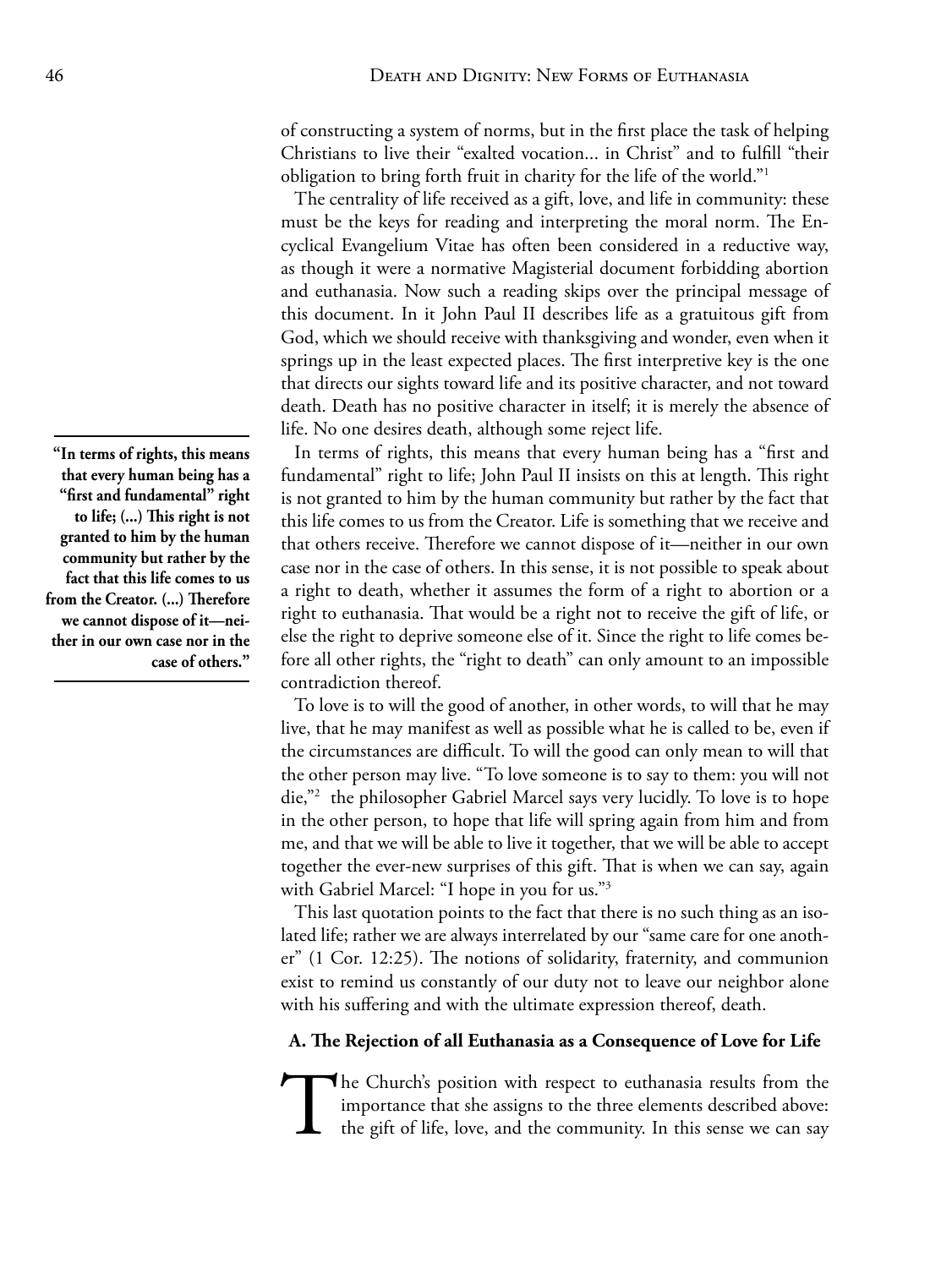that the Church seeks not so much to condemn euthanasia as to promote life. In rejecting this practice, she does not mean to forbid it peremptorily but rather seeks to confront everyone with the contradiction between that act and life. The normative discourse functions as a marker buoy. It aims to prevent drifting into dangerous waters, either through a misunderstanding of what the structure of one's life signifies, or else through over-emotional ism that considers all suffering intolerable.

The norm condemning all euthanasia has always been upheld by Chris tian tradition, and it was repeatedly expressed by several popes in the sec ond half of the twentieth century. The words of Pius XII, spoken during the darkest hour of Nazi barbarity, remain for us astonishingly relevant and warn us prophetically that the greatest evil is not simply deeds that are "monstrous," as Hannah Arendt put it. 4 It threatens us all because it can appear at any time in the midst of us or within us, when a person ceases to be "sufficiently present to himself in order to hear and follow the voice of his conscience." 5 In the Encyclical Mystici Corporis (1943), the pope's description of what is unacceptable should challenge us, because it can also refer to present-day practices. It questions, then, the commonly accepted idea that there is a perverse sort of euthanasia—that of the Hitler regime, which we can keep at a distance because we are not monsters like them and our sort of respectful euthanasia: "to our profound grief we see at times the deformed, the insane, and those suffering from hereditary disease de prived of their lives, as though they were a useless burden to Society; and this procedure is hailed by some as a manifestation of human progress, and as something that is entirely in accordance with the common good.... The blood of these unfortunate victims, who are all the dearer to our Redeemer because they are deserving of greater pity, 'cries to God from the earth' (Gen. 4:10)." [MC 94]

This opposition to the practice of euthanasia is not denied in later Mag isterial teaching, and it is expressed even more strongly in lines penned by John Paul II when, in the 1995 Encyclical Evangelium Vitae, he reaffirms with great solemnity, in the name of the whole Church, that since euthana sia is "the deliberate and morally unacceptable killing of a human person," it is a "grave violation of the law of God." 6

As the Church sees it, this is not about unduly restricting man's freedom by denying him some of his rights, but on the contrary about enabling him to remain on firm ground where he can truly deploy his freedom. Nor is it a question of insensitivity to the suffering that surrounds death—suffering that has never left the Church indifferent. In this sense, although she rejects the existence of a "right to procure death either by one's own hand or by means of someone else," she nonetheless recognizes a "right to die peaceful ly with human and Christian dignity." 7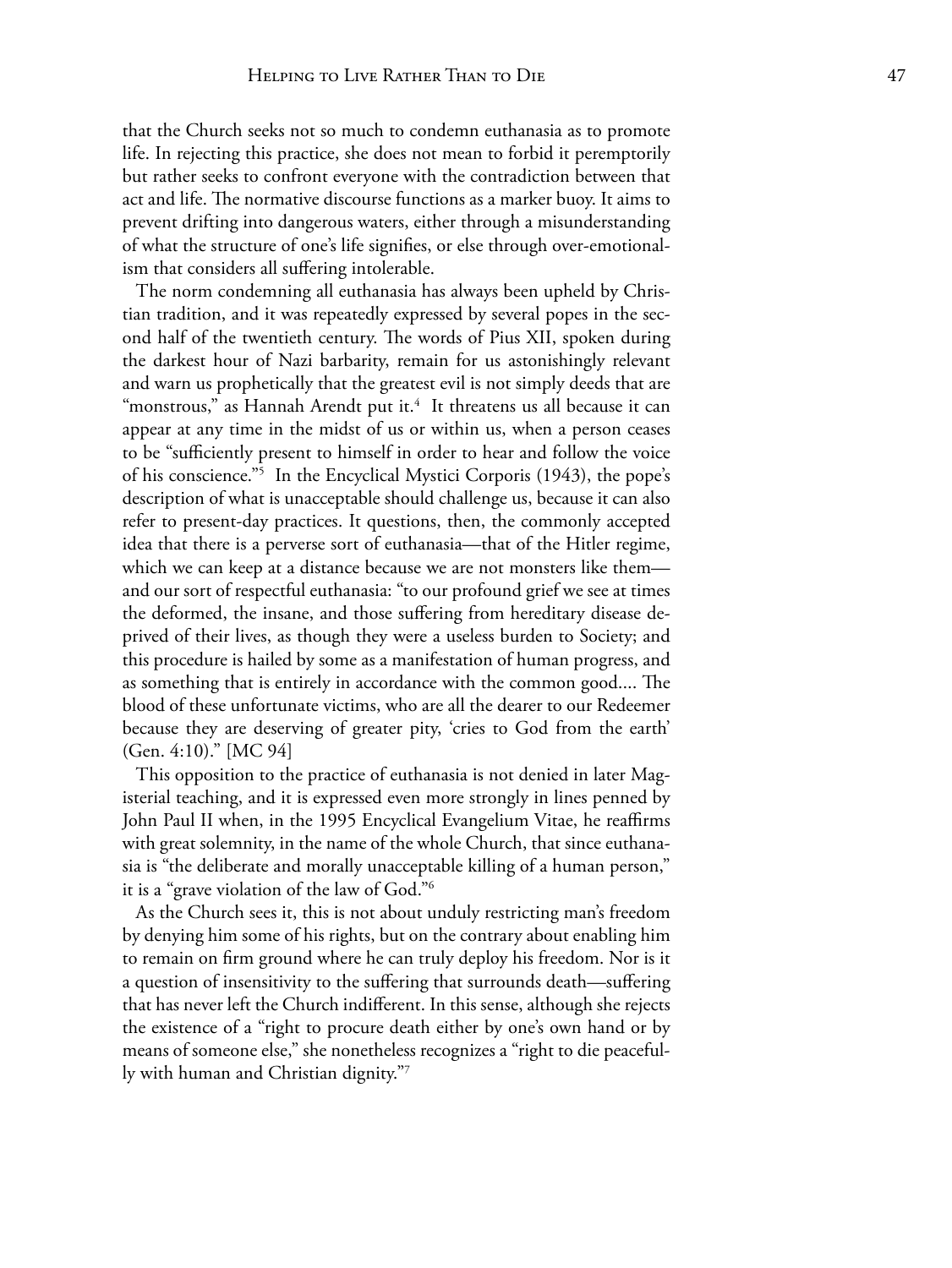#### **B. The Right to Die with Dignity and Peacefully**

Two things seem quite clear in Church teaching: the rejection of all "vitalism" and of all "dolorism." In Magisterial documents there is no "vitalism"—the belief that a person's bodily life has a value in itself and has to "vitalism" and of all "dolorism." In Magisterial documents there is no "vitalism"—the belief that a person's bodily life has a value in itself and has to be "protected" in the sense of prolonging it maximally or without limit.

On the contrary, there is a very explicit rejection of the hubris of a certain style of medicine in which the will to conquer death at all costs is expressed in therapeutic obstinacy or unreasonable treatment. Pius XII, in 1957, at the very moment when medicine was developing its new potentialities (in tensive care, transplantation, dialysis, etc.), refers to "extraordinary" treat ments that should be used with discernment inasmuch as they may be "burdensome" for the patient. 8

Nevertheless, that language qualified the treatment itself. Now the inop portune character of a treatment is connected not solely with the charac teristics thereof, but depends also on the overall condition of the patient. And so, in 1980, the position taken by the Congregation for the Doctrine of the Faith replaced the binomial ordinary-extraordinary with proportion ate-disproportionate, which allows physicians to take into account many factors contributing to the complexity of the clinical situation. The doc ument explains: "It will be possible to make a correct judgment as to the means by studying the type of treatment to be used, its degree of complex ity or risk, its cost and the possibilities of using it, and comparing these elements with the result that can be expected, taking into account the state of the sick person and his or her physical and moral resources." 9

Nor does the Church teach "dolorism," a belief that there is something positive about suffering that should not be treated, or that should be sought for its own sake.

Pius XII, in the same 1957 Address, explicitly authorized physicians, "if there are no other means," to use powerful narcotics to suppress pain, even at the risk of causing unconsciousness or shortening the patient's life.10 The Church's constant support of the development of palliative means, which is reaffirmed in Evangelium Vitae (no. 65), does show her concern about fighting against suffering in all its forms. Many interventions by different national episcopates since the end of the 1970's "devote space above all to the theme of humanizing death, understood as the need and duty on the part of community and of the medical personnel to make the patient feel that someone is near, to keep communication lines open, and to spare the dying or sick person loneliness and a sense of abandonment."<sup>11</sup>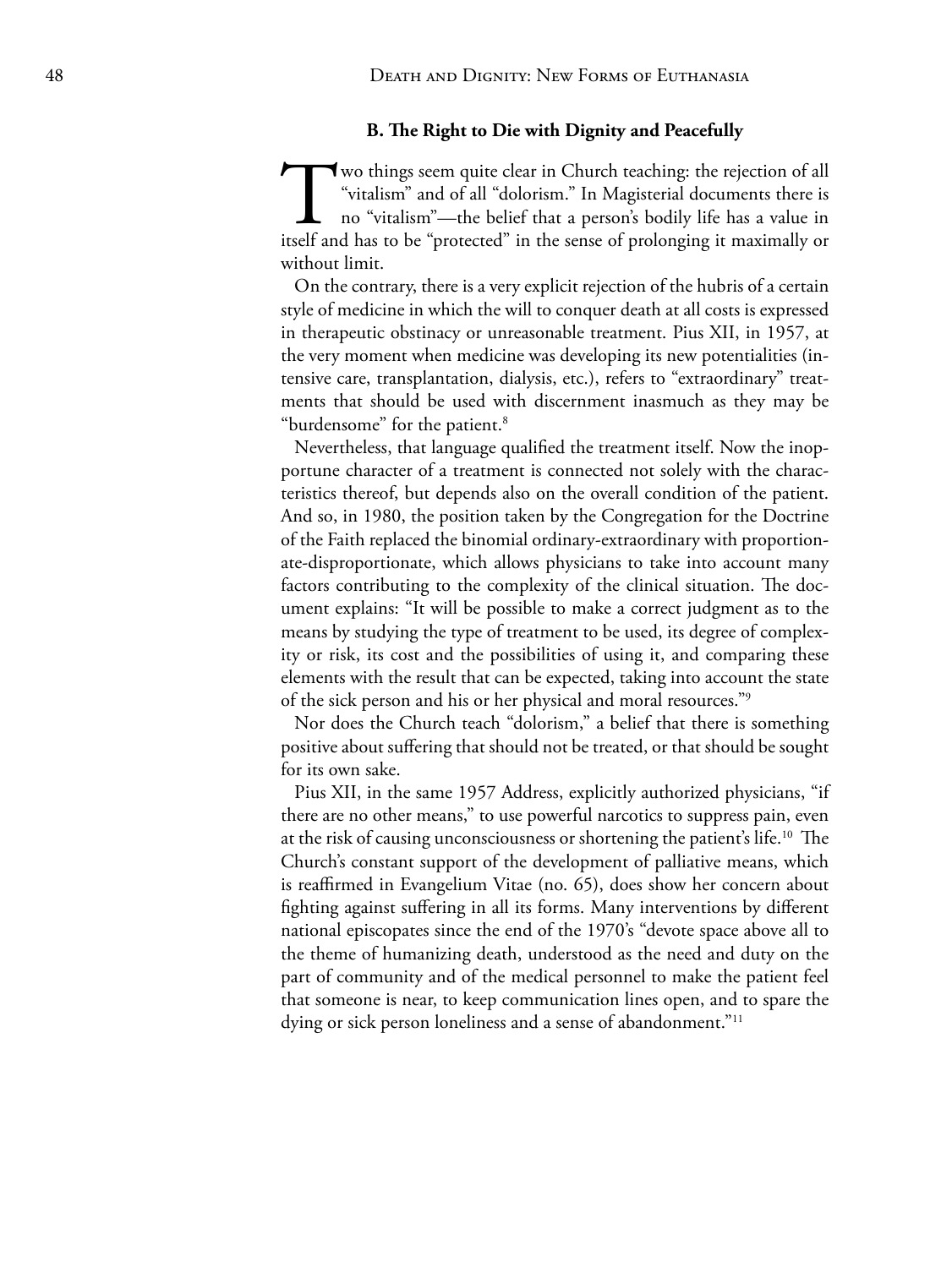### **C. Concern for Vulnerable Persons**

The Christian message has always focused on the poor, who repre-<br>sent the many forms of vulnerability, and in whom we are led to<br>discern the very presence of Christ. These vulnerable persons are<br>described in many passages sent the many forms of vulnerability, and in whom we are led to discern the very presence of Christ. These vulnerable persons are described in many passages by the prophets of the Old Testament (Amos, Isaiah) as well as in the Gospel account of the Last Judgment (Mt. 25). It should be recalled that this account has been very important in the charitable work of the Church throughout her history. In particular, medieval hospitals were heavily influenced by this injunction to see the Lord in all those who arrived at their door. Today, Pope Francis continues the concern to "recognize the suffering Christ" in the person who is suffering. This leads to the requirement to be signs of God's tender love for the sick<sup>12</sup> and "to "care for the vulnerable of the earth" so as to help them "find opportunities in life,"13 in other words, so that they might find a way to live their life through their suffering.

The notion of solidarity neatly expresses the unfailing tie that binds the weakest members to the rest of the community. "We are convinced," the bishops of Belgium recently said concerning the extension of euthanasia to children and to persons suffering from dementia, "that society will not find its future except in an increase of solidarity."14 To accept without further ado a request for death is to consign the other to the solitude of a pseudo-independence and to refuse to see that we belong to the same social body and that we cannot be separated from one another—a truth which is at the basis of the notion of solidarity.

Whereas euthanasia consigns everyone to a deathly solitude, solidarity is the sign of this common concern for one another that was mentioned earlier. It requires us to carry with the other person the burden that seems impossible to take up alone, and to reassure him, given the insidious pressure that increasingly presents euthanasia as an acceptable solution for those who are suffering and therefore are in a situation of the utmost vulnerability.

For the Christian tradition, the poor and vulnerable person has always been the privileged place where Christ makes himself visible. The poor person thereby acquires a singular dignity and inspires a movement of acceptance, encounter, and hospitality, in other words, of reintegration into a social fabric that is a fabric of life.

**"The Christian message has always focused on the poor, who represent the many forms of vulnerability, and in whom we are led to discern the very presence of Christ."**

**"To accept without further ado a request for death is to consign the other to the solitude of a pseudo-independence and to refuse to see that we belong to the same social body and that we cannot be separated from one another—a truth which is at the basis of the notion of solidarity."**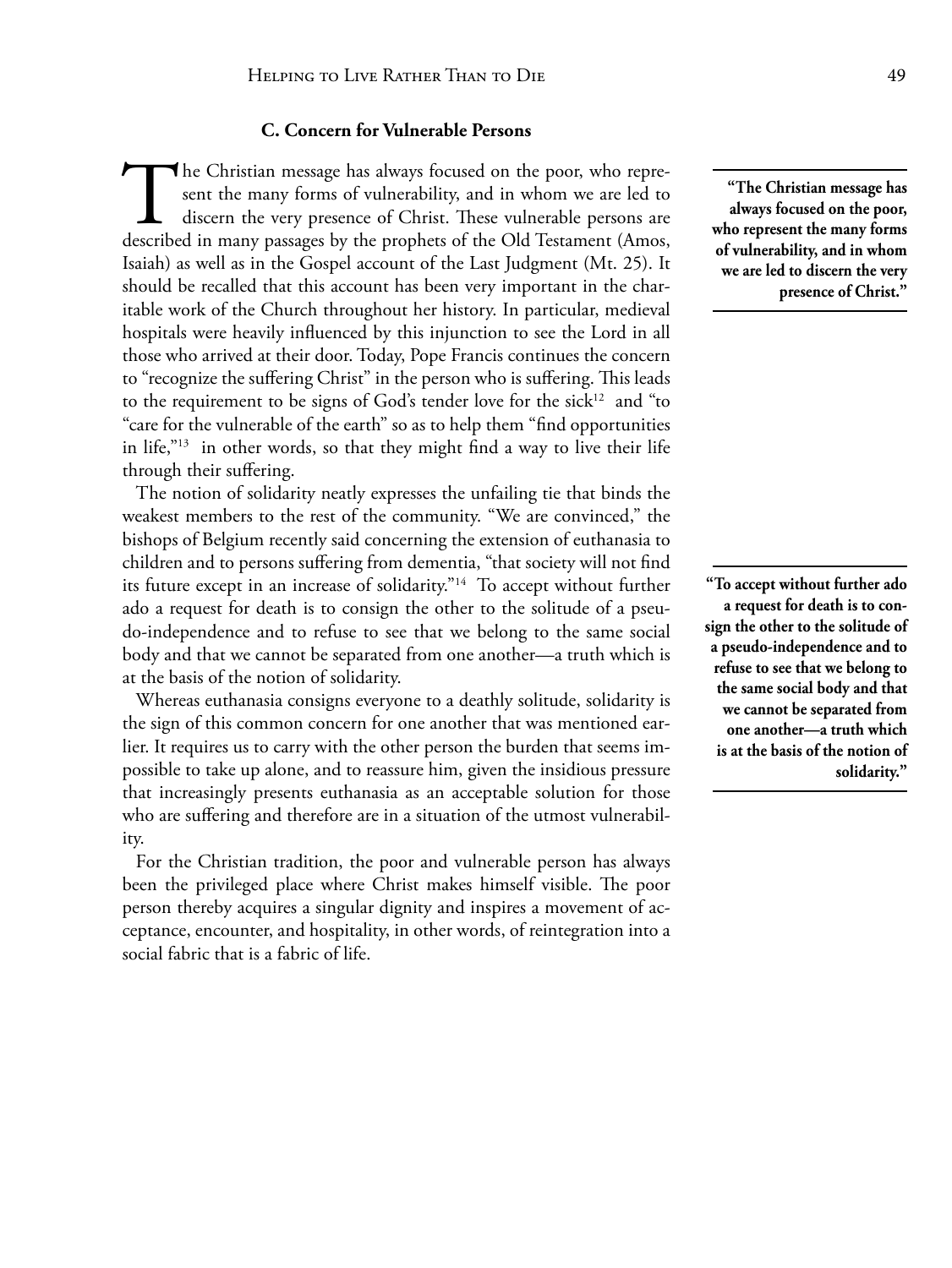### **2. Three Axes of Theological Investigation**

### **A. Life**

We said that euthanasia must be addressed primarily from the perspective of life. The argument for euthanasia rests fundamentally on the statement by the patient or by those close to him that it is impossible to continue l perspective of life. The argument for euthanasia rests fundamentally on the statement by the patient or by those close to him that it is impossible to continue living. The person who asks to die makes an assessment of his very life, saying that it is no longer worth the trouble of living and that it would be better for it to end.

Now theology tells us that life comes from God, and thus it urges us to shift the focus away from the increasingly common idea that is becoming acceptable nowadays, that we may accept or reject life at our convenience, as though we considered ourselves external to it. What does that say about our relation to life?

### **How do we Look at Life?**

The modern mentality urges us to consider life as the property of the subject.<sup>15</sup> He supposedly has the power to objectify it, in other words, to control it by taking a step back from it,<sup>16</sup> just as he would consider a p the subject.15 He supposedly has the power to objectify it, in other words, to control it by taking a step back from it,<sup>16</sup> just as he would consider a piece of clothing, for example. Life thus transformed into an object loses its normative force; in other words, it no longer commands respect, but instead the subject imposes his will on it like a proprietor. The consequences of this mentality are starkly evident in the will to control the circumstances surrounding birth and death, the rising and the setting of life among us. It is necessary to be in control of birth, and if it is not in keeping with the parents' desires, they go so far as to sue for "wrongful life." Nor should life continue if it has become undesirable, and this is our topic: the demand for euthanasia.

The faith perspective challenges this objectification of one's lifetime and preserves the fully normative character of life, since it comes from God, as Psalm 104 says: "When you take away their spirit, they die and return to their dust. When you send forth your Spirit, they are created; and you renew the face of the earth" (verses 29-30). Life is much more than a piece of property to be respected, in us or in someone else; life is received as a gift, and it cannot be dissociated from our being-in-the-world. We would have to say, rather, that Life is something much broader and fuller than the fragmentary manifestations that we cause to appear. In the Bible it is associated with the breath of God (ruah) and with the Holy Spirit (the "giver of life," as the Creed says), which are always infinitely greater than what we can show of them by our earthly existence. This means that we must not think about the life that we have, but rather of the way in which, at every moment, we are continually born and come to life; in other words, we welcome and cause to arrive the Life that is always awaiting incarnation,

**"Now theology tells us that life comes from God, and thus it urges us to shift the focus away from the increasingly common idea that is becoming acceptable nowadays, that we may accept or reject life at our convenience, as though we considered ourselves external to it."**

**"Life is much more than a piece of property to be respected, in us or in someone else; life is received as a gift, and it cannot be dissociated from our being-in-the-world."**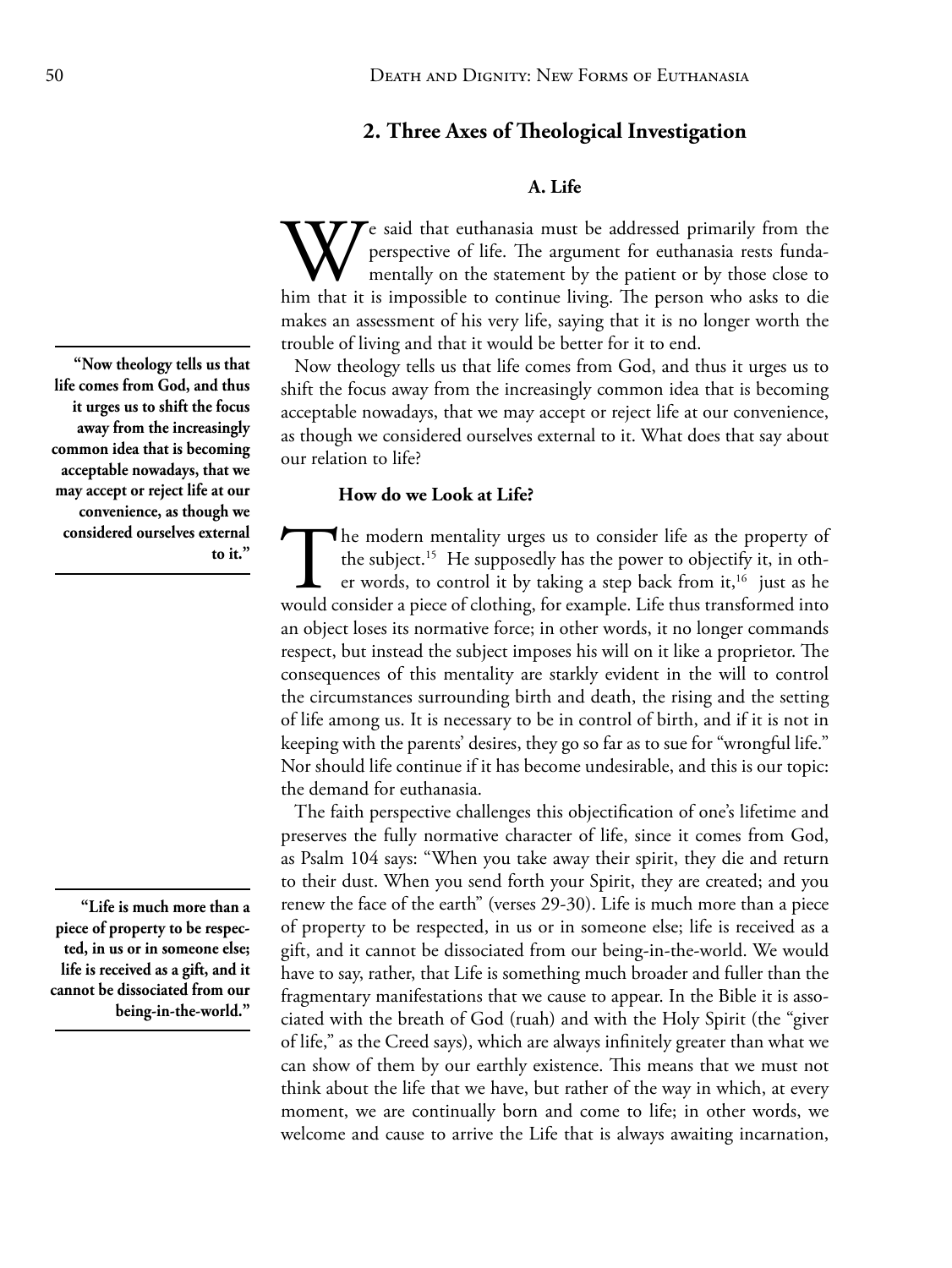so to speak.17 Respecting life is therefore respecting this divine life that is continually offered to us.

### **Life is Ever New, it is not Capital that has been Dipped Into**

 $\blacktriangledown$ ulnerable and wounded persons are often seen as having already lost some of their life or even almost all of their life. This betrays a way of picturing life as a sum of capital that time eats away at bit by bit. Now, this notion of capital that has already been dipped into changes the way in which euthanasia is viewed, in the case of persons in a situation of dependency. People think that what is being taken away or stopped is only a tiny piece of residual life. By this reasoning the act is less serious, since the life interrupted is already almost no longer a life. "This is not a life!" says a person in a documentary film who is explaining his decision to die.<sup>18</sup>

Now this paradigm is utterly inadequate. Research conducted on the time of dying, particularly in the context of palliative care, shows that this time near death is filled with a full, intense life, often more so than the times that preceded it. Those who work in palliative care customarily say that five minutes before his death a person is one hundred percent alive, whereas according to the model of diminishing capital he would already be ninety-nine percent dead. To say that a person is fully alive even in the most difficult conditions is to say that life is capable of appearing in its fullness in all phases of our human existence. There is no useless time in our existence, or time for life at a discount. The deceptive model of life that crumbles away bit by bit leads moreover to an inappropriate and dangerous use of the notion of quality of life.

#### **The "Quality of Life" Trap**

What ought to be considered are the conditions that help or hindred of passing judgment on the greater or lesser quality of that life.<br>Reflection on the quality of life was an important step in medicine to disder a person as he makes the life within him emerge, instead of passing judgment on the greater or lesser quality of that life. Reflection on the quality of life was an important step in medicine to dispel the fascination with prolonging biological life at all costs, which was responsible for therapeutic obstinacy.19 Nevertheless, the expression in itself is ambiguous, and it has come to take on a perverse sense when it has been used to determine the value of a person's life. The extreme fringe of this movement is represented by the quantification of life in the notion of Quality Adjusted Life Years (QALY), whereby it is said that in the healthcare system, the allocation of a resource is justified to the extent that it adds quality years to a life. To put it differently: the social energy that should be invested to preserve a life depends on its probable duration and its measured, calculated quality.20 When this calculation leads to a negative result, some will conclude simplistically that it would be better for the person to be dead than alive. The quality of life therefore enters in as a factor to be

**"To say that a person is fully alive even in the most difficult conditions is to say that life is capable of appearing in its fullness in all phases of our human existence."**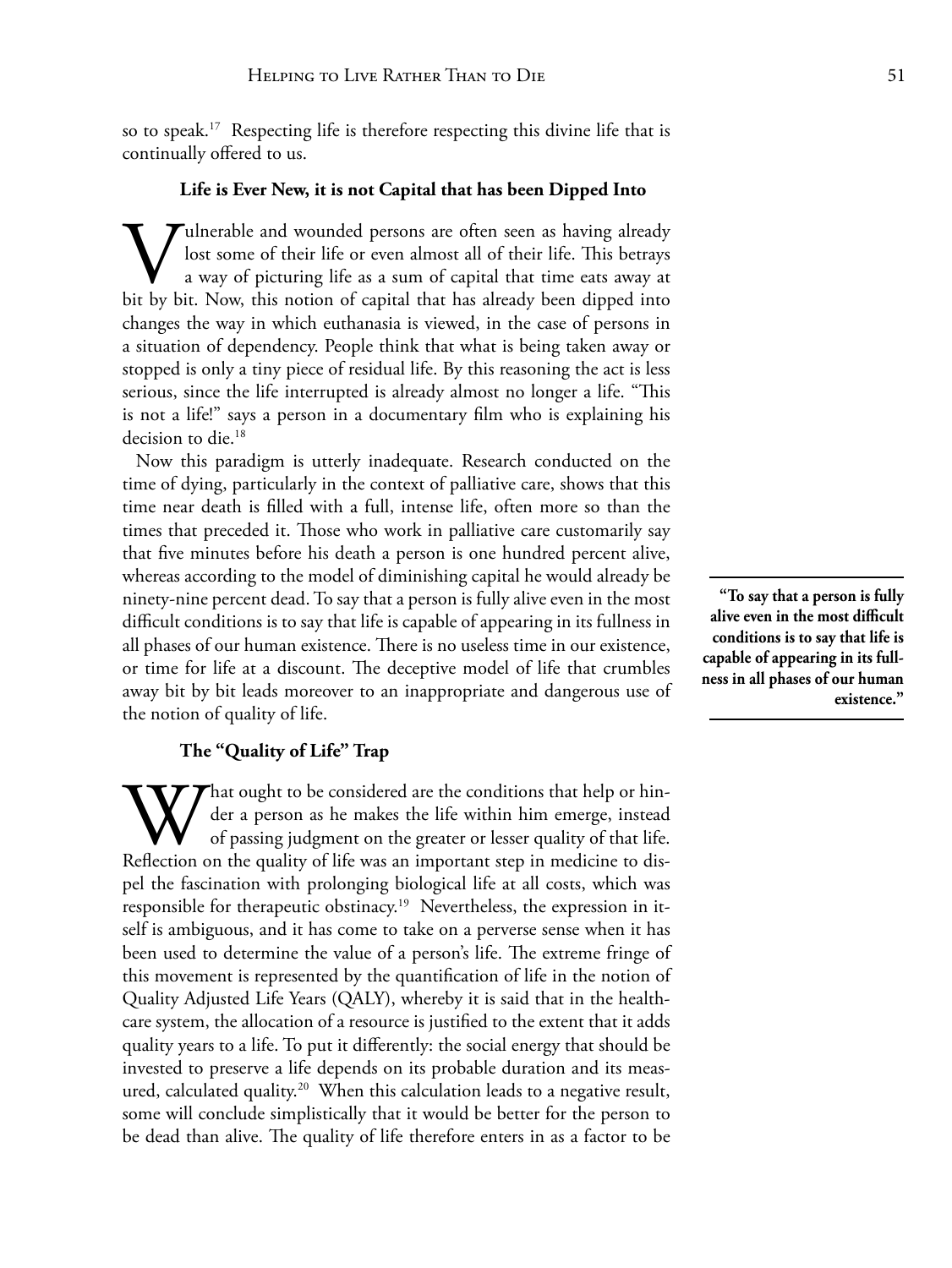weighed in a utilitarian equation. The reasoning is distorted: certainly one can legitimately admit that a life may be better if the conditions are more favorable, but on the other hand when conditions are deemed unfavorable that allows us to say nothing about the "possibility" of living.<sup>21</sup> There is an asymmetry therefore in the possible judgments, and the error occurs in seeking to establish symmetry. One could replace the term "better" with "preferable." A life in good conditions is preferable precisely because it can be deployed better. A life in poor conditions will encounter more difficulties, but it is not impossible for it to flourish, and we have even seen lives with an unexpected richness emerge from catastrophic conditions. This is the point of the notion of resilience. So we see that, in discussing "quality of life," it is imperative to limit our evaluation to the conditions imposed on life and not pass judgment on the life itself.

#### **The Right to Life Reformulated**

In light of these considerations, it is necessary to return to the notion of the right to life that was already mentioned above.<sup>22</sup> The exact for-<br>mulation of this right should be a right not to be prevented from welcomin In light of these considerations, it is necessary to return to the notion of the right to life that was already mentioned above.<sup>22</sup> The exact formulation of this right should be a right not to be prevented from welwelcome life there has to be a living body. But since human life is not merely biological but involves psychological, social, and spiritual dimensions, the right to life is a right not to be unduly prevented from allowing the dimensions in which life seeks to express itself to be vibrant and to unfold.<sup>23</sup> Based on what we have said, this can only be a negative right, inasmuch as life is not a good that the community could possess and grant to a person.

If there were such a thing as a right to death, it would be a right derived from the right to freedom, which is subordinate to the right to respect for life (in order to be free, it is necessary to be alive).<sup>24</sup> In theological terms we say that man is created free, but that this freedom, which is a freedom to deploy his life as well as possible, cannot go so far as to deny the creative act itself and its implementation over time, which we have called continual birth to life. The growing demand in contemporary discourse for this right to decide about one's own death is disturbing inasmuch as it seems to say that in some conditions life is no longer "receivable" and that the person would have a right to die. The Christian tradition has always considered that these conditions of a life that is so difficult as to be impossible (which it calls poverty of destitution in the broad sense) ought to be the object of particular attention so that every effort may be concentrated on the removal of obstacles, miseries and forms of poverty (physical, psychological, social) which prevent human being from living fully. Nevertheless it is necessary to clarify the meaning of the term dignity. This is defined as what commands respect. Now the very first thing to be respected is the fact that someone who is naturally tending toward death remains alive still, despite his physical limitations, and has the potential to receive Life from God.

**"But since human life is not merely biological but involves psychological, social, and spiritual dimensions, the right to life is a right not to be unduly prevented from allowing the dimensions in which life seeks to express itself to be vibrant and to unfold."**

**"The Christian tradition has always considered that these conditions of a life that is so difficult as to be impossible (...) ought to be the object of particular attention so that every effort may be concentrated on the removal of obstacles, miseries and forms of poverty (physical, psychological, social) which prevent human being from living fully."**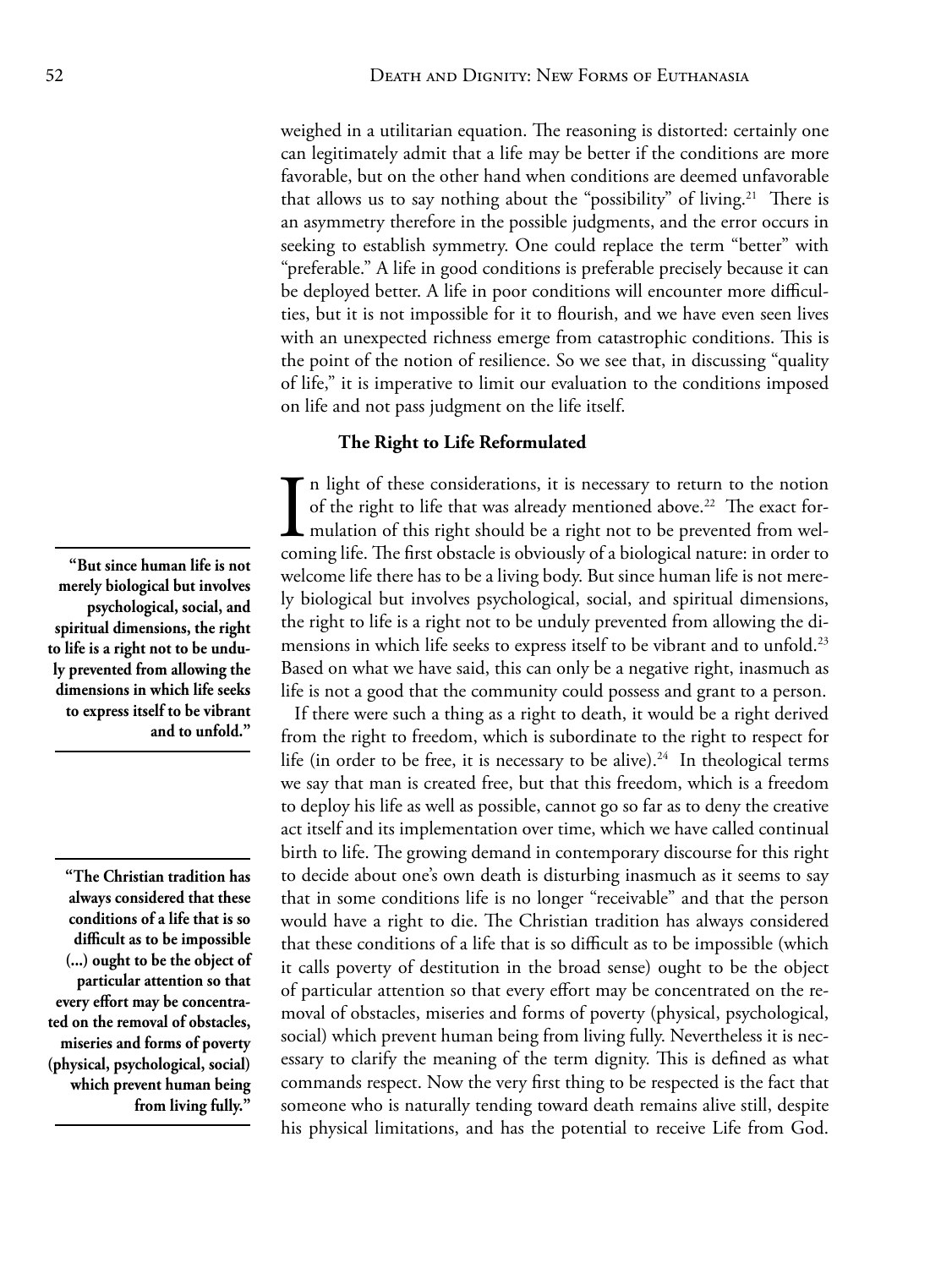This is what the person has a right to, and this is related to the many rights that follow from the right to life (right to care, right to respect for privacy, right to information, religious liberty, etc.).

### **B. Suffering**

S<sub>lion</sub> uffering is irremediably a part of the life of human beings. Nevertheless it involves this paradox: although it is inevitable, it must be fought. We must live with this tension between the necessary rebellion against all suffering and the knowledge that it will never be possible to suppress it entirely. The fight against suffering is an endless task. This awareness must avoid two illusions. The first is to consider suffering as necessary and to justify it, to give it a meaning, a positive character. It is absolutely necessary to dispel all the dolorist illusions that are still all-toopresent: suffering as such is fraught with negativity and, even though it is inevitable, it is not indispensable to salvation; it is not an obligatory price to pay in order to be sure of a better life in the next world. In situations of suffering, the best of a human being can certainly come to light, but also very often the worst. The figure of Christ healing that is recorded by the evangelists as an important element of his earthly life clearly demonstrates the always unjustifiable character of all suffering.

The second illusion with regard to suffering is that one can be completely rid of it. Now there is no life without suffering in this world, and there never will be, but there are lives that constantly try to assert themselves despite suffering and try not to be destroyed by it, and this is what must be sought.

The battle against suffering is in particular the job of medicine. The medical profession has made important progress in this area with the development of palliative care in the last quarter of the twentieth century. This has concentrated on the battle against the symptoms that make life unbearable. The World Health Organization, which is actively engaged in making this care accessible everywhere, recalls that unfortunately, worldwide, only around 14% of persons in need of palliative care actually benefit from it.<sup>25</sup> This must be kept in mind in discussions about a supposed right to death in order to escape excessive suffering. In contrast to that "right," we have mentioned the right not to have one's life hindered, and one means to that is the particular right to be able to benefit from palliative care—all the more so because it is not based on sophisticated and burdensome techniques, but on the well-calibrated usage of products that are widely available and inexpensive, such as morphine.

**"Now there is no life without suffering in this world, and there never will be, but there are lives that constantly try to assert themselves despite suffering and try not to be destroyed by it, and this is what must be sought."**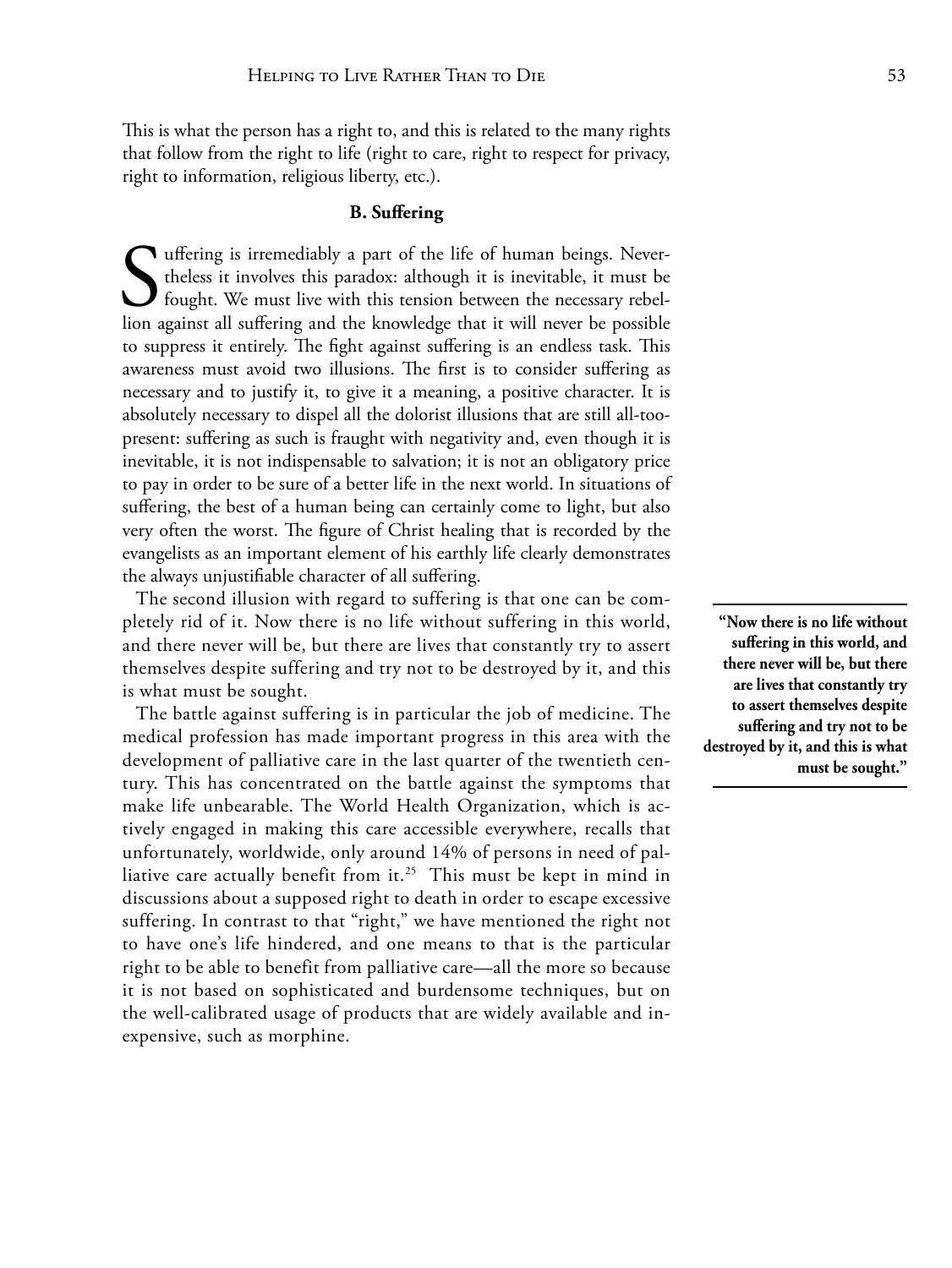### **Does Being Disabled Prevent Someone from Being?**

In a society that has prioritized wellbeing over being, ceasing to live, in other words, no longer being, seems preferable to suffering.<sup>26</sup> The idea that the only life that matters and is desirable is that of an independe n a society that has prioritized wellbeing over being, ceasing to live, in other words, no longer being, seems preferable to suffering.26 The idea  $\Box$  that the only life that matters and is desirable is that of an independent, regard disabled persons, the elderly with dementia, or persons in a persistent vegetative state as living "undesirable" lives. It is as though the human being were affected by these bodily or psychological wounds. We now have more and more studies showing that these persons maintain a strong sense of identity, despite their disability, and that it does not dehumanize them. Thus, one person suffering from Alzheimer's disease is able to say in a surprising way: "Sometimes I even have the impression of being still more 'human' than before,"27 and a research study shows that patients suffering from locked-in syndrome can say that they are happy.<sup>28</sup> These studies call our attention to the fact that very often, given highly undesirable situations, we declare that life in these conditions is not worth the trouble of living because we project ourselves into these situations and we have the impression that we would be very unhappy if we suddenly had to accept them. This is of great importance in discussions about euthanizing persons who are unconscious or supposedly incapable of discernment. We think that we can determine from outside the desirability of life for the person, but more and more studies about these cases show us that the self that we reconstruct from outside does not correspond to the real self. The latter is much more capable than we think of integrating the negative experience of extreme limitation and of "living with it." This is evident for example in the above-cited study of locked-in syndrome, in the fact that some of the persons who declare that they are the happiest are those who have been sick the longest. They have therefore succeeded in owning this particular situation and of letting life be present in it in spite of everything. We can also cite follow-up studies of severely injured patients who are left with a disability. Some, contrary to all expectations, develop a surprisingly intense life, which has been described as post-traumatic growth.<sup>29</sup>

These factors make us attentive to the fact that the connection between disability, in the broad sense, and quality of life should be explored in greater depth and that in particular it is fundamentally necessary to call into question the claim that a disability inevitably diminishes the quality of life.

### **A Life that Finds Meaning Despite Suffering**

The feeling that it is impossible to make room for life alongside suffering, which is expressed in the demand for euthanasia, must always be seen as a failure, and in this sense it should never be validated by a community. suffering, which is expressed in the demand for euthanasia, must always be seen as a failure, and in this sense it should never be validated by a community. By designating death as a possible option, the legalization of euthanasia is in effect the institutionalization of despair. It

**"We think that we can determine from outside the desirability of life for the person, but more and more studies about these cases show us that the self that we reconstruct from outside does not correspond to the real self."**

**"By designating death as a possible option, the legalization of euthanasia is in effect the institutionalization of despair."**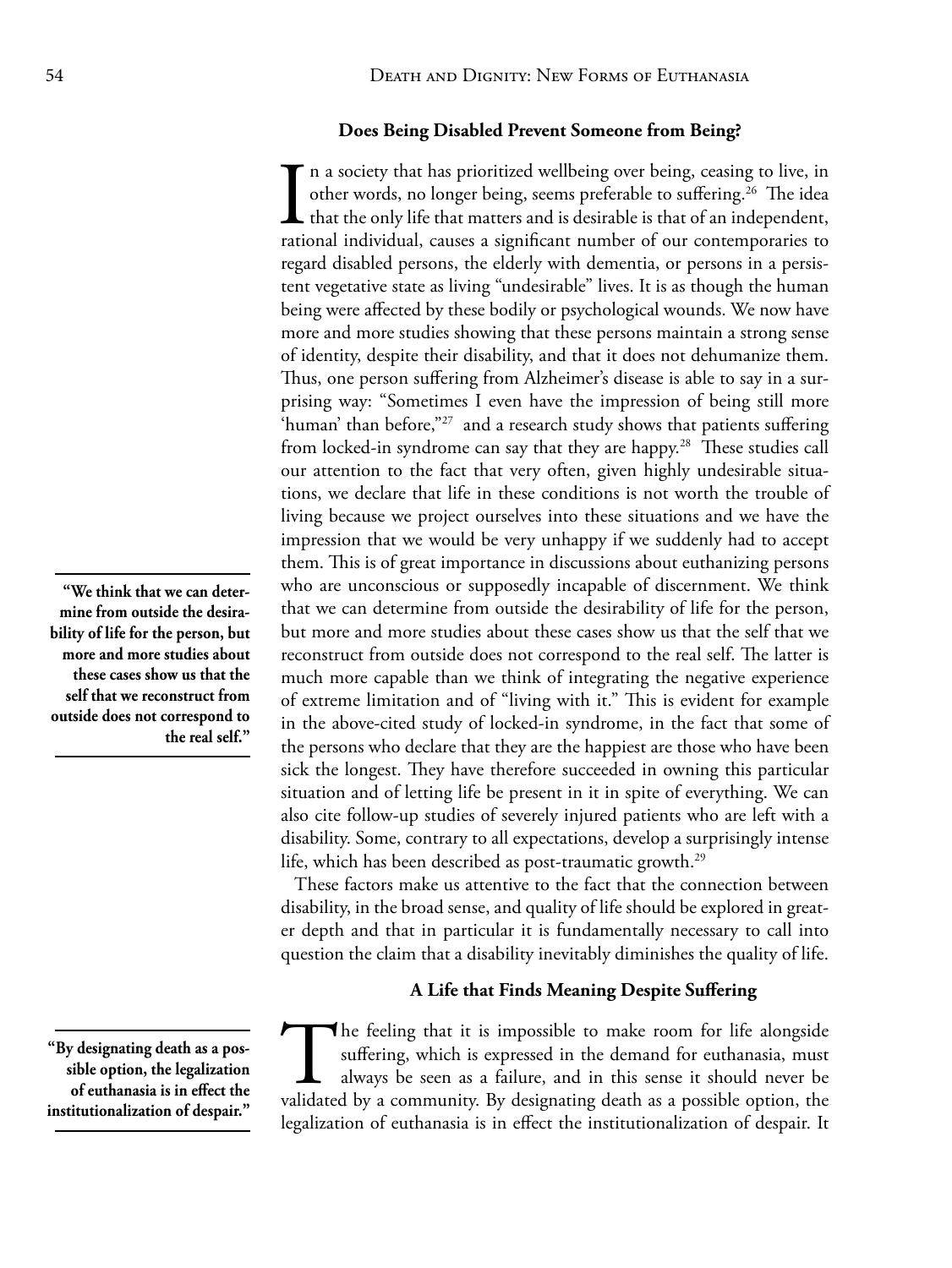is a major turning point for a society. It signifies that society will no longer encourage its members to practice the solidarity and fraternity that are expressed in this common "care for one another" mentioned earlier in the quotation from Saint Paul. By regarding euthanasia as a possible option, society would abandon the idea, in reference to the vulnerability of some of its members, that everyone has a duty to enable each member to live as well as possible the life offered to him at each moment of his personal story. Quite obviously there are situations in which it will be pragmatically impossible to realize such an ideal, but then the discomfort connected with the social unacceptability of trivialized euthanasia should be the source of social creativity. It must still be a powerful stimulus for implementing in the country in question the solutions that do exist or that have yet to be developed.

Incidentally, palliative care, which has greatly enriched medical practice, owes its development to this tension, which was sensed by, among others, Cicely Saunders, who is considered the founder of the movement. Certain kinds of final agony were unacceptable to her, and she refused to consider euthanasia as an option; her convictions fueled her formidable creativity, which led her in 1967 to open Saint Christopher's Hospice, the first of a long series of palliative care centers.

Human communities are still capable of generating this sort of creativity, and this is another reason why they must avoid the path of least resistance, euthanasia, which only saps motivation.

### **C. Hospitality in the Community**

No reflection on community life can ignore the social position of those who are weak and vulnerable. One strong criterion for social inclusion is the criterion of "mutual need," which is connected with the notion of the ir of those who are weak and vulnerable. One strong criterion for social inclusion is the criterion of "mutual need," which is connected with the notion of the irreducible uniqueness of every person who makes up the social fabric. Mutual need implies that each member of a community is necessary to the group as a whole, just as every thread is necessary in a tapestry, and that it will be missed if it is no longer there.30

Pope John Paul II goes even farther by introducing the logic of the divine gift into interpersonal relationships. With regard to each of the others whom I encounter, I must be able to say, "God gave you to me."31 Considering every other person as a gift is not inconsequential. The gift is given in order to be received, and receiving the other person recalls the notion of hospitality, which has a very rich history in Christian tradition. To offer hospitality to someone means becoming responsible for his life for the duration of that hospitality. This sense of responsibility is summoned when the other person, in the depths of despair, asks for death, but even more so when other members of the community demand the death of one of its most vulnerable members (a newborn, a handicapped **"Mutual need implies that each member of a community is necessary to the group as a whole, just as every thread is necessary in a tapestry, and that it will be missed if it is no longer there."**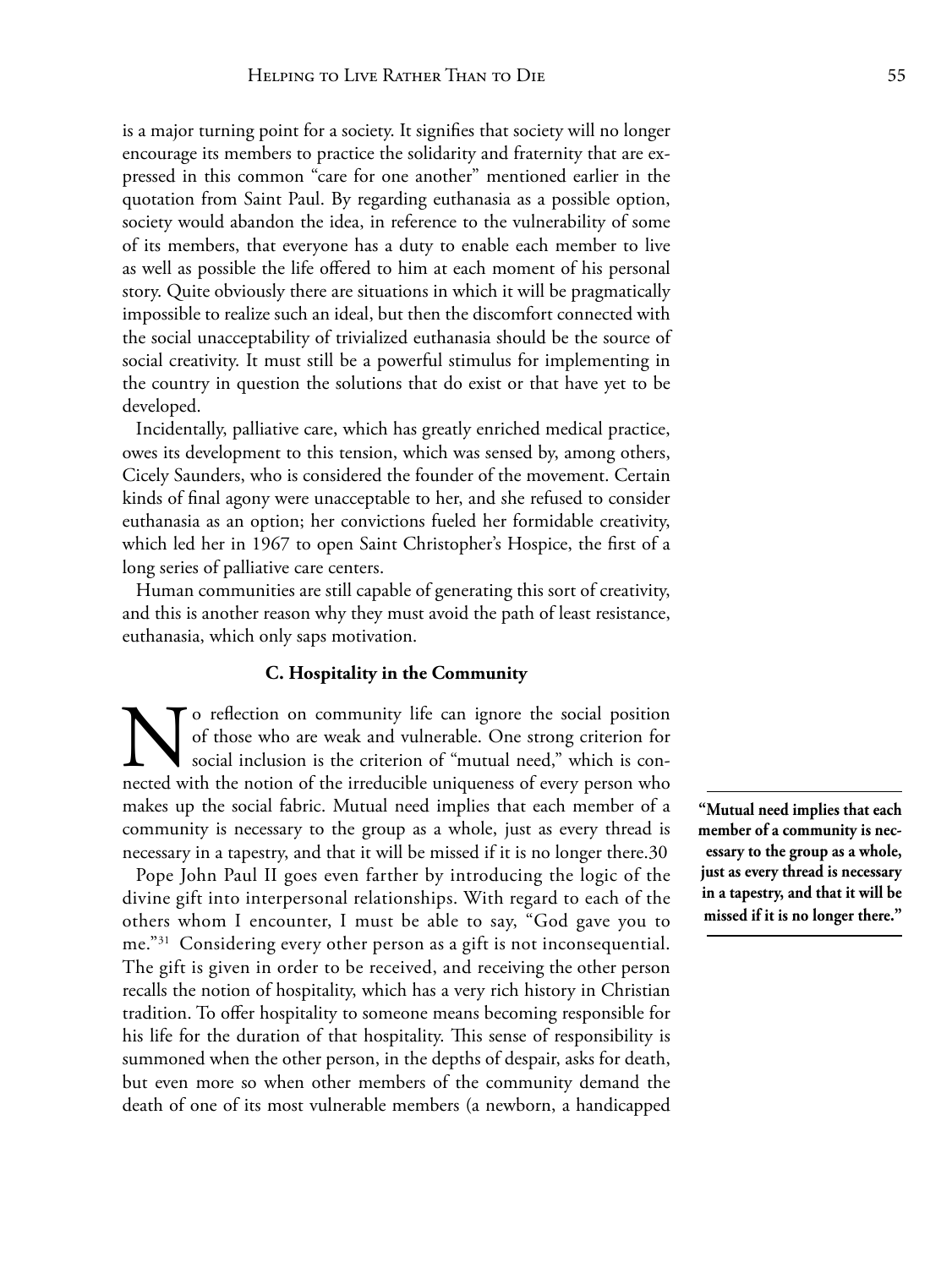person, an Alzheimer's patient, etc.); at such moments, we should think of speaking up for those who cannot speak or no longer speak.

The hospitality offered to the weakest member of society should never scandalously lead him to his death; instead, by mobilizing the abovemen tioned creativity, it should tirelessly seek and create spaces in which he can live. This is a much more demanding challenge than the simplistic "solu tion" of euthanasia. The latter, ultimately, is nothing but a technological response that seeks to control death by assigning to it a time, a place, and a definite form. But the primary requirement is to be able to give a human response, which can never be a response of controlling life, but must always accept our lack of control. True hospitality is like this: it opens the door, it does not know what will happen, but it is an act of becoming present—not a controlling presence, but a presence open to the other, to his mystery and to the surge of life.

In conclusion, we must emphasize again that it is the responsibility of individuals and communities, and not of the State itself, to put this hospi tality into practice. The State has a specific responsibility that must remain within well-defined limits. On the one hand, through the judicial system, it must set the minimal rules for social coexistence and define the bound aries that are not to be crossed. Respect for all human life should be part of this universally, inasmuch as it is the expression of the right not to be deprived of life that we described as a primary, fundamental right. On the other hand, the State must see to it that the health care system furnishes the material conditions necessary to relieve suffering. More broadly, it must do everything possible to eliminate also the other types of poverty that hinder human life. By these actions the State does not provide hospitality. Obey ing the law that forbids killing says nothing about my way of addressing the other person whom I have allowed to live; it says nothing about how I can foster life with him. The State puts in place favorable conditions in which hospitality has more of a chance to develop with greater ease; it helps to make it possible to open up spaces of encounter where mutual care-giving can grow and not be threatened by institutional inertia and constraints.

This integration between individual responsibility, collective responsibil ity, and State responsibility creates the space in which solidarity and fra ternity are experienced, hospitality is provided, life can be received and respected, and the path of euthanasia can be avoided. Euthanasia is always a failure resulting from the unwillingness or inability to harmonize the sev eral voice parts just described.

Translated by Michael J. Miller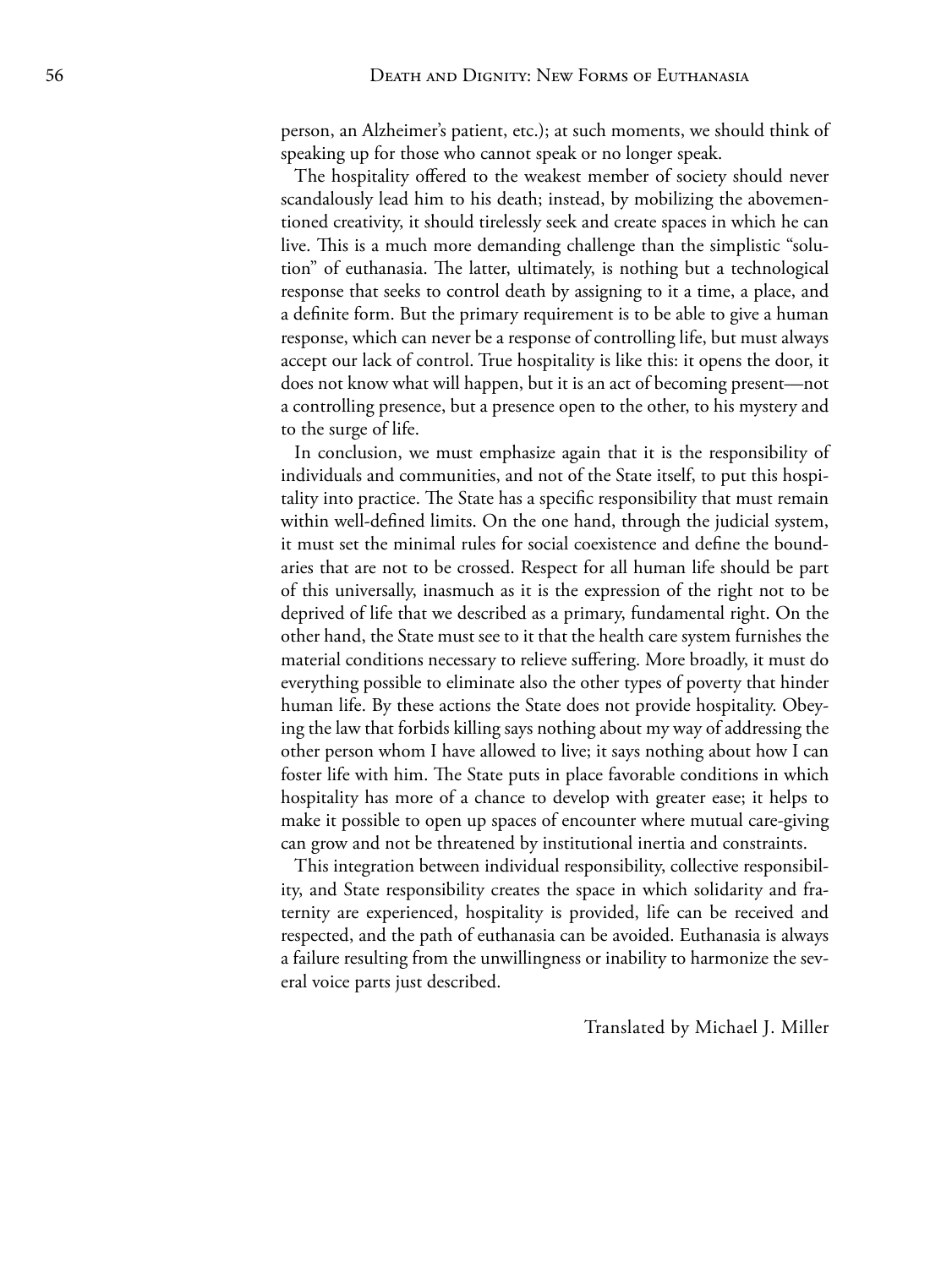### NOTES

1. Vatican Council II, Optatam totius, Decree on the Formation of Priests, 16.

2. Gabriel Marcel, Homo viator: Introduction to a Metaphysic of Hope, translated by Emma Craufurd (New York: Harper Torchbooks, 1962), 147.

3. Ibid.

4. Hannah Arendt, "Thinking and Moral Considerations: A Lecture," Social Research 38/3 (Autumn 1971): 417-446 at 417.

5. Catechism of the Catholic Church, no. 1779.

6. Evangelium Vitae, 65; see also, several years earlier, the Declaration Iura et bona by the Congregation for the Doctrine of the Faith (May 5, 1980). The English translation Declaration on Euthanasia is reprinted in Catholic Health Care Ethics: A Manual for Practitioners, second edition, edited by Edward J. Furton et al. (Philadelphia: The National Catholic Bioethics Center, 2009), 318-321.

7. Declaration on Euthanasia, 4 (page 320a).

8. Pius XII, Allocution to the Italian Society of Anesthesiology "On the Moral Problems of Analgesia" (February 24, 1957); http://www.acim-asia.com/Allocution\_To\_Doctors. htm.

9. Congregation for the Doctrine of the Faith, Declaration on Euthanasia, 4 (page 320a).

10. Allocution to the Italian Society of Anesthesiology "On the Moral Problems of Analgesia" (February 24, 1957), conclusion and answer to the third question.

11. Elio Sgreccia, Personalist Bioethics: Foundations and Applications, translated by John A. Di Camillo and Michael J. Miller (Philadelphia: The National Catholic Bioethics Center, 2012), Chapter 15, p. 678-679.

12. Francis, Message for the Day of the Sick, 2016.

13. Francis, Evangelii Gaudium, 209.

14. Episcopal Conference of Belgium, "Peut-on euthanasier le lien social?" ["Can the social bond be euthanatized?"] (March 6, 2013).

15. Cf. Xavier Labbée, "Le corps humain, le droit et les saintes Écritures," in Guillaume Rousset, ed., Mélanges en l'honneur de Gérard Mémeteau: Droit médical et éthique médicale: regards contemporains (LEH Édition, 2015).

16. Cf. Charles Taylor and his notion of the "disengaged" Cartesian subject in Sources of the Self: The Making of the Modern Identity (Cambridge, MA: Harvard University Press, 1992), 146.

17. This view has been developed extensively by the philosopher Michel Henry, particularly in his work I Am the Truth: Toward a Philosophy of Christianity, translated by Susan Emanuel (Stanford, CA: Stanford University Press, 2003).

18. Exit [le droit de mourir] (Lausanne: Climage, Les Productions JMH, 2005), 1 DVD-video (76 min.).

19. See the essay by Bernard Schumacher in this volume.

20. Jonathan Hughes, "Palliative care and the QALY problem," Health Care Analysis 13/4 (2005): 289-301.

21. Stephen Barrie, "QALYs, euthanasia and the puzzle of death," in Journal of Medical Ethics Online First.

22. For a more thorough reflection, see the essay by Xavier Dijon.

23. This perspective is similar to the notion of capabilities developed by Amartya Sen and Martha Nussbaum: Martha C. Nussbaum, Creating Capabilities: The Human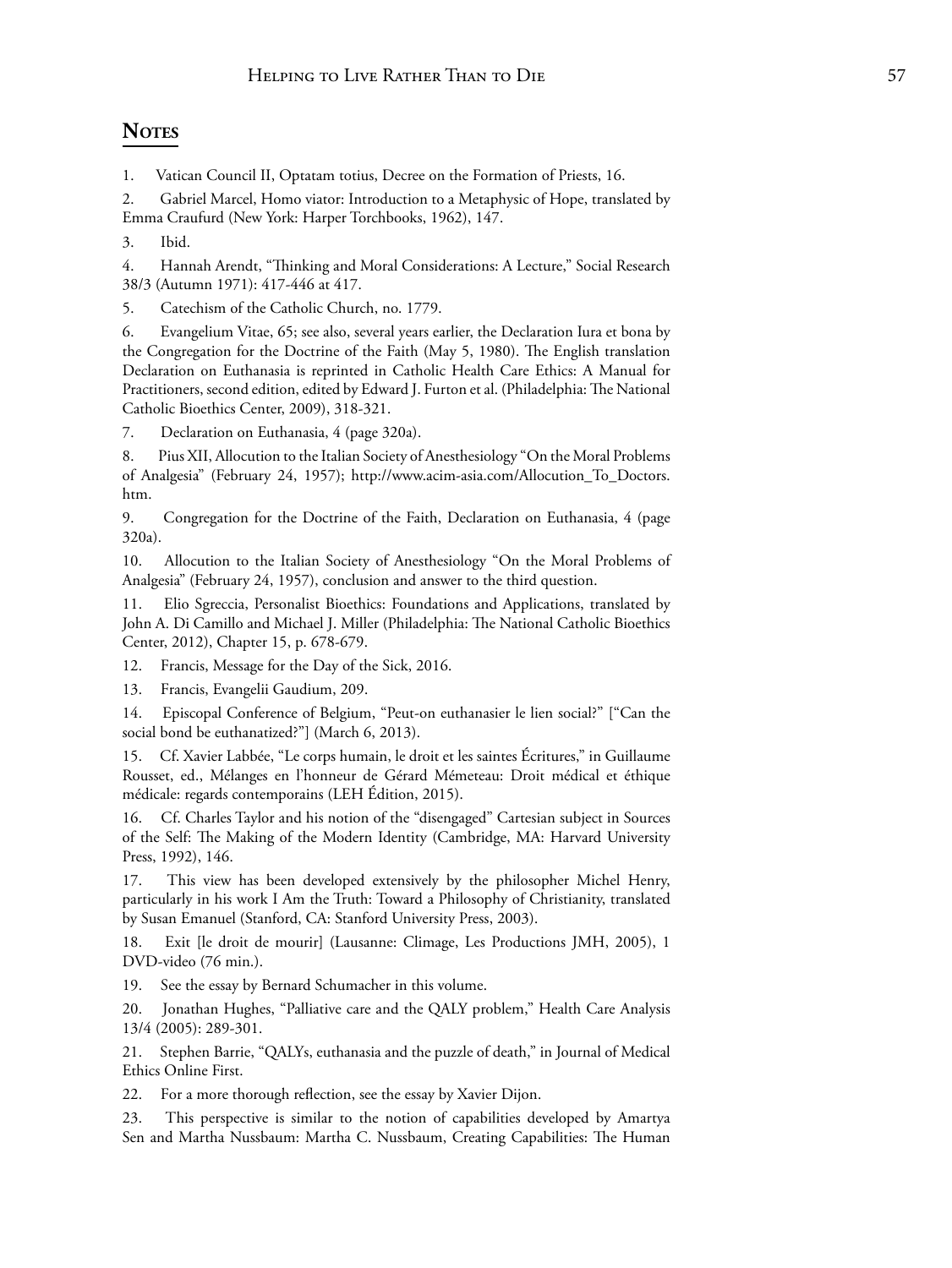Development Approach (Cambridge, Massachusetts and London, England: The Belknap Press of Harvard University Press, 2011).

24. Cf. Xavier Dijon, p. 20 [of this volume]: "Life as such necessarily implies some support [adhésion] of himself by the subject, and strictly speaking this support is the foundation of the right."

25. WHO, "Palliative Care," Fact sheet no. 402, July 2015: http://www.who.int/ mediacentre/factsheets/fs402/en/. See also Lynch, T., Connor, S., and Clark, D., "Mapping levels of palliative care development: a global update," Journal of Pain and Symptom Management 45/6 (2013): 1094-1106.

26. Antonio Sicari, "Compassion du monde et compassion du Christ," Communio 9 (1984): 76-90.

27. Claude Couturier, Puzzle: Journal d'une Alzheimer (Paris: J. Lyon, 20043), 144.

28. Marie-Aurélie Bruno, et al., "A survey on self-assessed well-being in a cohort of chronic locked-in syndrome patients: happy majority, miserable minority," BMJ Open 1/1 (2011): e000039.

29. Lawrence G. Calhoun and Richard G. Tedeschi, The Handbook of Posttraumatic Growth: Research and Practice (London and New York, etc.: Taylor & Francis, 2006).

30. Cf. 1 Cor 12:21: "The eye cannot say to the hand, 'I have no need of you,' nor again the head to the feet, 'I have no need of you.'"

31. John Paul II, "Le don désintéressé: Méditation," Nouvelle Revue Théologique 134/2 (2012): 188-200.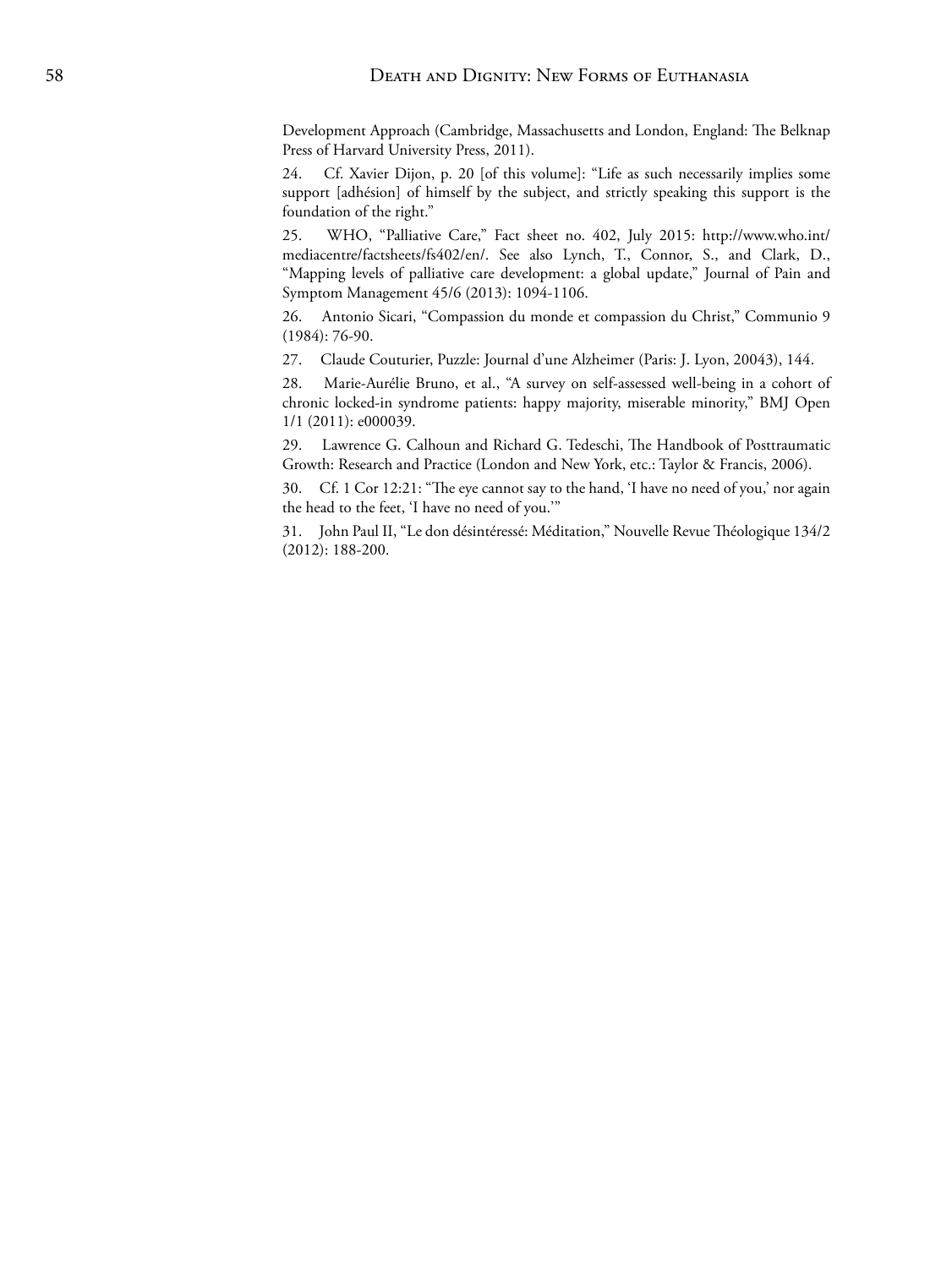# **SECTION TWO**

*CHURCH TEXTS ON EUTHANASIA*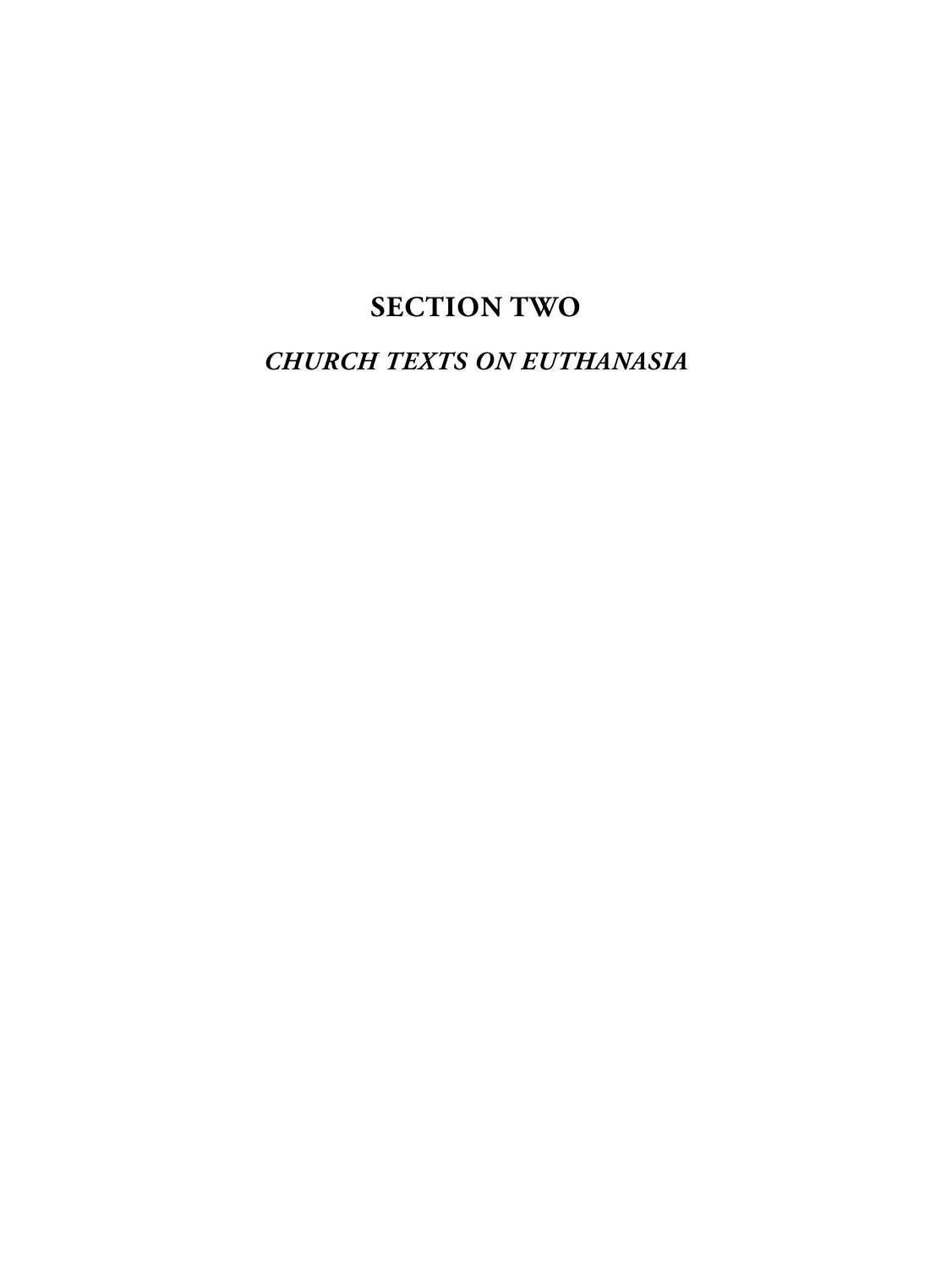# **INTRODUCTION TO AND ANALYSIS OF THE CHURCH TEXTS**

## SARAH LIPPERT AND MATHIAS NEBEL

The following paragraphs aim to outline the development and trajectory of the Catholic Church's key teachings on euthanasia since its introduction in modern discussion. This line-up of texts is not an exhaustive but a representative series which marks crucial moments and arguments. While these Church documents are properly read as part of the greater Catholic Social Tradition, and no one piece of teaching can truly be isolated as a stand-alone text or categorized by one theme or era, we have attempted to chronologically group the chosen documents into three periods of thought for the sake of organization and analysis. The differences in wording and teaching between the three "periods" serve to highlight the developments in the Church's response to the euthanasia question, simultaneously telling of the changes taking place in society which required such a continuous development of response. In turn, this presentation of texts provides a logical projection of where the current euthanasia discussion undoubtedly leads, revealing the many spiritual and social implications that accompany a Human Right to choose death.

### **First Stage: Foundational Teachings on Euthanasia**

In uthanasia was rarely a topic of formal discussion in the Catholic Church until the late 20th century, previous to which, standard Church teaching maintained an authoritative tone and systematic theological approach. As Church until the late 20th century, previous to which, standard ■ Church teaching maintained an authoritative tone and systematic forward handling of the topic - and the sufficiency of a de-facto response - is reflective of a social consensus that still widely rejected suicide and euthanasia as sinful as well as criminal. Indeed, in reaction to the horrors of World War II, there was a sudden rush within the global community to establish ethical norms and codes of conduct in the 1940's and 50's. Alongside the establishment of the United Nations, the deontological language of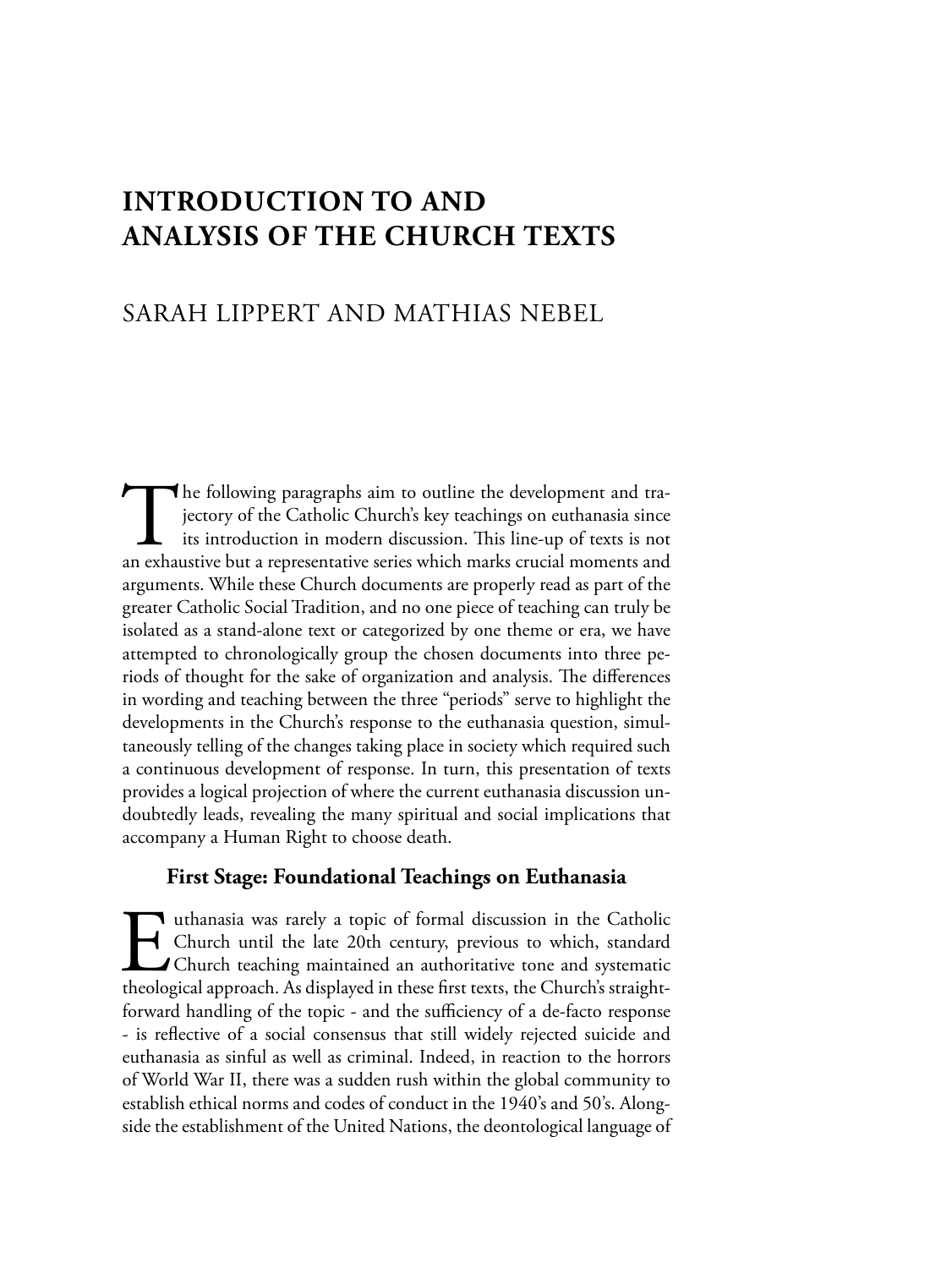inherent and universal human rights took on heightened social and politi cal significance. Likewise, the role of a doctor was generally agreed upon during this time: "to aid, to cure, and to prevent disease, not to harm or to kill". 1 In following, the 1948 Physician's Oath adopted by the World Medical Association in Geneva, stated: "The health and life of my patient will be my first consideration". 2 This first section of texts (roughly span ning from the 1950's until 1980) juxtaposes the great cultural shift soon to take place, for the Church faced more challenges regarding euthanasia in the following decades than it had for hundreds of years. Consequently, this opening period is not of interest for its novel handling or development of thought on euthanasia but because the documents represent the Church's approach before the topic gained prominence and took on further com plexities in public debate.

By way of overview, these four texts provide a sample of the Church's moral teaching on euthanasia when it surfaced after the Second World War as primarily an issue of medical ethics. The first two documents specifically address the medical community, but the latter two were published for a much broader audience. Whether addressing the medical community or all the Catholic faithful, however, the Church's response to the question of euthanasia is to recall, more-or-less, the same moral principles outlined by St. Thomas Aquinas in the thirteenth century, namely, to deprive oneself or another of life is contrary to the natural law, contrary to the charity owed oneself or another, injurious to the common good, and a sin against God. 3 In these beginning documents, questions surrounding euthanasia are han dled more from a theological than pastoral manner; only later does Pope John Paul II explore the problem of euthanasia from a deeper philosophi cal perspective of the human person and relate it to certain ideological or cultural trends.

Instead, focusing on theological norms and questions of morality, the texts from this period present the conventional but still-to-be-developed position of the Church. Given this context, Pope Pius XII's address to the World Medical Association outlines the primary foundations for medi cal ethics. As new technologies advanced medical practices, however, the euthanasia question gained urgency, necessitating a clearer delineation between procedures that were medically possible and those which were morally applicable. Consequently, in the second document Pope Pius XII begins to apply the Church's established moral principles to specific medi cal scenarios in his address to the International Congress of Anaesthesiolo gists. Similar to the first two texts, the third and fourth documents also demonstrate a shift from a broad handling to a specific application of moral principles. In Gaudium et Spes, for instance, the Fathers at the Second Vatican Council address euthanasia along with all other offenses against life in one broad paragraph. Later, responding to the need to focus greater attention on the topic, the Sacred Congregation for the Doctrine of the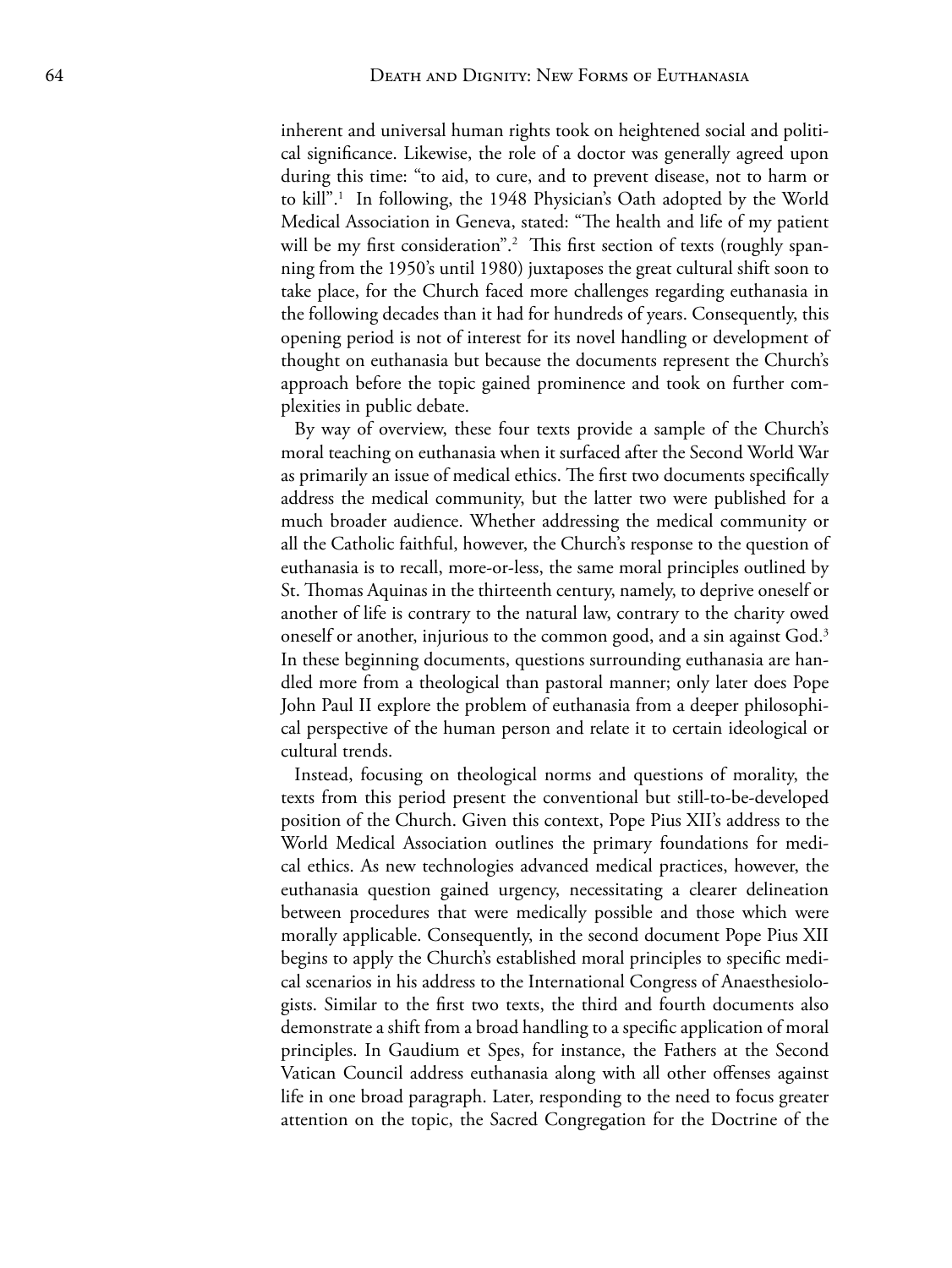### Church Texts 65

Faith succinctly outlines the Church's teaching in their "Declaration on Euthanasia", the first document of such weight and specificity to be issued on the subject. Differences clearly arise between the first and last texts of this period, but these differences reflect a greater change in societal thought than developments yet to be seen in Church teaching.

### **1. Pope Pius XII**

**Community of the United States** is Pope Pius XII's address to the World Medical Association in 1954. Herein the Pope unreservedly makes use of religious language and arguments, building on an assumed belief in a divine cr Medical Association in 1954. Herein the Pope unreservedly makes use of religious language and arguments, building on an assumed of a secular medical audience. Clearly outlining a moral platform for medi cal care, the Pope states that "medical ethics are, fundamentally, based upon being, reason, and God". 4 In following, there seems to be no great distinc tion made between general medical ethics and specifically Catholic medical ethics, and as the law had yet to be greatly involved in the issue, emphasis is placed on the ennobled doctor's conscience as a primary guide in such matters. The Pontiff illustrates that, although the law draws the absolute parameters for doctors, it falls to a code of moral principles to set the hon ourable standard of care, for "it is too much to hope that medical law will, in the foreseeable future, propose all that it should to satisfy the demands of natural ethics." 5 In regards to the strict legality of aiding in an innocent person's death, the Church declares with simple and straight-forward logic: "As the state does not possess the aforementioned right, then, it cannot pos sibly delegate it to the doctor". 6

With the rise of interest in establishing ethical standards of health and practice, the Church was called upon to answer particular questions result ing from modern medical advances. Examples of these emerging scenarios and technicalities are displayed in the second text, Pope Pius XII's address to the International Congress of Anaesthesiologists. In summary, the key questions he raises include: the morality and obligation of using or re moving resuscitation capabilities and/or life support, how to determine the moment of death, the duty and difference between ordinary and extraordi nary care, and the complexities surrounding pain killers and consciousness. Naturally, such scenarios only become more complicated in situations of a coma or an irreversible condition. While addressing these questions and situations in turn, the Church maintains a principled approach, declar ing that natural reason and Christian morals outline the duty to "take the necessary treatment for the preservation of life and health." 7 Yet, Pius XII also explains that one is only obliged to use ordinary means to preserve life, "that is to say, means that do not involve any grave burden for oneself or another. A more strict obligation would be too burdensome for most men and would render the attainment of the higher, more important good too difficult." 8 This principle of "ordinary means" soon became a standard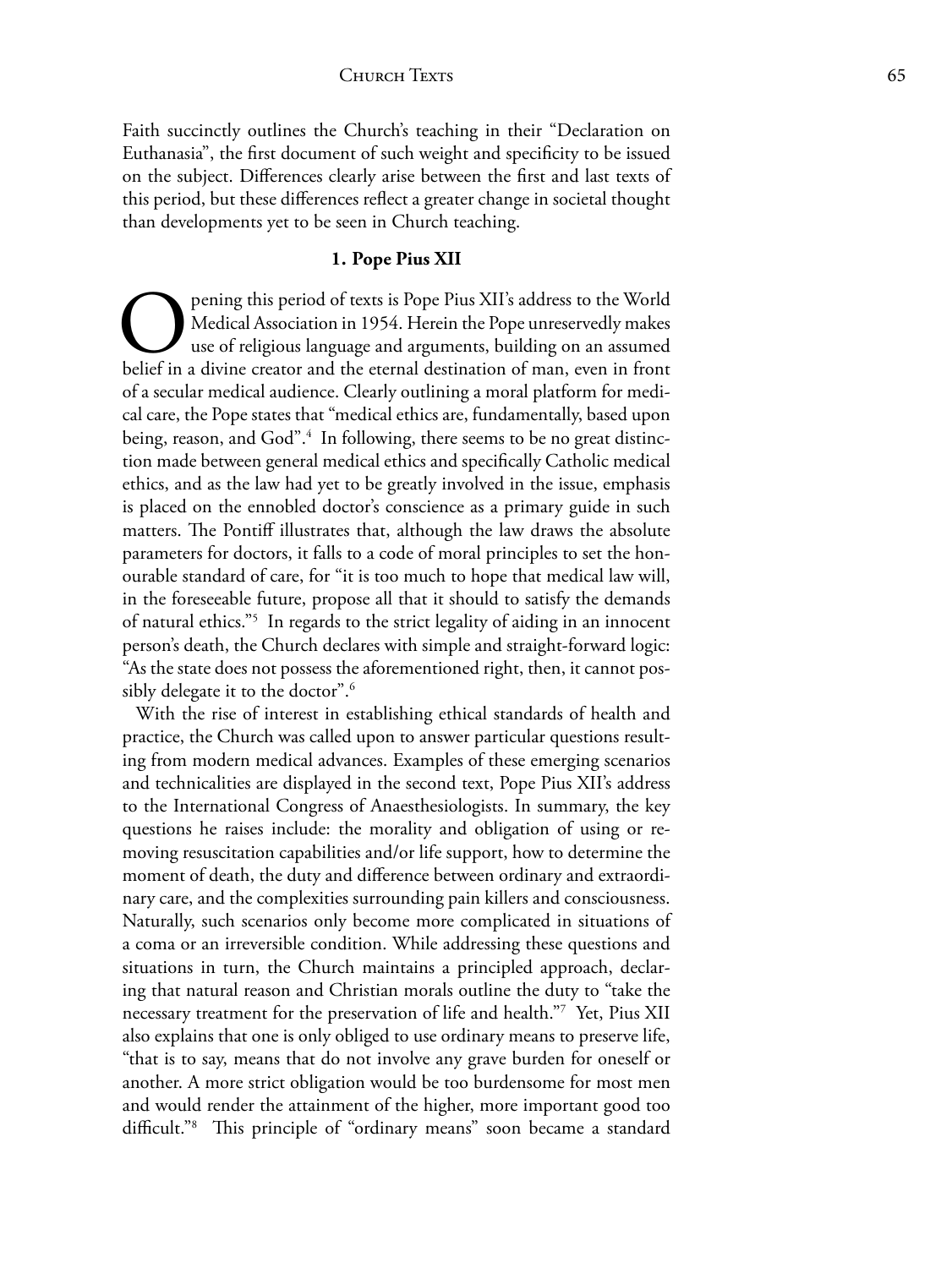argument in the Church's response to euthanasia, but it proved less than self-explanatory when further advancements turned previously burden some means into easy and standard treatments. Such advanced technolo gies and resuscitation abilities also posed the problem of how and when to declare the moment of death, which greatly affect legal, social, familial and professional situations, as well as "many other questions of private and social life". 9 The Pope stresses the need to presume life remains until clearly proven otherwise and reiterates the traditional understanding of death as the separation of the body and soul. Although he also draws a connection between certifiable life and blood flow, this position is debatable from both a medical and theological perspective. In light of questions regarding pain killers and consciousness, Pius XII certainly allows for the necessary and helpful used of drugs to eliminate extreme pain or lend comfort, but he also maintains that it is preferable that a person remain conscious near the end of their life. Not only are the moments before death considered a precious moment when the Christian often says goodbye to loved ones and makes peace with God, but it marks the time when the Church ideally ministers the end-of-life sacraments of confession and extreme unction. Both the delivery and validity of these sacraments are greatly affected by the patient's awareness, lucidity, and even their moment of death.

#### **2. Council Vatican II - Gaudium et Spes**

**G** audium et Spes serves as a brief synopsis of the Church's position on euthanasia at the time of its promulgation. With the same broad dogmatic approach already noted in the previous texts, but this time voiced as a pas on euthanasia at the time of its promulgation. With the same broad dogmatic approach already noted in the previous texts, but this time voiced as a pastoral constitution meant for a greater audience, the Council Fathers strictly condemned "anything opposed to life" in a memorable and often quoted paragraph. This text became a standard in the Church's response to euthanasia, but its categorical approach proved insufficient for handling the many questions and situations that later emerged as societal ethics shifted. Typifying this period of social-teaching as a whole, the encyclical references St. Thomas Aquinas's original principles, convict ing any offense against life as an injury to all, and most of all to God. No tably, the ability to approach such a large audience and decidedly answer such a complex set of issues in one paragraph (compared to the many pages needed to unpack and explain Catholic thought on the very same issues in later documents), denotes that the audience, at large, held certain moral principles and considered the Church an ethical authority on social issues. In retrospect, what is taught here is not as significant as what is taken for granted or not yet questioned.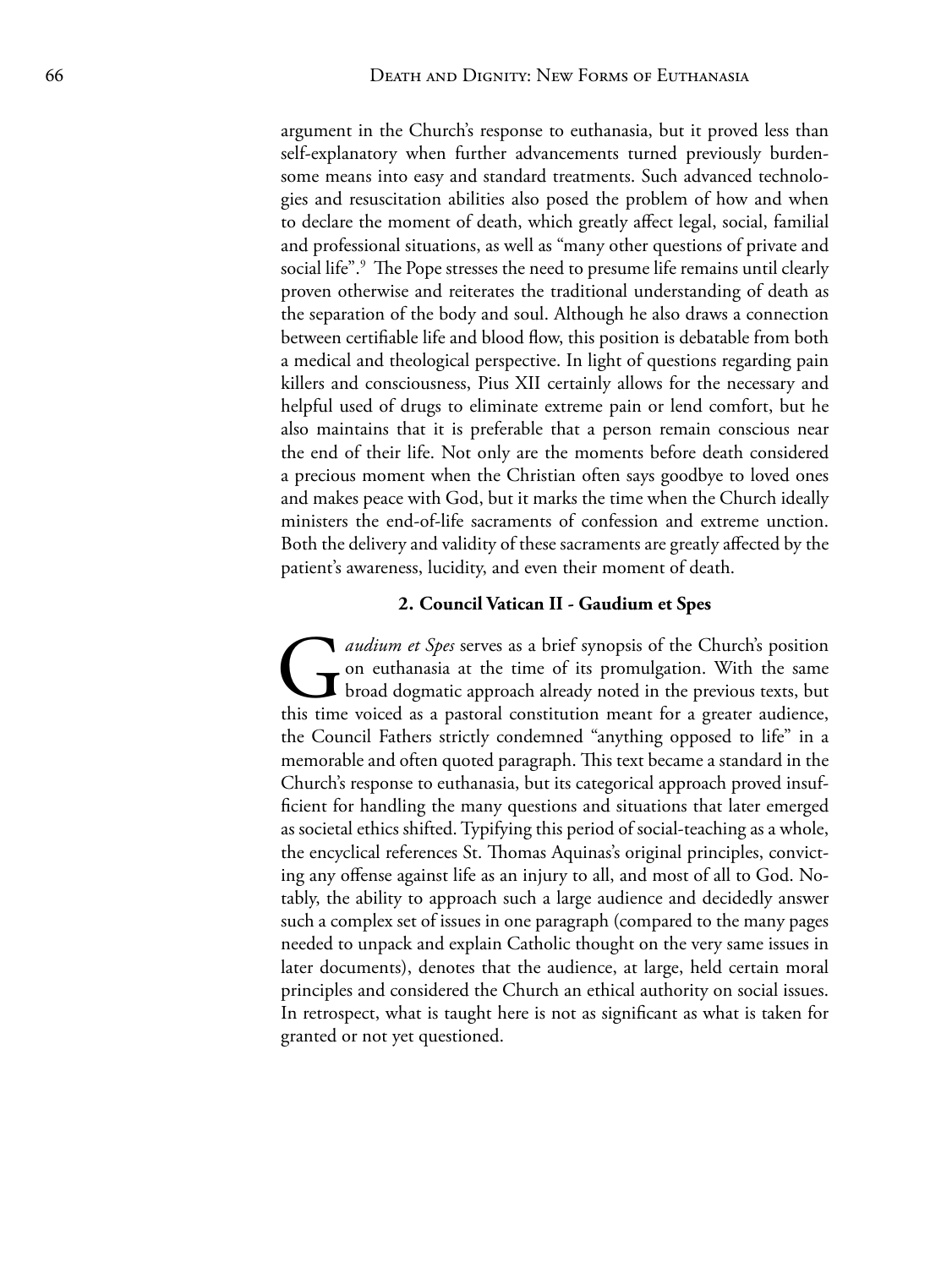### **3. The Sacred Congregation for the Doctrine of the Faith: Declaration on Euthanasia**

Iosing the first group of texts, the declaration published by the Sacred Congregation for the Doctrine of the Faith incorporates Church teaching into a new sort of document.<sup>10</sup> At the request of episcopal conferences, thi cred Congregation for the Doctrine of the Faith incorporates Church teaching into a new sort of document.<sup>10</sup> At the request of episcopal conferences, this declaration was published as a response to the growing 'right to an easy death' claim, i.e. an early death that would "*shorten suffering and feels more in harmony with human dignity*".11 The Congregation's answer is the first consistently articulated text of the Church on this issue in modern times. It seeks to establish - still in categorical language - what is consid ered legitimate or illegitimate treatment from the perspective of the Christian faith. Functioning in part as a summary of previous interventions and texts, this declaration retains tensions inherited from the language and positions of Pope Pius XII.

The document begins by stating that life is "the basis of all good" and has overwhelmingly been held as sacred throughout history. Accordingly, this translates into the widely shared belief that no one can rightfully dispose of life at will. For Christians, human life has paramount meaning: it is a loving gift from God, reflective of His very image, and it is something which human beings do not create but respectfully receive. From this perspective, murder is certainly wrong, as is willful suicide or euthanasia. There is a right to life, not a 'right to death'; therefore, any direct act against human life contradicts a fundamental right.

Considering the different uses and conceptions of 'euthanasia', The Con gregation defines its own use of the term as "*an action or an omission which of itself or by intention causes death, in order that all suffering may in this way be eliminated*" (§2). The Church is increasingly aware that cases surrounding death and dignity are complex and not easily answered with black-and-white statements. Thus, the document immediately notes that any moral judgment on a case of euthanasia must consider both the *intentions* of the *persons in volved* and the *objective means employed*, even if the end result is, in any case, death.

Subsequently, there is no euthanasia when the intention is not death itself but the alleviation of pain, the protection of other persons, the will to forgo an unnecessary and risky treatment or even only a wish to stay conscious (§3). A mother that gives her life to protect her children, for example, is not willingly seeking death itself; she risks it for the life of her children. A man who refuses disproportionate or experimental treatment is not necessarily seeking death; he may be merely accepting the finitude of his human condi tion, the limits of medical science and/or of social resources. Contrary to the first impressions conveyed by the text, the Congregation distinguishes a wide range of situations where differences in *intentionality* may actually change the *moral signification* of one's own death. This is particularly clear in the case of painkillers (§3). Whereas suffering is an element of our human condition,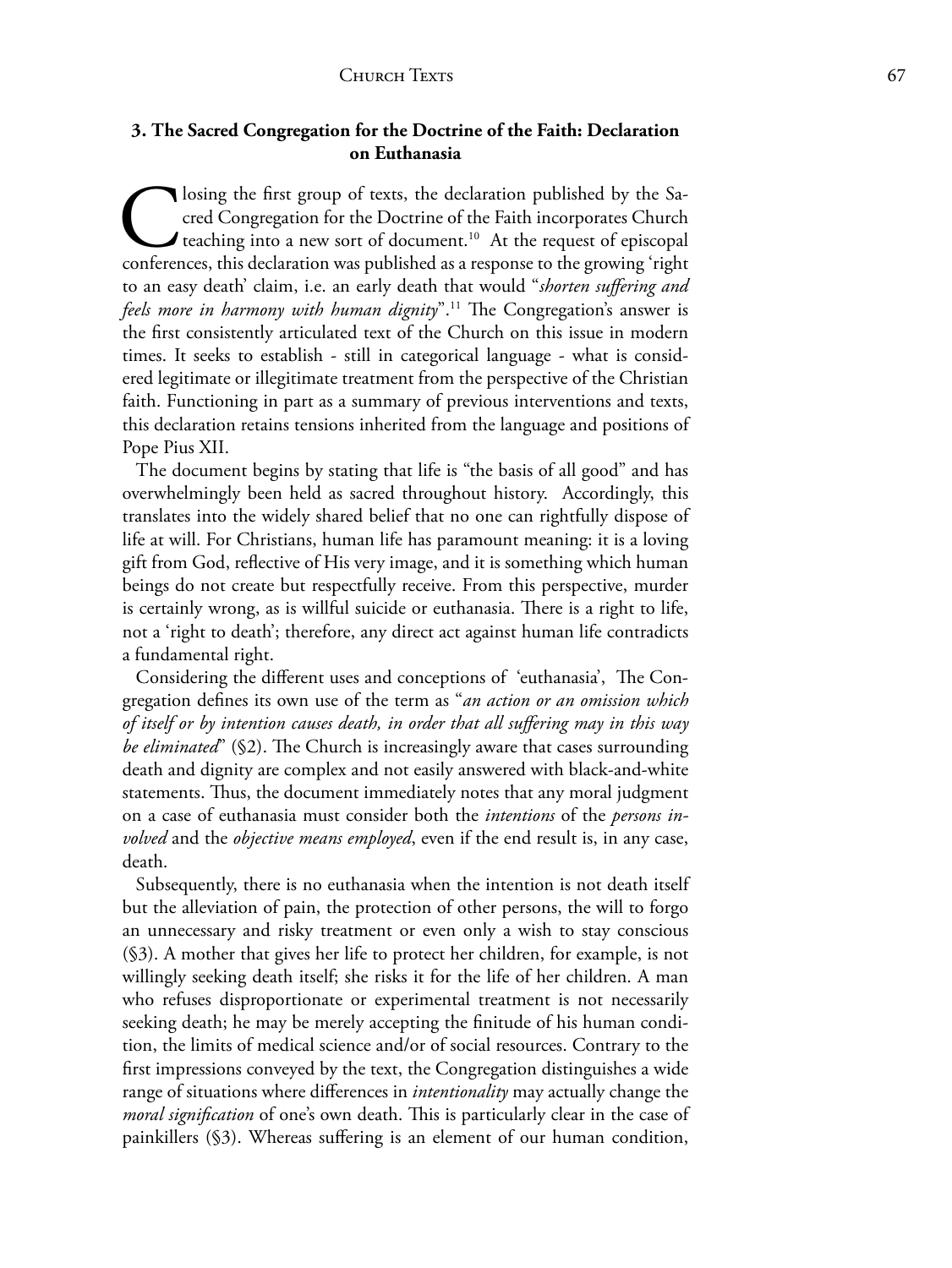its excess frequently bypasses its biological utility. The use of painkillers to treat unbearable pain is therefore morally acceptable, even if it numbs consciousness and accelerates death, because the intention is to forgo pain, not to seek death.12

The Congregation says, however, that a judgment on euthanasia must also consider the *objectivity* of the medical means employed. Personal in tentionality is not enough to judge all cases of euthanasia. The development of technologies and treatments demands an examination of the medical means employed. Two principles serve our assessment of healthcare meth ods. First, we have a duty to take care of our health and thus seek available treatments. Yet, we also have a 'right to die'; this is not understood as "*the right to procure death either by one's own hand or by means of someone else, as one pleases, but rather, the 'right to die' peacefully with human and Chris tian dignity*" 13 (§4). This second duty is but the acceptance of our human condition as limited by death. Moral judgment must balance the two du ties. To this effect, the Church distinguishes between proportionate medi cal means of treatment and disproportionate ones. The difference depends on the *kind of treatment*, its *complexity*, the *risk* involved for the patient, it *accessibility* and *cost*, as well as the *expected results*. The physical and moral resources of the patient are also of importance. In other words, a complex and prudential judgment has to be made regarding the choice of interven tion so as to balance the duty to treat and the duty to let someone die "with human and Christian dignity". This prudential decision rests upon the pa tient, the family and their doctors, and it should respect a patient's wish to forgo disproportionate medical treatments (§4).

### **Second Stage: Countering the "Culture of Death"**

### **1. A New Sort of Approach to Euthanasia**

The second identified period of texts roughly overlaps John Paul II's<br>long papacy (1978-2005). Its paradigm is the encyclical *Evangeli-*<br>um Vitae (1995), arguably the Church's main document on eutha-<br>nasia to this day. Th long papacy (1978-2005). Its paradigm is the encyclical *Evangeli um Vitae* (1995), arguably the Church's main document on eutha nasia to this day. This text, representative of the general interventions at the time, shows a marked style-change from the first series of documents. First, there is a clear transformation in the perceived stakes of euthanasia. This is no longer a highly specific question limited to a specialized medical audi ence but a topic which reveals fundamental changes in western culture's approach to life and death. What constitutes a moral life, human dignity and man's autonomy can no longer be assumed and is far from agreed upon in society. Transitioning from a more restricted dialogue, euthanasia sud denly becomes an issue which includes and reveals a changing civilization. By closely linking abortion and euthanasia, Evangelium Vitae features the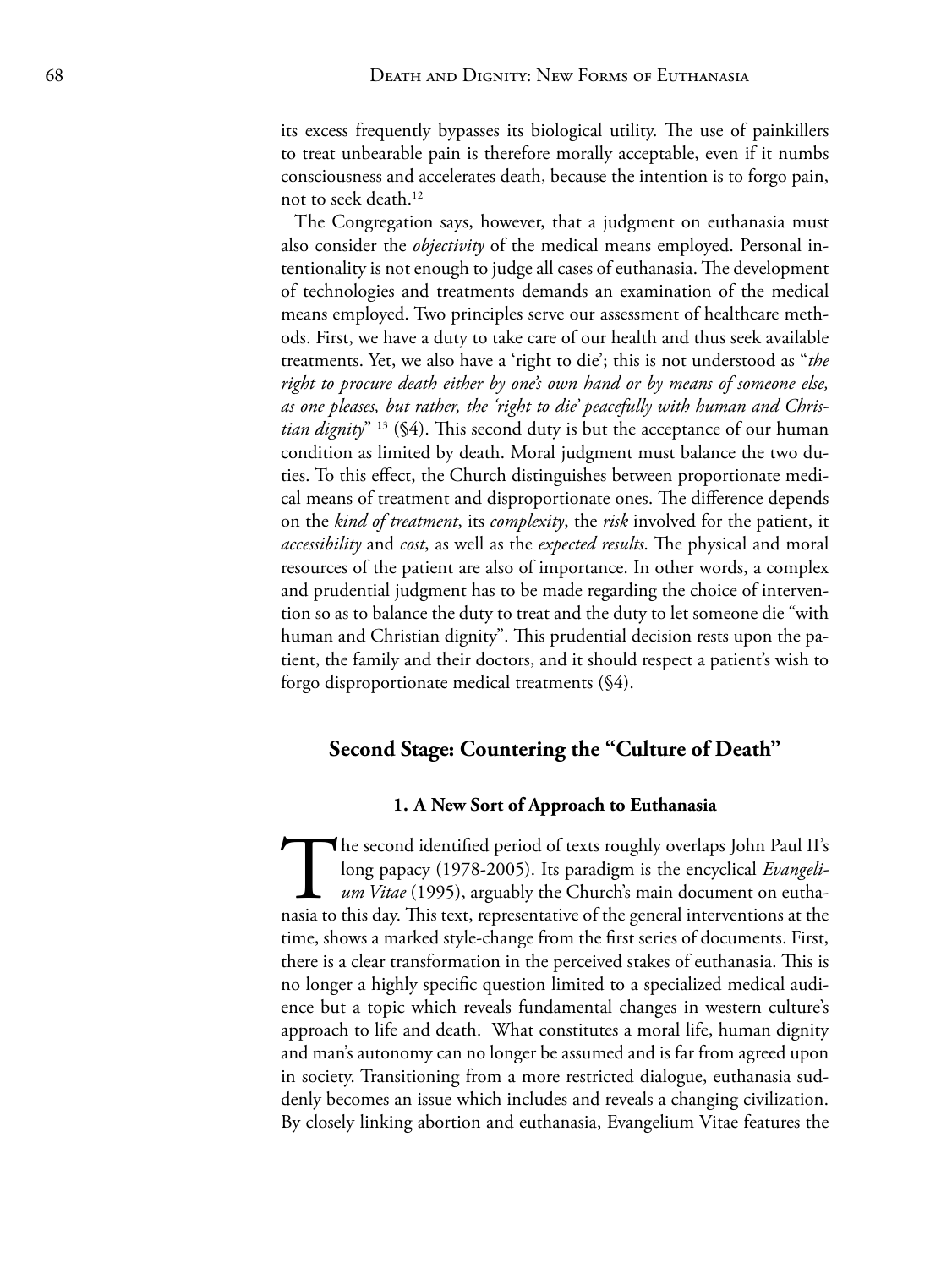#### Church Texts 69

two as hallmarks of a 'culture of death'. Hedonism coupled with a zealous promotion of individual autonomy induces a change in our relationship to our own body and the bodies of others. The points marking the beginning and end of life are now seen as matters of choice, expressions of autonomy rather than key moments of grace as viewed in the Christian tradition. Life and death are no longer thought of as realities received by man but as products engineered through the ever enhancing capabilities of medical science. The anticipated audiences of the texts are also markedly different. Departing from texts which found a limited circulation among experts, John Paul II engages and addresses the Catholic Church as a whole, urging the community of believers to maintain congruence between their faith and moral practice. He also reaches out to non-believers, however, outlin ing the Catholic position for a wider audience and explaining why the issue of euthanasia surpasses questions of privacy, choice and freedom.14

A second notable difference between the texts of the first and second pe riods lies in the tone and rhetoric adopted by the Church. Whereas the first documents were mostly conversational – short answers to open questions for professionals – and offered guidance on difficult points, the present texts are long and give a comprehensive narrative of the Catholic Church's understanding of and inherent conflict with euthanasia. These texts dig deeply into biblical sources, seeking the root causes of the sudden and modern desire to die, and they invoke practical reason to foster the notion of human dignity and support the inalienable value of life. The tone is that of a *Magister*, explaining in order to be understood and denouncing so as to draw a line in front of practices deemed contrary to the Christian faith. In short, the documents are apologetic and communicate with utmost clarity that euthanasia is incompatible with faith in Christ. Despite an emphasis on natural reason, the core arguments remain theological, lending a ra tional explanation for the Catholic position.

#### **2. Pope John Paul II - Encylical Letter** *Evangelium Vitae*

Subsequently provided, the dominant text of the second period is Pope<br>John-Paul II's encyclical *Evangelium Vitae* (1995)<sup>15</sup>, and as other<br>specifically focused on this piece. Herein, the Pope dedicates several para-John-Paul II's encyclical *Evangelium Vitae* (1995)<sup>15</sup>, and as other texts from this time draw mainly from its content, our attention is graphs to the question of euthanasia (§64-74), and while he references or quotes many previous documents, he frames them in the broader analysis of a shifting conception of death:

*"Today… the experience of dying is marked by new features. When the pre vailing tendency is to value life only to the extent that it brings pleasure and well-being, suffering seems like an unbearable setback, something from which one must be freed at all cost. Death is considered 'senseless' if it suddenly in terrupts a life still open to a future of new and interesting experiences. But it becomes a 'rightful liberation' once life is held to be no longer meaningful*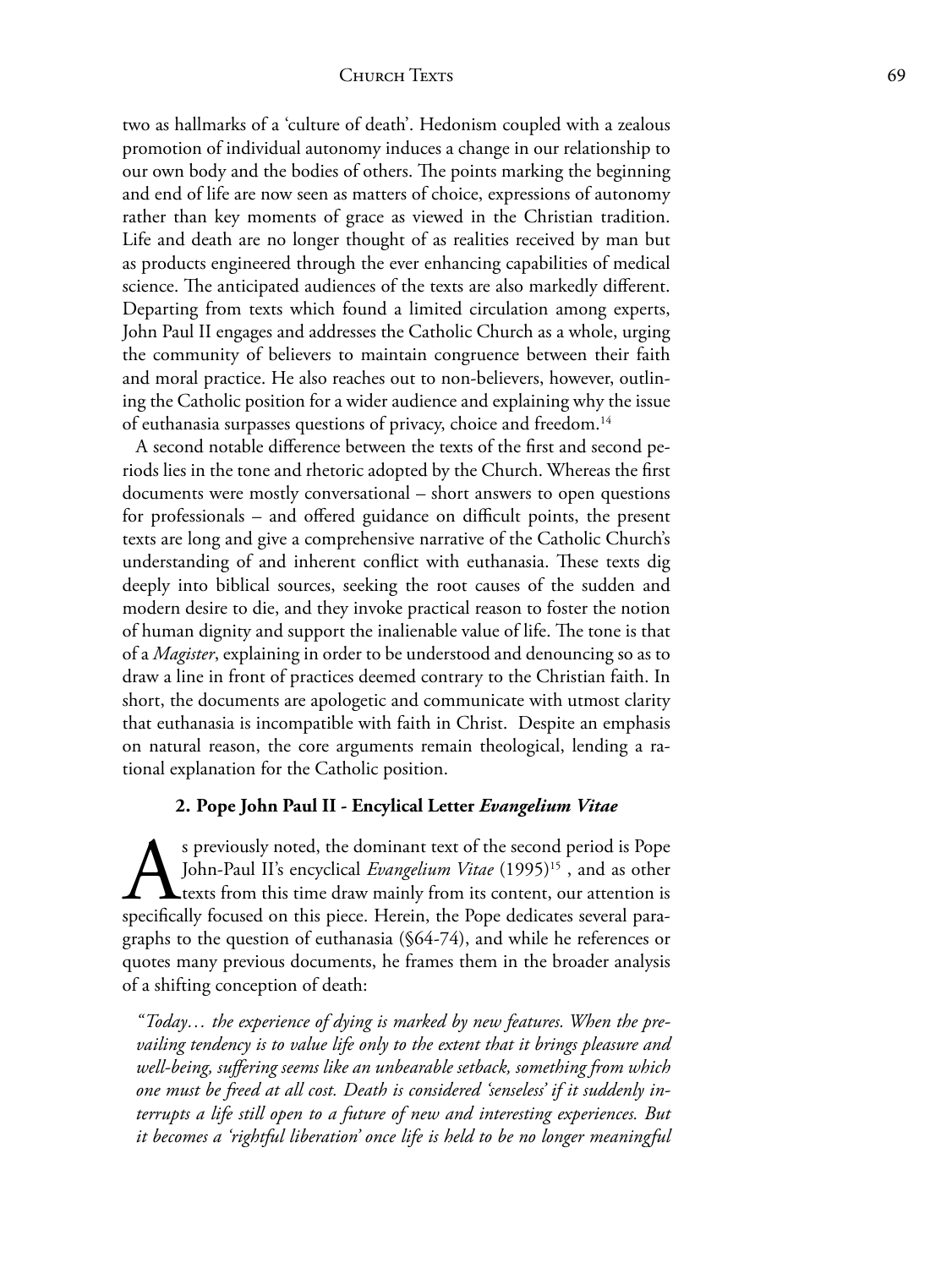### *because it is filled with pain and inexorably doomed to even greater suffering" (§64).*

This avoidance of pain or adversity at any cost also mirrors others changes in social thought regarding privacy rights and the state's obligation towards its citizens. According to the new trend, decisions over life and death are the exclusive affair of the autonomous self, and the state is vested with the responsibility to respect and protect the right of each citizen to decide how to dispose of his/her own life. Associated with the present and extraordi nary extension of our medical capabilities, the temptation grows to "*take control of death and bring it about before time, 'gently' ending one's own life or the life of others*" (§64). The trend to qualify the worth of a life, correlating with the call to legalize euthanasia, is neither "logical" nor "humane", but "senseless" and "inhumane". With an excessive focus on the autonomous self and concern for efficiency and productivity, the contemporary mental ity discards elderly and disabled persons as "intolerable burdens" and does not recognize value in a life with serious constraints or impairments (§65).

Embracing the definition of euthanasia given by the Congregation for the Doctrine of the Faith <sup>16</sup>, the Pope further develops previously made distinctions regarding what is or is not considered euthanasia. Intentional ity and proportionality are here reexamined, and the previous teachings are either reaffirmed or further nuanced. A solemn condemnation of eu thanasia is still clearly communicated: "*In harmony with the Magisterium of my predecessors and in communion with the Bishops of the Catholic Church, I confirm that euthanasia is a grave violation of the law of God, since it is the deliberate and morally unacceptable killing of a human person*" (§65). Plainly speaking, John Paul II is seeking a fuller and better exploration of the many dimensions of the euthanasia issue, yet he also reaffirms and even intensi fies the Church's foundational teaching regarding the inherent dignity of human life and the gravity of its willful elimination.

Evangelium Vitae then turns toward suicide and especially assisted sui cide: "To concur with the intention of another person to commit suicide and to help in carrying it out through so called 'assisted suicide' means to cooperate in, and at times be the actual perpetrator of, an injustice which can never be excused" (§66). The frequently alleged argument of compas sion and mercy to justify assisted suicide is squarely rejected as a "false mercy", or a "disturbing perversion of mercy". "*True compassion leads to sharing another's pain; it does not kill the person whose suffering we cannot bear*" (§66). Even the explicit request of help to commit suicide cannot and must not oblige even the friend or relative to collaborate, because "*The request which arises from the human heart in the supreme confrontation with suffering and death, especially when faced with the temptation to give up in utter desperation, is above all a request for companionship, sympathy and sup port in the time of trial. It is a plea for help to keep on hoping when all human hopes fail*" (§67).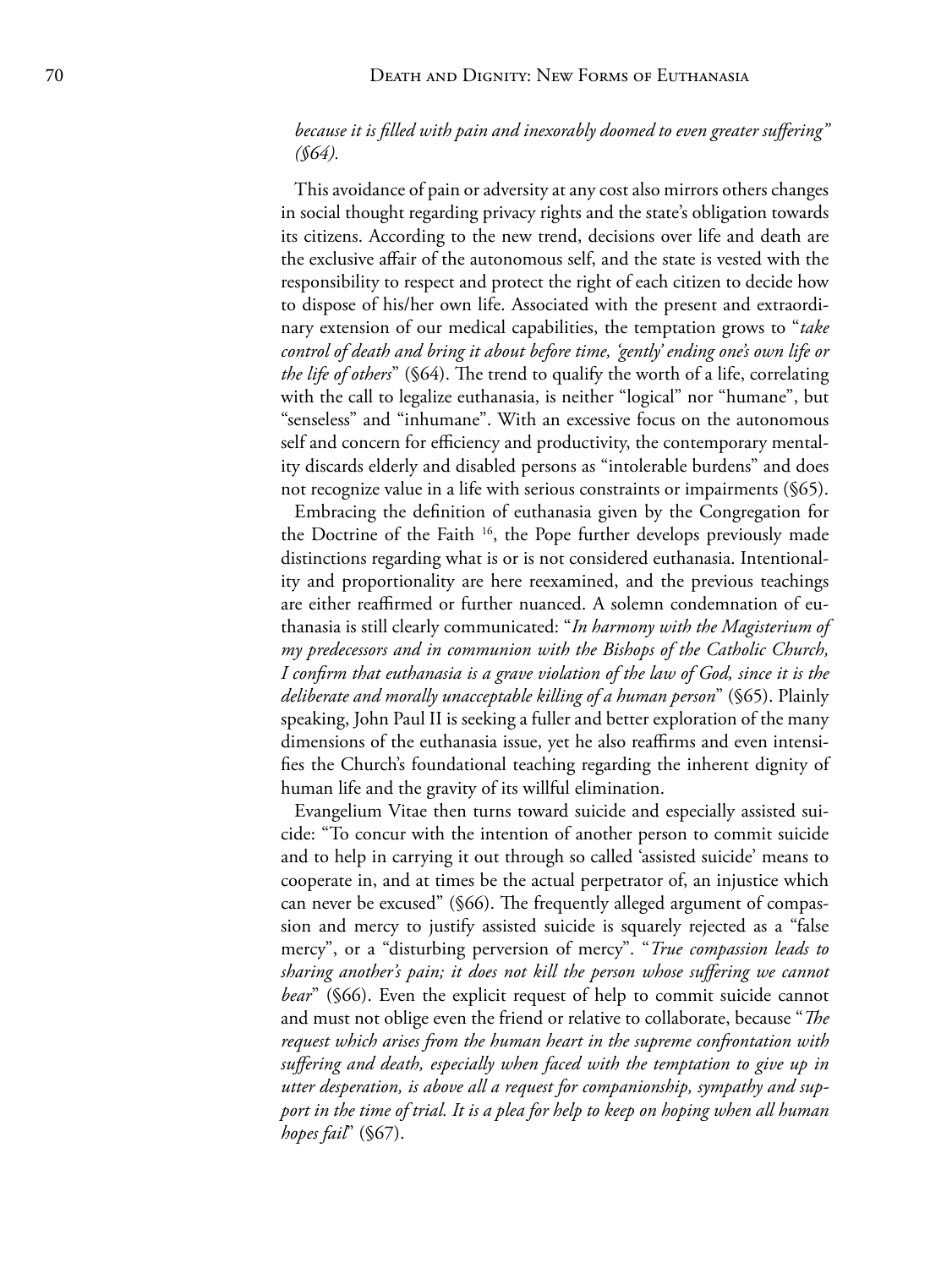#### Church Texts 71

For John Paul II, the most serious and preoccupying forms of euthanasia arise when they are institutionalized under the guise of a policy or a law. Despite the protections and safeguards put in place, physicians or legislators "*arrogate to themselves the power to decide who ought to live and who ought to die*" (§68). Once institutionalized, intentionality does not function in the same manner as an individual's but often directs the person's choice in a bi ased way toward the institution's own preference (institutional rationality). Even when respecting the provision of fair individual consent, institutional legalization of euthanasia undermines the "sense of justice" and "mutual trust" necessary for personal and institutional relationship (§68).

Today there is an evolution towards recognizing a 'right to die', under stood as the right of each individual citizen to choose and fix the time of their death. This 'right' entails the corresponding obligation by the state to respect and promote the safe enjoyment of this private freedom. Such a 'right to die' is rooted in two underpinning narratives, says the Pope. The first and more radical one claims that life is a relative good, the value of which can only and exclusively be assessed by its owner, i.e. the subject. The state should not interfere with the freedom of a person to determine the value of their own life, as it has no authority over private moral matters in a pluralist society. A legal ban of euthanasia is therefore tantamount to an intolerable display of state authoritarianism. The second narrative holds that civilian law should not set or impose a non-consensual high moral standard but express the communal will of the majority. Failure to stick to the majority's opinion over moral issues imposes undue limitations on personal freedom, promotes illegal practice and undermines the rule of law.

A fundamental contradiction runs through the two narratives underpin ning the 'right to die' concept, says John Paul II. In the name of personal privacy, individuals require that their moral choices be absolutely respect ed, yet they reject moral values in the public sphere, where legal norms supplant individual conscience and everybody must abide by the law. "*On the one hand, individuals claim for themselves in the moral sphere the* 

*most complete freedom of choice and demand that the State should not adopt or impose any ethical position but limit itself to guaranteeing maximum space for the freedom of each individual (…) On the other hand, it is held that, in the exercise of public and professional duties, respect for other people's freedom of choice requires that each one should set aside his or her own convictions in order to satisfy every demand of the citizens which is recognized and guaranteed by law; in carrying out one's duties the only moral criterion should be what is laid down by the law itself. Individual responsibility is thus turned over to the civil law, with a renouncing of personal conscience, at least in the public sphere*" (§70).

These contradictory attitudes between the private and the public spheres arise from a misconstruction of the relationship between ethics, civil law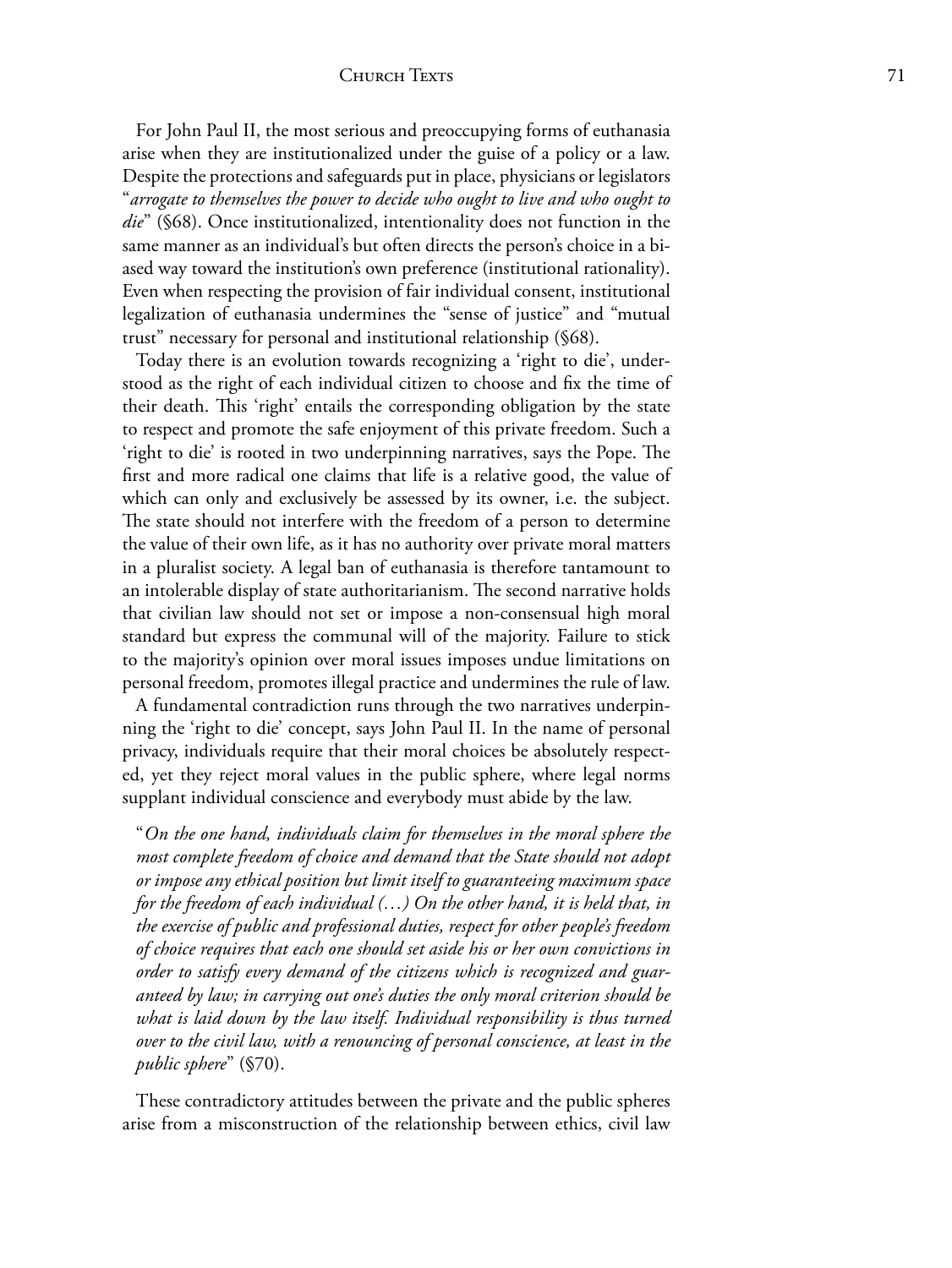and democracy. What is considered 'good' or 'bad' should not be deter mined by merely the opinion of the majority. Neither should "equality of rights" be taken as equivalent to "justice". The moral value of democracy "*depends on the morality of the ends which it pursues and the means it employs (…) it stands or falls with the values which it embodies and promotes*" (§70). The basis of these values is not the changing opinion of a majority but the objective and universal values written on the human heart. Accord ingly, civil law relies on moral law for its ultimate legitimacy. Euthanasia, therefore, cannot be reduced to a personal moral choice over the value of life, nor can the law be merely the majority opinion on moral matters. The dignity of human beings and the dignity of their life is not a question of personal opinion, and it cannot be denied by a parliament's decision - it is a human right, universal and infrangible.

### **Third Stage : Revealing the Progression and Repercussions of Legalized Euthanasia**

### **1. Characteristics of the Stage**

Ithough the Church continues to develop her teaching on eutha<br>nasia, the moral principles and the theological foundations have<br>period of texts (roughly published since the turn of the century) is of great Ithough the Church continues to develop her teaching on euthanasia, the moral principles and the theological foundations have largely been laid out in previous decades. Nonetheless, the final period of texts (roughly published since the turn of the century) is of great importance, for they show the response of bishops around the world in their dealings with new national legislation and extensions of previous bills of law on euthanasia. These episcopal documents are informed, specific (avoiding technicalities), and short; they are written to have an impact on the social or political debate and are meant for a large audience. The argu ments made in previous Catholic teaching are now assimilated and newly emphasized as the factual developments regarding legal forms of assisted suicide corroborate them. Notably, the bishops' interventions apply to spe cific situations, such as a new bill of law or the extension of the 'right to die' to new categories of people

One of the most striking contemporary texts is published by the Austral ian Bishop's Conference, and it is structured around the noted opposition of myths and facts; the 'myths' support the introduction of legal forms of euthanasia and the 'facts' contradict them. Six myths are identified and dismissed as ideological constructions that contradict reality. The result is quite efficient in terms of communication. The following sample conveys an impression of the document: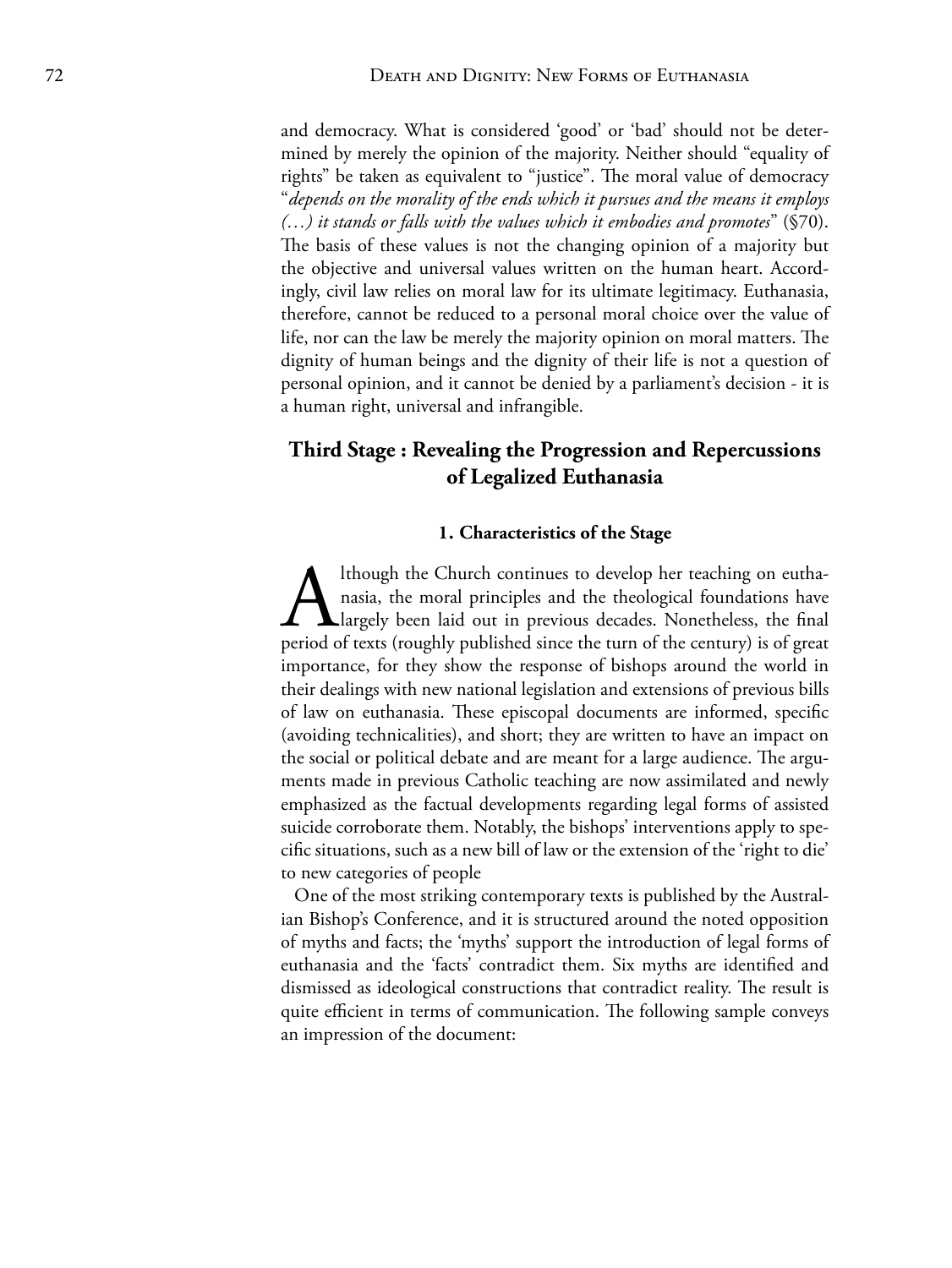### Church Texts 73

### "*Myth 1: Euthanasia can be legislated for safely.*

Fact : Euthanasia and assisted suicide can never be safe. Because terminally ill people are vulnerable to powerful feeling of fear, depression, loneliness, not wanting to be a burden, and even to coercion from family members, no law can adequately protect them from succumbing to euthanasia if it is available." (…)

### "*Myth 2: Dying with dignity.*

Fact: (…) There is nothing truly dignified about being killed or assisted to suicide, even when the motive is compassion for suffering. Suicide is always a tragedy." (…)

### "*Myth 3: Euthanasia is an issue of personal liberty and personal choice.*

Fact: Euthanasia always involves a second person and is therefore a public act with public consequences." (…)

### "*Myth 6: Euthanasia is necessary to relieve pain.*

Fact: Good palliative care, not killing, is the answer to relieve pain from the dying."

### **2. Some Texts of the Present Stage**

The factual language employed by the Australian Bishops' Conference succeeds in re-emphasizing that euthanasia is an objective killing of a human person, but the starkness of their approach comes at the expense of some int ence succeeds in re-emphasizing that euthanasia is an objective killing of a human person, but the starkness of their approach comes at the expense of some intricacies connected with moral judgment and intentionality. Straight forward 'definitions' are implemented: "*Euthanasia occurs when a doctor, not an illness, kills a patient (…) Even if it is done for what seems a good reason (…) and even if it is done with the patient's consent, it is still killing*" 17 . This language and approach seems to align the discourse of the Church with the ideological nature of the public euthanasia debate. 18

Additionally, several of the texts published in this volume explicitly react to existing bills of law which expand access to assisted suicide or euthanasia to new groups of persons. This draws attention to the initial principles and arguments set forward to justify legal forms of assisted suicide. Consider the following two cases regarding euthanasia for children and the demented.

The decision by the Netherlands to extend access to euthanasia for children under 12 years of age threatens the principle of 'informed consent', one of the cornerstones of the legal construct for sustaining assisted suicide. Personal consent is in this case substituted by the parent's decision and the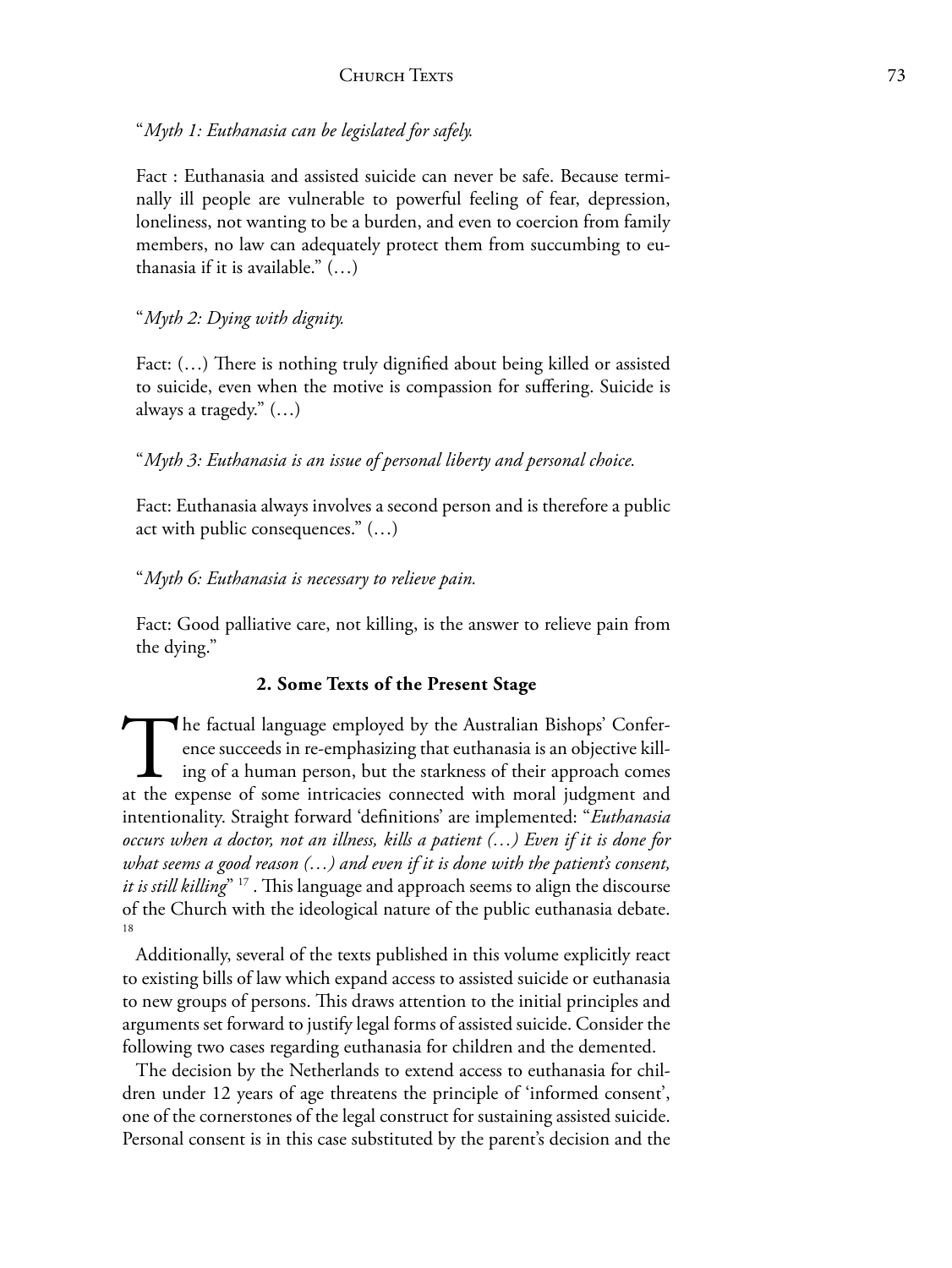doctor's professional opinion. According to the Pontifical Academy for Life 19, this move demonstrates that the *first* and only *real* intention of the social adoption of euthanasia is to "free from suffering". Not only does this exam ple from the Netherlands result in the killing of a child, it highlights com plications arising from the doctor's or parents' conception of pain. Could it be their own incapacity to bear the situation that actually prompts them to 'free the child from suffering'? This evolution – besides being blatant euthanasia – opens the door to a whole new world of 'mercy killing' which excludes the consent of the person 'needing' to be freed from suffering. At the level of principles, even the reliance on autonomy to defend a 'right to die' is simply abandoned in the face of an apparent need to prevent 'undue suffering'.

Church texts in the past fifteen years are focused on the risks involved with the legal forms of euthanasia, especially in regards to the most vulner able in society. Numerous social categories, frequently already victims of other abuses (e.g. the elderly) might find it difficult to resist the pressure to 'do the right thing' and 'leave in dignity' . The New Zealand bishops propose that the 'right to die' could soon become a 'duty to die'. This *slip pery slope* argument is not merely a scare tactic; facts prove the contrary. Legal control of euthanasia is difficult and has failed repeatedly in Oregon, the Netherlands and Belgium. Violations of the law are notoriously underreported and difficult to prosecute, while at the same time, original limitations have been quickly removed to extend the practice, further enhancing impunity. The bishops fear that down the road, economic interests may have much to gain from an extension of legal forms of euthanasia, and if allowed by law, new traction could be added to this trend. Sadly, the first victims would be the most vulnerable. Here, the bishops remind us that the quality of civil law is measured by its effort to protect the most vulnerable, for the law ultimately exists to protect the weak from the strong and power ful, to enhance and protect their inalienable dignity. "The most vulnerable members of our society depend upon the protections which the legal and medical institutions currently provide".20

#### **Conclusion**

The Church's rejection of euthanasia is not without many nuances<br>and finesse, yet the fundamental teachings recognize the killing<br>of a human being must always be considered objectively bad and<br>should never become an accept and finesse, yet the fundamental teachings recognize the killing of a human being must always be considered objectively bad and should never become an accepted principle of social life. To kill another person is always a tragedy and must not become the norm for any category of persons. The interdiction of murder must therefore remain as one of the fundamental principles organizing human society and law. Accordingly, a citizen's inherent right to life is the only basis from which to legally ap proach euthanasia.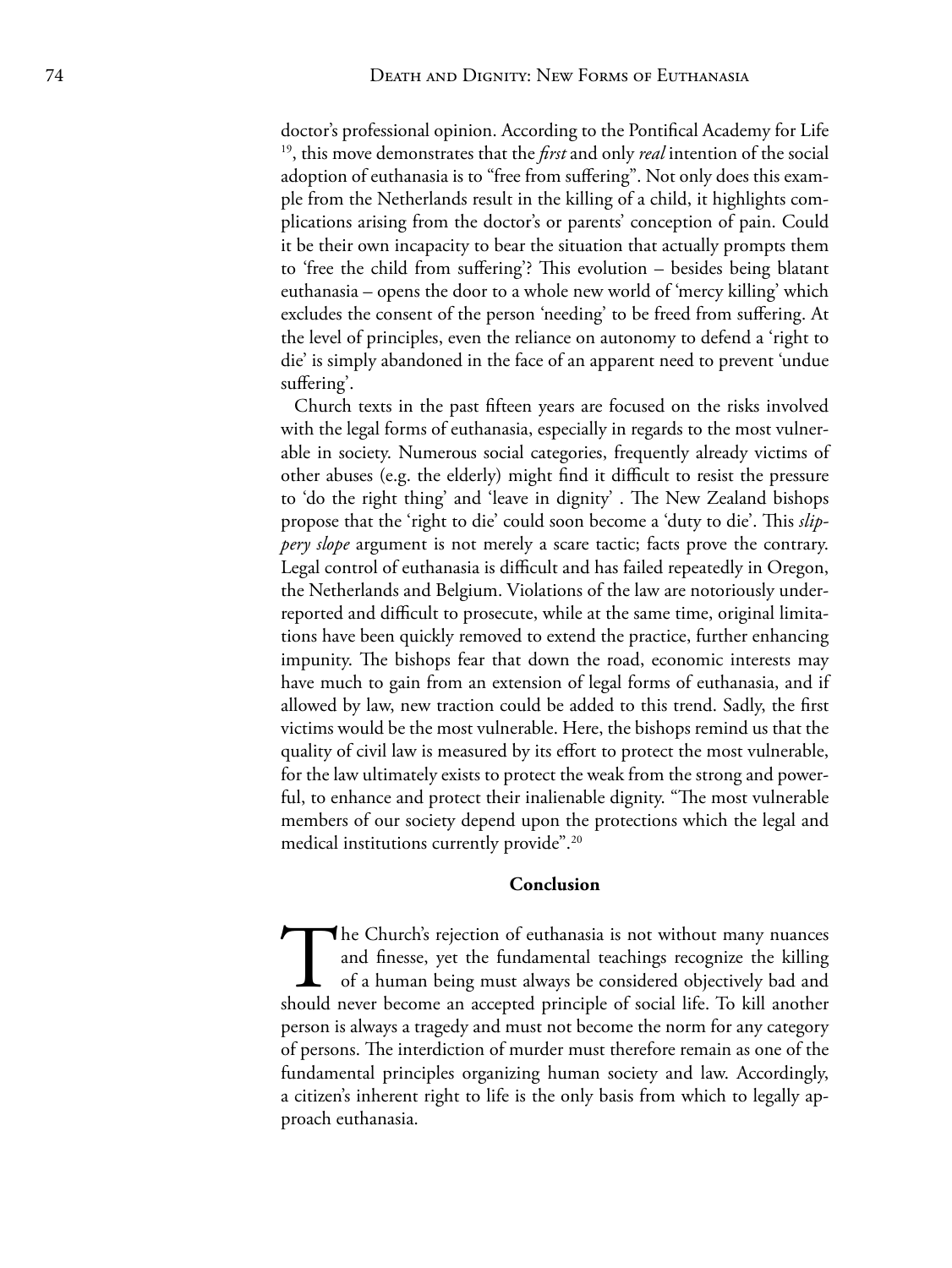#### Church Texts 75

In the realm of intention, the line that sets euthanasia apart from other practices is the direct intention to kill oneself or of helping another person to kill himself/herself. Since there is no temporal dignity higher than the es sential dignity of human life, there is no admissible motive for its willful vi olation or negation. Neither can supposed pity, mercy or compassion legiti mize the euthanizing of another human being. Respect for an individual's free choice does not morally oblige us to kill him, even at his own request. These conclusions are implied when the Church reminds us that love and palliative care, not euthanasia, is the answer to suffering. It merits repeating that the inherent dignity of a human being cannot be lost through old age, illness or infirmity. This is the reason the Magisterium constantly states that autonomy, however valuable, does not trump life as a right.

Moreover, the Church inquires whether the reasons usually advanced for euthanasia are the ones that truly motivate a person's request for death. Rather, are the real reasons a fear of decay, dependency and aloneness? A fear of suffering? A fear of losing autonomy? As for one who collaborates in euthanasia, is it not our helplessness that drives our need to help kill a beloved friend or relative? Is it not our own incapacity to bear the suffering of others that drives our conviction that it would be better for them to die?

The legal forms of euthanasia – be it a "right to die" or a "medical pro cedure" allowing a person to ask doctors for euthanasia, a so-called 'mercykilling' – are rejected by the Church. Not only on the grounds of previously exposed reasons, but because institutional preferences tend to override and impose themselves on individuals. When a "right to die" enters the normal procedures of hospitals and hospice, it creates a subtle social pressure to choose death over life. We are dealing here with different levels of inten tionality: individual will and institutional will (or group will) do not hold the same level of influence. No amount of protection for the individual's "informed decision" will truly level the playing field. Institutional authority is difficult to resist. The law (through judges and norms) and the hospital (through doctors and procedures) have a decisive sway over the ruling of a person's value or dignity. This is why the Church constantly reminds society that the law should protect the most vulnerable among us – people without education, the poor, the elderly or handicapped, the migrant worker, etc. – those persons, in other words, who are most easily persuaded that their lives are no longer worth living. No one is dispensable, replies the Magisterium; no one should think that there is nothing else left for him but death.

These are the main lines of arguments that have progressively emerged through the different interventions of the Magisterium during the last 70 years. Without ambiguity, there is no place in Catholic teaching for a will ful termination of human life, even when thought more 'dignified'. What determines the dignity of a life is no value attached or merited by man, but a nature and worth decided by God. This is the transcendental and univer sal foundation for human rights.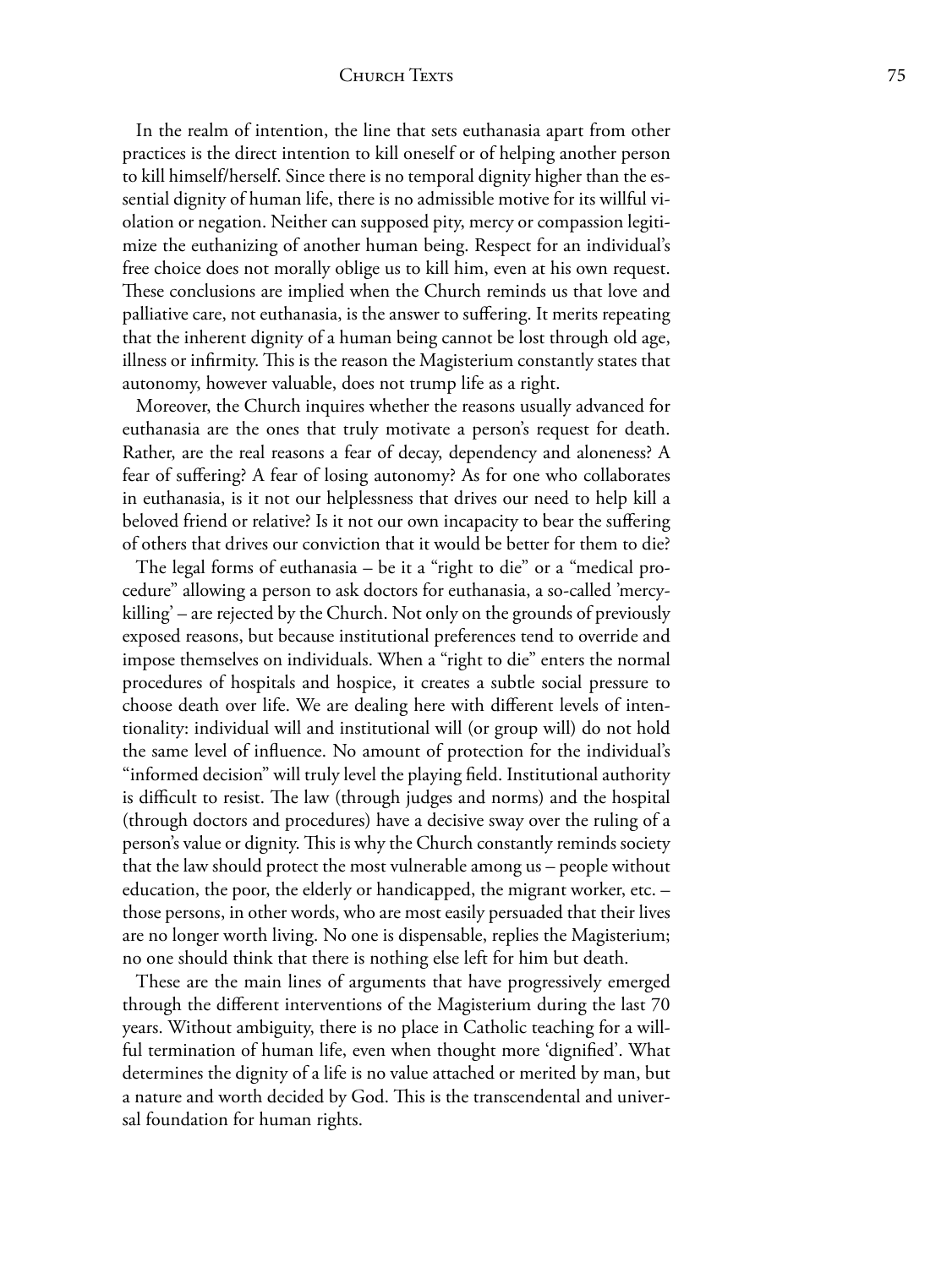#### **Notes**

1. Address of Pope Pius XII to the VIII Congress of the World Medical Association, 30 September 1954

2. Adopted by the 2nd General Assembly of the World Medical Association, Geneva, Switzerland, September 1948

3. St. Thomas Aquinas, Summa Theologica II-II.64.5. The phrase "and life" was later removed in 1968

4. Address of Pope Pius XII to the VIII Congress of the World Medical Association, 30 September 1954

5. Ibid.

6. Ibid.

7. Address of Pope Pius XII to an International Congress of Anaesthesiologists, "Basic Principles", 24 November 1957

- 8. Ibid.
- 9. Ibid., "The Fact of Death".

10. Sacred Congregation for the Doctrine of the Faith, Declaration on Euthanasia, 5 May 1980.

11. Ibid., Introduction.

12. The reduction of pain is not an overwhelming obligation. Suffering can be accepted as participation in Christ's sacrifice. The decision to reduce pain at the cost of consciousness should never be made lightly and without "serious reasons".

13. Not to be confused with the 'right to death'- the right to willingly choose and enact the moment of my death.

14. From the first period to the next, the Church's position also shifts from being that of a critical observer and respected advisor in medical matters to being a defiant and counter-cultural witness of a social trend it cannot sway. Contradicted by the cultural and institutional development of the western world, the Church is keen to convey its position to society, attempting to explain, defend and clarify its teaching; yet, the shift in position from being a dominant actor to being considered obsolete is not addressed.

15. Pope John Paul II, Encyclical Letter *Evangelium Vitae*, 25 March 1995.

16. Euthanasia is thus defined by the Pope as "an action or omission which of itself and by intention causes death with the purpose of eliminating all suffering". Note that the definition crucially drops the "which by itself or by intention" from the Congregation's definition to replace it by "which of itself and by intention".

17. New Zealand Conference of Catholic Bishops, The Dangers of Euthanasia, 19 October 2011

18. Public discussions on euthanasia are usually not about fine arguments and subtle moral distinctions, but emotional power plays to establish the prevalence of one vision over the other. This ideological approach of the debate by the tenants of euthanasia drives the Church toward objective facts, because ideological constructs can't be opposed but by facts that show the inadequacy and inner contradiction of ideological construction.

19. Statement by H.E. Msgr Elio Sgreccia Secretary of the Pontifical Academy for Life, Legalizing Euthanasia for Children in the Netherlands, 3 September 2004

20. New Zealand Conference of Catholic Bishops, The Dangers of Euthanasia, 19 October 2011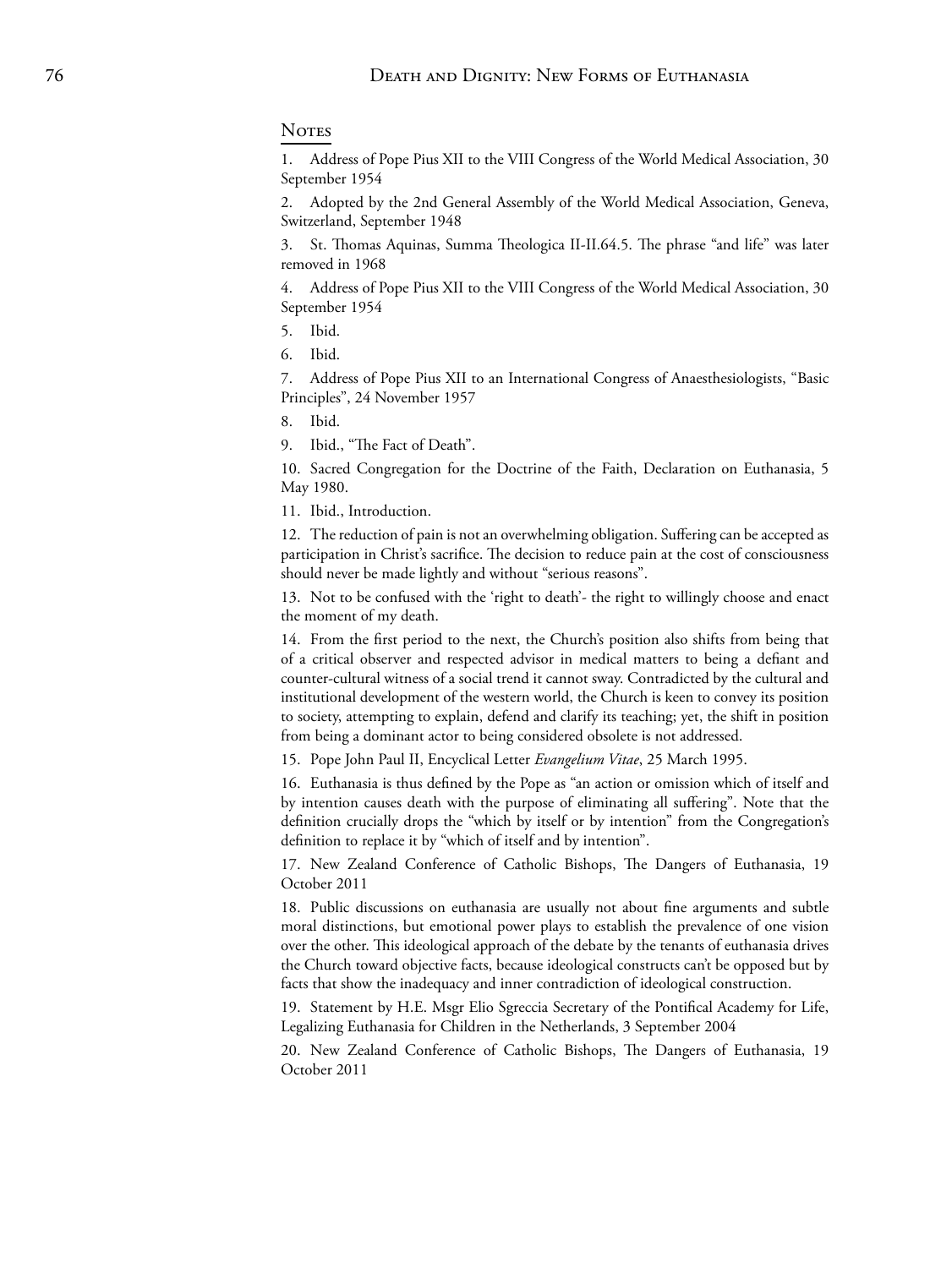**FIRST STAGE: PRIMARY TEACHING**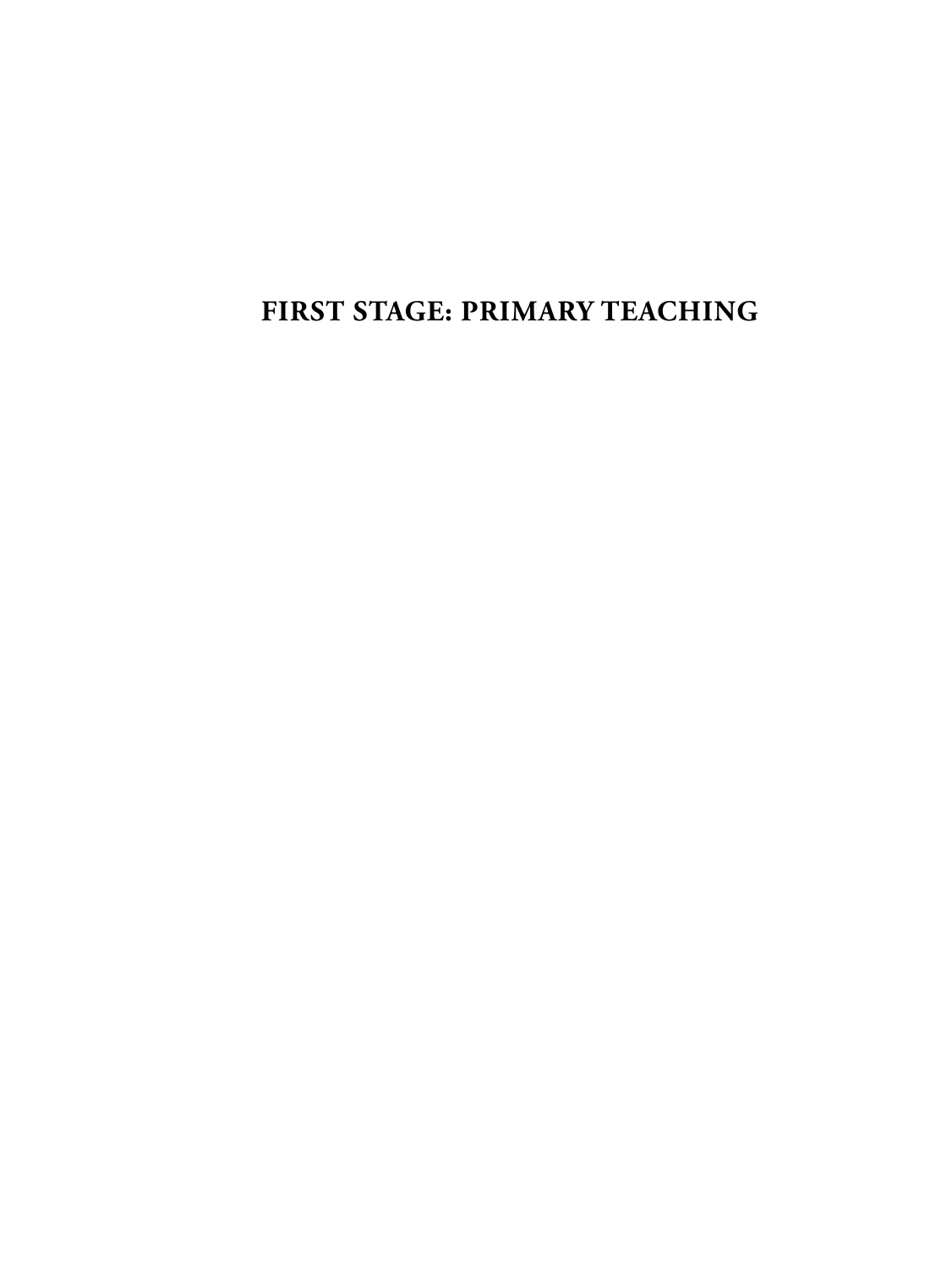# *ADDRESS TO THE VIII CONGRESS OF THE WORLD MEDICAL ASSOCIATION*

### POPE PIUS XII

### *30 September 1954*

### *(Selected Excerpts)*

I It is a pleasure to be once again among doctors, as has so often been the case in recent years, to say a few words to them.

You have made it a point to inform us of the aims of the World Medical Association, and of the results which it has achieved during the seven years it has been in existence. It was with great interest, that We learned of this news, and of the large number of tasks to which you have devoted your attention and your efforts: the establishment of contact with, and the grouping of, national medical associations; the exchange of experimental data among them on a reciprocal basis; the study of problems which are today of concern to various countries throughout the world; the conclusion of formal agreements with numerous related organizations; the creation of a general secretariat in New York; the founding of your own publication, the World Medical Journal. Then, too, in addition to these accomplishments of a predominant character, several important questions which concern the profession and medical practice in general, have been settled, and your conclusions put into effect; the honor and reputation of the medical fraternity have been upheld; an international code of medical ethics, already approved by forty-two nations, has been carefully drawn up; a newly edited version of the Hippocratic Oath (the Geneva Oath) has gained acceptance; and euthanasia has been officially condemned. Among a great many other questions, moreover, you have also taken up those which pertain to the adaptation and advancement of university instruction intended to further the training of young doctors and, more particularly, the ends of medical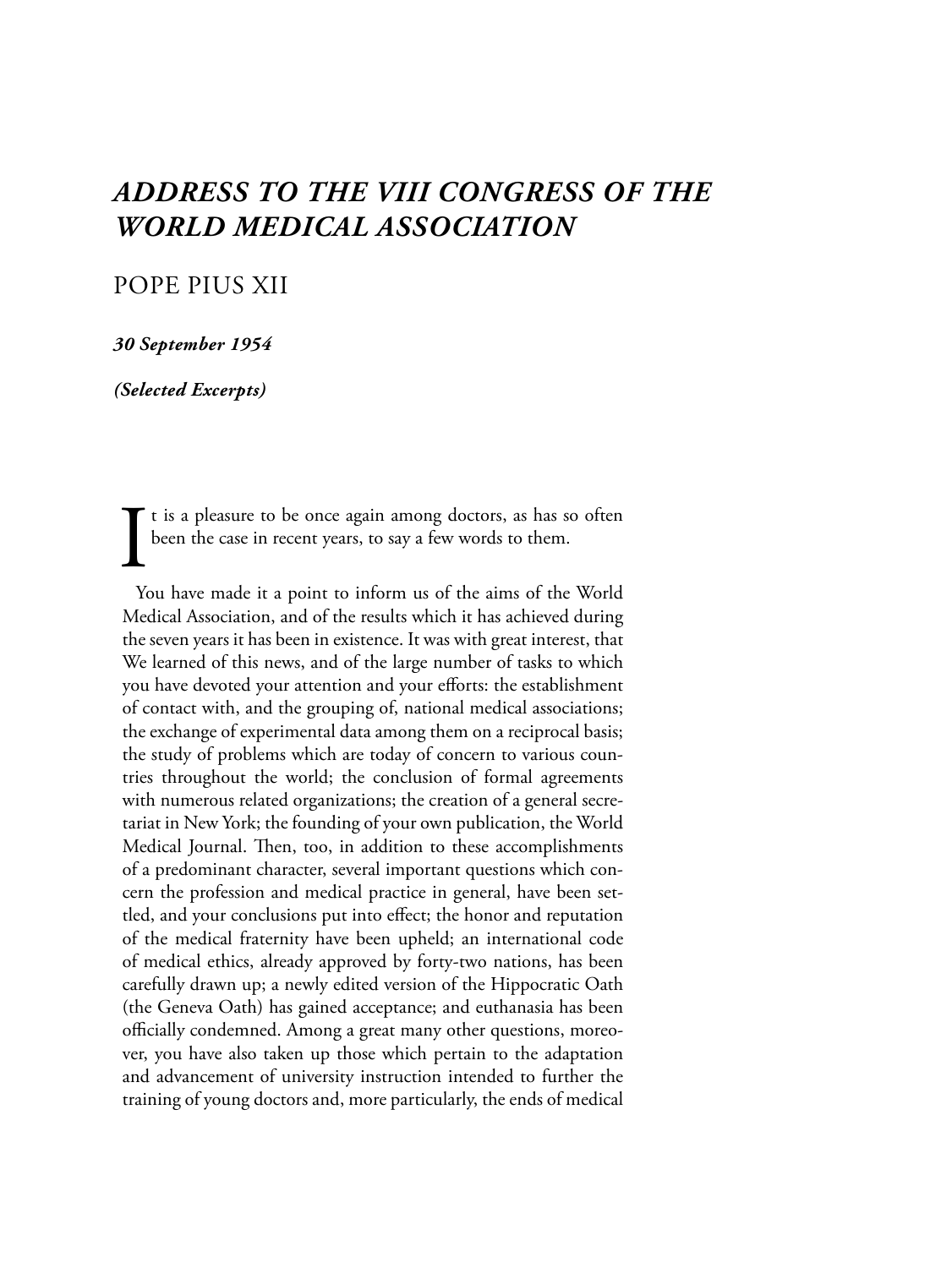research. And these are only a few of the many problems with which you have dealt.

.../...

To some, the creation of a uniform code of medical ethics may appear to be an ordinary accomplishment. The basic laws and characteristics of human nature are, no doubt, the same throughout the world; the goal of medical science, and consequently that of the conscientious doctor, is also the same: to aid, to cure, and to prevent disease, not to harm or to kill.

This being the case, then, there must be certain things which no doctor would do, that no doctor would tolerate, or would attempt to justify, but which he would, assuredly, condemn. And, likewise, there must also be things which no doctor would fail to do, things which, on the contrary, he would insist upon and put into execution. Such would be, if you wish, the doctor's code of honor and of duty.

In truth, however, medical ethics are still far from being uniform and complete throughout the world. There are relatively few principles which enjoy universal acceptance. But this relatively small number is in itself worthy of consideration, and should' be acclaimed proudly and positively as a point of departure for future development.

On the subject of medical ethics, We would like to propose for your consideration three basic ideas:

### **1. Medical Ethics should be Based upon Being and Nature.**

This stems from the fact that, medical ethics should conform to the essence of human nature, and to its laws and immanent relations.<br>All moral norms, including those which pertain to medical science, necessarily proceed fr essence of human nature, and to its laws and immanent relations. All moral norms, including those which pertain to medical science, necessarily proceed from corresponding ontological principles. Whence comes the maxim: «Be what you are»! It is for this reason that a purely positivistic code of medical ethics is self-repudiating.

### **2. Medical Ethics should Conform to Reason and Finality, and should be Based upon Positive Values.**

Medical ethics do not find expression in things, but in men, in individuals, in doctors, in their minds, their personalities, and in their conception and recognition of values. For a doctor the problem of medical ethics ma individuals, in doctors, in their minds, their personalities, and in their conception and recognition of values. For a doctor the problem of medical ethics manifests itself in the form of numerous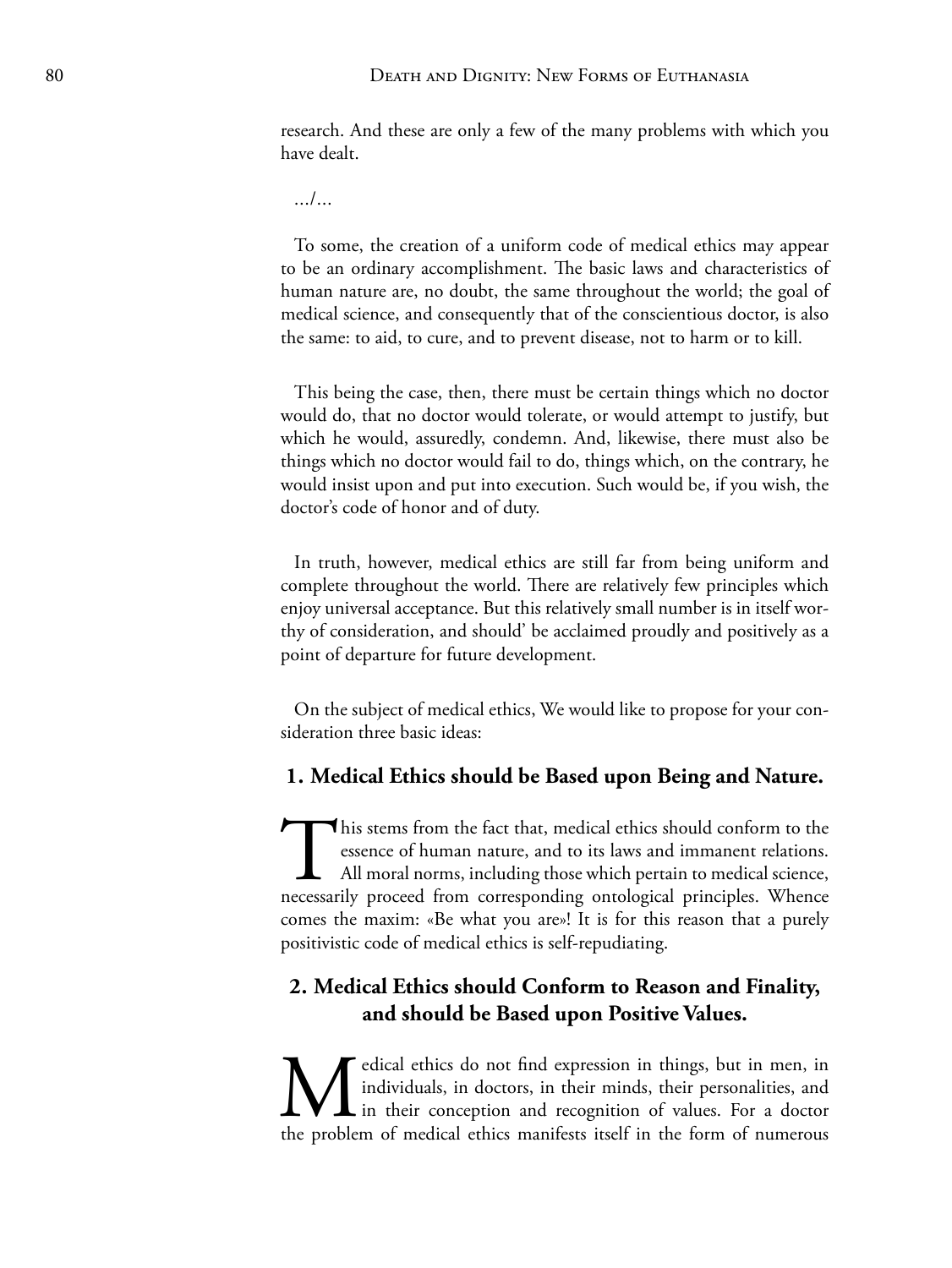questions which he must answer according to the dictates of his own conscience: «What does this norm of action entail? How can it be justified?» (That is to say, what ultimate goal does it pursue and set for itself ?) «What is its independent value, its value to man, and its value to society?» In other words: «With what is it concerned?» «Why? For what purpose? What is its worth?» Men of moral principle must not be superficial and, if they are so, they must not remain so.

## **3. Medical Ethics should be Rooted in the Transcendental.**

What man, in the final analysis, has established, he can also, in the final analysis, do away with; hence, if necessity or personal desire so dictate, man has the capacity to free himself from the end results of his own cr the final analysis, do away with; hence, if necessity or personal desire so dictate, man has the capacity to free himself from the end results of his own creation. Opposed to this, however, are the constancy of human nature, of its intended purpose and ultimate objectives, and the absolute and imprescriptible character of its moral demands. Indeed, these demands do not suggest: «If, as a doctor, you wish to judge wisely and do what is right, do this!» On the contrary, they make their .presence felt in the depths of the individual conscience on an entirely different basis: «You should do what is right, whatever its cost! Hence, you should act in this way and in no other!» The absolute character of moral demands remains constant, whether man pays heed to them or not. Moral duty is not dependent upon the pleasure of man! He is only concerned with moral action. The absolute character of the moral order, a phenomenon to which men have always been able to attest, compels us to acknowledge that medical ethics are, in the final analysis, rooted in the transcendental, and subject to higher authority. In Our address to the Congress of Military Medicine, We had occasion to enlarge upon these considerations, and to speak of the forces which govern medical morality. (5)

We would like to add a word on medical law, with which we have previously dealt in greater detail.

Fixed and clearly defined norms are needed to regulate the life of men living in a community, but these norms should be no greater in number than is demanded by the common good. Moral norms, on the other hand, are much broader in scope, far more numerous, and in many respects – less precisely defined, in order to allow for the adaptation which is necessary to meet with the justified demand of particular cases. The doctor has a highly important role to play in private and community life by virtue of the profession which he practices. In society, he has need of broad juridical support; and, also, of personal security for himself and his medical activities. Society, on the other hand, seeks assurance with regard to the intelligence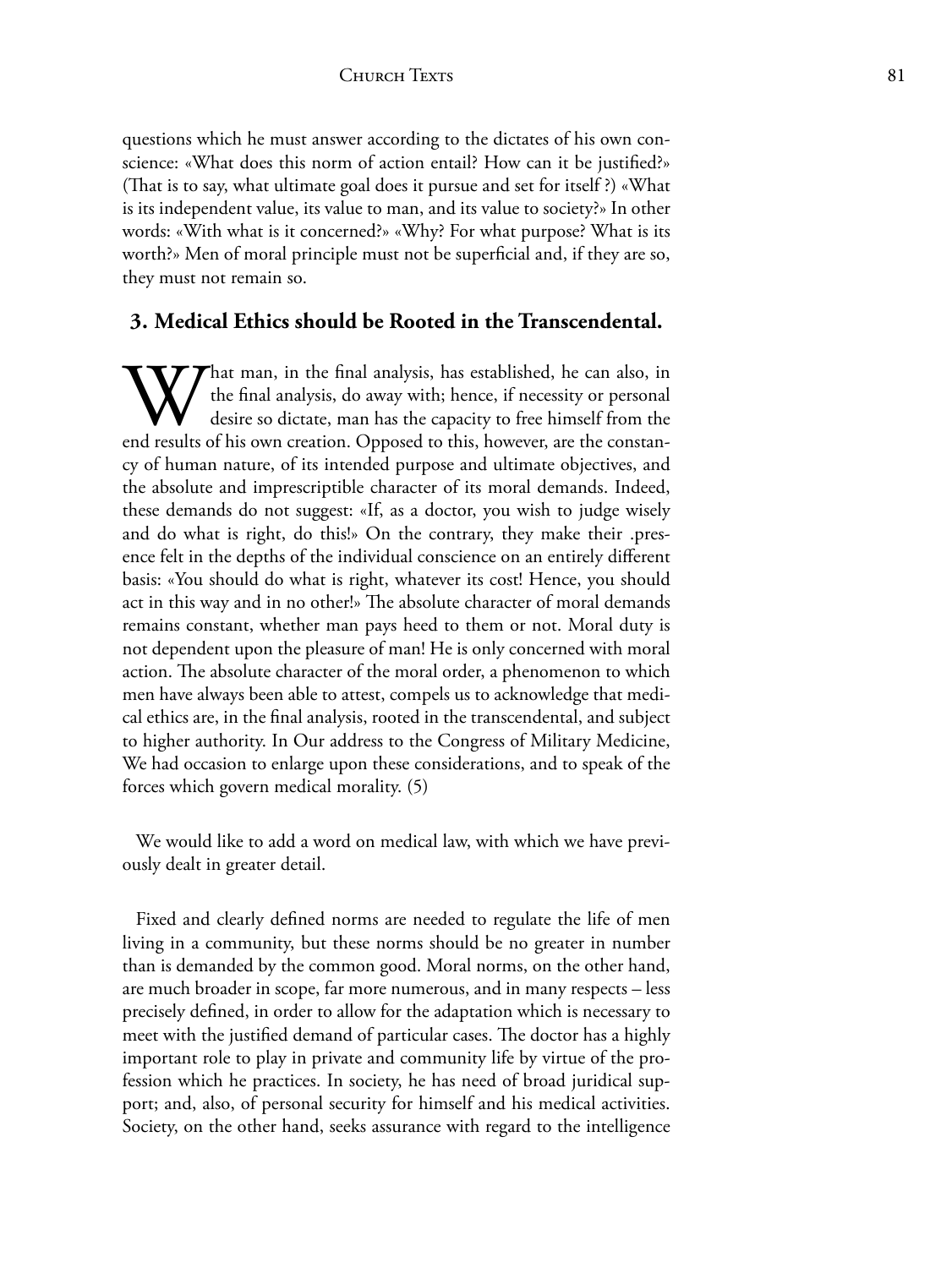and competence of those who profess to be doctors and fulfill their functions. Now, all this points to the need for a national and, to the extent possible, international code of medical law. That is not to say that such a code should consist of detailed regulations established by law. On the contrary, the state should allow medical associations (national and international) as much freedom as possible in the drawing up of such statutes by granting to them the powers and sanctions which they need to accomplish their work. The state should play a broader supervisory role, grant ultimate sanctions, and assume full responsibility for the proper integration of the medical fraternity and its associations into the general structure of national life.

Medical ethics should fend expression in medical law, at least to the extent that medical law should not contain principles which are inimical to medical ethics. On the basis of past experience, however, it is too much to hope that medical law will, in the foreseeable future, propose all that it should to satisfy the demands of natural ethics.

To summarize what has just been said: medical ethics are, fundamentally, based upon being, reason, and God; medical law depends, in addition, upon man.

We have singled out three topics for discussion from the many which are included on the program of your congress, and We have spoken briefly of war and peace, of experimentation on man, and of the efforts which have been made to draw up a world-wide code of medical ethics and of medical law..

#### **notes**

#### NOTE 5

The ultimate authority is the Creator himself God. We would not do justice to the fundamental principles of your program, and to the consequences which they imply, were we to consider (them solely as human demands, as humanitarian ends. This, they most definitely are; but they are essentially something more. The ultimate source from which they derive their power and their dignity is the Creator of human nature. If it were a question of principles formulated by the will of man alone, one would be under no greater obligation to honor them than to honor men. They could be applied today, and discarded tomorrow; one country might accept them, and another reject them. When they are considered in the light of the Creator's authority, however, the whole complexion of the program changes. And the basic principles of medical ethics are a part of the divine law. It is for this reason that the doctor may place unlimited confidence in these fundamentals of medical ethics. (ibid, vol XV, pp 422-423).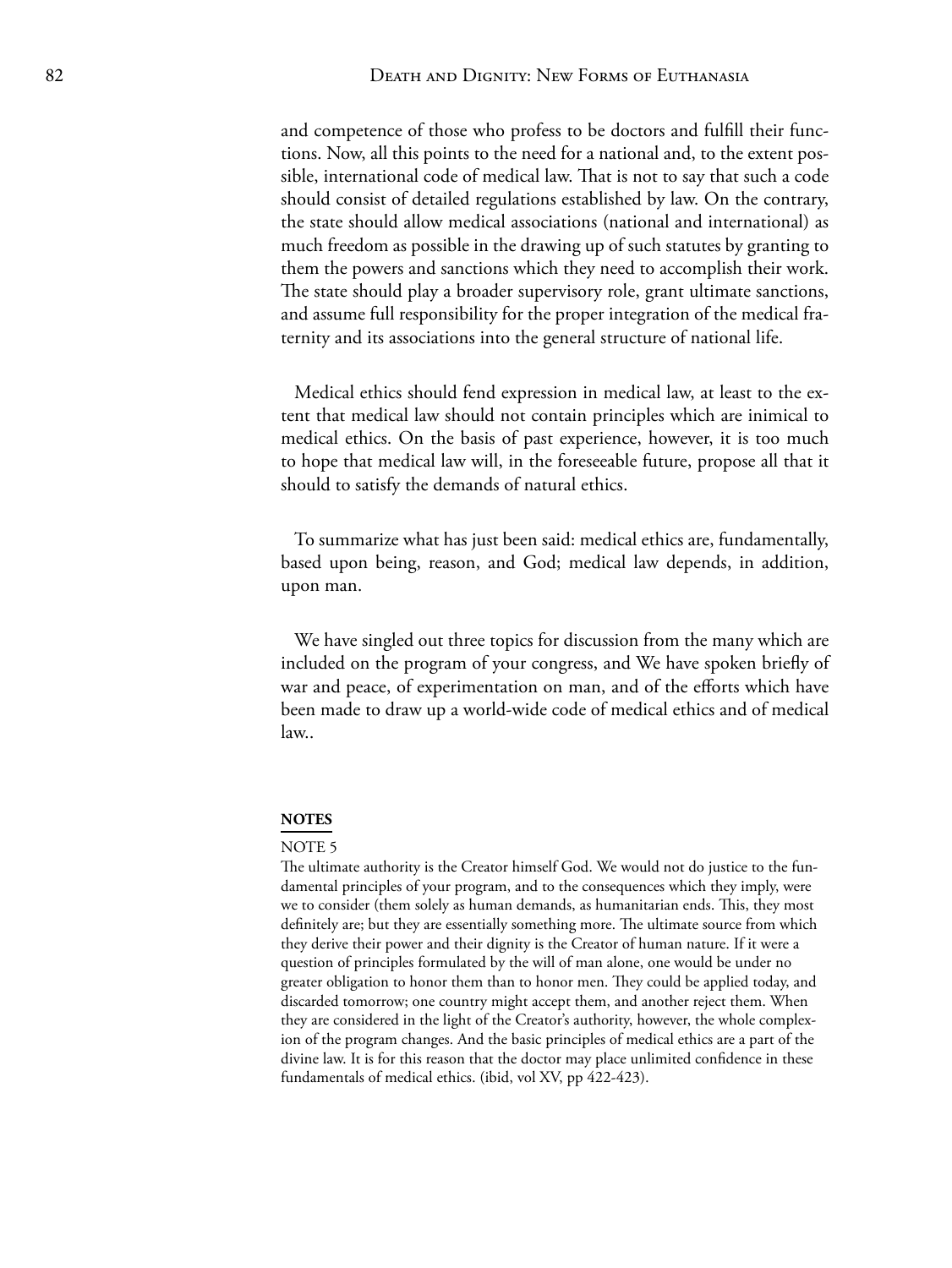# *ADDRESS TO AN INTERNATIONAL CONGRESS OF ANESTHESIOLOGISTS*

## POPE PIUS XII

#### *24 November 1957*

#### *L'Osservatore Romano*

*(Reproduced with Permission)* 

r. Bruno Haid, chief of the anesthesia section at the surgery clinic of the University of Innsbruck, has submitted to us three questions on medical morals treating the subject known as "resuscitation" [la réanimation]. nic of the University of Innsbruck, has submitted to us three questions on medical morals treating the subject known as "resuscitation" [la réanimation].

We are pleased, gentlemen, to grant this request, which shows your great awareness of professional duties, and your will to solve in the light of the principles of the Gospel the delicate problems that confront you.

## **Problems of Anesthesiology**

Cording to Dr. Haid's statement, modern anesthesiology deals not only with problems of analgesia and anesthesia properly so-<br>called, but also with those of "resuscitation." This is the name<br>given in medicine, and especiall not only with problems of analgesia and anesthesia properly socalled, but also with those of "resuscitation." This is the name given in medicine, and especially in anesthesiology, to the technique which makes possible the remedying of certain occurrences which seriously threaten human life, especially asphyxia, which formerly, when modern anesthetizing equipment was not yet available, would stop the heartbeat and bring about death in a few minutes. The task of the anesthesiologist has therefore extended to acute respiratory difficulties, provoked by strangulation or by open wounds of the chest. The anesthesiologist intervenes to prevent asphyxia resulting from the internal obstruction of breathing passages by the contents of the stomach or by drowning, to remedy total or partial respiratory paralysis in cases of serious tetanus, of poliomyelitis, of poisoning by gas, sedatives, or alcoholic intoxication, or even in cases of paralysis of the central respiratory apparatus caused by serious trauma of the brain.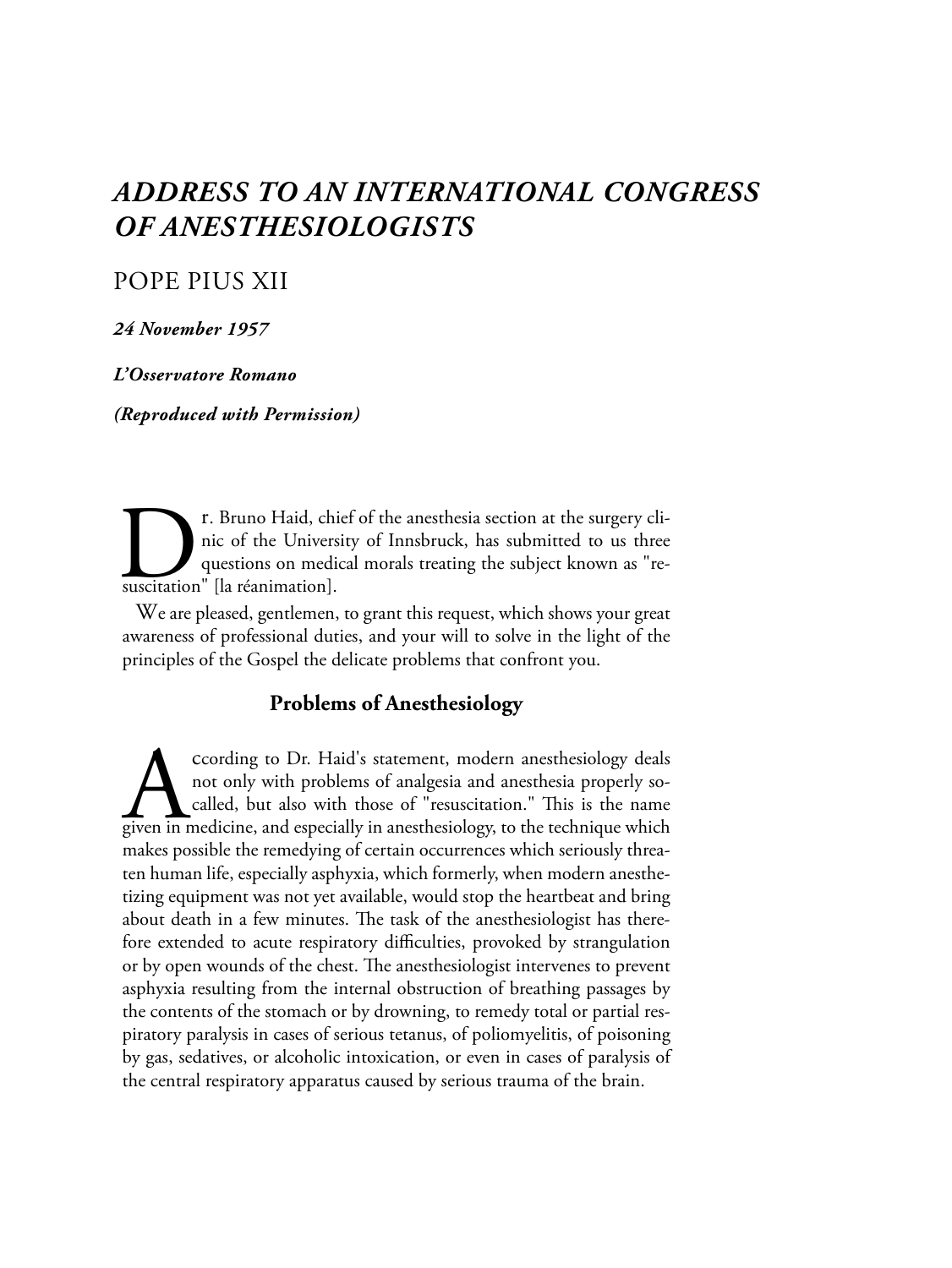#### **The Practice of "Resuscitation"**

In the practice of resuscitation and in the treatment of persons who have suffered head wounds, and sometimes in the case of persons who have undergone brain surgery or of those who have suffered trauma of the brain throug n the practice of resuscitation and in the treatment of persons who have suffered head wounds, and sometimes in the case of persons who have undergone brain surgery or of those who have suffered trauma of there arise a number of questions that concern medical morality and in volve the principles of the philosophy of nature even more than those of analgesia. It happens at times -- as in the aforementioned cases of accidents and

illnesses, the treatment of which offers reasonable hope of success -- that the anesthesiologist can improve the general condition of patients who suffer from a serious lesion of the brain and whose situation at first might seem desperate. He restores breathing either through manual intervention or with the help of special instruments, clears the breathing passages, and provides for the artificial feeding of the patient. Thanks to this treatment, and especially through the administration of

oxygen by means of artificial respiration, a failing blood circulation picks up again and the appearance of the patient improves, sometimes very quickly, to such an extent that the anesthesiologist himself, or any other doctor who, trusting his experience, would have given up all hope, main tains a slight hope that spontaneous breathing will be restored. The family usually considers this improvement an astonishing result and is grateful to the doctor.<br>If the lesion of the brain is so serious that the patient will very probably,

and even most certainly, not survive, the anesthesiologist is then led to ask himself the distressing question as to the value and meaning of the resuscitation processes. As an immediate measure he will apply artificial respiration by intubation and by aspiration of the respiratory tract; he is then in a safer position and has more time to decide what further must be done. But he can find himself in a delicate position if the family considers that the efforts he has taken are improper and opposes them. In most cases this situation arises, not at the beginning of resuscitation attempts, but when the patient's condition, after a slight improvement at first, remains stationary and it becomes clear that only automatic, artificial respiration is keeping him alive. The question then arises if one must, or if one can, continue the resuscitation process despite the fact that the soul may already

have left the body. The solution to this problem, already difficult in itself, becomes even more difficult when the family -- themselves Catholic perhaps -- insist that the doctor in charge, especially the anesthesiologist, remove the artificial respiration apparatus in order to allow the patient, who is already virtually dead, to pass away in peace.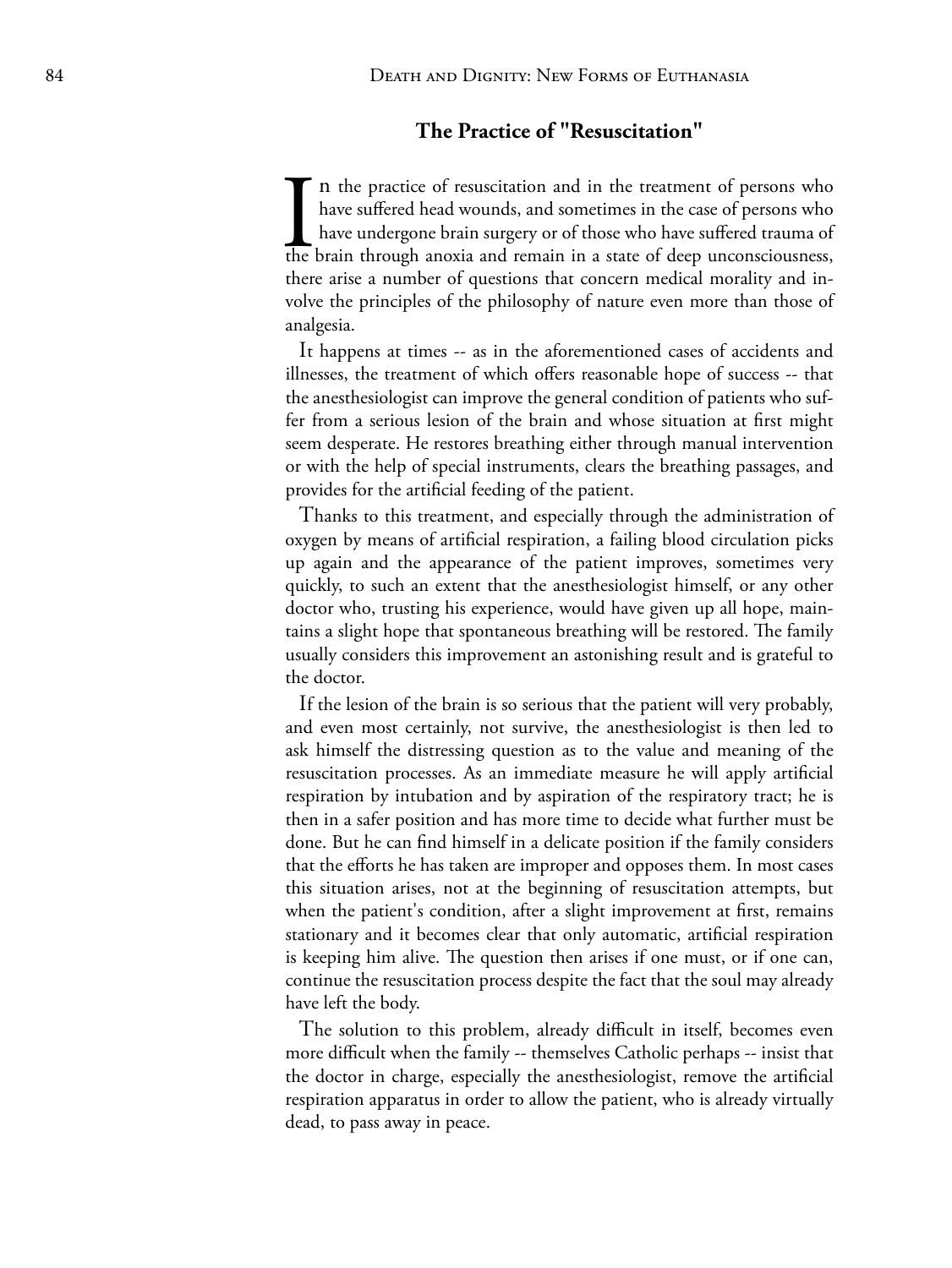## **A Fundamental Problem**

It of this situation there arises a question that is fundamental<br>from the point of view of religion and the philosophy of nature.<br>When, according to Christian faith, has death occurred in pa-<br>tients on whom modern methods from the point of view of religion and the philosophy of nature. When, according to Christian faith, has death occurred in pa-Unction valid, at least as long as one can perceive heartbeats, even if the vital functions properly so-called have already disappeared, and if life depends only on the functioning of the artificial respiration apparatus?

## **Three Questions**

therefore be formulated in three questions:

The problems that arise in the modern practice of resuscitation can therefore be formulated in three questions:<br>First, does one have the right, or is one even under the obligation, to use modern artificial respiration equi First, does one have the right, or is one even under the obligawhich, in the doctor's judgment, are completely hopeless?

Second, does one have the right, or is one under obligation, to remove the artificial respiration apparatus when, after several days, the state of deep unconsciousness does not improve if, when it is removed, blood circulation will stop within a few minutes? What must be done in this case if the family of the patient, who has already received the last sacraments, urges the doctor to remove the apparatus? Is Extreme Unction still valid at this time?

Third, must a patient plunged into unconsciousness through central paralysis, but whose life -- that is to say, blood circulation -- is maintained through artificial respiration, and in whom there is no improvement after several days, be considered de facto or even de jure dead? Must one not wait for blood circulation to stop, in spite of the artificial respiration, before considering him dead?

#### **Basic Principles**

e shall willingly answer these three questions. But before examining them we would like to set forth the principles that will allow formulation of the answer.

Natural reason and Christian morals say that man (and whoever is entrusted with the task of taking care of his fellowman) has the right and the duty in case of serious illness to take the necessary treatment for the preservation of life and health. This duty that one has toward himself, toward God, toward the human community, and in most cases toward certain determined persons, derives from well-ordered charity, from submission to the Creator, from social justice and even from strict justice, as well as from devotion toward one's family.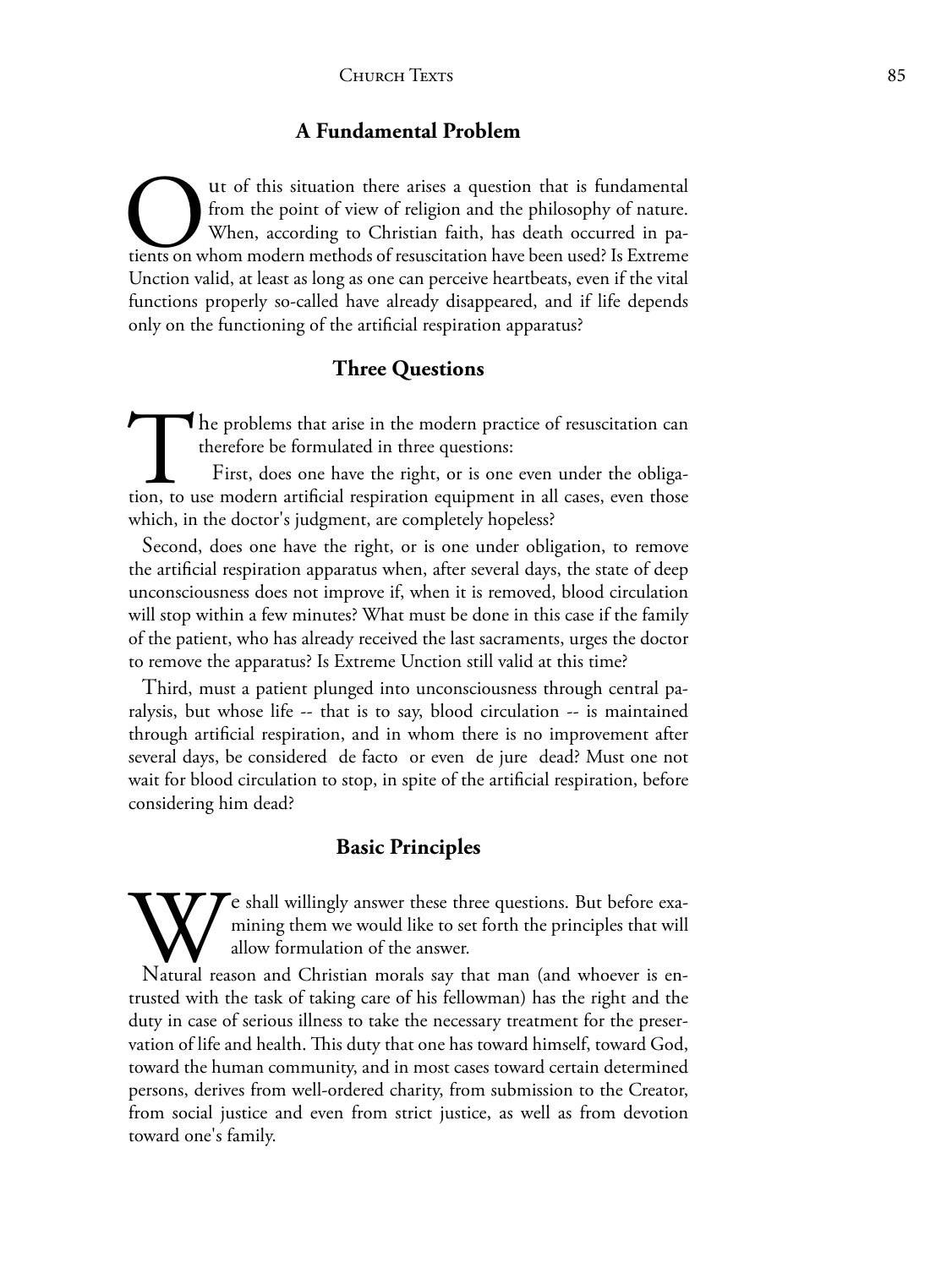But normally one is held to use only ordinary means -- according to circumstances of persons, places, times, and culture -- that is to say, means that do not involve any grave burden for oneself or another. A more strict obligation would be too burdensome for most men and would render the attainment of the higher, more important good too difficult. Life, health, all temporal activities, are in fact subordinated to spiritual ends. On the other hand, one is not forbidden to take more than the strictly necessary steps to preserve life and health, as long as he does not fail in some more serious duty.

## **Administration of the Sacraments**

## **The Fact of Death**

The question of the fact of death and that of verifying the fact itself (de facto) or its legal authenticity (de jure) have, because of their consequences, even in the field of morals and of religion, an even greater impor (de facto) or its legal authenticity (de jure) have, because of their consequences, even in the field of morals and of religion, an even tial elements for the valid reception of a sacrament has shown this. But the importance of the question extends also to effects in matters of inheritance, marriage and matrimonial processes, benefices (vacancy of a benefice), and to many other questions of private and social life.

It remains for the doctor, and especially the anesthesiologist, to give a clear and precise definition of "death" and the "moment of death" of a patient who passes away in a state of unconsciousness. Here one can accept the usual concept of complete and final separation of the soul from the body; but in practice one must take into account the lack of precision of the terms "body" and "separation." One can put aside the possibility of a person being buried alive, for removal of the artificial respiration apparatus must necessarily bring about stoppage of blood circulation and therefore death within a few minutes.

In case of insoluble doubt, one can resort to presumptions of law and of fact. In general, it will be necessary to presume that life remains, because there is involved here a fundamental right received from the Creator, and it is necessary to prove with certainty that it has been lost.

We shall now pass to the solution of the particular questions.

Answers to the Questions

#### **A Doctor's Rights and Duties**

1. Does the anesthesiologist have the right, or is he bound, in all cases of deep unconsciousness, even in those that are considered to be completely hopeless in the opinion of the competent doctor, to use modern artificial respiration apparatus, even against the will of the family?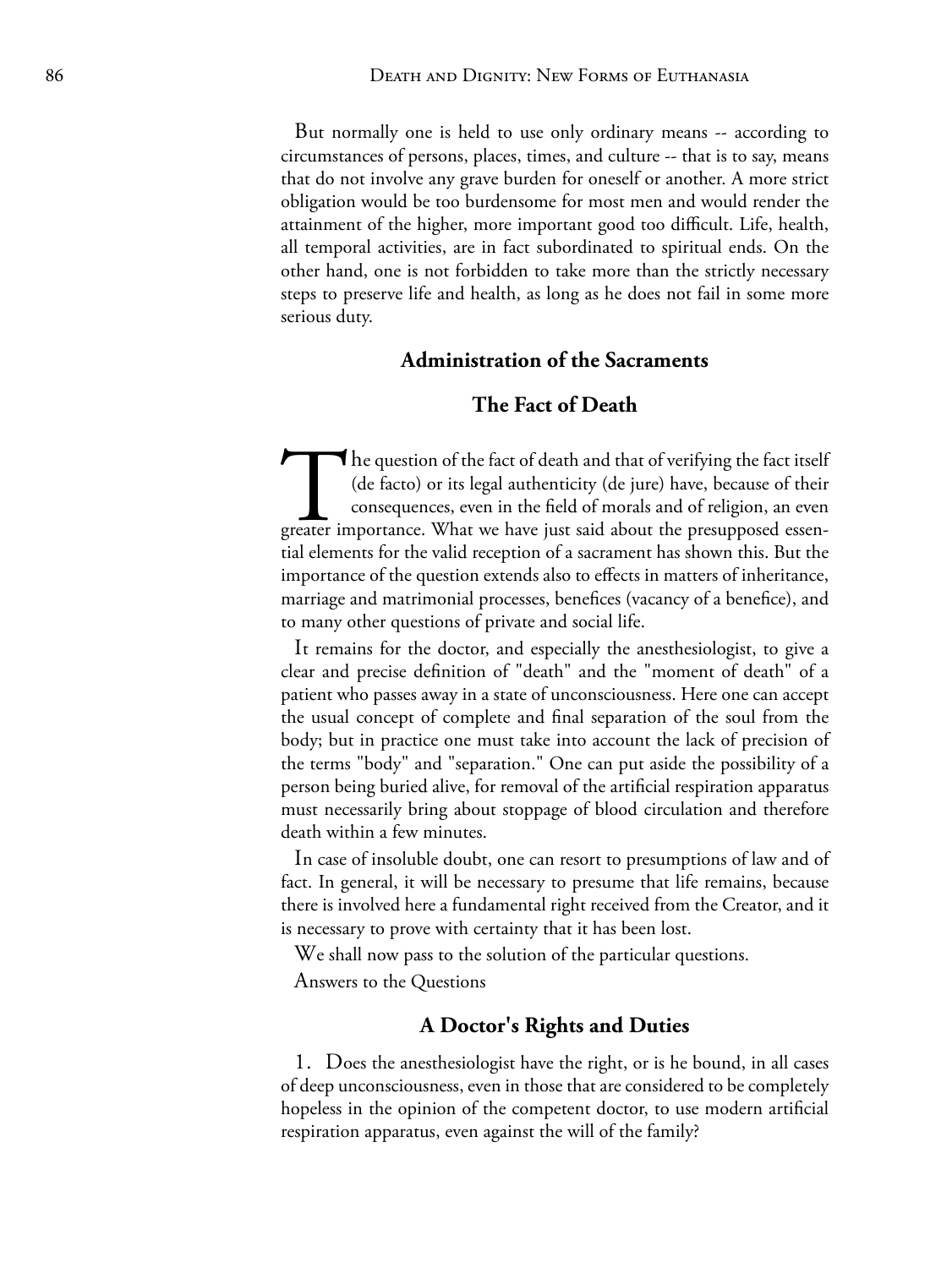In ordinary cases one will grant that the anesthesiologist has the right to act in this manner, but he is not bound to do so, unless this becomes the only way of fulfilling another certain moral duty. The rights and duties of the doctor are correlative to those of the patient.

The doctor, in fact, has no separate or independent right where the patient is concerned. In general he can take action only if the patient explicitly or implicitly, directly or indirectly, gives him permission. The technique of resuscitation which concerns us here does not contain anything immoral in itself. Therefore the patient, if he were capable of making a personal deci sion, could lawfully use it and, consequently, give the doctor permission to use it. On the other hand, since these forms of treatment go beyond the ordinary means to which one is bound, it cannot be held that there is an obligation to use them nor, consequently, that one is bound to give the doctor permission to use them. The rights and duties of the family depend in general upon the presumed

will of the unconscious patient if he is of age and sui jurist. Where the proper and independent duty of the family is concerned, they are usually bound only to the use of ordinary means.<br>Consequently, if it appears that the attempt at resuscitation constitutes

in reality such a burden for the family that one cannot in all conscience impose it upon them, they can lawfully insist that the doctor should dis continue these attempts, and the doctor can lawfully comply. There is not involved here a case of direct disposal of the life of the patient, nor of eutha nasia in any way: this would never be licit. Even when it causes the arrest of circulation, the interruption of attempts at resuscitation is never more than an indirect cause of the cessation of life, and one must apply in this case the principle of double effect and of "voluntarium in cause."

## **Extreme Unction**

2. We have, therefore, already answered the second question in essence: "Can the doctor remove the artificial respiration apparatus before the blood circulation has come to a complete stop? Can he do this, at least, when the patient has already received Extreme Unction? Is this Extreme Unction valid when it is administered at the moment when circulation ceases, or even after?" We must give an affirmative answer to the first part of this question, as

we have already explained. If Extreme Unction has not yet been administe red, one must seek to prolong respiration until this has been done. But as far as concerns the validity of Extreme Unction at the moment when blood circulation stops completely or even after this moment, it is impossible to answer "yes" or "no." If, as in the opinion of doctors, this complete cessation of circulation

means a sure separation of the soul from the body, even if particular organs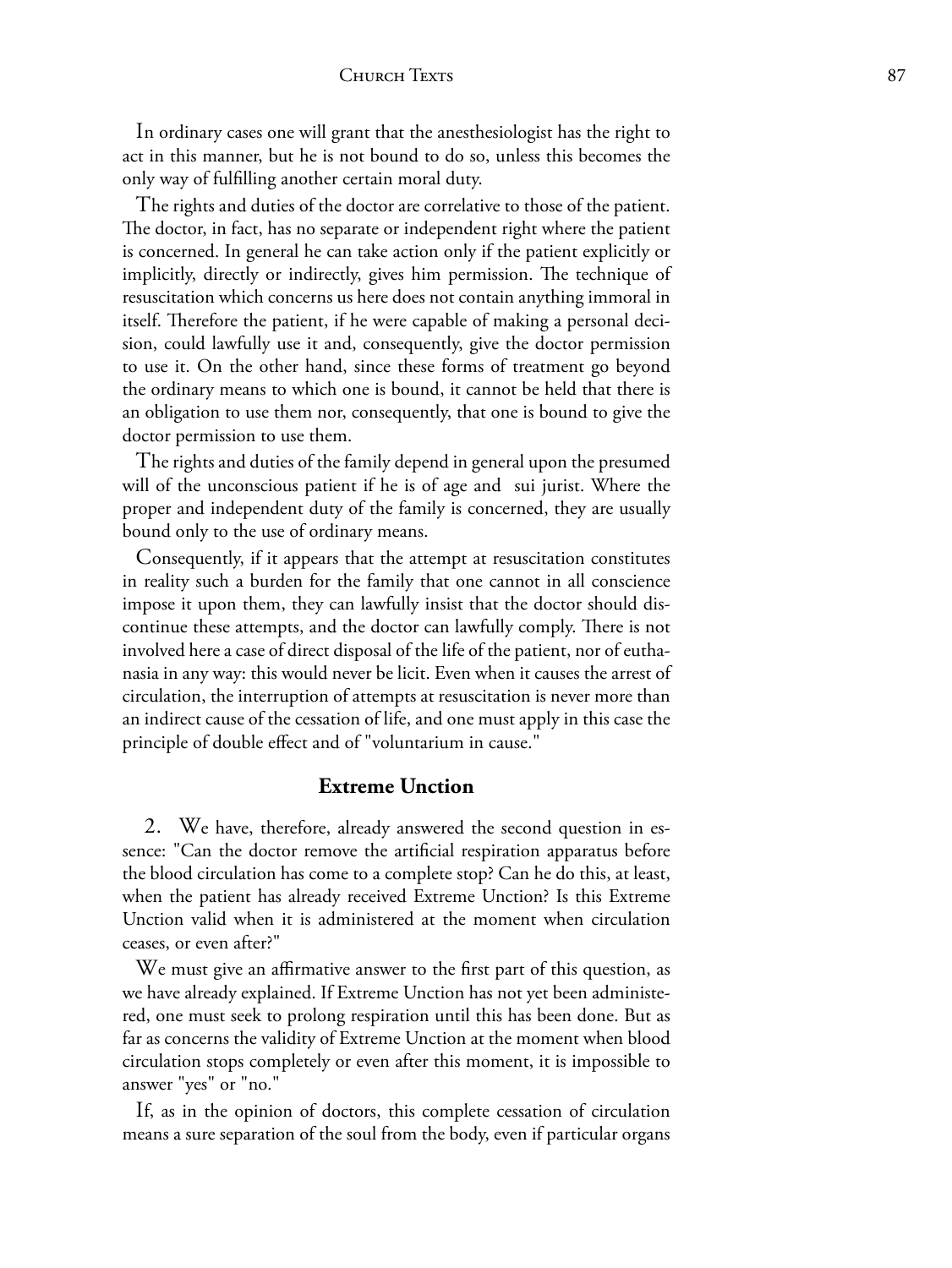go on functioning, Extreme Unction would certainly not be valid, for the recipient would certainly not be a man anymore. And this is an indispen sable condition for the reception of the sacraments. If, on the other hand, doctors are of the opinion that the separation of

the soul from the body is doubtful, and that this doubt cannot be solved, the validity of Extreme Unction is also doubtful. But, applying her usual rules: "The sacraments are for men" and "In case of extreme measures" the Church allows the sacrament to be administered conditionally in respect to the sacramental sign.

#### **When Is One "Dead"?**

3. "When the blood circulation and the life of a patient who is deeply unconscious because of a central paralysis are maintained only through artificial respiration, and no improvement is noted after a few days, at what time does the Catholic Church consider the patient 'dead' or when must he be declared dead according to natural law (questions de facto and de jure)?"

(Has death already occurred after grave trauma of the brain, which has provoked deep unconsciousness and central breathing paralysis, the fatal consequences of which have nevertheless been retarded by artificial respi ration? Or does it occur, according to the present opinion of doctors, only when there is complete arrest of circulation despite prolonged artificial res -

piration?) Where the verification of the fact in particular cases in concerned, the answer cannot be deduced from any religious and moral principle and, under this aspect, does not fall within the competence of the Church. Until an answer can be given, the question must remain open. But considerations of a general nature allow us to believe that human life continues for as long as its vital functions -- distinguished from the simple life of organs -- mani fest themselves spontaneously or even with the help of artificial processes. A great number of these cases are the object of insoluble doubt, and must be dealt with according to the presumptions of law and of fact of which we have spoken.<br>May these explanations guide you and enlightened you when you must

solve delicate questions arising in the practice of your profession. As a to ken of divine favors which We call upon you and all those who are dear to you, We heartily grant you Our Apostolic Blessing.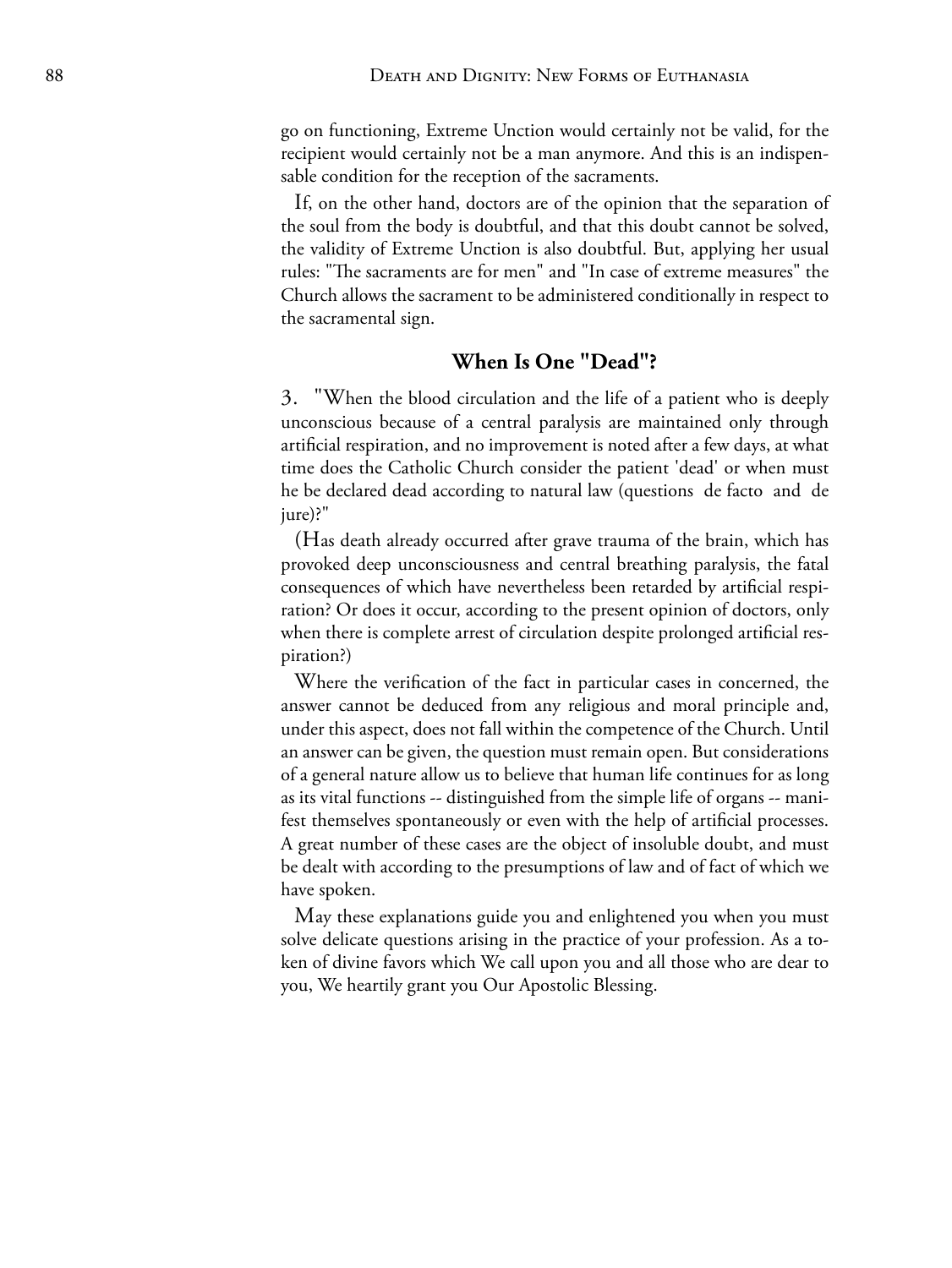# *GAUDIUM ET SPES*

## PASTORAL CONSTITUTION ON THE CHURCH IN THE MODERN WORLD COUNCIL VATICAN II

#### *7 December 1965*

*(Selected Excerpts)*

27. Coming down to practical and particularly urgent consequences, this council lays stress on reverence for man; everyone must consider his every neighbor without exception as another self, taking into account first of all His life and the means necessary to living it with dignity, so as not to imitate the rich man who had no concern for the poor man Lazarus.

In our times a special obligation binds us to make ourselves the neighbor of every person without exception and of actively helping him when he comes across our path, whether he be an old person abandoned by all, a foreign laborer unjustly looked down upon, a refugee, a child born of an unlawful union and wrongly suffering for a sin he did not commit, or a hungry person who disturbs our conscience by recalling the voice of the Lord, "As long as you did it for one of these the least of my brethren, you did it for me" (Matt. 25:40).

Furthermore, whatever is opposed to life itself, such as any type of murder, genocide, abortion, euthanasia or willful self-destruction, whatever violates the integrity of the human person, such as mutilation, torments inflicted on body or mind, attempts to coerce the will itself; whatever insults human dignity, such as subhuman living conditions, arbitrary imprisonment, deportation, slavery, prostitution, the selling of women and children; as well as disgraceful working conditions, where men are treated as mere tools for profit, rather than as free and responsible persons; all these things and others of their like are infamies indeed. They poison human society, but they do more harm to those who practice them than those who suffer from the injury. Moreover, they are supreme dishonor to the Creator.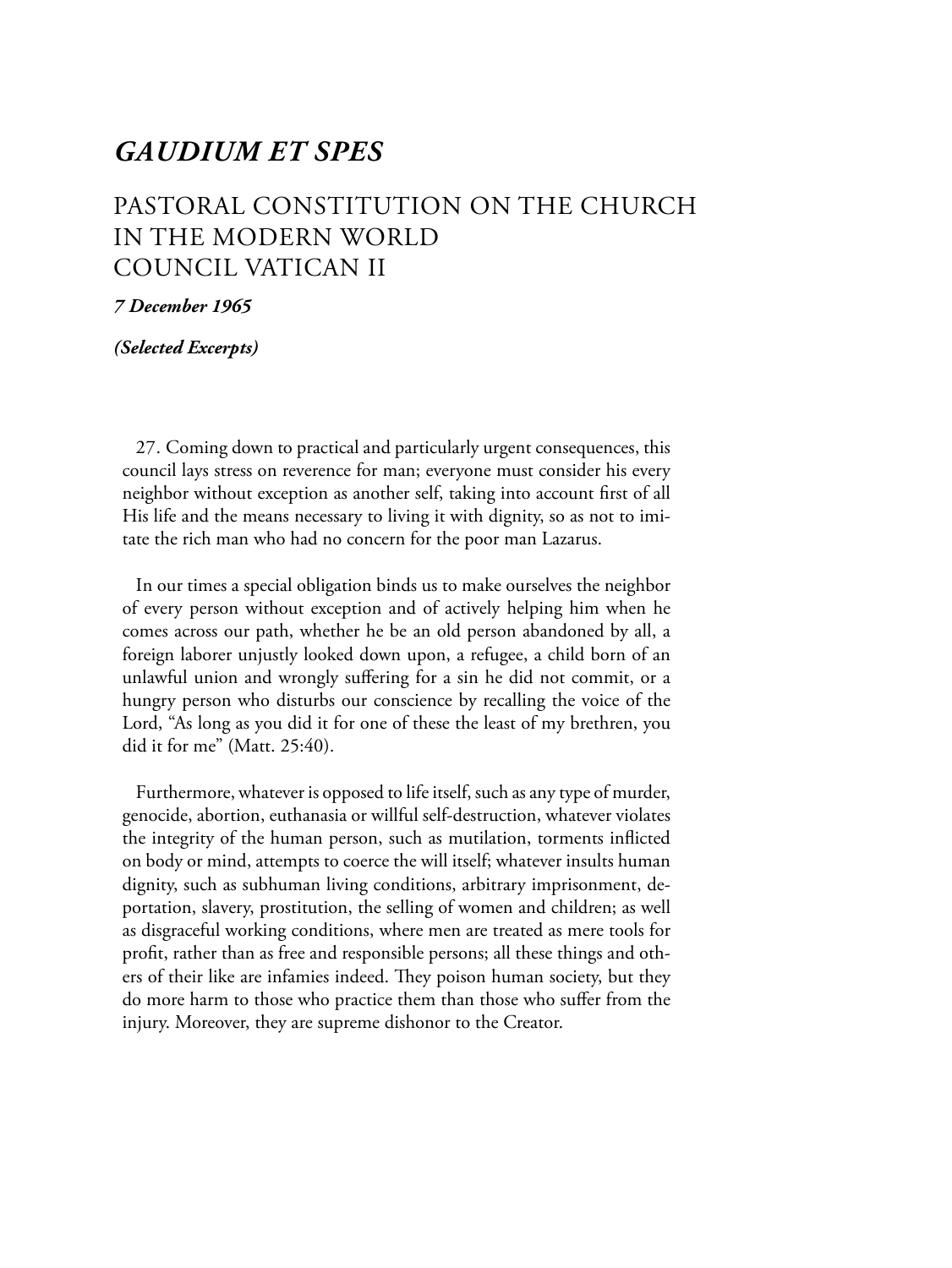## *DECLARATION ON EUTHANASIA*

## SACRED CONGREGATION FOR THE DOCTRINE OF THE FAITH

*5 May 1980*

#### **Introduction**

The rights and values pertaining to the human person occupy an important place among the questions discussed today. In this regard, the Second Vatican Ecumenical Council solemnly reaffirmed the lofty dignity of the human person, and in a special way his or her right to life. The Council therefore condemned crimes against life "such as any type of murder, genocide, abortion, euthanasia, or willful suicide" (Pastoral Constitution Gaudium et Spes, no. 27). More recently, the Sacred Congregation for the Doctrine of the Faith has reminded all the faithful of Catholic teaching on procured abortion.[1] The Congregation now considers it opportune to set forth the Church's teaching on euthanasia. It is indeed true that, in this sphere of teaching, the recent Popes have explained the principles, and these retain their full force[2]; but the progress of medical science in recent years has brought to the fore new aspects of the question of euthanasia, and these aspects call for further elucidation on the ethical level. In modern society, in which even the fundamental values of human life are often called into question, cultural change exercises an influence upon the way of looking at suffering and death; moreover, medicine has increased its capacity to cure and to prolong life in particular circumstances, which sometime give rise to moral problems. Thus people living in this situation experience no little anxiety about the meaning of advanced old age and death. They also begin to wonder whether they have the right to obtain for themselves or their fellowmen an "easy death," which would shorten suffering and which seems to them more in harmony with human dignity. A number of Episcopal Conferences have raised questions on this subject with the Sacred Congregation for the Doctrine of the Faith. The Congregation, having sought the opinion of experts on the various aspects of euthanasia, now wishes to respond to the Bishops' questions with the present Declaration, in order to help them to give correct teaching to the faithful entrusted to their care, and to offer them elements for reflection that they can present to the civil authorities with regard to this very seri-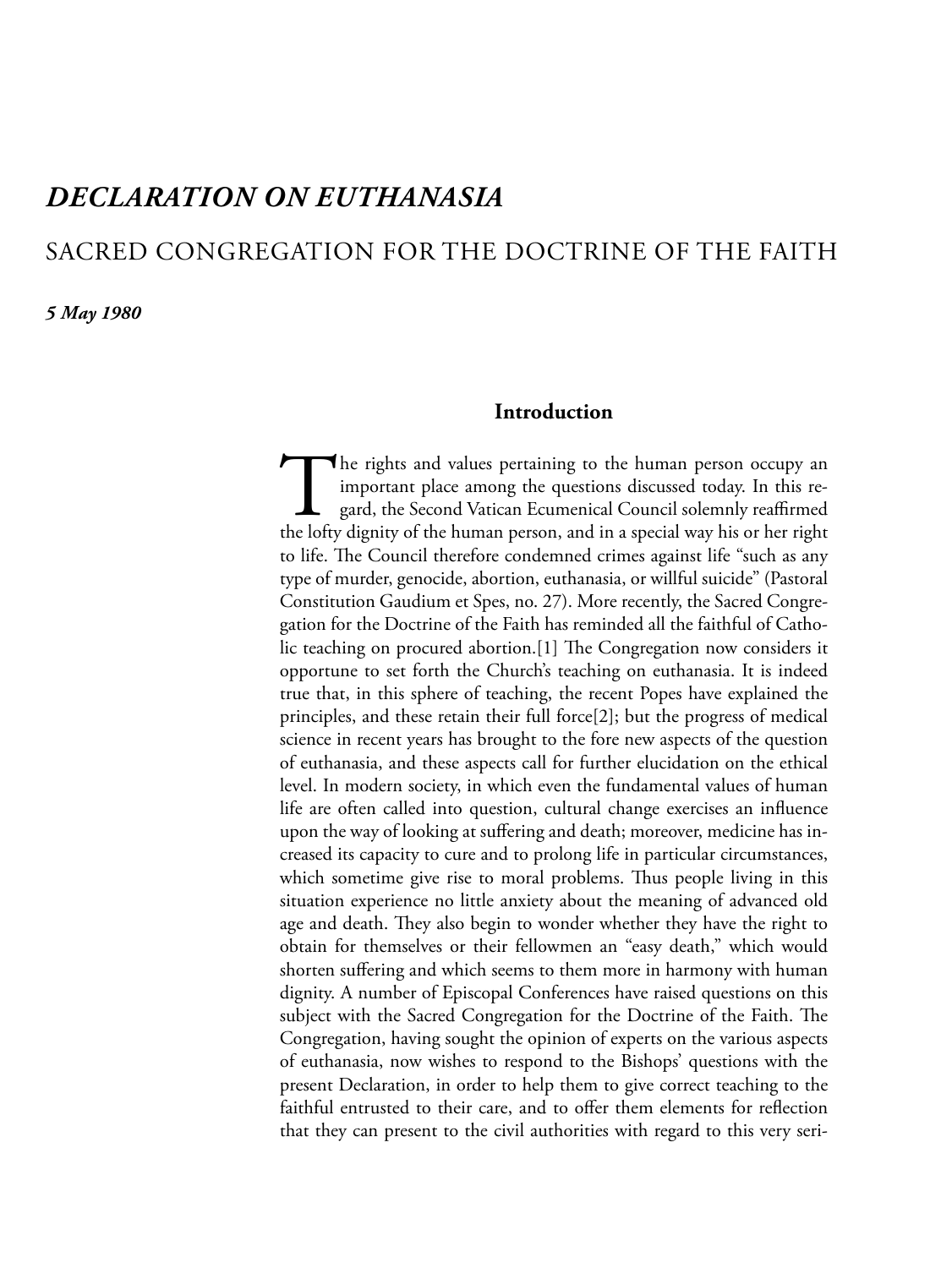ous matter. The considerations set forth in the present document concern in the first place all those who place their faith and hope in Christ, who, through His life, death and resurrection, has given a new meaning to existence and especially to the death of the Christian, as St. Paul says: "If we live, we live to the Lord, and if we die, we die to the Lord" (Rom. 14:8; cf. Phil. 1:20). As for those who profess other religions, many will agree with us that faith in God the Creator, Provider and Lord of life - if they share this belief - confers a lofty dignity upon every human person and guarantees respect for him or her. It is hoped that this Declaration will meet with the approval of many people of good will, who, philosophical or ideological differences notwithstanding, have nevertheless a lively awareness of the rights of the human person. These rights have often, in fact, been proclaimed in recent years through declarations issued by International Congresses[3]; and since it is a question here of fundamental rights inherent in every human person, it is obviously wrong to have recourse to arguments from political pluralism or religious freedom in order to deny the universal value of those rights.

## **1. The Value of Human Life**

I uman life is the basis of all goods, and is the necessary source and condition of every human activity and of all society. Most people regard life as something sacred and hold that no one may dispose of it at will, but b condition of every human activity and of all society. Most people regard life as something sacred and hold that no one may dispose of it at will, but believers see in life something greater, namely, a gift of God's love, which they are called upon to preserve and make fruitful. And it is this latter consideration that gives rise to the following consequences:

1. No one can make an attempt on the life of an innocent person without opposing God's love for that person, without violating a fundamental right, and therefore without committing a crime of the utmost gravity.[4]

2. Everyone has the duty to lead his or her life in accordance with God's plan. That life is entrusted to the individual as a good that must bear fruit already here on earth, but that finds its full perfection only in eternal life.

3. Intentionally causing one's own death, or suicide, is therefore equally as wrong as murder; such an action on the part of a person is to be considered as a rejection of God's sovereignty and loving plan. Furthermore, suicide is also often a refusal of love for self, the denial of a natural instinct to live, a flight from the duties of justice and charity owed to one's neighbor, to various communities or to the whole of society - although, as is generally recognized, at times there are psychological factors present that can diminish responsibility or even completely remove it. However, one must clearly distinguish suicide from that sacrifice of one's life whereby for a higher cause, such as God's glory, the salvation of souls or the service of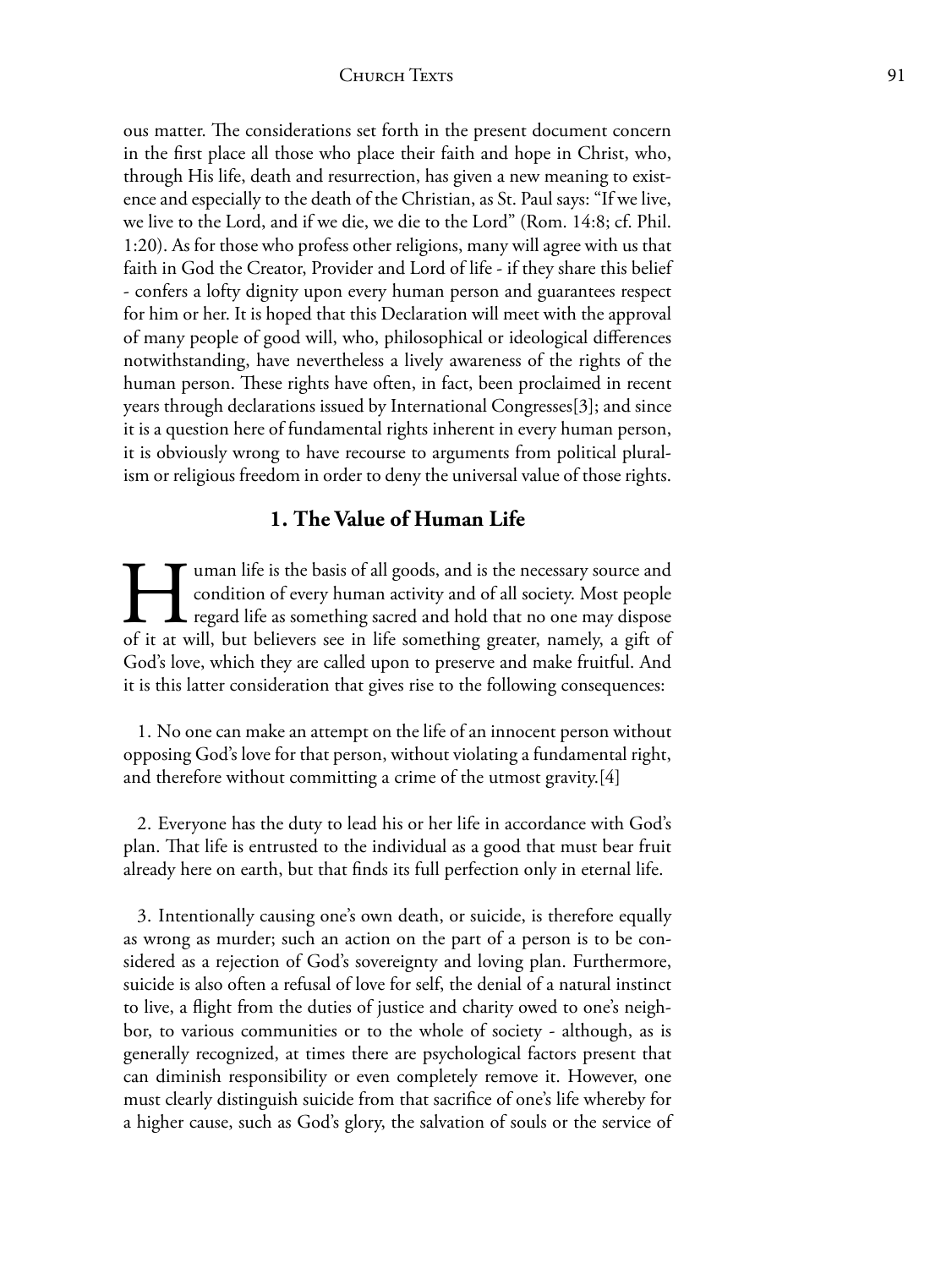one's brethren, a person offers his or her own life or puts it in danger (cf. Jn. 15:14).

#### **2. Euthanasia**

In order that the question of euthanasia can be properly dealt with, it is first necessary to define the words used. Etymologically speaking, in ancient times Euthanasia meant an easy death without severe suffering. Today n order that the question of euthanasia can be properly dealt with, it is first necessary to define the words used. Etymologically speaking, in ancient times Euthanasia meant an easy death without severe suffer rather of some intervention of medicine whereby the suffering of sickness or of the final agony are reduced, sometimes also with the danger of sup pressing life prematurely. Ultimately, the word Euthanasia is used in a more particular sense to mean "mercy killing," for the purpose of putting an end to extreme suffering, or having abnormal babies, the mentally ill or the in curably sick from the prolongation, perhaps for many years of a miserable life, which could impose too heavy a burden on their families or on society. It is, therefore, necessary to state clearly in what sense the word is used in the present document. By euthanasia is understood an action or an omis sion which of itself or by intention causes death, in order that all suffering may in this way be eliminated. Euthanasia's terms of reference, therefore, are to be found in the intention of the will and in the methods used. It is necessary to state firmly once more that nothing and no one can in any way permit the killing of an innocent human being, whether a fetus or an em bryo, an infant or an adult, an old person, or one suffering from an incur able disease, or a person who is dying. Furthermore, no one is permitted to ask for this act of killing, either for himself or herself or for another person entrusted to his or her care, nor can he or she consent to it, either explicitly or implicitly. nor can any authority legitimately recommend or permit such an action. For it is a question of the violation of the divine law, an offense against the dignity of the human person, a crime against life, and an attack on humanity. It may happen that, by reason of prolonged and barely toler able pain, for deeply personal or other reasons, people may be led to believe that they can legitimately ask for death or obtain it for others. Although in these cases the guilt of the individual may be reduced or completely absent, nevertheless the error of judgment into which the conscience falls, perhaps in good faith, does not change the nature of this act of killing, which will always be in itself something to be rejected. The pleas of gravely ill people who sometimes ask for death are not to be understood as implying a true desire for euthanasia; in fact, it is almost always a case of an anguished plea for help and love. What a sick person needs, besides medical care, is love, the human and supernatural warmth with which the sick person can and ought to be surrounded by all those close to him or her, parents and chil dren, doctors and nurses.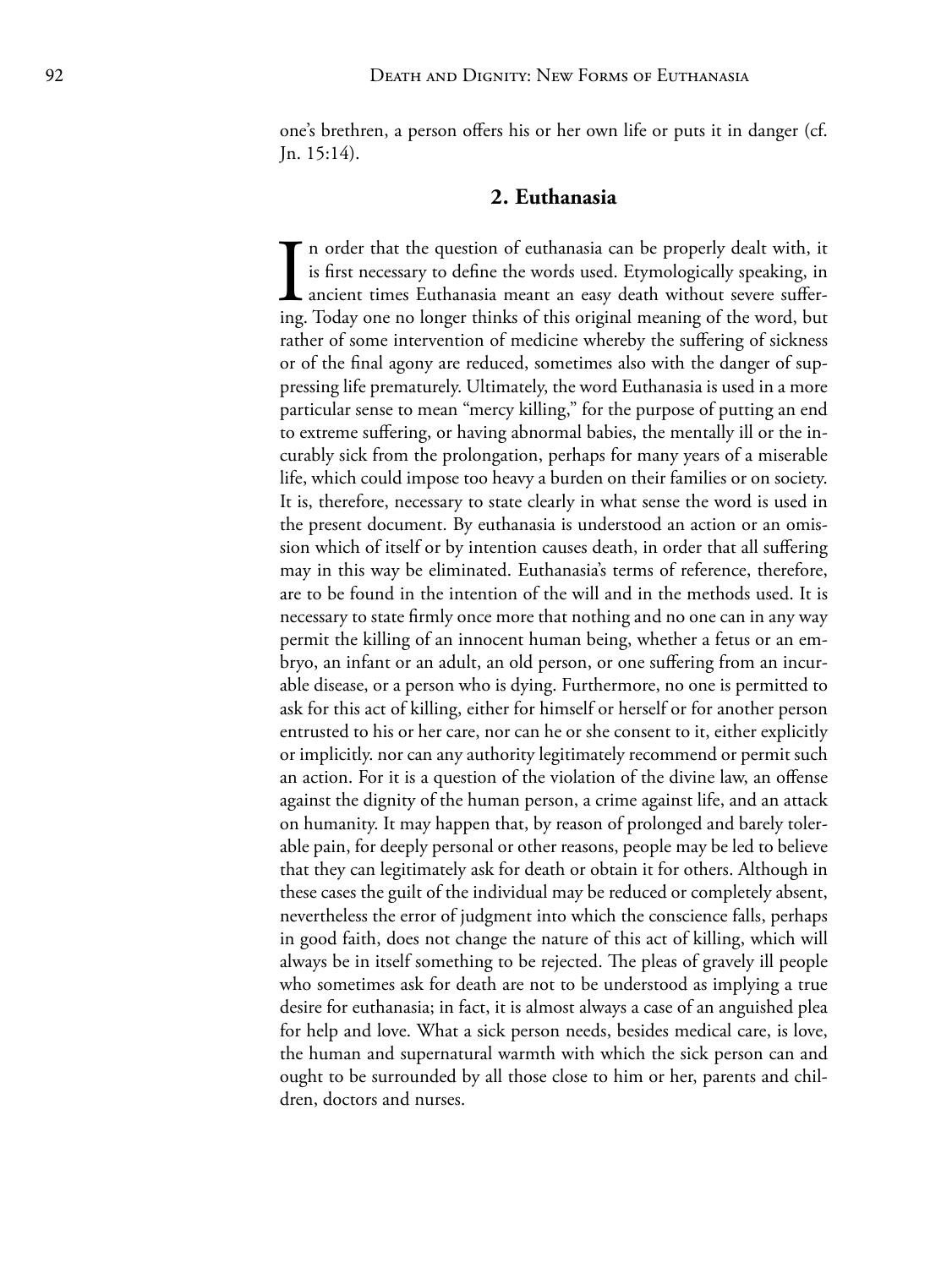## **3. The Meaning of Suffering for Christans and the Use of Painkillers**

eath does not always come in dramatic circumstances after barely tolerable sufferings. Nor do we have to think only of extreme cases. Numerous testimonies which confirm one another lead one to the conclusion that nature it tolerable sufferings. Nor do we have to think only of extreme cas es. Numerous testimonies which confirm one another lead one to the conclusion that nature itself has made provision to render more bear able at the moment of death separations that would be terribly painful to a person in full health. Hence it is that a prolonged illness, advanced old age, or a state of loneliness or neglect can bring about psychological conditions that facilitate the acceptance of death. Nevertheless the fact remains that death, often preceded or accompanied by severe and prolonged suffering, is something which naturally causes people anguish. Physical suffering is certainly an unavoidable element of the human condition; on the biologi cal level, it constitutes a warning of which no one denies the usefulness; but, since it affects the human psychological makeup, it often exceeds its own biological usefulness and so can become so severe as to cause the de sire to remove it at any cost. According to Christian teaching, however, suffering, especially suffering during the last moments of life, has a special place in God's saving plan; it is in fact a sharing in Christ's passion and a union with the redeeming sacrifice which He offered in obedience to the Father's will. Therefore, one must not be surprised if some Christians prefer to moderate their use of painkillers, in order to accept voluntarily at least a part of their sufferings and thus associate themselves in a conscious way with the sufferings of Christ crucified (cf. Mt. 27:34). Nevertheless it would be imprudent to impose a heroic way of acting as a general rule. On the contrary, human and Christian prudence suggest for the majority of sick people the use of medicines capable of alleviating or suppressing pain, even though these may cause as a secondary effect semi-consciousness and reduced lucidity. As for those who are not in a state to express themselves, one can reasonably presume that they wish to take these painkillers, and have them administered according to the doctor's advice. But the intensive use of painkillers is not without difficulties, because the phenomenon of habituation generally makes it necessary to increase their dosage in order to maintain their efficacy. At this point it is fitting to recall a declaration by Pius XII, which retains its full force; in answer to a group of doctors who had put the question: "Is the suppression of pain and consciousness by the use of narcotics ... permitted by religion and morality to the doctor and the patient (even at the approach of death and if one foresees that the use of narcotics will shorten life)?" the Pope said: "If no other means exist, and if, in the given circumstances, this does not prevent the carrying out of other religious and moral duties: Yes."[5] In this case, of course, death is in no way intended or sought, even if the risk of it is reasonably taken; the in tention is simply to relieve pain effectively, using for this purpose painkill -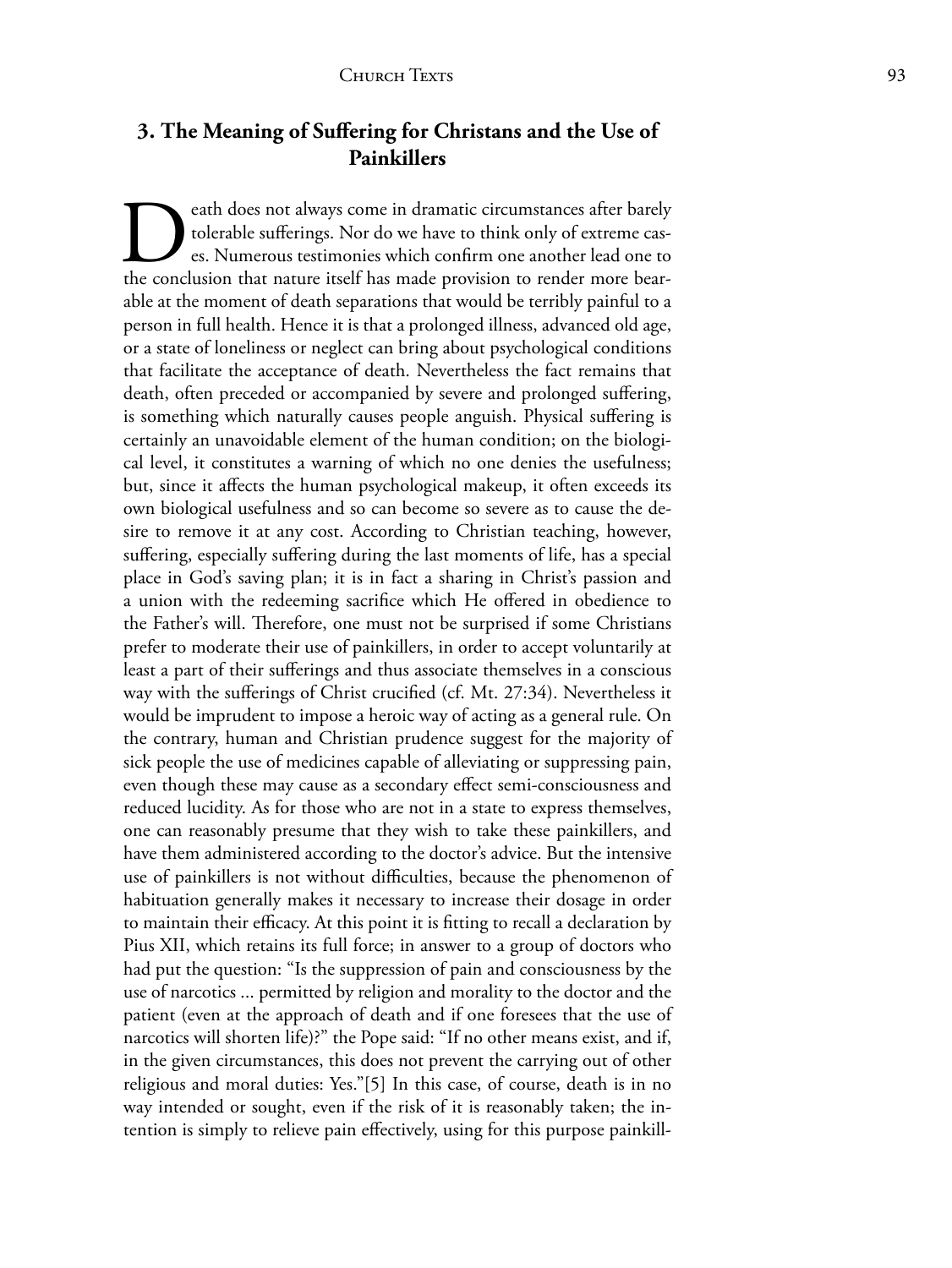ers available to medicine. However, painkillers that cause unconsciousness need special consideration. For a person not only has to be able to satisfy his or her moral duties and family obligations; he or she also has to prepare himself or herself with full consciousness for meeting Christ. Thus Pius XII warns: "It is not right to deprive the dying person of consciousness without a serious reason."[6]

#### **4. Due Proportion in the Use of Remedies**

 $\blacktriangleright$  oday it is very important to protect, at the moment of death, both the dignity of the human person and the Christian concept of life, against a technological attitude that threatens to become an abuse. Thus some people speak of a "right to die," which is an expression that does not mean the right to procure death either by one's own hand or by means of someone else, as one pleases, but rather the right to die peace fully with human and Christian dignity. From this point of view, the use of therapeutic means can sometimes pose problems. In numerous cases, the complexity of the situation can be such as to cause doubts about the way ethical principles should be applied. In the final analysis, it pertains to the conscience either of the sick person, or of those qualified to speak in the sick person's name, or of the doctors, to decide, in the light of moral obligations and of the various aspects of the case. Everyone has the duty to care for his or he own health or to seek such care from others. Those whose task it is to care for the sick must do so conscientiously and administer the remedies that seem necessary or useful. However, is it necessary in all cir cumstances to have recourse to all possible remedies? In the past, moralists replied that one is never obliged to use "extraordinary" means. This reply, which as a principle still holds good, is perhaps less clear today, by reason of the imprecision of the term and the rapid progress made in the treat ment of sickness. Thus some people prefer to speak of "proportionate" and "disproportionate" means. In any case, it will be possible to make a correct judgment as to the means by studying the type of treatment to be used, its degree of complexity or risk, its cost and the possibilities of using it, and comparing these elements with the result that can be expected, taking into account the state of the sick person and his or her physical and moral resources. In order to facilitate the application of these general principles, the following clarifications can be added: - If there are no other sufficient remedies, it is permitted, with the patient's consent, to have recourse to the means provided by the most advanced medical techniques, even if these means are still at the experimental stage and are not without a certain risk. By accepting them, the patient can even show generosity in the service of humanity. - It is also permitted, with the patient's consent, to interrupt these means, where the results fall short of expectations. But for such a de cision to be made, account will have to be taken of the reasonable wishes of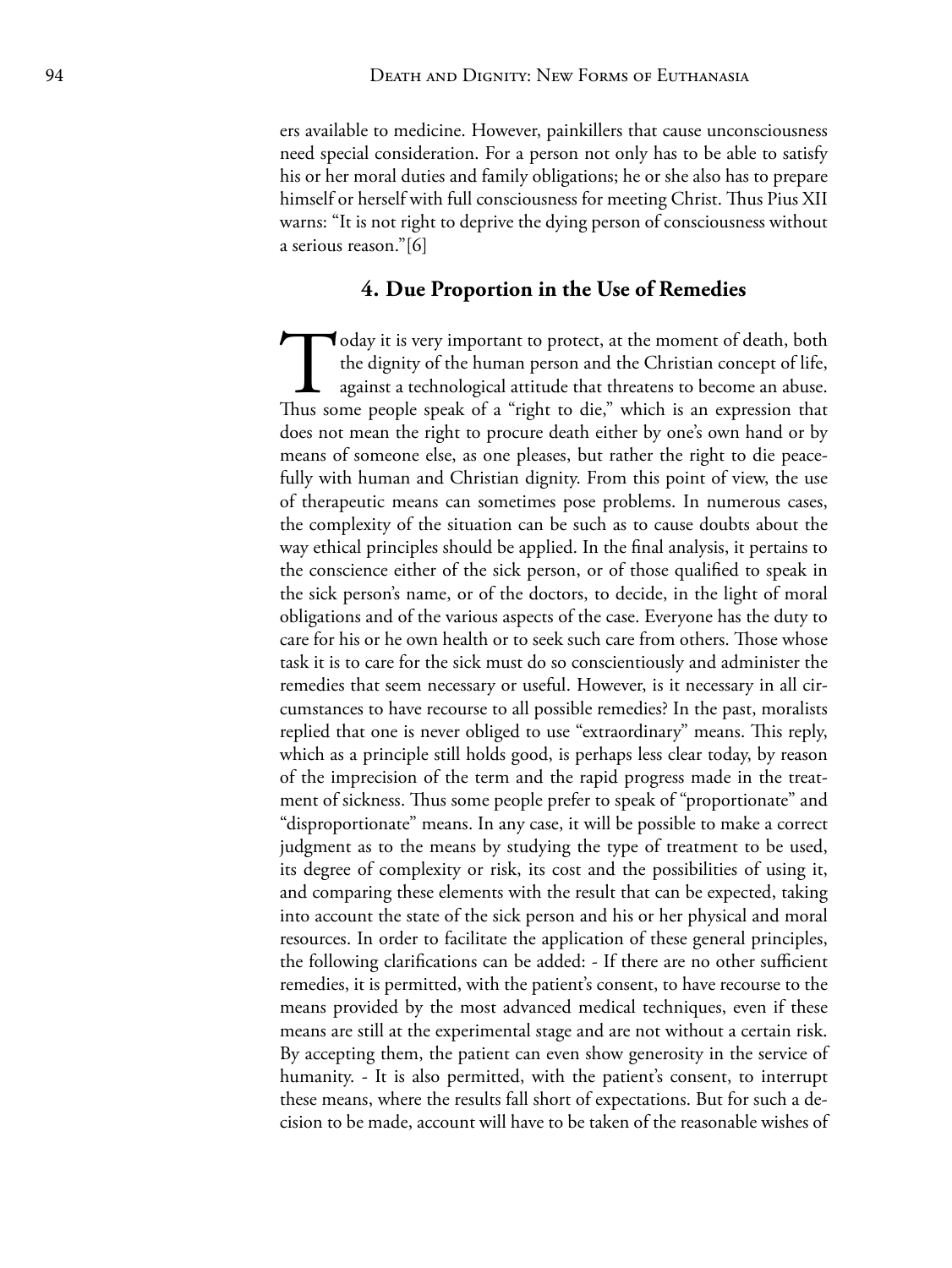the patient and the patient's family, as also of the advice of the doctors who are specially competent in the matter. The latter may in particular judge that the investment in instruments and personnel is disproportionate to the results foreseen; they may also judge that the techniques applied impose on the patient strain or suffering out of proportion with the benefits which he or she may gain from such techniques. - It is also permissible to make do with the normal means that medicine can offer. Therefore one cannot impose on anyone the obligation to have recourse to a technique which is already in use but which carries a risk or is burdensome. Such a refusal is not the equivalent of suicide; on the contrary, it should be considered as an acceptance of the human condition, or a wish to avoid the application of a medical procedure disproportionate to the results that can be expected, or a desire not to impose excessive expense on the family or the community. - When inevitable death is imminent in spite of the means used, it is per mitted in conscience to take the decision to refuse forms of treatment that would only secure a precarious and burdensome prolongation of life, so long as the normal care due to the sick person in similar cases is not inter rupted. In such circumstances the doctor has no reason to reproach himself with failing to help the person in danger.

## **Conclusion**

The norms contained in the present Declaration are inspired by a profound desire to service people in accordance with the plan of the Creator. Life is a gift of God, and on the other hand death is unavoidable; it is necess profound desire to service people in accordance with the plan of the Creator. Life is a gift of God, and on the other hand death is unavoidable; it is necessary, therefore, that we, without in any way hasten ing the hour of death, should be able to accept it with full responsibility and dignity. It is true that death marks the end of our earthly existence, but at the same time it opens the door to immortal life. Therefore, all must pre pare themselves for this event in the light of human values, and Christians even more so in the light of faith. As for those who work in the medical profession, they ought to neglect no means of making all their skill avail able to the sick and dying; but they should also remember how much more necessary it is to provide them with the comfort of boundless kindness and heartfelt charity. Such service to people is also service to Christ the Lord, who said: "As you did it to one of the least of these my brethren, you did it to me" (Mt. 25:40).

At the audience granted prefect, His Holiness Pope John Paul II approved this declaration, adopted at the ordinary meeting of the Sacred Congrega tion for the Doctrine of the Faith, and ordered its publication.

Rome, the Sacred Congregation for the Doctrine of the Faith, May 5, 1980.

Franjo Cardinal Seper, Prefect

Jerome Hamer, O.P. Tit. Archbishop of Lorium, Secretary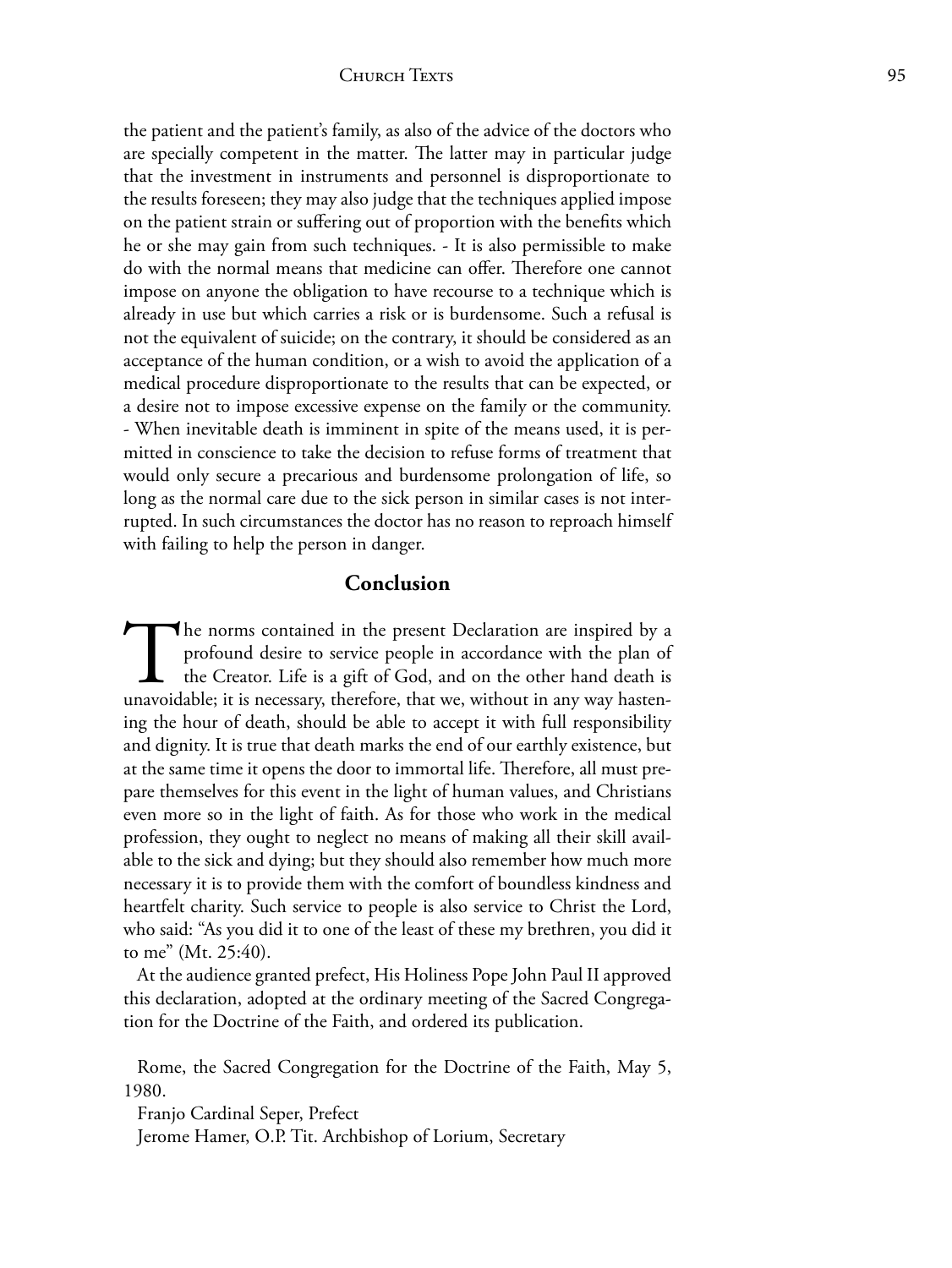# **SECOND STAGE: DEVELOPMENT OF TEACHING**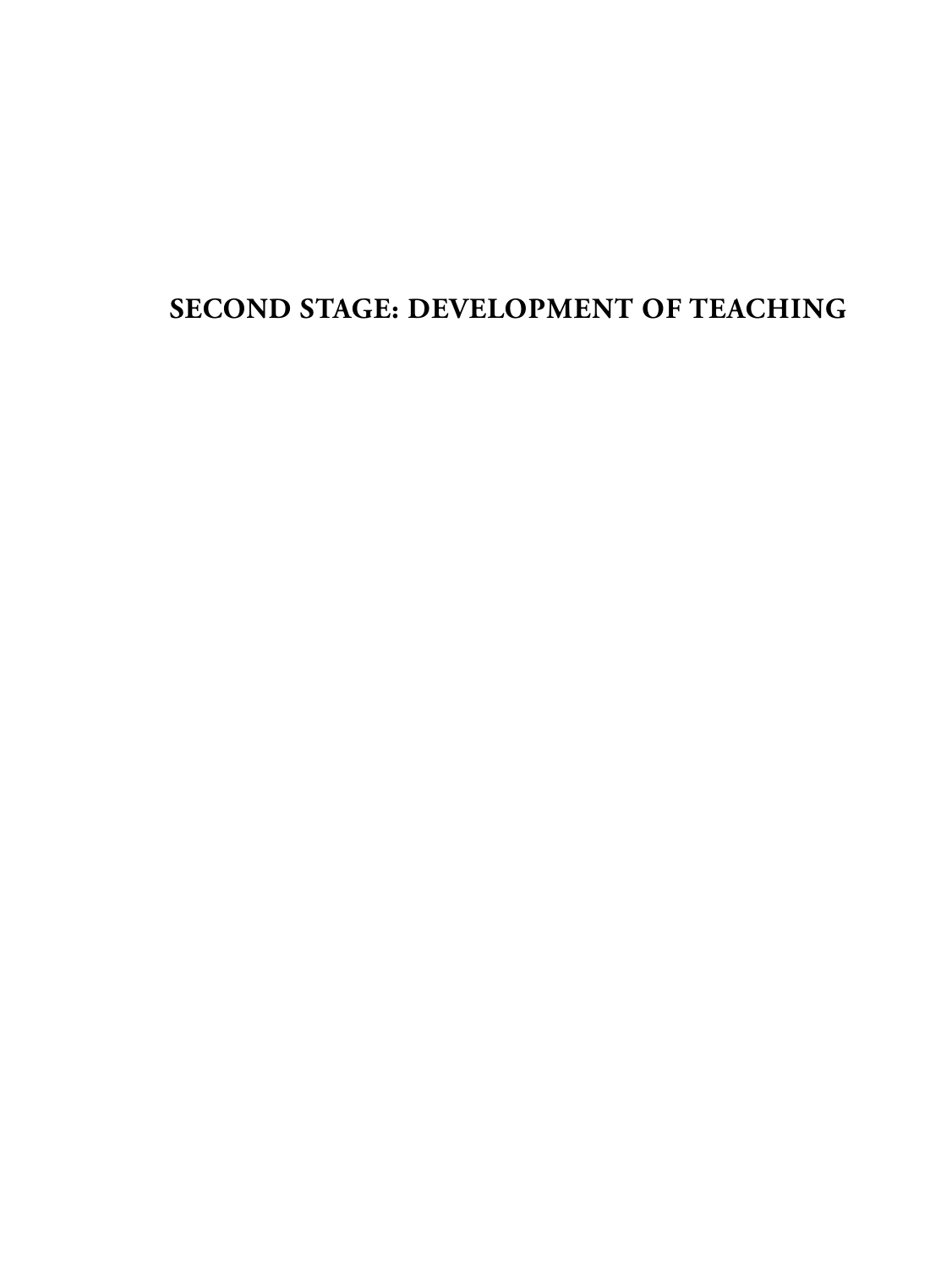## *ENCYCLICAL LETTER EVANGELIUM VITAE*

## POPE JOHN PAUL II

*25 March 1995*

*(Relevant Excerpts)*

## "**It is I who bring both death and life" (Dt 32:39): the tragedy of euthanasia**

64. At the other end of life's spectrum, men and women find themselves facing the mystery of death. Today, as a result of advances in medicine and in a cultural context frequently closed to the transcendent, the experience of dying is marked by new features. When the prevailing tendency is to value life only to the extent that it brings pleasure and well-being, suffering seems like an unbearable setback, something from which one must be freed at all costs. Death is considered "senseless" if it suddenly interrupts a life still open to a future of new and interesting experiences. But it becomes a "rightful liberation" once life is held to be no longer meaningful because it is filled with pain and inexorably doomed to even greater suffering.

Furthermore, when he denies or neglects his fundamental relationship to God, man thinks he is his own rule and measure, with the right to demand that society should guarantee him the ways and means of deciding what to do with his life in full and complete autonomy. It is especially people in the developed countries who act in this way: they feel encouraged to do so also by the constant progress of medicine and its ever more advanced techniques. By using highly sophisticated systems and equipment, science and medical practice today are able not only to attend to cases formerly considered untreatable and to reduce or eliminate pain, but also to sustain and prolong life even in situations of extreme frailty, to resuscitate artificially patients whose basic biological functions have undergone sudden collapse, and to use special procedures to make organs available for transplanting.

In this context the temptation grows to have recourse to euthanasia, that is, to take control of death and bring it about before its time, "gently"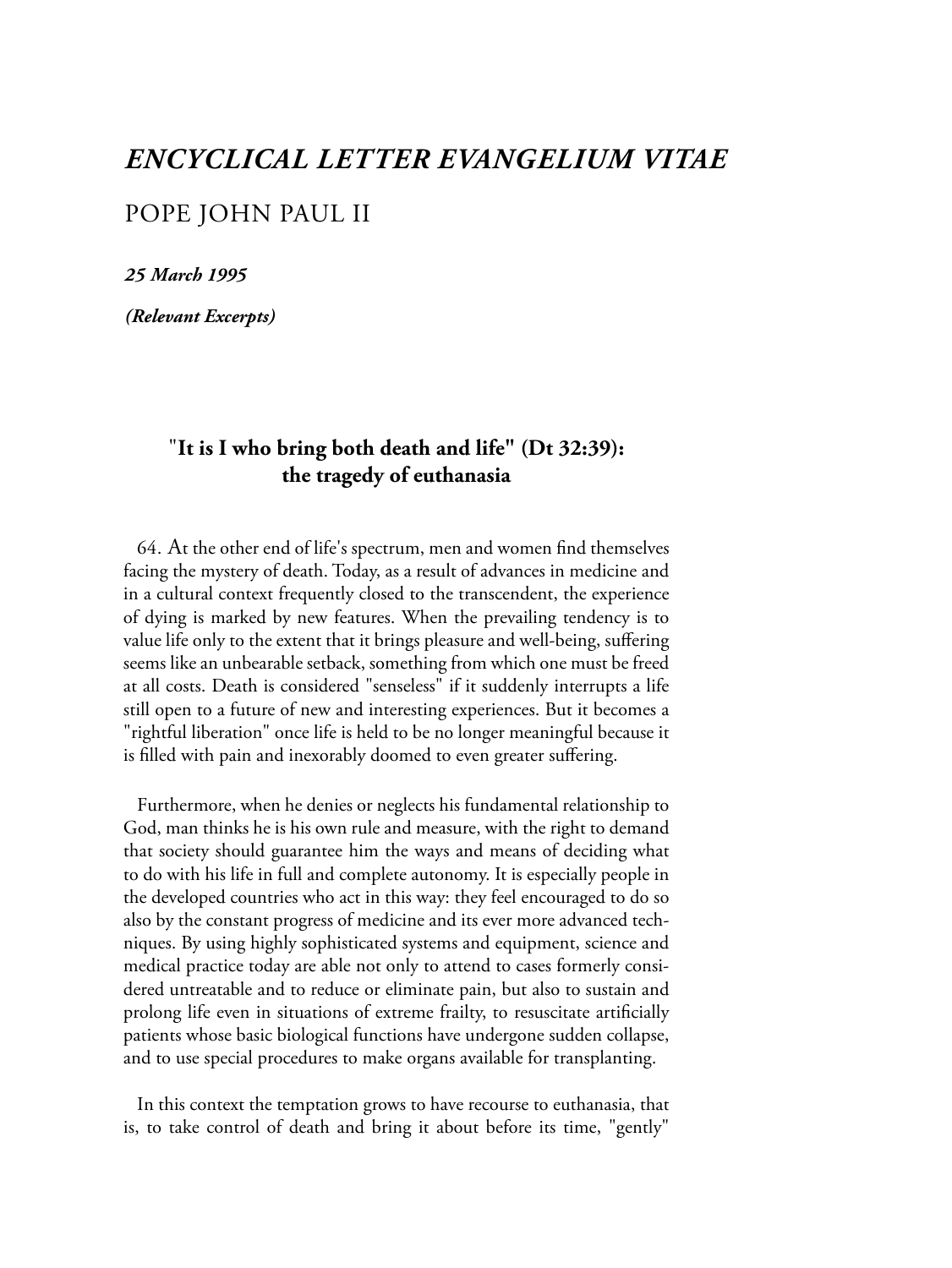ending one's own life or the life of others. In reality, what might seem logical and humane, when looked at more closely is seen to be senseless and inhumane. Here we are faced with one of the more alarming symptoms of the "culture of death", which is advancing above all in prosperous societies, marked by an attitude of excessive preoccupation with efficiency and which sees the growing number of elderly and disabled people as intolerable and too burdensome. These people are very often isolated by their families and by society, which are organized almost exclusively on the basis of criteria of productive efficiency, according to which a hopelessly impaired life no longer has any value.

65. For a correct moral judgment on euthanasia, in the first place a clear definition is required. Euthanasia in the strict sense is understood to be an action or omission which of itself and by intention causes death, with the purpose of eliminating all suffering. "Euthanasia's terms of reference, therefore, are to be found in the intention of the will and in the methods used".

Euthanasia must be distinguished from the decision to forego so-called "aggressive medical treatment", in other words, medical procedures which no longer correspond to the real situation of the patient, either because they are by now disproportionate to any expected results or because they impose an excessive burden on the patient and his family. In such situations, when death is clearly imminent and inevitable, one can in conscience "refuse forms of treatment that would only secure a precarious and burdensome prolongation of life, so long as the normal care due to the sick person in similar cases is not interrupted". Certainly there is a moral obligation to care for oneself and to allow oneself to be cared for, but this duty must take account of concrete circumstances. It needs to be determined whether the means of treatment available are objectively proportionate to the prospects for improvement. To forego extraordinary or disproportionate means is not the equivalent of suicide or euthanasia; it rather expresses acceptance of the human condition in the face of death.

In modern medicine, increased attention is being given to what are called "methods of palliative care", which seek to make suffering more bearable in the final stages of illness and to ensure that the patient is supported and accompanied in his or her ordeal. Among the questions which arise in this context is that of the licitness of using various types of painkillers and sedatives for relieving the patient's pain when this involves the risk of shortening life. While praise may be due to the person who voluntarily accepts suffering by forgoing treatment with pain-killers in order to remain fully lucid and, if a believer, to share consciously in the Lord's Passion, such "heroic" behaviour cannot be considered the duty of everyone. Pius XII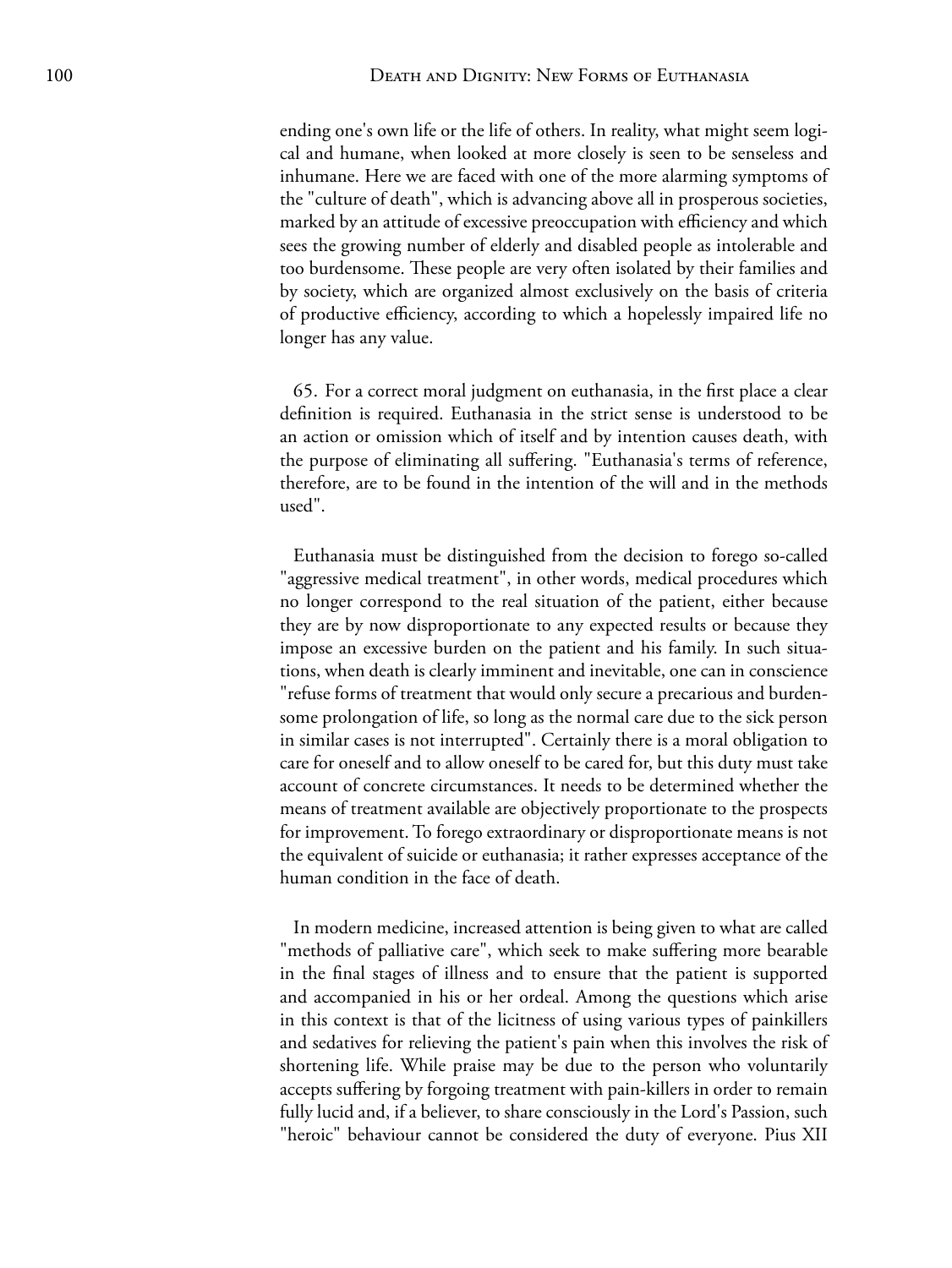affirmed that it is licit to relieve pain by narcotics, even when the result is decreased consciousness and a shortening of life, "if no other means exist, and if, in the given circumstances, this does not prevent the carrying out of other religious and moral duties". In such a case, death is not willed or sought, even though for reasonable motives one runs the risk of it: there is simply a desire to ease pain effectively by using the analgesics which medicine provides. All the same, "it is not right to deprive the dying person of consciousness without a serious reason": as they approach death people ought to be able to satisfy their moral and family duties, and above all they ought to be able to prepare in a fully conscious way for their definitive meeting with God.

Taking into account these distinctions, in harmony with the Magisterium of my Predecessors and in communion with the Bishops of the Catholic Church, I confirm that euthanasia is a grave violation of the law of God, since it is the deliberate and morally unacceptable killing of a human person. This doctrine is based upon the natural law and upon the written word of God, is transmitted by the Church's Tradition and taught by the ordinary and universal Magisterium.

Depending on the circumstances, this practice involves the malice proper to suicide or murder.

66. Suicide is always as morally objectionable as murder. The Church's tradition has always rejected it as a gravely evil choice. Even though a certain psychological, cultural and social conditioning may induce a person to carry out an action which so radically contradicts the innate inclination to life, thus lessening or removing subjective responsibility, suicide, when viewed objectively, is a gravely immoral act. In fact, it involves the rejection of love of self and the renunciation of the obligation of justice and charity towards one's neighbour, towards the communities to which one belongs, and towards society as a whole. In its deepest reality, suicide represents a rejection of God's absolute sovereignty over life and death, as proclaimed in the prayer of the ancient sage of Israel: "You have power over life and death; you lead men down to the gates of Hades and back again" (Wis 16:13; cf. Tob 13:2).

To concur with the intention of another person to commit suicide and to help in carrying it out through so-called "assisted suicide" means to cooperate in, and at times to be the actual perpetrator of, an injustice which can never be excused, even if it is requested. In a remarkably relevant passage Saint Augustine writes that "it is never licit to kill another: even if he should wish it, indeed if he request it because, hanging between life and death, he begs for help in freeing the soul struggling against the bonds of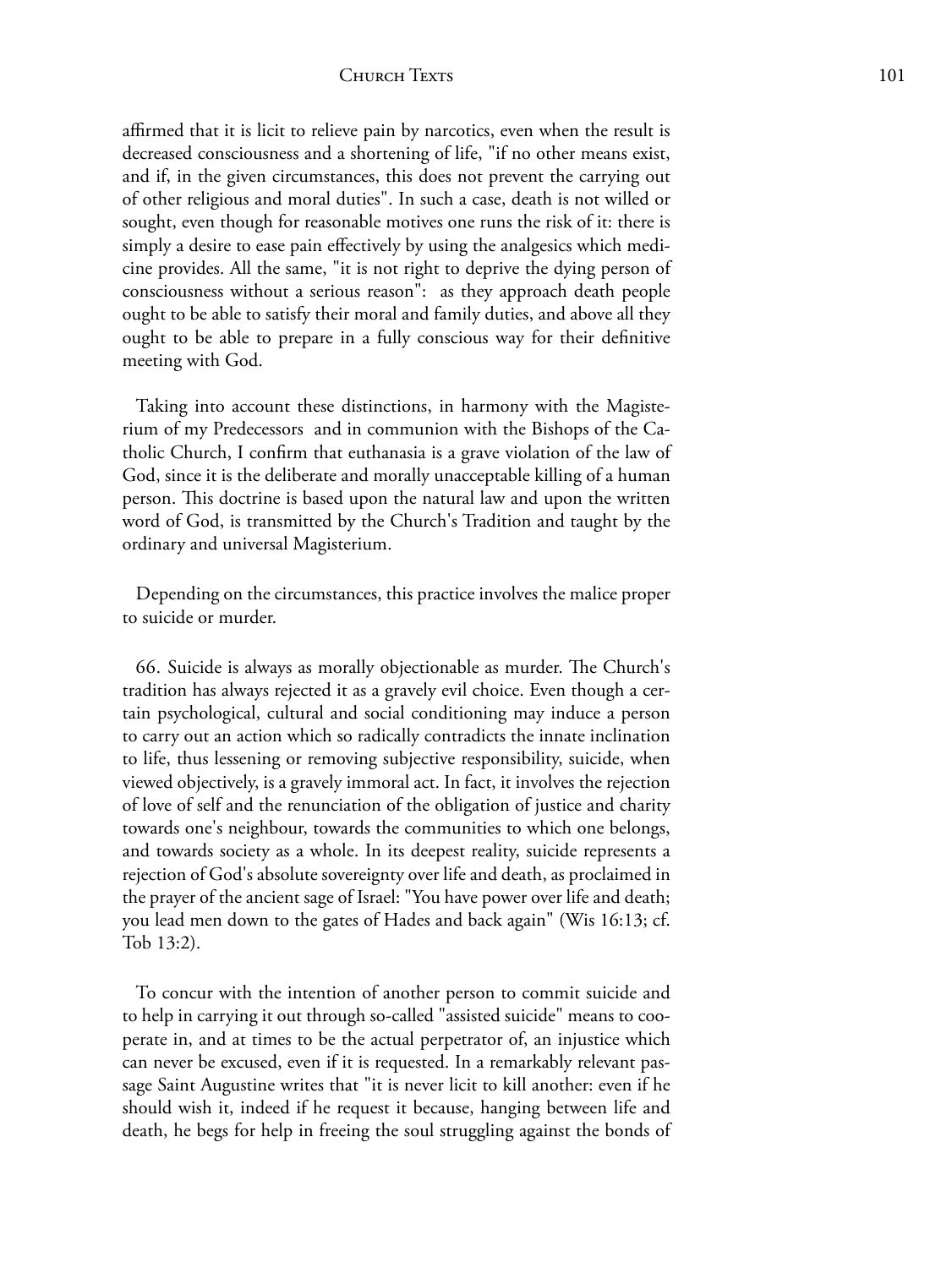the body and longing to be released; nor is it licit even when a sick person is no longer able to live". Even when not motivated by a selfish refusal to be burdened with the life of someone who is suffering, euthanasia must be called a false mercy, and indeed a disturbing "perversion" of mercy. True "compassion" leads to sharing another's pain; it does not kill the person whose suffering we cannot bear. Moreover, the act of euthanasia appears all the more perverse if it is carried out by those, like relatives, who are supposed to treat a family member with patience and love, or by those, such as doctors, who by virtue of their specific profession are supposed to care for the sick person even in the most painful terminal stages.

The choice of euthanasia becomes more serious when it takes the form of a murder committed by others on a person who has in no way requested it and who has never consented to it. The height of arbitrariness and injustice is reached when certain people, such as physicians or legislators, arrogate to themselves the power to decide who ought to live and who ought to die. Once again we find ourselves before the temptation of Eden: to become like God who "knows good and evil" (cf. Gen 3:5). God alone has the power over life and death: "It is I who bring both death and life" (Dt 32:39; cf. 2 Kg 5:7; 1 Sam 2:6). But he only exercises this power in accordance with a plan of wisdom and love. When man usurps this power, being enslaved by a foolish and selfish way of thinking, he inevitably uses it for injustice and death. Thus the life of the person who is weak is put into the hands of the one who is strong; in society the sense of justice is lost, and mutual trust, the basis of every authentic interpersonal relationship, is undermined at its root.

67. Quite different from this is the way of love and true mercy, which our common humanity calls for, and upon which faith in Christ the Redeemer, who died and rose again, sheds ever new light. The request which arises from the human heart in the supreme confrontation with suffering and death, especially when faced with the temptation to give up in utter desperation, is above all a request for companionship, sympathy and support in the time of trial. It is a plea for help to keep on hoping when all human hopes fail. As the Second Vatican Council reminds us: "It is in the face of death that the riddle of human existence becomes most acute" and yet "man rightly follows the intuition of his heart when he abhors and repudiates the absolute ruin and total disappearance of his own person. Man rebels against death because he bears in himself an eternal seed which cannot be reduced to mere matter".

This natural aversion to death and this incipient hope of immortality are illumined and brought to fulfilment by Christian faith, which both promises and offers a share in the victory of the Risen Christ: it is the victory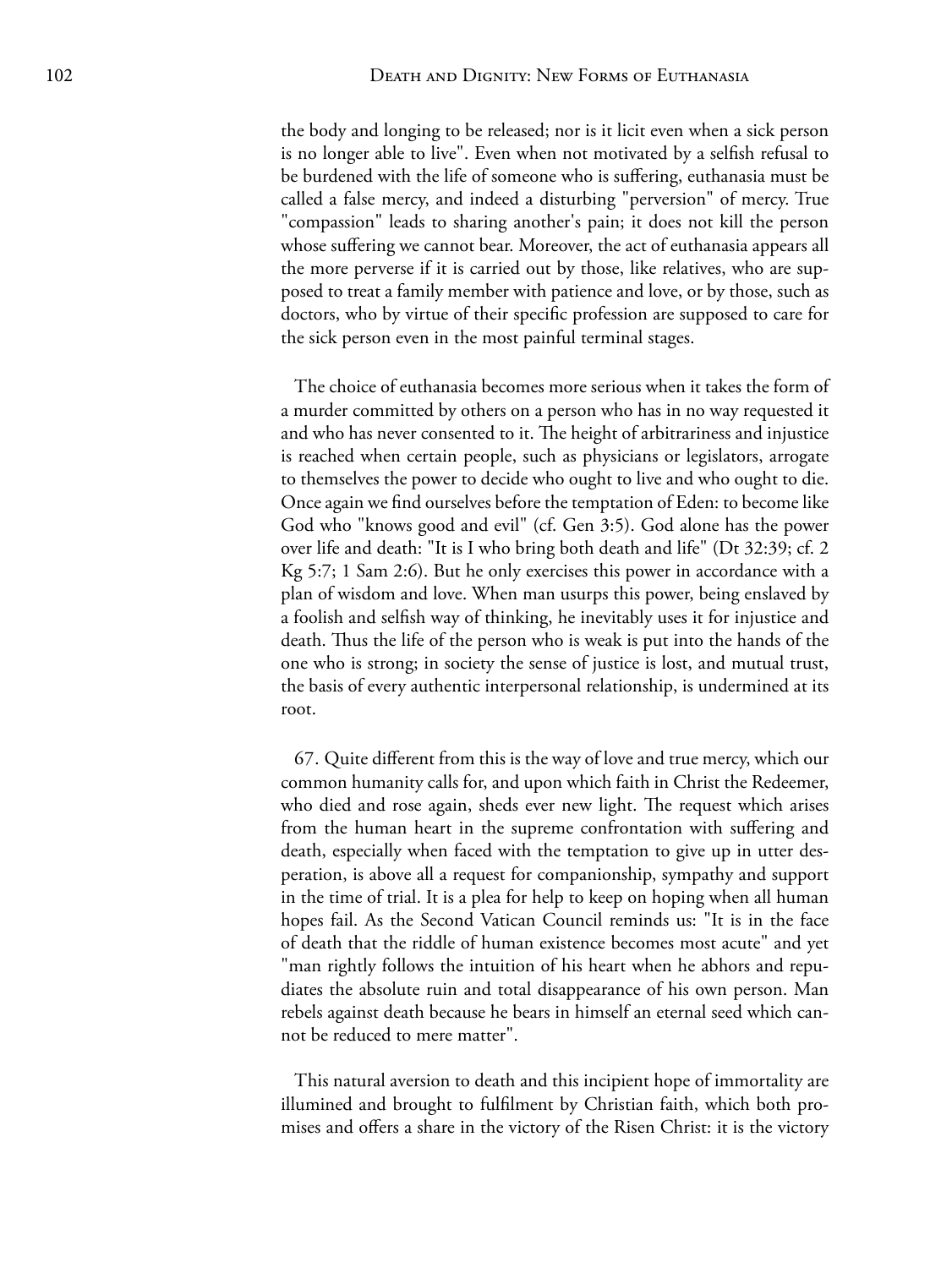of the One who, by his redemptive death, has set man free from death, "the wages of sin" (Rom 6:23), and has given him the Spirit, the pledge of resurrection and of life (cf. Rom 8:11). The certainty of future immortality and hope in the promised resurrection cast new light on the mystery of suffering and death, and fill the believer with an extraordinary capacity to trust fully in the plan of God.

The Apostle Paul expressed this newness in terms of belonging completely to the Lord who embraces every human condition: "None of us lives to himself, and none of us dies to himself. If we live, we live to the Lord, and if we die, we die to the Lord; so then, whether we live or whether we die, we are the Lord's" (Rom 14:7-8). Dying to the Lord means experiencing one's death as the supreme act of obedience to the Father (cf. Phil 2:8), being ready to meet death at the "hour" willed and chosen by him (cf.Jn 13:1), which can only mean when one's earthly pilgrimage is completed. Living to the Lord also means recognizing that suffering, while still an evil and a trial in itself, can always become a source of good. It becomes such if it is experienced for love and with love through sharing, by God's gracious gift and one's own personal and free choice, in the suffering of Christ Crucified. In this way, the person who lives his suffering in the Lord grows more fully conformed to him (cf. Phil 3:10; 1 Pet 2:21) and more closely associated with his redemptive work on behalf of the Church and humanity. This was the experience of Saint Paul, which every person who suffers is called to relive: "I rejoice in my sufferings for your sake, and in my flesh I complete what is lacking in Christ's afflictions for the sake of his Body, that is, the Church" (Col 1:24).

## "**We must obey God rather than men" (Acts 5:29): civil law and the moral law**

68. One of the specific characteristics of present-day attacks on human life-as has already been said several times-consists in the trend to demand a legal justification for them, as if they were rights which the State, at least under certain conditions, must acknowledge as belonging to citizens. Consequently, there is a tendency to claim that it should be possible to exercise these rights with the safe and free assistance of doctors and medical personnel.

It is often claimed that the life of an unborn child or a seriously disabled person is only a relative good: according to a proportionalist approach, or one of sheer calculation, this good should be compared with and balanced against other goods. It is even maintained that only someone present and personally involved in a concrete situation can correctly judge the goods at stake: consequently, only that person would be able to decide on the mora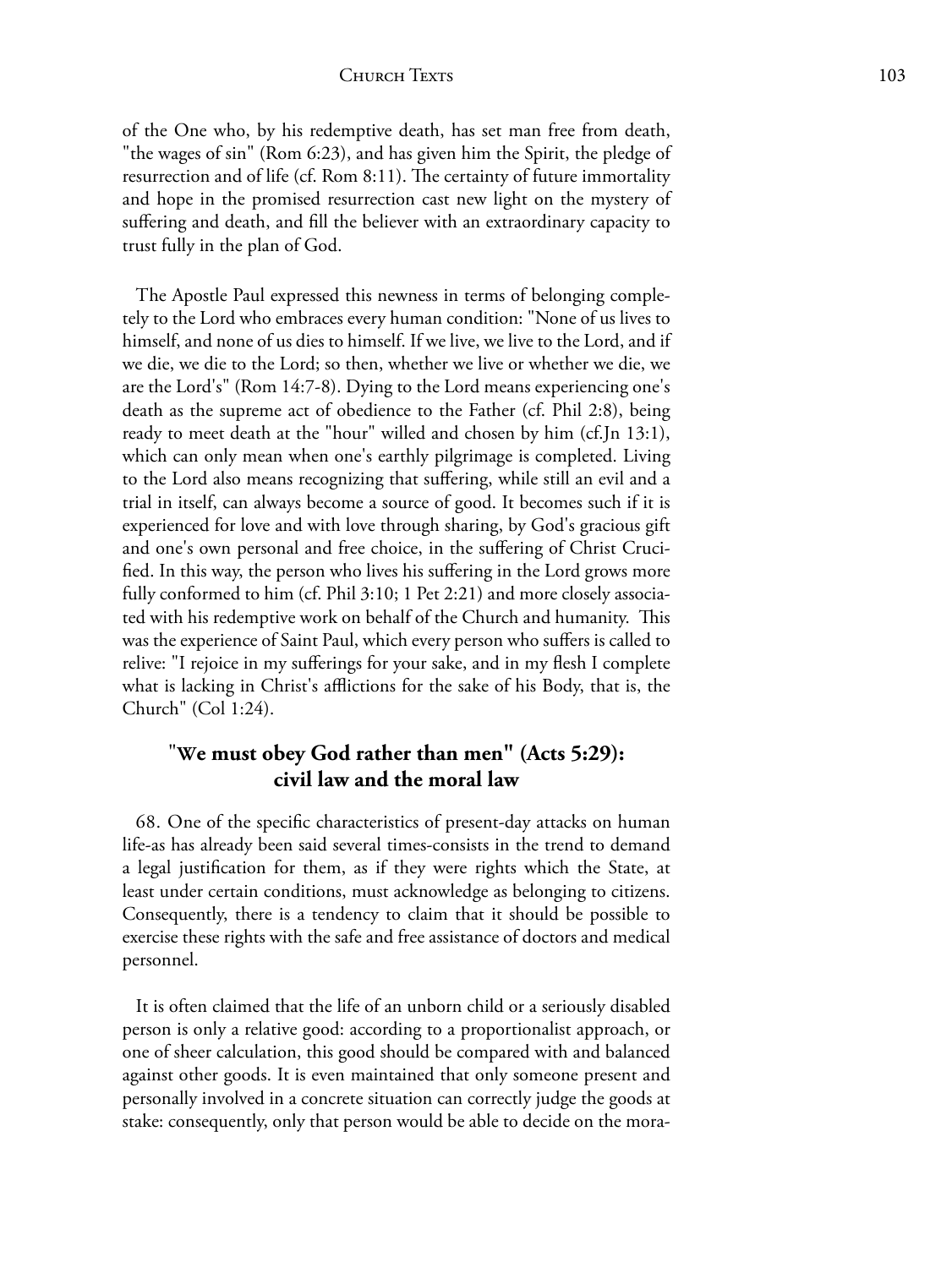lity of his choice. The State therefore, in the interest of civil coexistence and social harmony, should respect this choice, even to the point of permitting abortion and euthanasia.

At other times, it is claimed that civil law cannot demand that all citizens should live according to moral standards higher than what all citizens themselves acknowledge and share. Hence the law should always express the opinion and will of the majority of citizens and recognize that they have, at least in certain extreme cases, the right even to abortion and euthanasia. Moreover the prohibition and the punishment of abortion and euthanasia in these cases would inevitably lead-so it is said-to an increase of illegal practices: and these would not be subject to necessary control by society and would be carried out in a medically unsafe way. The question is also raised whether supporting a law which in practice cannot be enforced would not ultimately undermine the authority of all laws.

Finally, the more radical views go so far as to maintain that in a modern and pluralistic society people should be allowed complete freedom to dispose of their own lives as well as of the lives of the unborn: it is asserted that it is not the task of the law to choose between different moral opinions, and still less can the law claim to impose one particular opinion to the detriment of others.

69. In any case, in the democratic culture of our time it is commonly held that the legal system of any society should limit itself to taking account of and accepting the convictions of the majority. It should therefore be based solely upon what the majority itself considers moral and actually practises. Furthermore, if it is believed that an objective truth shared by all is de facto unattainable, then respect for the freedom of the citizens-who in a democratic system are considered the true rulers-would require that on the legislative level the autonomy of individual consciences be acknowledged. Consequently, when establishing those norms which are absolutely necessary for social coexistence, the only determining factor should be the will of the majority, whatever this may be. Hence every politician, in his or her activity, should clearly separate the realm of private conscience from that of public conduct.

As a result we have what appear to be two diametrically opposed tendencies. On the one hand, individuals claim for themselves in the moral sphere the most complete freedom of choice and demand that the State should not adopt or impose any ethical position but limit itself to guaranteeing maximum space for the freedom of each individual, with the sole limitation of not infringing on the freedom and rights of any other citizen. On the other hand, it is held that, in the exercise of public and professional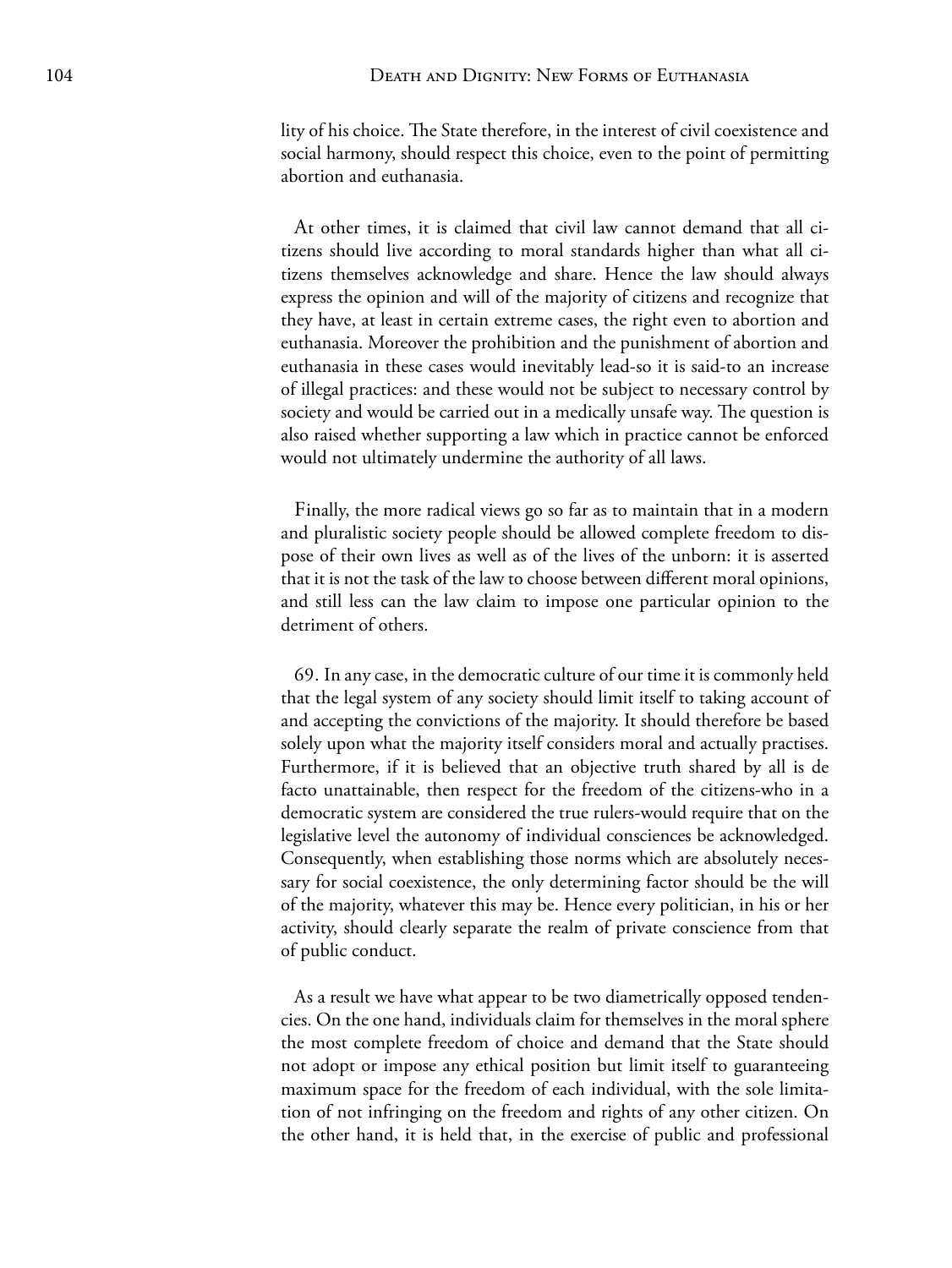duties, respect for other people's freedom of choice requires that each one should set aside his or her own convictions in order to satisfy every demand of the citizens which is recognized and guaranteed by law; in carrying out one's duties the only moral criterion should be what is laid down by the law itself. Individual responsibility is thus turned over to the civil law, with a renouncing of personal conscience, at least in the public sphere.

70. At the basis of all these tendencies lies the ethical relativism which characterizes much of present-day culture. There are those who consider such relativism an essential condition of democ- racy, inasmuch as it alone is held to guarantee tolerance, mutual respect between people and acceptance of the decisions of the majority, whereas moral norms considered to be objective and binding are held to lead to authoritarianism and intolerance.

But it is precisely the issue of respect for life which shows what misunderstandings and contradictions, accompanied by terrible practical consequences, are concealed in this position.

It is true that history has known cases where crimes have been committed in the name of "truth". But equally grave crimes and radical denials of freedom have also been committed and are still being committed in the name of "ethical relativism". When a parliamentary or social majority decrees that it is legal, at least under certain conditions, to kill unborn human life, is it not really making a "tyrannical" decision with regard to the weakest and most defenceless of human beings? Everyone's conscience rightly rejects those crimes against humanity of which our century has had such sad experience. But would these crimes cease to be crimes if, instead of being committed by unscrupulous tyrants, they were legitimated by popular consensus?

Democracy cannot be idolized to the point of making it a substitute for morality or a panacea for immorality. Fundamentally, democracy is a "system" and as such is a means and not an end. Its "moral" value is not automatic, but depends on conformity to the moral law to which it, like every other form of human behaviour, must be subject: in other words, its morality depends on the morality of the ends which it pursues and of the means which it employs. If today we see an almost universal consensus with regard to the value of democracy, this is to be considered a positive "sign of the times", as the Church's Magisterium has frequently noted. 88 But the value of democracy stands or falls with the values which it embodies and promotes. Of course, values such as the dignity of every human person, respect for inviolable and inalienable human rights, and the adoption of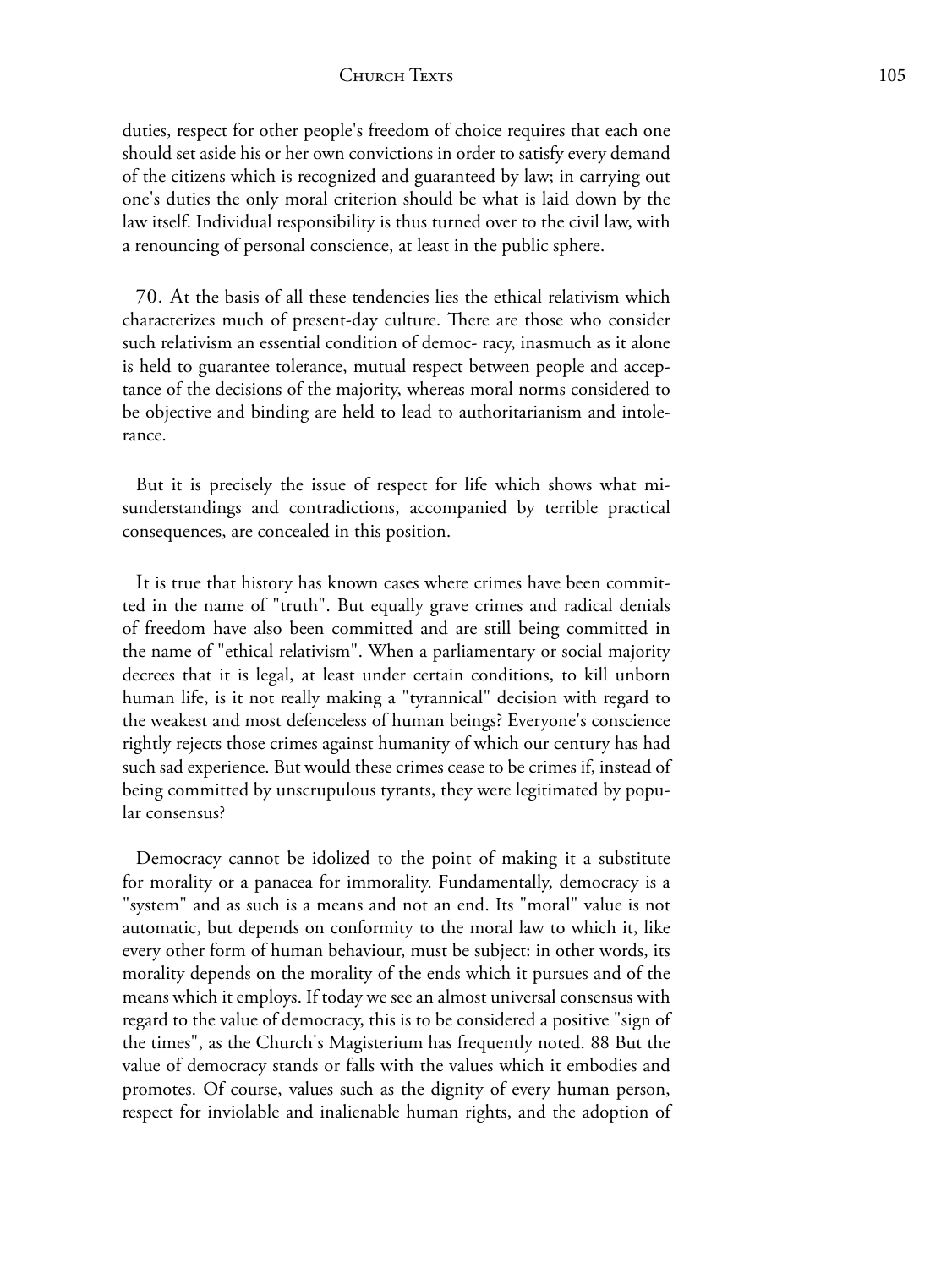the "common good" as the end and criterion regulating political life are certainly fundamental and not to be ignored.

The basis of these values cannot be provisional and changeable "majority" opinions, but only the acknowledgment of an objective moral law which, as the "natural law" written in the human heart, is the obligatory point of reference for civil law itself. If, as a result of a tragic obscuring of the collective conscience, an attitude of scepticism were to succeed in bringing into question even the fundamental principles of the moral law, the democratic system itself would be shaken in its foundations, and would be reduced to a mere mechanism for regulating different and opposing interests on a purely empirical basis.

Some might think that even this function, in the absence of anything better, should be valued for the sake of peace in society. While one acknowledges some element of truth in this point of view, it is easy to see that without an objective moral grounding not even democracy is capable of ensuring a stable peace, especially since peace which is not built upon the values of the dignity of every individual and of solidarity between all people frequently proves to be illusory. Even in participatory systems of government, the regulation of interests often occurs to the advantage of the most powerful, since they are the ones most capable of maneuvering not only the levers of power but also of shaping the formation of consensus. In such a situation, democracy easily becomes an empty word.

71. It is therefore urgently necessary, for the future of society and the development of a sound democracy, to rediscover those essential and innate human and moral values which flow from the very truth of the human being and express and safeguard the dignity of the person: values which no individual, no majority and no State can ever create, modify or destroy, but must only acknowledge, respect and promote.

Consequently there is a need to recover the basic elements of a vision of the relationship between civil law and moral law, which are put forward by the Church, but which are also part of the patrimony of the great juridical traditions of humanity.

Certainly the purpose of civil law is different and more limited in scope than that of the moral law. But "in no sphere of life can the civil law take the place of conscience or dictate norms concerning things which are outside its competence", which is that of ensuring the common good of people through the recognition and defence of their fundamental rights, and the promotion of peace and of public morality. The real purpose of civil law is to guarantee an ordered social coexistence in true justice, so that all may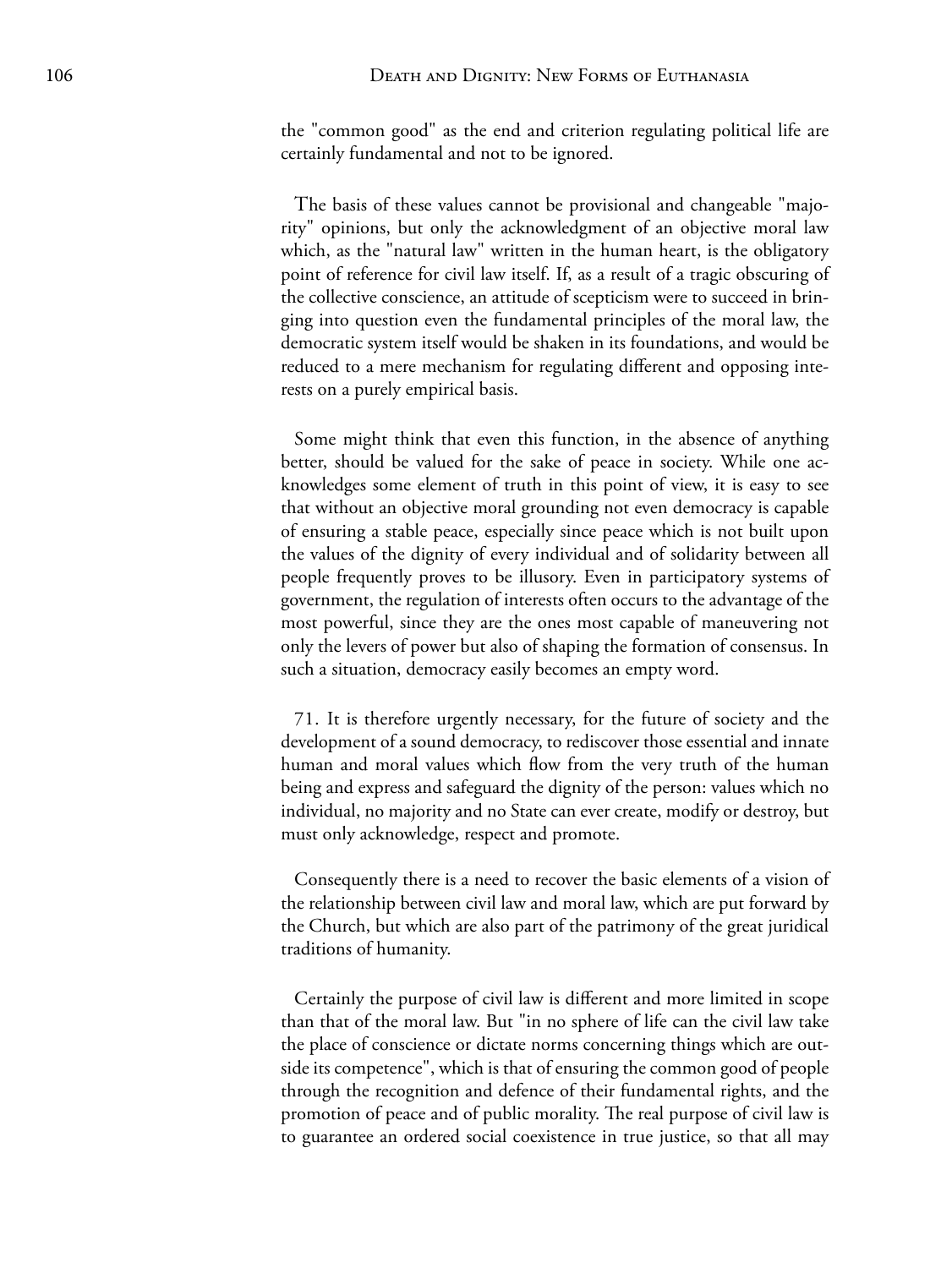"lead a quiet and peaceable life, godly and respectful in every way" (1 Tim 2:2). Precisely for this reason, civil law must ensure that all members of society enjoy respect for certain fundamental rights which innately belong to the person, rights which every positive law must recognize and guarantee. First and fundamental among these is the inviolable right to life of every innocent human being. While public authority can sometimes choose not to put a stop to something which-were it prohibited- would cause more serious harm, it can never presume to legitimize as a right of individualseven if they are the majority of the members of society-an offence against other persons caused by the disregard of so fundamental a right as the right to life. The legal toleration of abortion or of euthanasia can in no way claim to be based on respect for the conscience of others, precisely because society has the right and the duty to protect itself against the abuses which can occur in the name of conscience and under the pretext of freedom.

In the Encyclical Pacem in Terris, John XXIII pointed out that "it is generally accepted today that the common good is best safeguarded when personal rights and duties are guaranteed. The chief concern of civil authorities must therefore be to ensure that these rights are recognized, respected, co-ordinated, defended and promoted, and that each individual is enabled to perform his duties more easily. For to safeguard the inviolable rights of the human person, and to facilitate the performance of his duties, is the principal duty of every public authority'. Thus any government which refused to recognize human rights or acted in violation of them, would not only fail in its duty; its decrees would be wholly lacking in binding force".

72. The doctrine on the necessary conformity of civil law with the moral law is in continuity with the whole tradition of the Church. This is clear once more from John XXIII's Encyclical: "Authority is a postulate of the moral order and derives from God. Consequently, laws and decrees enacted in contravention of the moral order, and hence of the divine will, can have no binding force in conscience...; indeed, the passing of such laws undermines the very nature of authority and results in shameful abuse". This is the clear teaching of Saint Thomas Aquinas, who writes that "human law is law inasmuch as it is in conformity with right reason and thus derives from the eternal law. But when a law is contrary to reason, it is called an unjust law; but in this case it ceases to be a law and becomes instead an act of violence". And again: "Every law made by man can be called a law insofar as it derives from the natural law. But if it is somehow opposed to the natural law, then it is not really a law but rather a corruption of the law".

Now the first and most immediate application of this teaching concerns a human law which disregards the fundamental right and source of all other rights which is the right to life, a right belonging to every individual.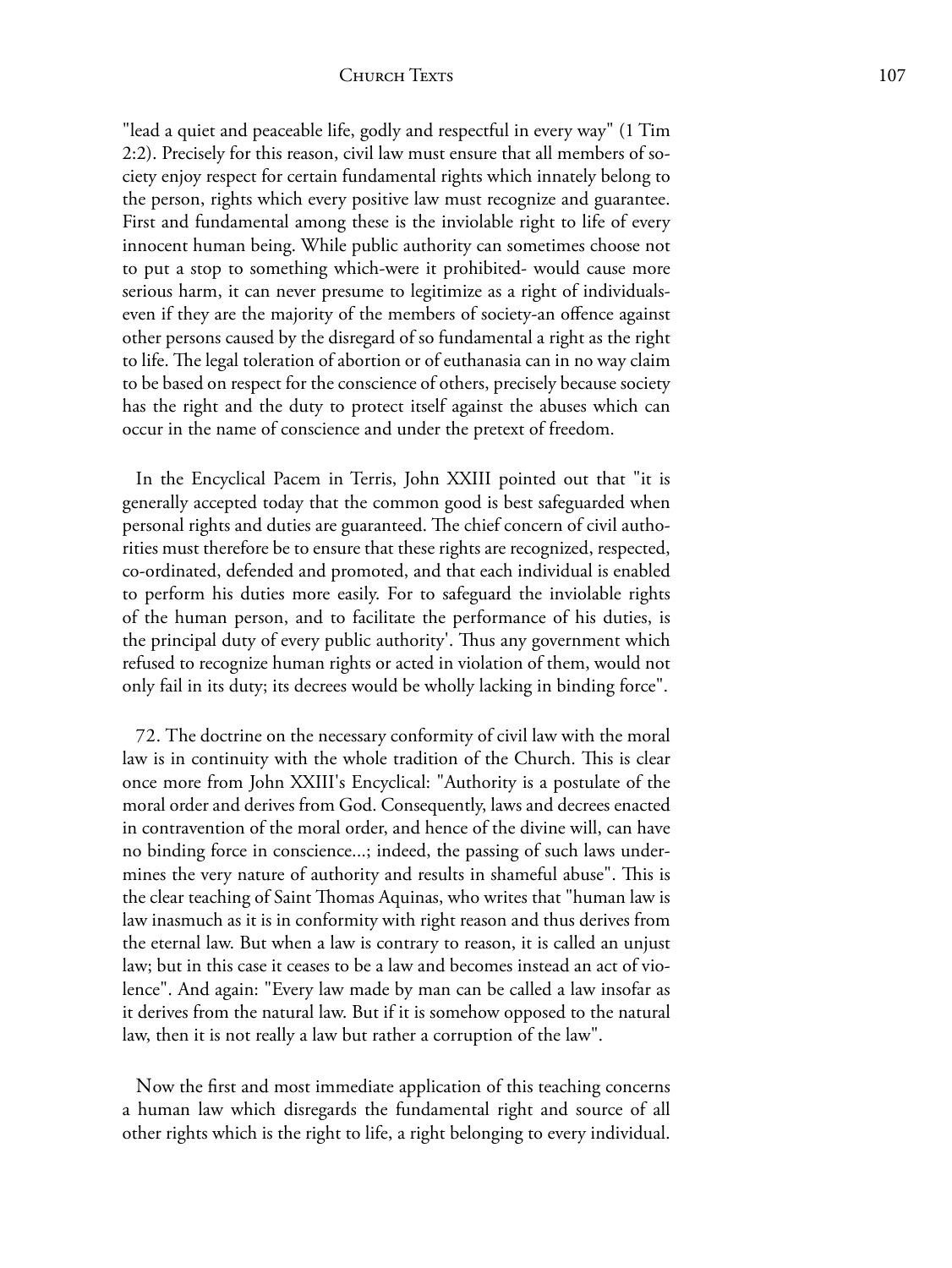Consequently, laws which legitimize the direct killing of innocent human beings through abortion or euthanasia are in complete opposition to the inviolable right to life proper to every individual; they thus deny the equality of everyone before the law. It might be objected that such is not the case in euthanasia, when it is requested with full awareness by the person involved. But any State which made such a request legitimate and authorized it to be carried out would be legalizing a case of suicide-murder, contrary to the fundamental principles of absolute respect for life and of the protection of every innocent life. In this way the State contributes to lessening respect for life and opens the door to ways of acting which are destructive of trust in relations between people. Laws which authorize and promote abortion and euthanasia are therefore radically opposed not only to the good of the individual but also to the common good; as such they are completely lacking in authentic juridical validity. Disregard for the right to life, precisely because it leads to the killing of the person whom society exists to serve, is what most directly conflicts with the possibility of achieving the common good. Consequently, a civil law authorizing abortion or euthanasia ceases by that very fact to be a true, morally binding civil law.

73. Abortion and euthanasia are thus crimes which no human law can claim to legitimize. There is no obligation in conscience to obey such laws; instead there is a grave and clear obligation to oppose them by conscientious objection. From the very beginnings of the Church, the apostolic preaching reminded Christians of their duty to obey legitimately constituted public authorities (cf. Rom 13:1-7; 1 Pet 2:13-14), but at the same time it firmly warned that "we must obey God rather than men" (Acts 5:29). In the Old Testament, precisely in regard to threats against life, we find a significant example of resistance to the unjust command of those in authority. After Pharaoh ordered the killing of all newborn males, the Hebrew midwives refused. "They did not do as the king of Egypt commanded them, but let the male children live" (Ex 1:17). But the ultimate reason for their action should be noted: "the midwives feared God" (ibid.). It is precisely from obedience to God-to whom alone is due that fear which is acknowledgment of his absolute sovereignty-that the strength and the courage to resist unjust human laws are born. It is the strength and the courage of those prepared even to be imprisoned or put to the sword, in the certainty that this is what makes for "the endurance and faith of the saints" (Rev 13:10).

In the case of an intrinsically unjust law, such as a law permitting abortion or euthanasia, it is therefore never licit to obey it, or to "take part in a propaganda campaign in favour of such a law, or vote for it".

 $\left( \ldots \right)$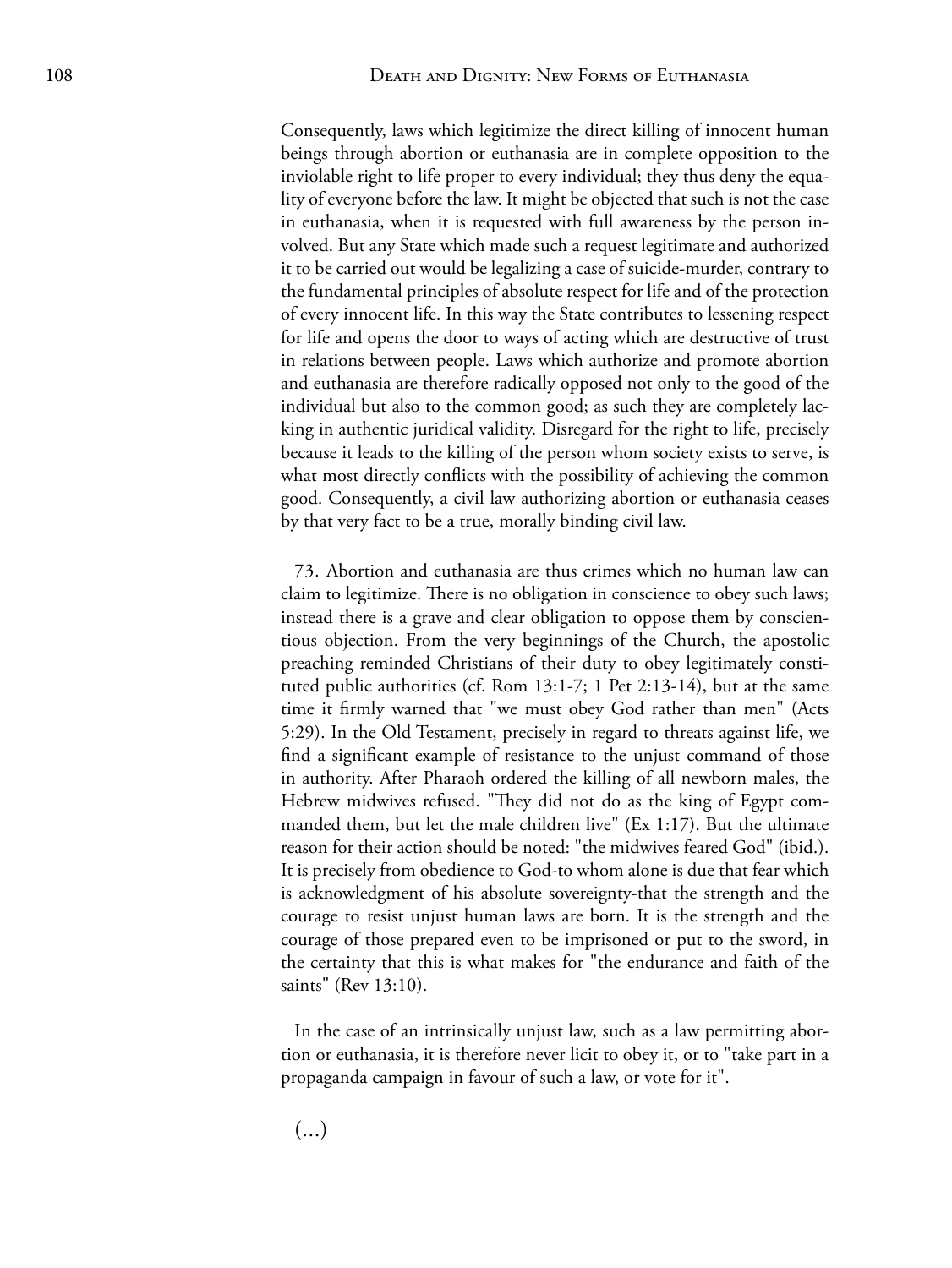74. The passing of unjust laws often raises difficult problems of conscience for morally upright people with regard to the issue of cooperation, since they have a right to demand not to be forced to take part in morally evil actions. Sometimes the choices which have to be made are difficult; they may require the sacrifice of prestigious professional positions or the relinquishing of reasonable hopes of career advancement. In other cases, it can happen that carrying out certain actions, which are provided for by legislation that overall is unjust, but which in themselves are indifferent, or even positive, can serve to protect human lives under threat. There may be reason to fear, however, that willingness to carry out such actions will not only cause scandal and weaken the necessary opposition to attacks on life, but will gradually lead to further capitulation to a mentality of permissiveness.

In order to shed light on this difficult question, it is necessary to recall the general principles concerning cooperation in evil actions. Christians, like all people of good will, are called upon under grave obligation of conscience not to cooperate formally in practices which, even if permitted by civil legislation, are contrary to God's law. Indeed, from the moral standpoint, it is never licit to cooperate formally in evil. Such cooperation occurs when an action, either by its very nature or by the form it takes in a concrete situation, can be defined as a direct participation in an act against innocent human life or a sharing in the immoral intention of the person committing it. This cooperation can never be justified either by invoking respect for the freedom of others or by appealing to the fact that civil law permits it or requires it. Each individual in fact has moral responsibility for the acts which he personally performs; no one can be exempted from this responsibility, and on the basis of it everyone will be judged by God himself (cf. Rom 2:6; 14:12).

To refuse to take part in committing an injustice is not only a moral duty; it is also a basic human right. Were this not so, the human person would be forced to perform an action intrinsically incompatible with human dignity, and in this way human freedom itself, the authentic meaning and purpose of which are found in its orientation to the true and the good, would be radically compromised. What is at stake therefore is an essential right which, precisely as such, should be acknowledged and protected by civil law. In this sense, the opportunity to refuse to take part in the phases of consultation, preparation and execution of these acts against life should be guaranteed to physicians, health-care personnel, and directors of hospitals, clinics and convalescent facilities. Those who have recourse to conscientious objection must be protected not only from legal penalties but also from any negative effects on the legal, disciplinary, financial and professional plane.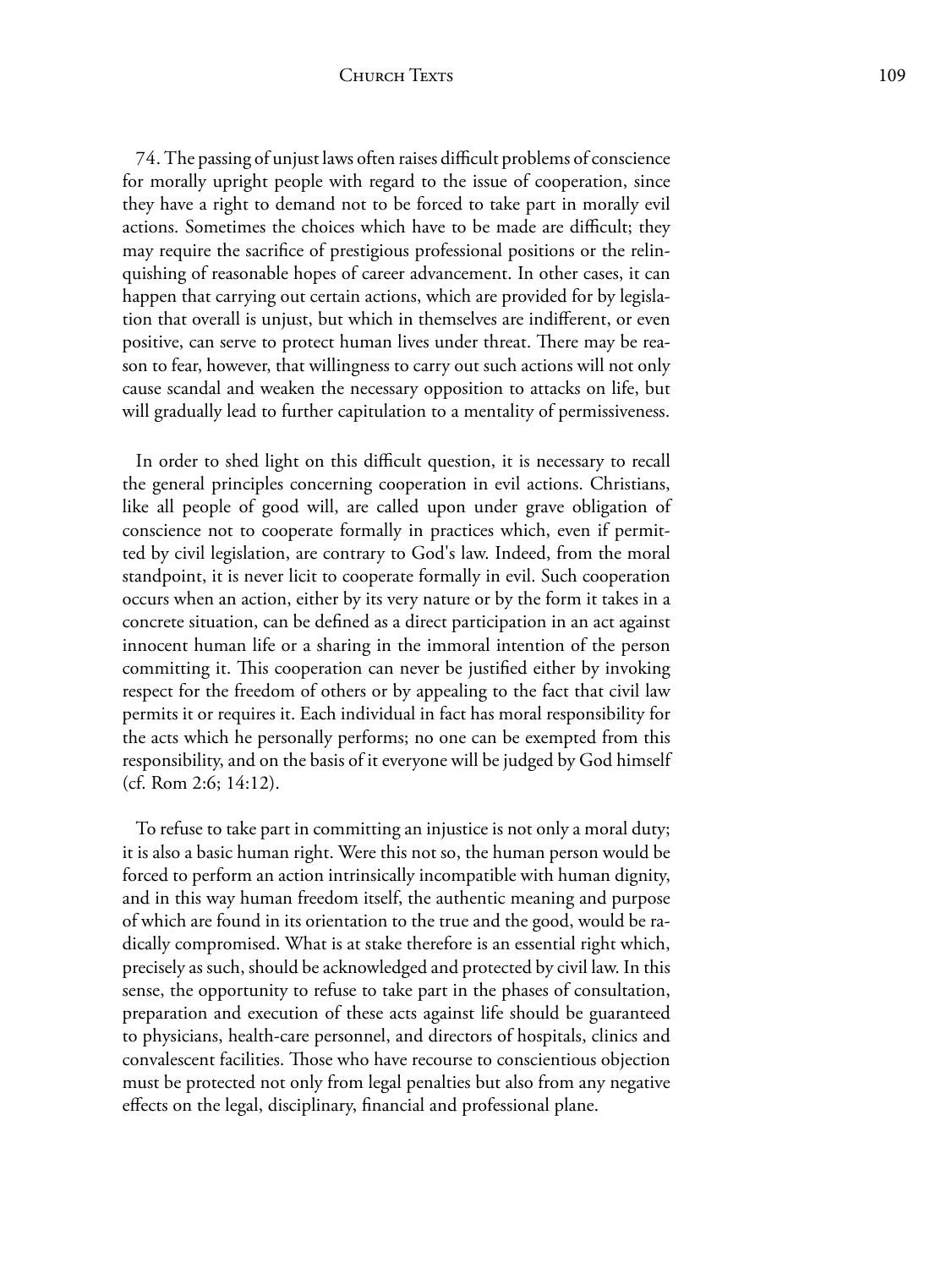# **THIRD STAGE: REPERCUSSIONS OF LEGALIZED EUTHANASIA**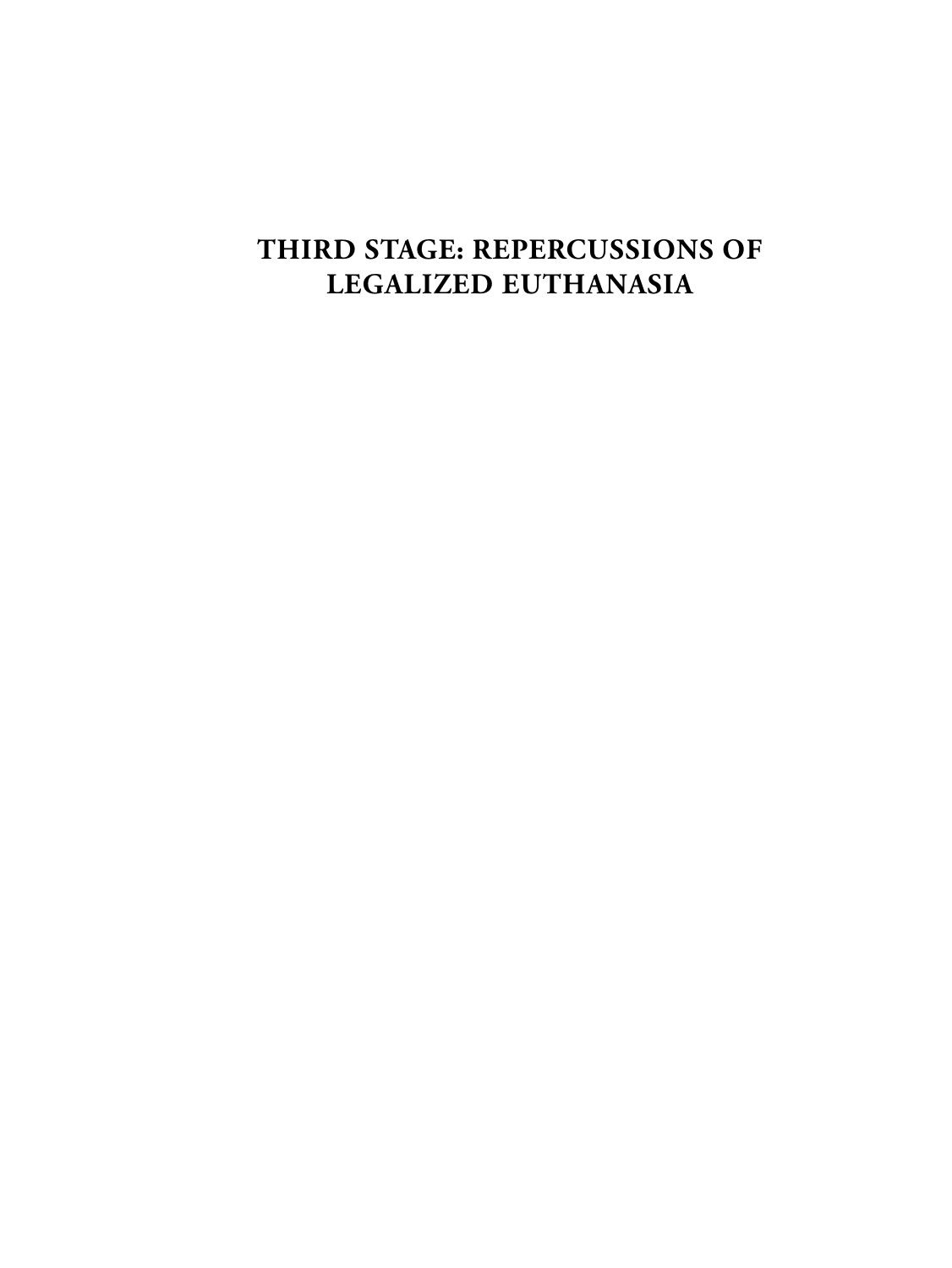# *LEGALIZING EUTHANASIA FOR CHILDREN IN THE NETHERLANDS*

# STATEMENT BY MSGR ELIO SGRECCIA PONTIFICAL ACADEMY FOR LIFE

*3 September 2004*

## **The Last Restriction Overcome**

I<sub>sion</sub>  $\mathsf{\Gamma}$  t has not been possible thus far to locate the text of the protocol describing the agreement made by the University Clinic of Groningen in The Netherlands and the Dutch judicial Authorities concerning the extension of euthanasia to children under the age of 12 and even at birth. This protocol, according to press reports attributed to Dr Edward Verhagen, director of the clinic mentioned, establishes "extremely strictly, step by step, the procedures that doctors are obliged to follow" when dealing with the problem of "freeing from pain" children (within the above-mentioned age group) who are seriously ill by subjecting them to euthanasia.

A law passed by the Dutch Parliament on 1 April 2002 had already provided for help in dying ("assisted suicide"), not only for sick adults who make "an explicit, logical and repeated" request for it and young people between the ages of 16 to 18 who submit a written request (art. 3, sect. 2 of the law), but also for adolescents capable of consent from 12 to 16 years of age, on condition that their parents or legal guardian add their consent to the personal request of those affected by incurable disease or pain (art. 4, sect. 2).

Now, in Holland, with this latest medical-juridical agreement, a boundary prescribed by the Helsinki Code and thus far prohibited even for clinical experimentation has also been crossed: euthanasia is permitted - according to the news published which, unfortunately, we are bound to accept as well-founded - also for children under age 12, including newborn infants, for whom it is of course impossible to speak of valid consent. For this age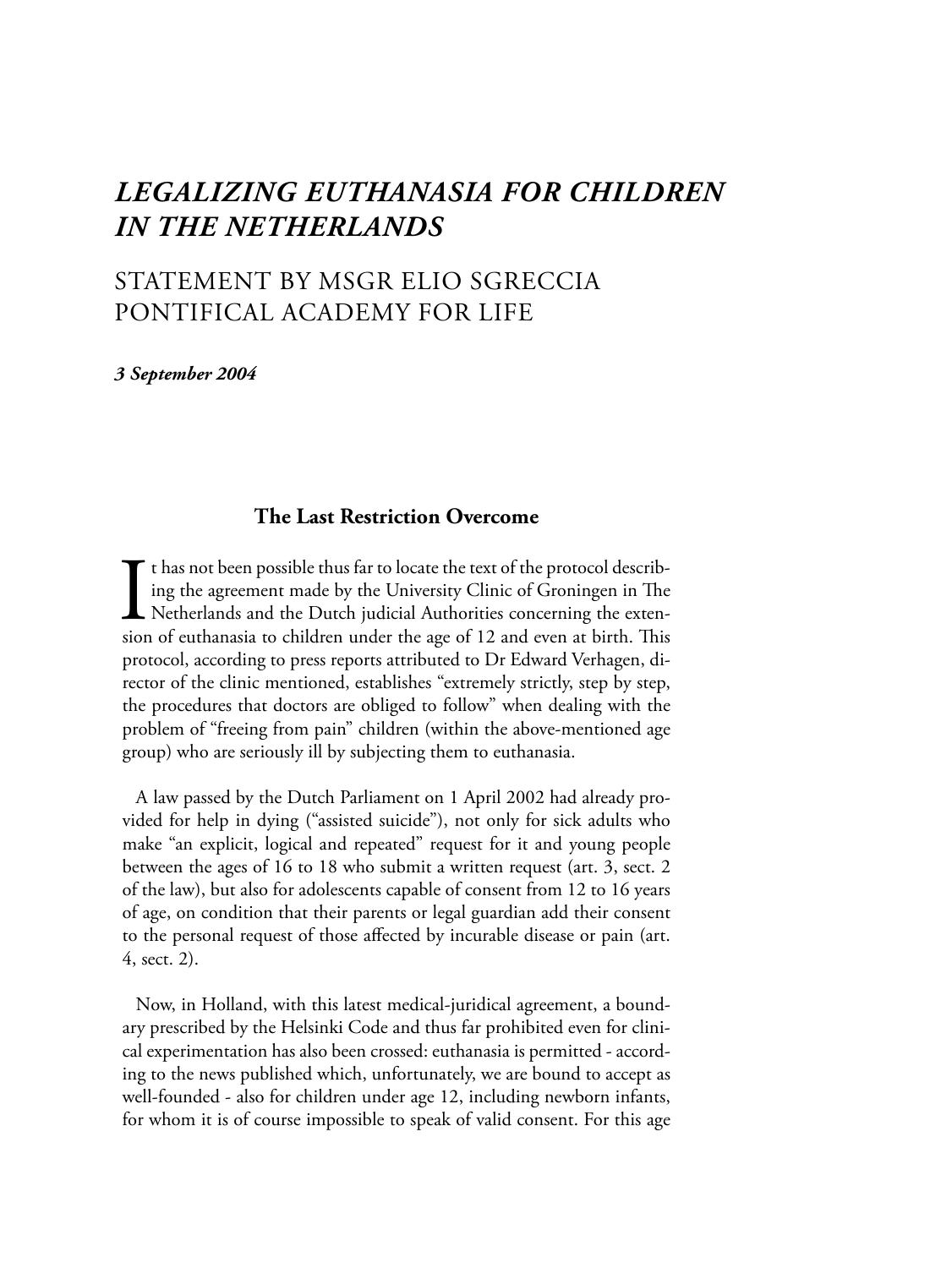group, as mentioned, clinical experimentation continues to be prohibited throughout the world because of the risk, however minimal, to the subject that is always involved; nor is it possible to depart from this norm with the consent of the parents or guardians, except in the case that such experimentation will be of benefit to the life or health of the subject on whom it is carried out.

Recent events in The Netherlands have gone far beyond the ethical norms concerning clinical experimentation, inspired by the principles proclaimed after the Nuremberg Trials. In fact, the medical-judiciary agreement allows for access to euthanasia as long as the consent of the parents and the opinion of the doctor treating the patient and - as rumour has it - of a possibly "independent" doctor have been obtained.

Here it is not a question of "helping someone to die" or of "assisted suicide" but of death inflicted "to release from pain", in other words, euthanasia true and proper.

The observations this gives rise to are many and deeply disconcerting, particularly on the moral plane.

## **The "Slippery Slope"**

I<sub>for</sub> It is easy to see how the law of the "slippery slope" functions: once the legitimacy had been recognized of inducing death out of pity for the lucid adult who has made an explicit, repeated and documented request for it, its application was then extended to young people, to adolescents with the consent of their parents or guardians, and in the end, also to children and newborn infants, obviously without their consent.

It is also easy to foresee that people will slide further down the slippery slope of euthanasia in years to come, until adult patients deemed incapable of being asked for their consent are included, such as, for example, the mentally ill or those in a persistent coma or so-called vegetative state.

It is said that in any case there is always a judge who can monitor abuses and punish the physician who might violate the norms, but to what can the judge appeal when the norm removes all grounds for the definition of the abuse itself?

It is also said that the argument of the slippery slope is a weak one: in my opinion, however, it shows that its perverse efficiency functions unavoidably because it implies the absence of absolute values that are to be upheld and is accompanied by an obvious moral relativism. It functions in the context of euthanasia as in various other fields of public ethics, regardless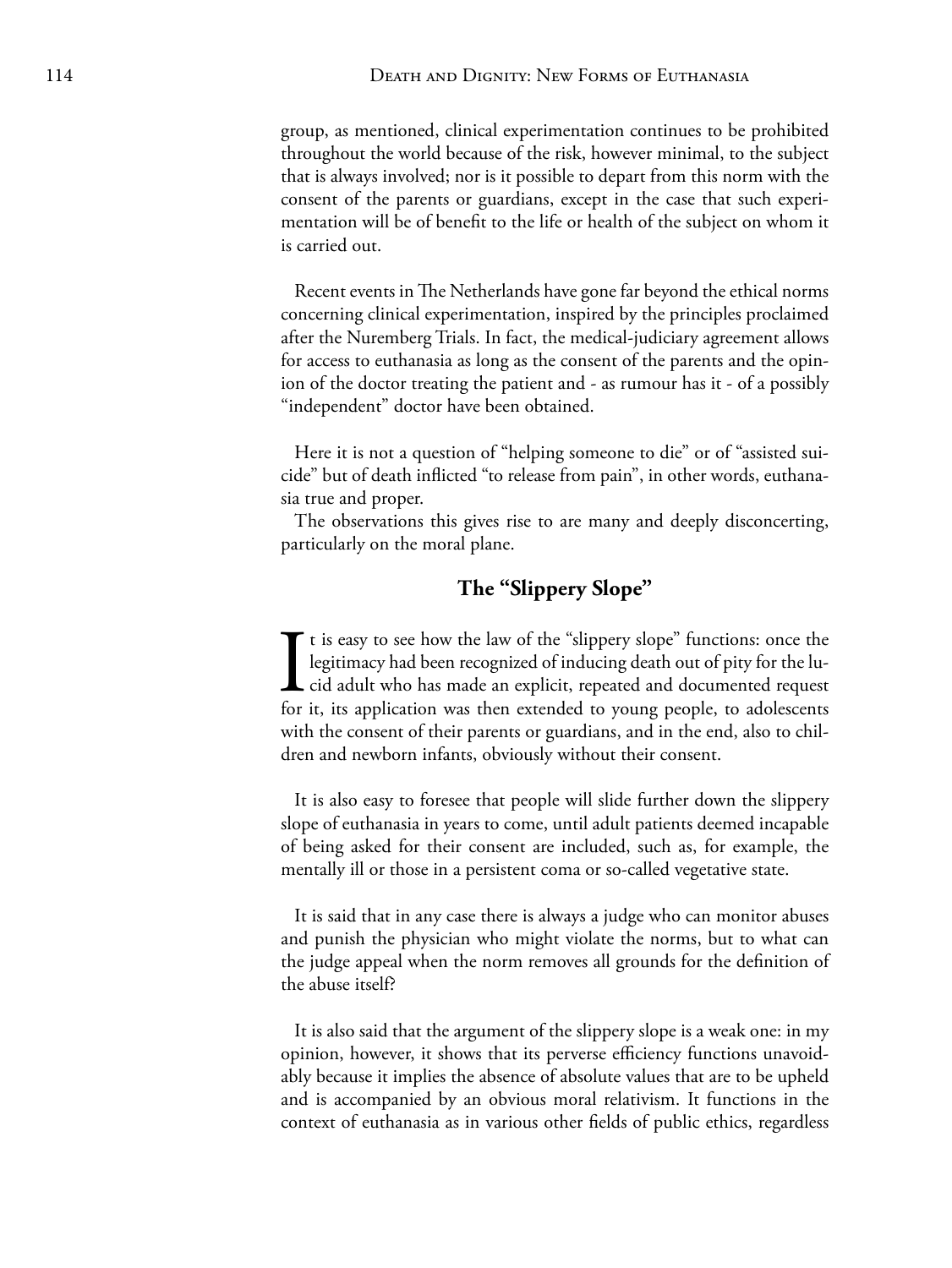of whether it is a question of abortion (in this case, one begins with the case of anencephaly and ends up with the case of the child conceived before a holiday), or a matter of procreation (here, the first step is the request for the legalization of the homologous insemination, that ends up with the matter of the authorization of therapeutic cloning).

Once on the slippery slope, not only the logical slant comes into play but also economic interests, and then the slipperiness becomes fatal and inexorable.

## **On What Ethical Basis?**

Should one wish to seek an "ethical reason" for this "gradual decline"<br>in humanity", it would be easy to trace it to contemporary literature.<br>To justify mercy killing, the starting point was the reference to the prinhould one wish to seek an "ethical reason" for this "gradual decline in humanity", it would be easy to trace it to contemporary literature.

ciple of autonomy as it was spelled out by the Manifesto on Euthanasia in 1974, and reinforced in some countries by the request for the so-called "testament of life"; in this perspective, its morality would be focused in the fact that patients, knowing they can do what they wish with their life, also want to do what they wish with their death.

To reassure public opinion, the Dutch law at the time of its approval emphasized that the patient's request must be insistent, lucid, preferably in writing; but with this new Dutch development, the wishes of the subject, who is obviously incapable of expressing a choice of his own because of his age, are overruled, and his will is substituted by the desire of others parents or guardians, with the opinion of the doctor who interprets it. The doctor must also assess the pain and suffering of the patient and ascertain whether they are such as to justify inducing his or her death.

But then, it is no longer the principle of autonomy which is at stake, but rather an "external" decision which must be considered ethical even when it is imposed by an able, thinking adult on behalf of a subject who is incapable of making an evaluation or request: following this, death is deliberately forced upon the "beneficiary", who dies like someone "put to death": quite different from autonomy and a sense of compassion!

We are dealing with a type of freedom available to adults that is considered legitimate even when it is exercised over those who have no autonomy.

So, in order to justify euthanasia, there has even been an appeal for liberation from "useless" pain and suffering, as shown by the gentle prefix "eu" of the deadly term euthanasia (easy death). But what kind of suffering is involved? And to whom does this suffering belong?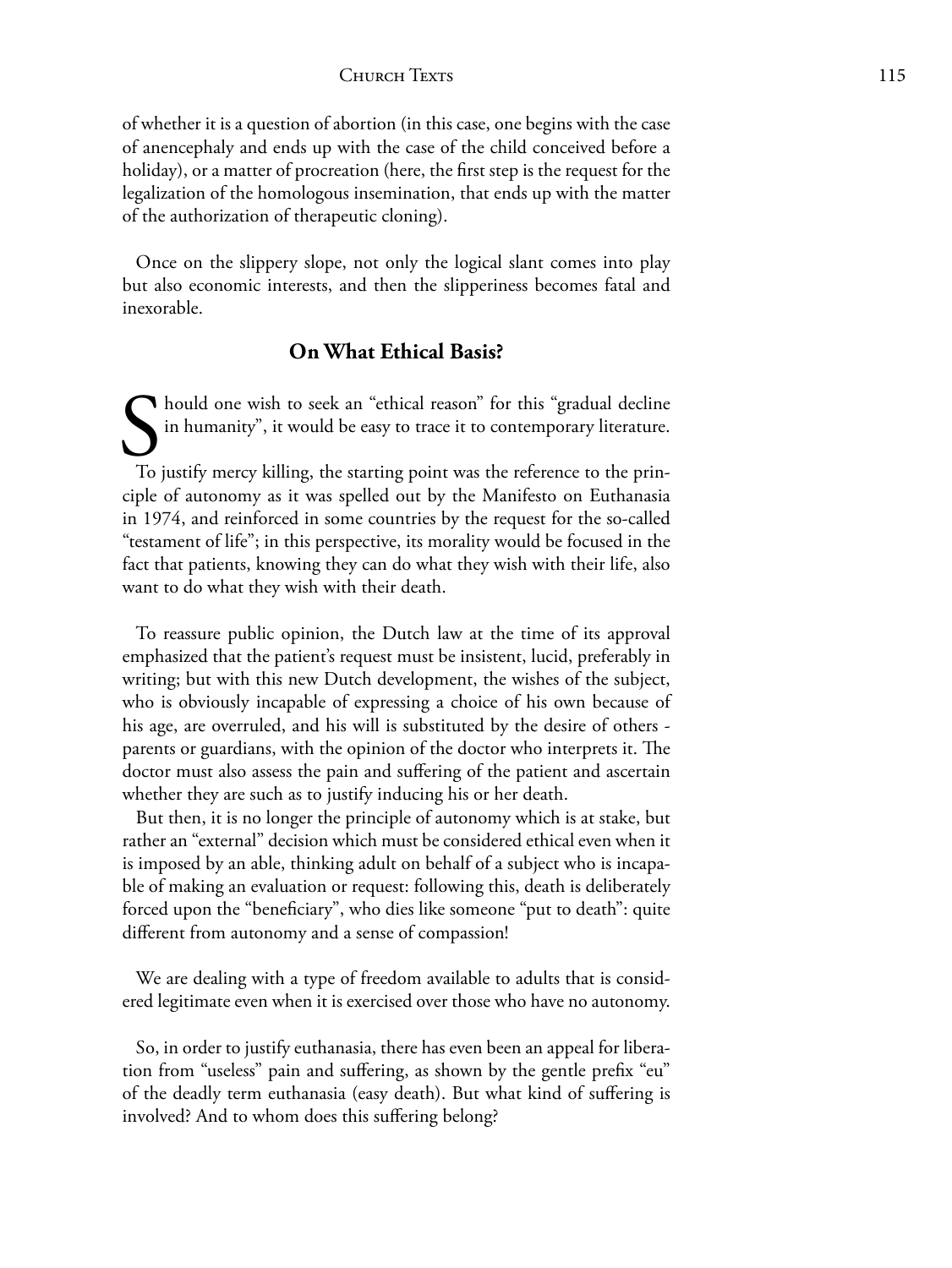The child or newborn infant, who as the paediatricians say suffers less than the adult, is not capable of evaluating or defining his or her suffering as unbearable; the person who assesses it, according to Dutch law, is the doctor, and those who consent and decide are relatives. Incidentally, is not this an issue of their own suffering?

Everyone then knows that in our time almost all pain has become "curable"; palliative and analgesic treatments, promoted, thanks be to God, throughout the world and prescribed by doctors and by health ministries, succeed in maintaining and harmonizing the humanity of treatments and the serenity of death.

The dignity of the sick person's pain aside and the value of solidarity that innocent suffering raises, should pain and suffering be treated by recourse to the violence of inducing premature death?

We should think seriously about the possible appearance of a kind of "social Darwinism" that is intended to facilitate the elimination of human beings burdened by suffering or defects, all in order to "anaesthetize" the whole of society. Darwin himself held that building hospitals for the insane, the disabled and the sick and passing laws for the support of the povertystricken were obstacles to human evolution (cf. C. Darwin, The Descent of Man and Selection in Relation to Sex [1871], cited in J.C. Guillebaud, Le principe d'humanité, Editions du Seuil, 2001, p. 368), because such an attitude on the part of society would prevent or delay the natural elimination of defective persons.

It is not for nothing that certain commentators, also non-medical, have recently been reported in the newspapers as speaking of "eugenics in disguise", with reference to this latest development in Dutch law concerning euthanasia.

## **The Utilitarian Drift**

I think, however, that it would not be incongruous to focus attention on a utilitarian mindset that is steadily penetrating Western society, together with the ideology of the maximization of pleasure and the minimization o on a utilitarian mindset that is steadily penetrating Western society, **L** together with the ideology of the maximization of pleasure and the minimization of pain. This ideology is backed by a utilitarianism linked to budgets and the allocation of resources in the field of medicine which is defined as "impossible" precisely because of its excessive cost for the community. This utilitarianism, given its budgetary links, stresses programmes involving an increase of wealth and productivity or industrial competition rather than the duty to relieve suffering and support the sick, persons who increasingly have to depend on the precarious situation of their own financial resources as they receive less and less assistance from the State.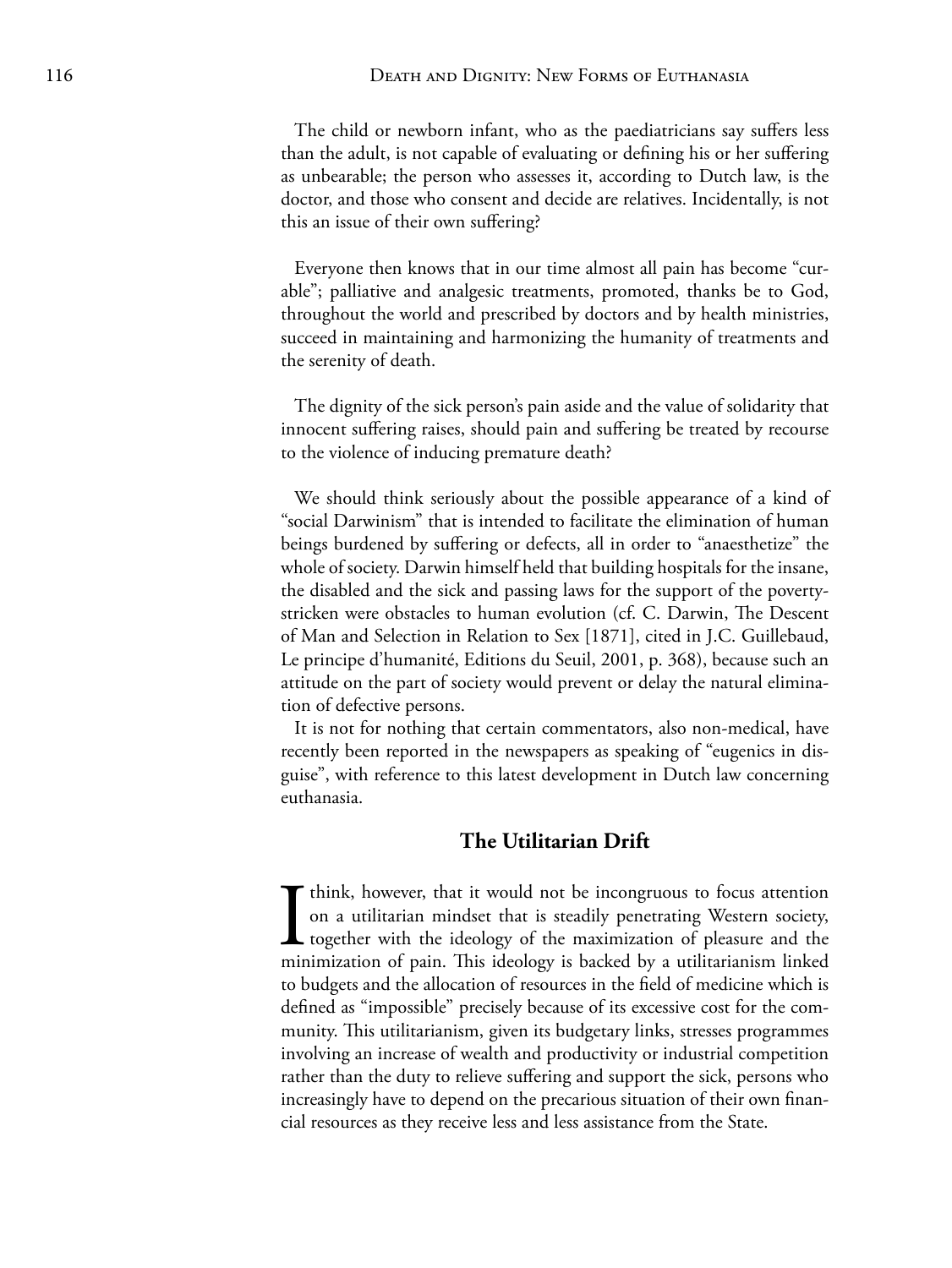So we have gone a long way not only from the ethic of freedom, but also from the ethic of solidarity. We are dominated by the society of the strong and the healthy and by the logic of the primacy of the economy. But are we still part of "humanity"?

### **The Principle of Humanity**

Some scholars have noted the existence of a great contradiction in contemporary society, a sort of schizophrenic split: on the one hand, the proclamation of "human rights" and the search for the definition of "crimes again temporary society, a sort of schizophrenic split: on the one hand, the proclamation of "human rights" and the search for the definition of "crimes against humanity", and on the other, the inability to define who the human person is, and consequently, what action should be deemed human or inhuman (cf. J.C. Guillebaud, Le principe d'humanité, Chap. I).

What it seems we are losing in our culture is the "principle of humanity".

Is it human to treat pain and to provide hospices for the sick afflicted with tumours or is it more humane to make available to those afflicted by incurable illnesses lethal drugs, whether they ask for them personally or their doctors presume that they would seek them if they could?

Who has the authority to decide whether a concept is "humane or inhumane", when human nature, the ontology of the person and an adequate concept of human dignity have been denied?

Does the person who is dying retain his or her human dignity so that no one can impose a despotism of life and death on one suffering and about to die?

This is the point: rediscovering human dignity, the dignity of every person who has value as such, a value that transcends earthly reality and is the source and purpose of social life, a good on which the universe converges (St Thomas Aquinas describes the person "quod est perfectissimum in rerum natura"), a good that cannot be exploited for any other interest by anyone (as the best of the secular moral traditions recalls, starting with Kant).

Biblical tradition sees in the human person's dignity the "image and likeness" of the Creator and, particularly in Christianity, identifies it with Christ himself: "I was sick and you visited me" (cf. Mt 25).

This is a matter of saving both the concept of humanity and the foundations of morality, with respect for the life and dignity of the human person.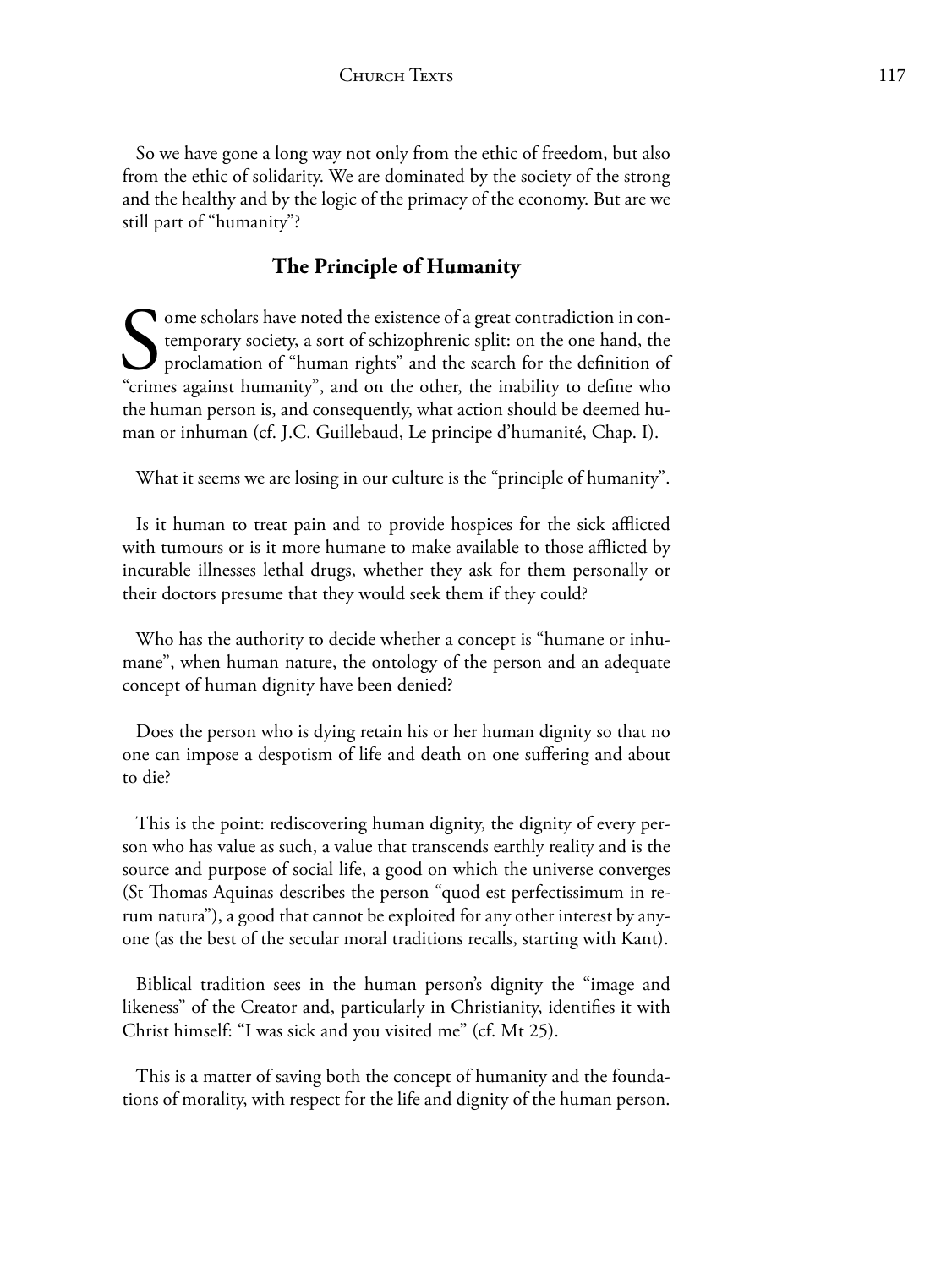#### **The Contribution of the Church**

The Church's position on the subject of euthanasia is well known, constantly reasserted and confirmed with the intention to uphold the dignity and life of every human being: constantly reasserted and confirmed with the intention to uphold the dignity and life of every human being:

"It is necessary to state firmly once more that nothing and no one can in any way permit the killing of an innocent human being, whether a fetus or an embryo, an infant or an adult, an old person, or one suffering from an incurable disease, or a person who is dying. Furthermore, no one is permitted to ask for this act of killing, either for himself or herself or for another person entrusted to his or her care, nor can he or she consent to it, either explicitly or implicitly. Nor can any authority legitimately recommend or permit such an action. For it amounts to the violation of the divine law, an offence against the dignity of the human person, a crime against life and an attack on humanity" (Congregation for the Doctrine of the Faith, Iura et Bona, Chap. II).

John Paul II's Encyclical Evangelium Vitae, which reaffirms the moral condemnation of euthanasia as "a grave violation of the law of God, since it is the deliberate and morally unacceptable killing of a human person" (n. 65), insists on suggesting a quite different way, "the way of love and true mercy, which our common humanity calls for and upon which faith in Christ the Redeemer, who died and rose again, sheds ever new light".

"The request which rises from the human heart in the supreme confrontation with suffering and death, especially when faced with the temptation to give up in utter desperation, is above all a request for companionship, sympathy and support in the time of trial" (n. 67). The Church, with her teaching, her activities and her own structures, constantly takes this view.

Europe, which is presenting itself to the world as a unity of peoples in solidarity in the name of "human rights", and which can still today preserve a plurimillennial patrimony of humanist civilization marked by respect for the human person and the practice of solidarity, must reject every cultural trend inspired by utilitarian cynicism or by the primacy of the economy over the human being, in order to continue to draft legislation that supports men and women and their dignity in a supportive society.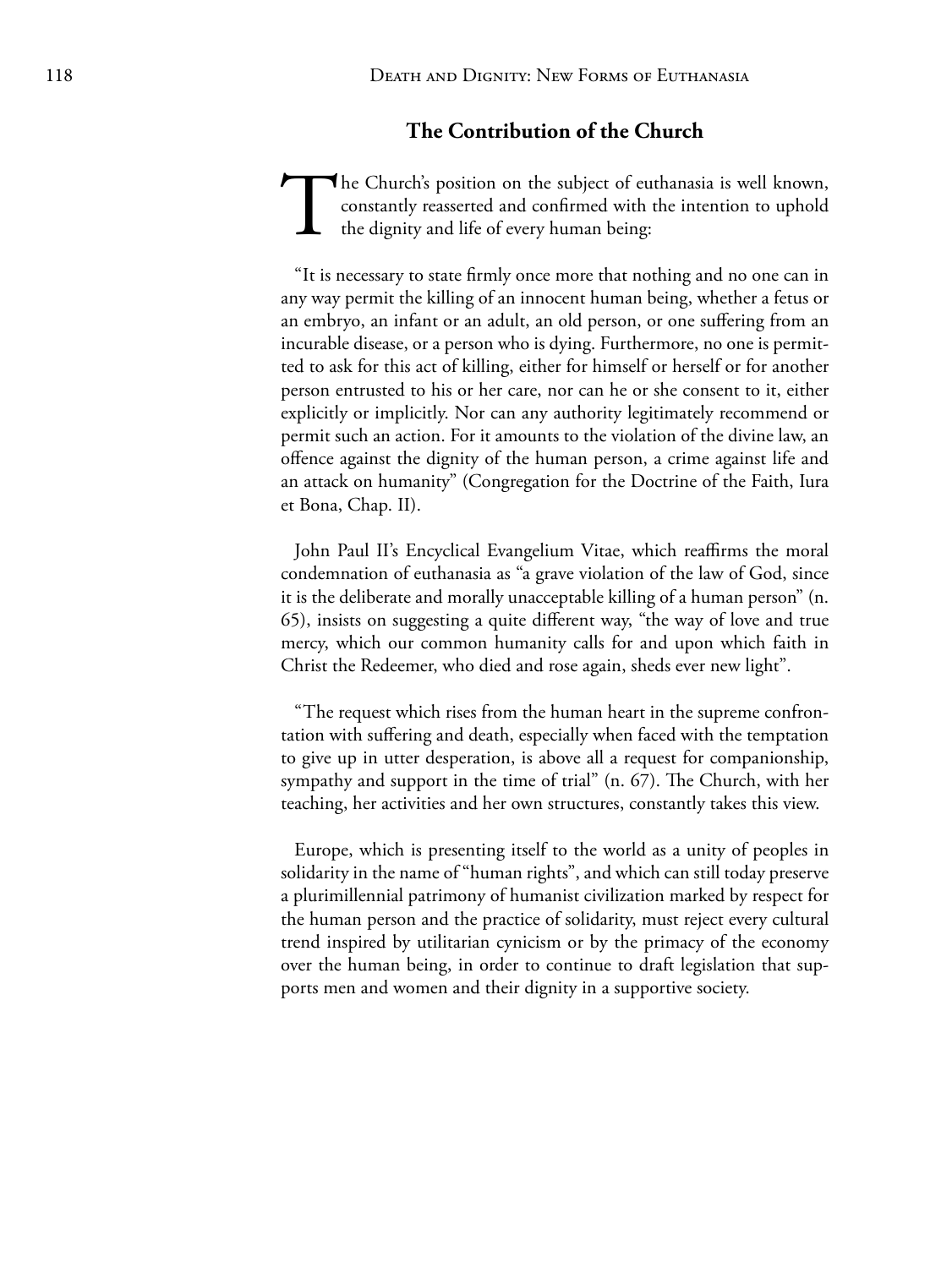# *ADDRESS TO THE 22ND INTERNATIONAL CONGRESS OF THE PONTIFICAL COUNCIL FOR THE PASTORAL CARE OF HEALTH CARE WORKERS*

## POPE BENEDICT XVI

*17 November 2007* 

*Clementine Hall* 

Your Eminence,

Venerable Brothers in the Episcopate and in the Priesthood,

Dear Brothers and Sisters,

I am pleased to meet you on the occasion of this International Conference organized by the Pontifical Council for Health Pastoral Care. I address my cordial greeting to each of you, which goes in the first place to Cardina ence organized by the Pontifical Council for Health Pastoral Care. I address my cordial greeting to each of you, which goes in the first place to Cardinal Javier Lozano Barragán, with sentiments of gratitude for the kind expressions he addressed to me in the name of all. With him I greet the Secretary and the other members of the Pontifical Council, the distinguished persons present and all those who are taking part in this meeting to reflect together on the theme of the pastoral care of the aged sick. This is a central aspect of pastoral health care today, which, thanks to the increase in life span, concerns an ever greater population who have multiple needs, but at the same time indubitable human and spiritual resources.

If it is true that human life in every phase is worthy of the maximum respect, in some sense it is even more so when it is marked by age and sickness. Old age constitutes the last step of our earthly pilgrimage, which has distinct phases, each with its own lights and shadows. One may ask: does a human being who moves toward a rather precarious condition due to age and sickness still have a reason to exist? Why continue to defend life when the challenge of illness becomes dramatic, and why not instead accept euthanasia as a liberation? Is it possible to live illness as a human experience to accept with patience and courage?

The person called to accompany the aged sick must confront these questions, especially when there seems to be no possibility of healing. Today's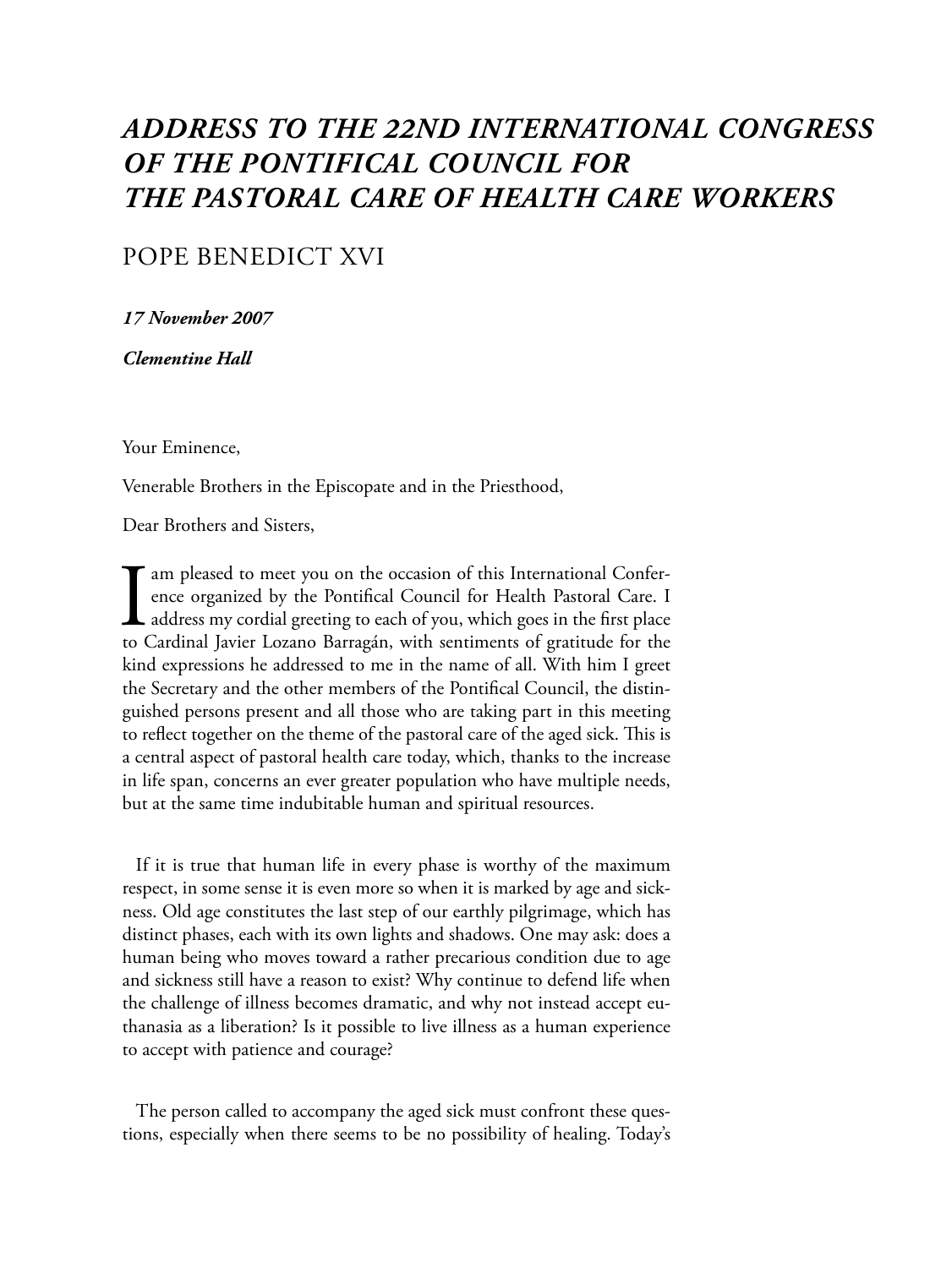efficiency mentality often tends to marginalize our suffering brothers and sisters, as if they were only a "weight" and "a problem" for society. The person with a sense of human dignity knows that they are to respect and sustain them while they face serious difficulties linked to their condition. Indeed, recourse to the use of palliative care when necessary is correct, which, even though it cannot heal, can relieve the pain caused by illness.

Alongside the indispensable clinical treatment, however, it is always necessary to show a concrete capacity to love, because the sick need understanding, comfort and constant encouragement and accompaniment. The elderly in particular must be helped to travel in a mindful and human way on the last stretch of earthly existence in order to prepare serenely for death, which - we Christians know - is a passage toward the embrace of the Heavenly Father, full of tenderness and mercy.

I would like to add that this necessary pastoral solicitude for the aged sick cannot fail to involve families, too. Generally, it is best to do what is possible so that the families themselves accept them and assume the duty with thankful affection, so that the aged sick can pass the final period of their life in their home and prepare for death in a warm family environment. Even when it would become necessary to be admitted to a health-care structure, it is important that the patient's bonds with his loved ones and with his own environment are not broken. In the most difficult moments of sickness, sustained by pastoral care, the patient is to be encouraged to find the strength to face his hard trial in prayer and with the comfort of the sacraments. He is to be surrounded by brethren in the faith who are ready to listen and to share his sentiments. Truly, this is the true objective of "pastoral" care for the aged, especially when they are sick, and more so if gravely sick.

On many occasions, my Venerable Predecessor John Paul II, who especially during his sickness offered an exemplary testimony of faith and courage, exhorted scientists and doctors to undertake research to prevent and treat illnesses linked to old age without ever ceding to the temptation to have recourse to practices that shorten the life of the aged and sick, practices that would turn out to be, in fact, forms of euthanasia. May scientists, researchers, doctors, nurses, as well as politicians, administrative and pastoral workers never forget that the temptation of euthanasia appears as "one of the more alarming symptoms of the "culture of death', which is advancing above all in prosperous societies" (Evangelium Vitae, n. 64). Man's life is a gift of God that we are all called to guard always. This duty also belongs to health-care workers, whose specific mission is to be "ministers of life" in all its phases, particularly in those marked by fragility connected with infirmity. A general commitment is needed so that human life is respected, not only in Catholic hospitals, but in every treatment facility.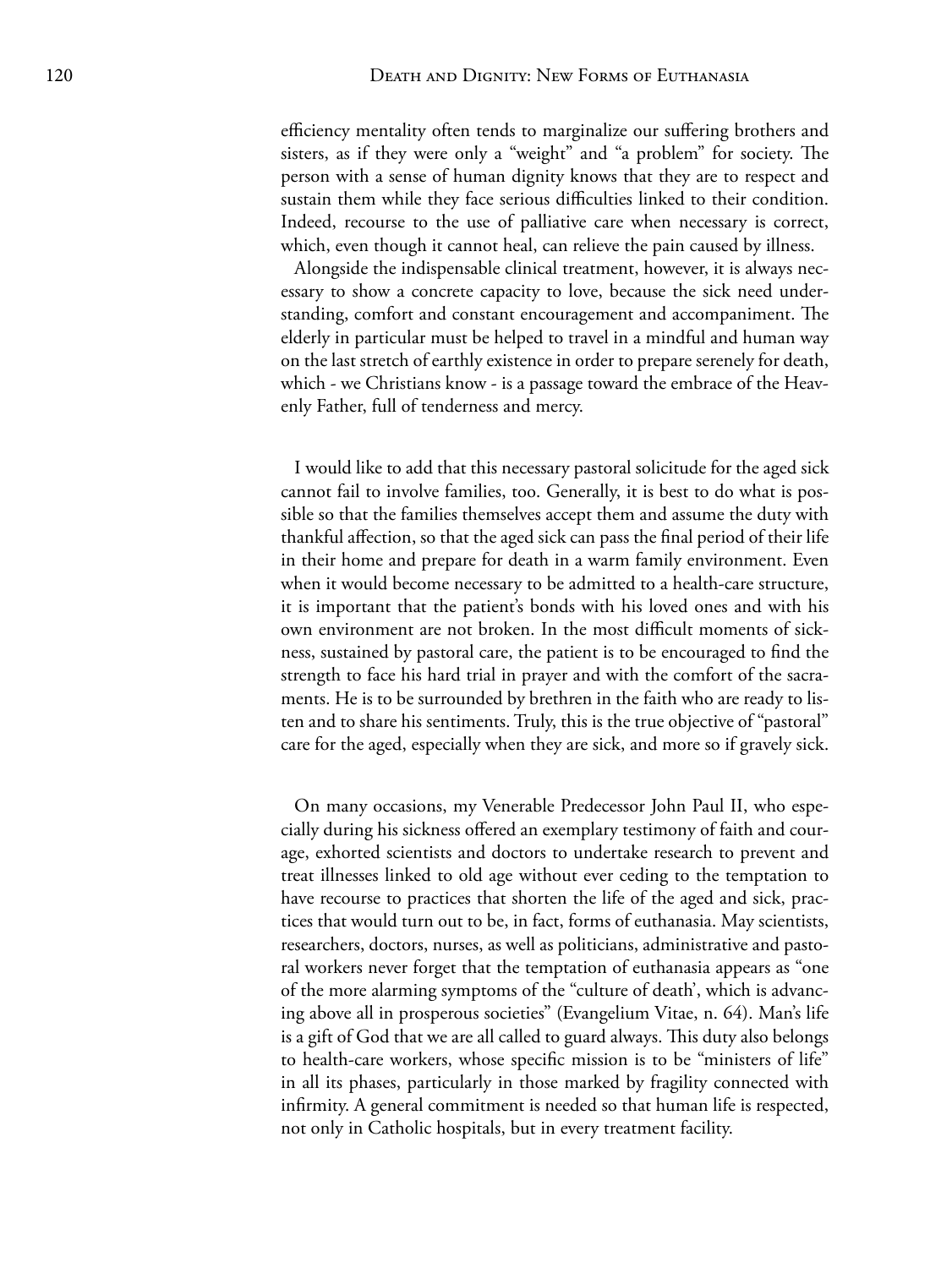### Church Texts 121

It is faith in Christ that enlightens Christians regarding sickness and the condition of the aged person, as in every other event and phase of existence. Jesus, dying on the Cross, gave human suffering a transcendent value and meaning. Faced with suffering and sickness, believers are invited to remain calm because nothing, not even death, can separate us from the love of Christ. In him and with him it is possible to face and overcome every physical and spiritual trial and to experience, exactly in the moment of greatest weakness, the fruits of Redemption. The Risen Lord manifests himself to those who believe in him as the Living One who transforms human existence, giving even sickness and death a salvific sense.

Dear brothers and sisters, while I invoke upon each one of you and your daily work the maternal protection of Mary, Salus infirmorum, and of the Saints who have spent their lives at the service of the sick, I exhort you to always work to spread the "Gospel of life". With these sentiments, I warmly impart the Apostolic Blessing, willingly extending it to your loved ones, coworkers and particularly to the aged patients.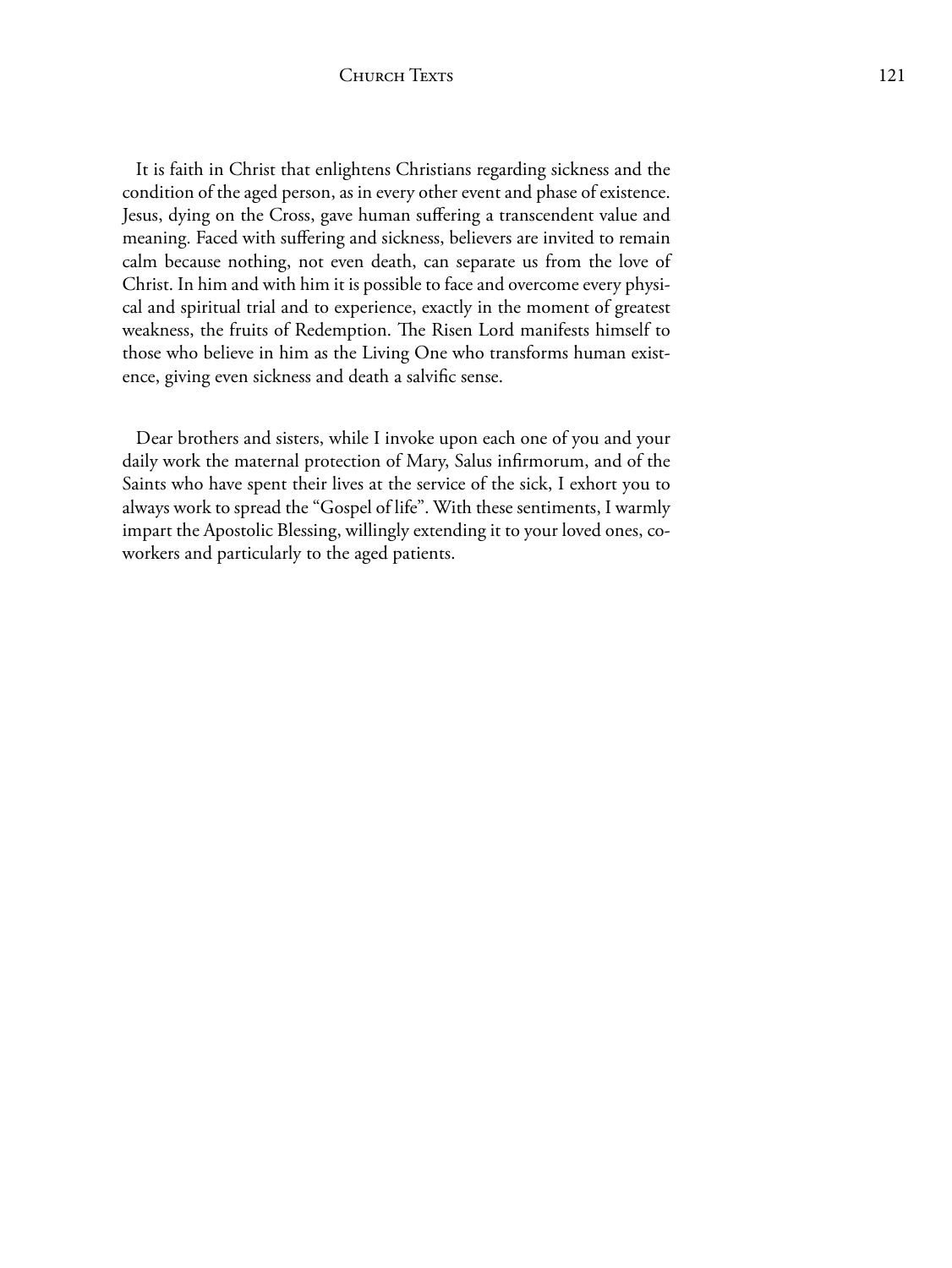# *ETHICAL AND RELIGIOUS DIRECTIVES FOR CATHOLIC HEALTH CARE SERVICES*

# UNITED STATES CONFERENCE OF CATHOLIC BISHOPS

*17 November 2009 (Fifth Edition)*

*(Selected Excerpts)*

## P**ART FIVE**

## **Issues in Care for the Seriously Ill and Dying**

### **Introduction**

hrist's redemption and saving grace embrace the whole person, especially in his or her illness, suffering, and death. The Catholic health care ministry faces the reality of death with the confidence of faith. In the face o especially in his or her illness, suffering, and death. The Catholic health care ministry faces the reality of death with the confidence of faith. In the face of death—for many, a time when hope seems lost—the Church witnesses to her belief that God has created each person for eternal life.

Above all, as a witness to its faith, a Catholic health care institution will be a community of respect, love, and support to patients or residents and their families as they face the reality of death. What is hardest to face is the process of dying itself, especially the dependency, the helplessness, and the pain that so often accompany terminal illness. One of the primary purposes of medicine in caring for the dying is the relief of pain and the suffering caused by it. Effective management of pain in all its forms is critical in the appropriate care of the dying.

The truth that life is a precious gift from God has profound implications for the question of stewardship over human life. We are not the owners of our lives and, hence, do not have absolute power over life. We have a duty to preserve our life and to use it for the glory of God, but the duty to pre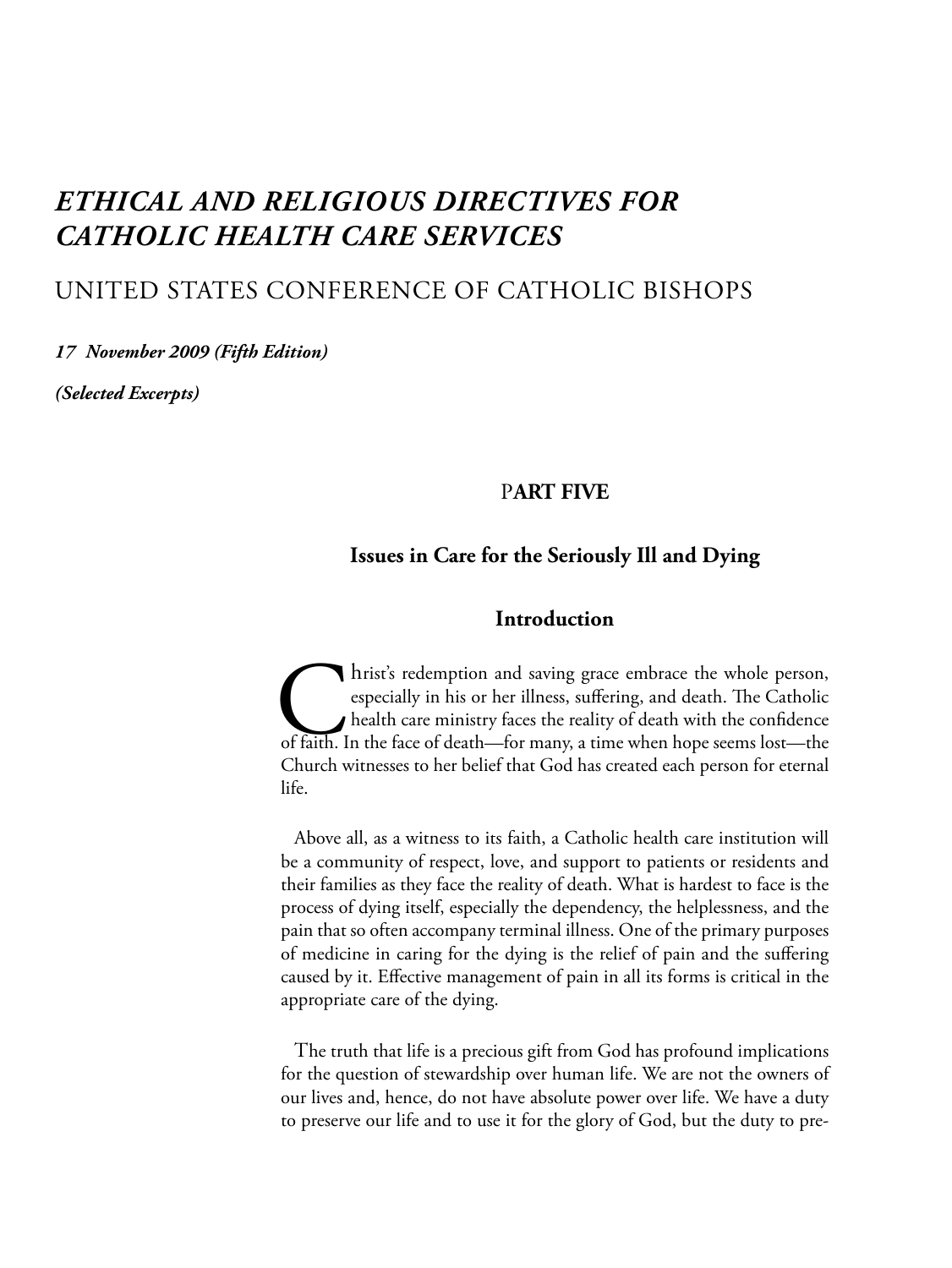serve life is not absolute, for we may reject life-prolonging procedures that are insufficiently beneficial or excessively burdensome.

## **Suicide and Eeuthanasia are Never Morally Acceptable Options**

The task of medicine is to care even when it cannot cure. Physicians and their patients must evaluate the use of the technology at their disposal. Reflection on the innate dignity of human life in all its dimensions and on the purpose of medical care is indispensable for formulating a true moral judgment about the use of technology to maintain life. The use of life-sustaining technology is judged in light of the Christian meaning of life, suffering, and death. In this way two extremes are avoided: on the one hand, an insistence on useless or burdensome technology even when a patient may legitimately wish to forgo it and, on the other hand, the withdrawal of technology with the intention of causing death.

The Church's teaching authority has addressed the moral issues concerning medically assisted nutrition and hydration. We are guided on this issue by Catholic teaching against euthanasia, which is "an action or an omission which of itself or by intention causes death, in order that all suffering may in this way be eliminated." While medically assisted nutrition and hydration are not morally obligatory in certain cases, these forms of basic care should in principle be provided to all patients who need them, including patients diagnosed as being in a "persistent vegetative state" (PVS), because even the most severely debilitated and helpless patient retains the full dignity of a human person and must receive ordinary and proportionate care.

### **Directives**

55. Catholic health care institutions offering care to persons in danger of death from illness, accident, advanced age, or similar condition should provide them with appropriate opportunities to prepare for death. Persons in danger of death should be provided with whatever information is necessary to help them understand their condition and have the opportunity to discuss their condition with their family members and care providers. They should also be offered the appropriate medical information that would make it possible to address the morally legitimate choices available to them. They should be provided the spiritual support as well as the opportunity to receive the sacraments in order to prepare well for death.

56. A person has a moral obligation to use ordinary or proportionate means of preserving his or her life. Proportionate means are those that in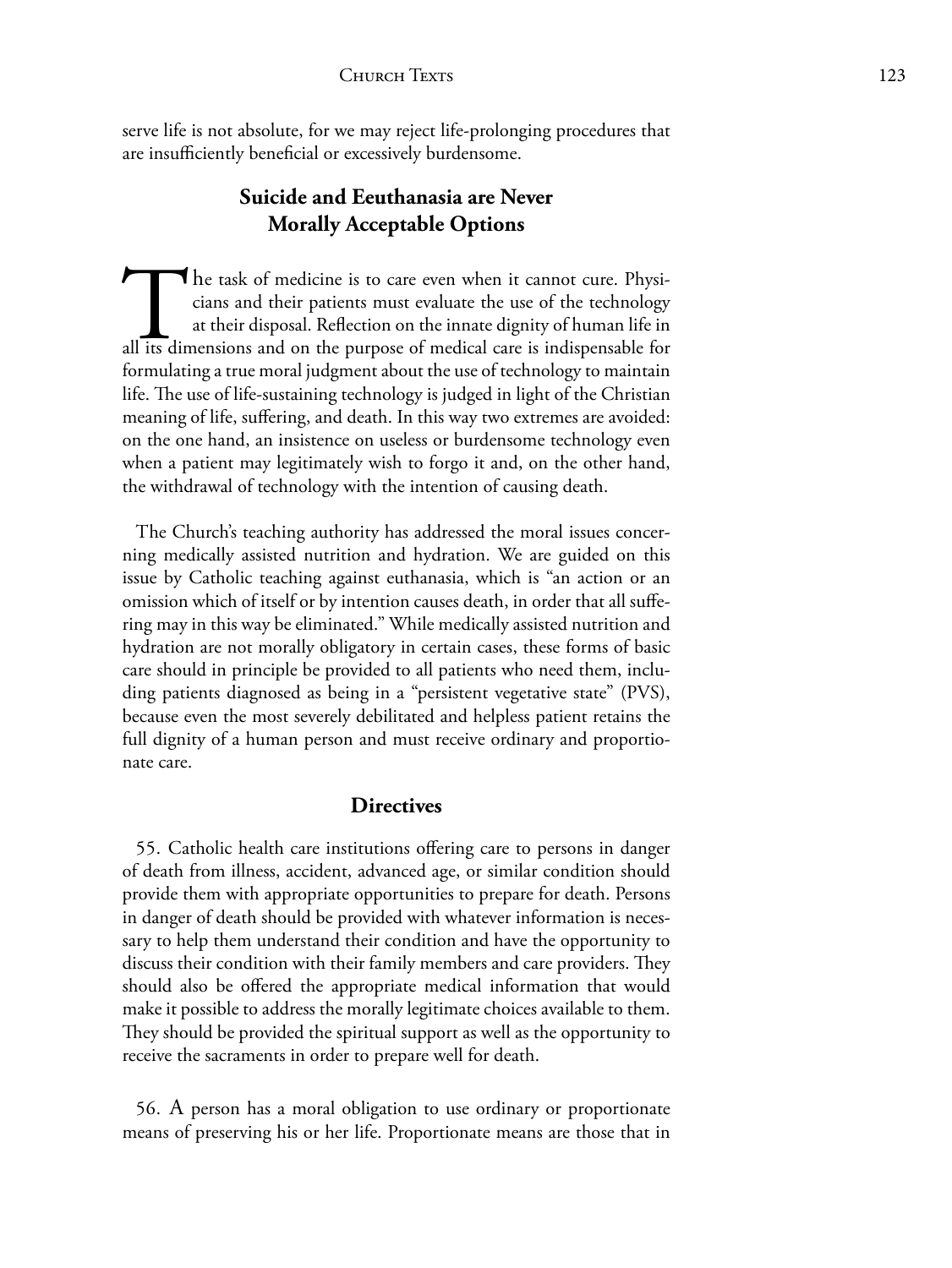the judgment of the patient offer a reasonable hope of benefit and do not entail an excessive burden or impose excessive expense on the family or the community.

57. A person may forgo extraordinary or disproportionate means of preserving life. Disproportionate means are those that in the patient's judgment do not offer a reasonable hope of benefit or entail an excessive burden, or impose excessive expense on the family or the community.

58. In principle, there is an obligation to provide patients with food and water, including medically assisted nutrition and hydration for those who cannot take food orally. This obligation extends to patients in chronic and presumably irreversible conditions (e.g., the "persistent vegetative state") who can reasonably be expected to live indefinitely if given such care. Medically assisted nutrition and hydration become morally optional when they cannot reasonably be expected to prolong life or when they would be "excessively burdensome for the patient or [would] cause significant physical discomfort, for example resulting from complications in the use of the means employed." For instance, as a patient draws close to inevitable death from an underlying progressive and fatal condition, certain measures to provide nutrition and hydration may become excessively burdensome and therefore not obligatory in light of their very limited ability to prolong life or provide comfort.

59. The free and informed judgment made by a competent adult patient concerning the use or withdrawal of life-sustaining procedures should always be respected and normally complied with, unless it is contrary to Catholic moral teaching.

60. Euthanasia is an action or omission that of itself or by intention causes death in order to alleviate suffering. Catholic health care institutions may never condone or participate in euthanasia or assisted suicide in any way. Dying patients who request euthanasia should receive loving care, psychological and spiritual support, and appropriate remedies for pain and other symptoms so that they can live with dignity until the time of natural death.

61. Patients should be kept as free of pain as possible so that they may die comfortably and with dignity, and in the place where they wish to die. Since a person has the right to prepare for his or her death while fully conscious, he or she should not be deprived of consciousness without a compelling reason. Medicines capable of alleviating or suppressing pain may be given to a dying person, even if this therapy may indirectly shorten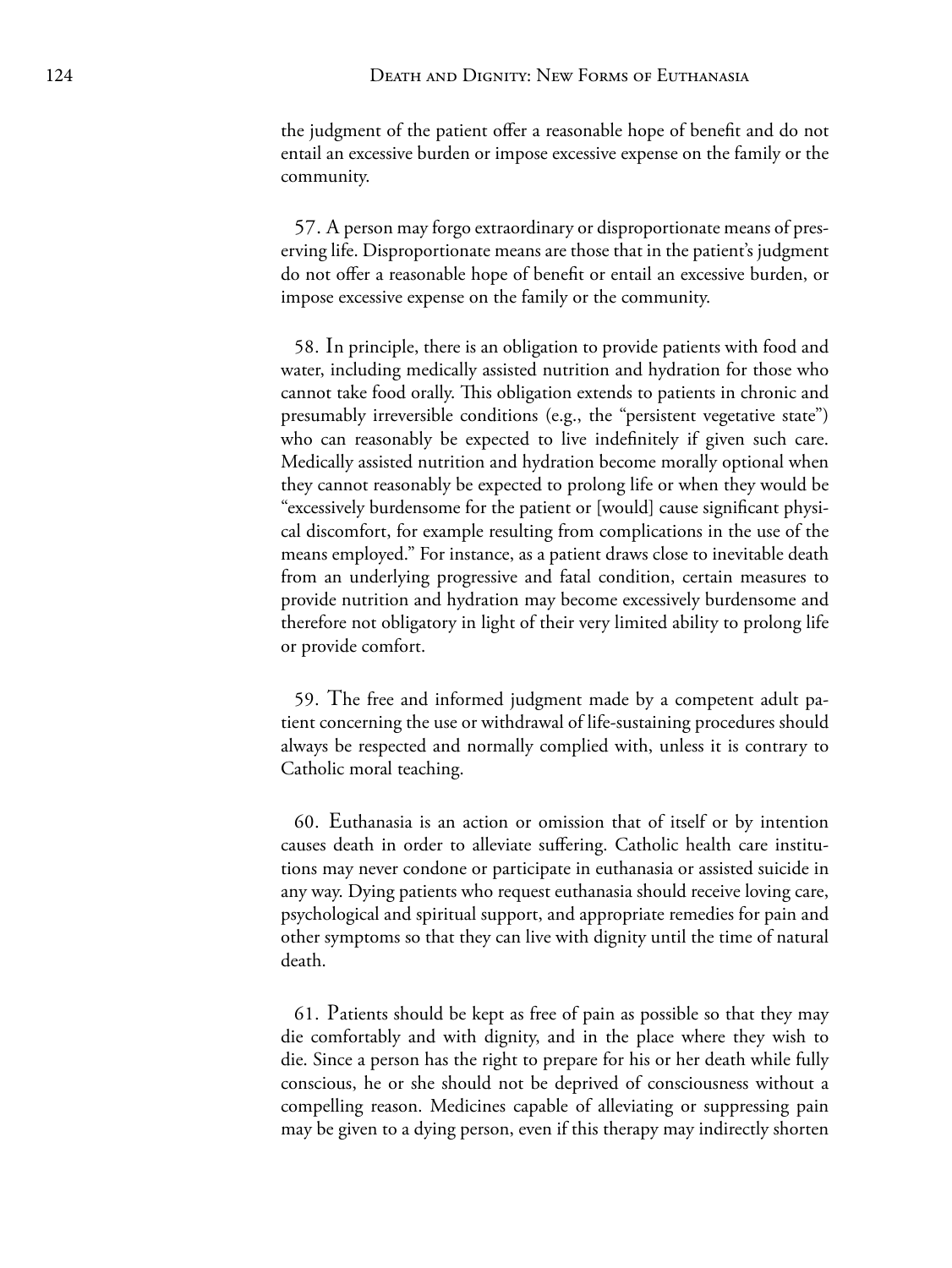the person's life so long as the intent is not to hasten death. Patients experiencing suffering that cannot be alleviated should be helped to appreciate the Christian understanding of redemptive suffering.

62. The determination of death should be made by the physician or competent medical authority in accordance with responsible and commonly accepted scientific criteria.

63. Catholic health care institutions should encourage and provide the means whereby those who wish to do so may arrange for the donation of their organs and bodily tissue, for ethically legitimate purposes, so that they may be used for donation and research after death.

64. Such organs should not be removed until it has been medically determined that the patient has died. In order to prevent any conflict of interest, the physician who determines death should not be a member of the transplant team.

65. The use of tissue or organs from an infant may be permitted after death has been determined and with the informed consent of the parents or guardians.

66. Catholic health care institutions should not make use of human tissue obtained by direct abortions even for research and therapeutic purposes.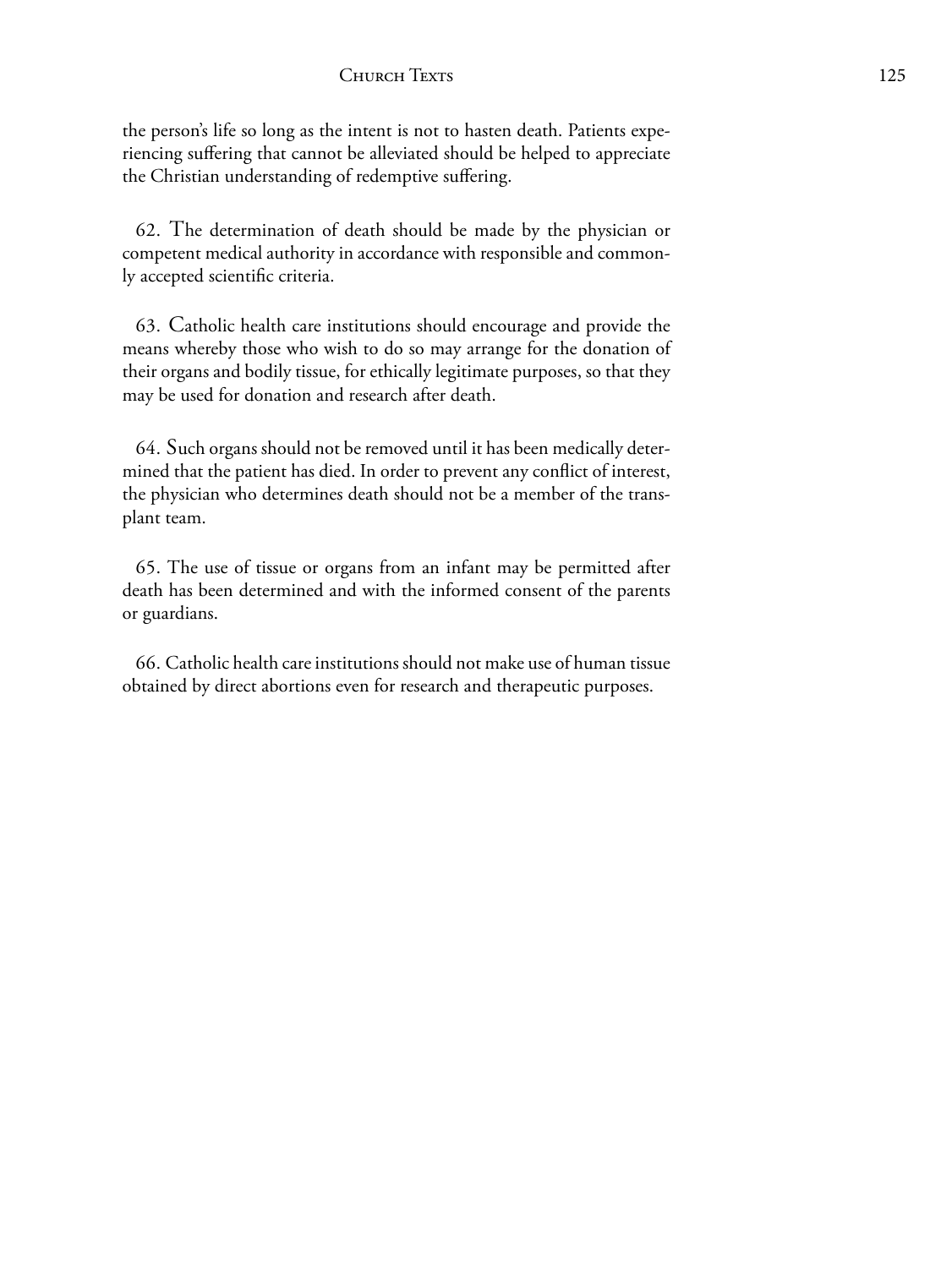# *THE DANGERS OF EUTHANASIA*

# NEW ZEALAND CONFERENCE OF CATHOLIC BISHOPS

### *19 October 2011*

Ife is full of blessings, challenges and opportunities. Even dying<br>brings its own unique blessings, challenges and opportunities.<br>Dying well' is as important as reaching our potential at school and<br>at work, or finding happ brings its own unique blessings, challenges and opportunities. 'Dying well' is as important as reaching our potential at school and at work, or finding happiness and fulfilment within our families and with our friends. The work of dying well often involves the healing and/or deepening of relationships.

In 1995 we wrote: "Euthanasia occurs when a doctor, not an illness, kills a patient." At that time we drew attention to a very important distinction: it is one thing to withhold or withdraw extraordinary methods of keeping a person alive when it is no longer sensible to do so; it is another thing to do something, or omit to do something for the purpose of terminating a person's life. In the former case, we are simply allowing a person to die. In the latter case, we are killing.

Even if it is done for what seems a good reason, (e.g. to prevent suffering), and even if it is done with the patient's consent, it is still killing.

In a society in which many regard suffering as meaningless and intolerable, euthanasia is presented as a way of avoiding suffering. This can be made to look like an attractive option, or even a right. But to legalise the killing of those who are suffering would be to introduce a whole new, and dangerous, dimension to society.

What kind of society would we have if euthanasia were legalised? People with advanced progressive illnesses, or simply in old age, may well find it difficult to trust their doctors and nurses. We need to ask: What would that do for the regard we have traditionally had for the medical and nursing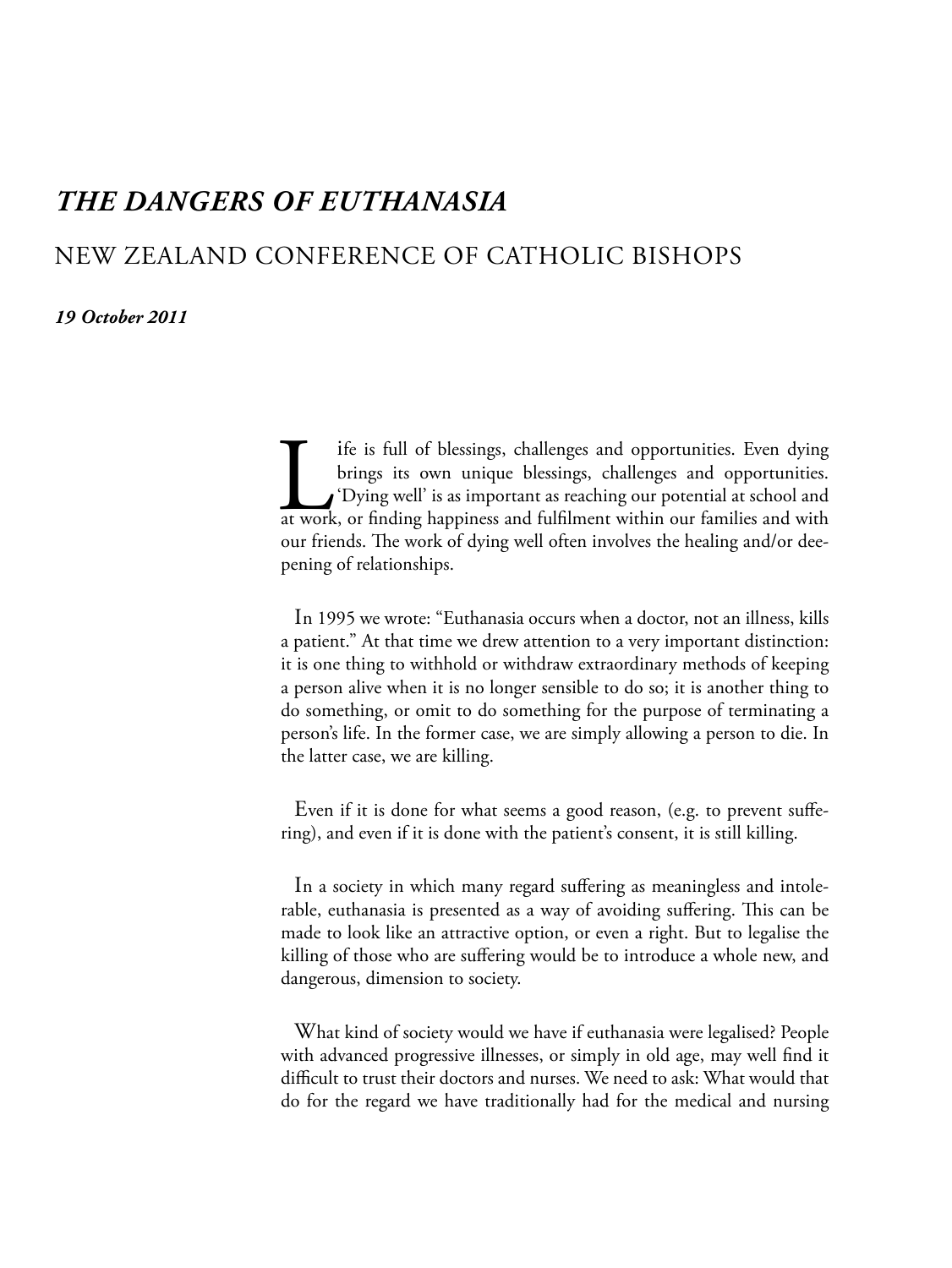### Church Texts 127

professions? How would this impact on the ability of doctors and nurses to help those who are not quite sure they can trust them?

The experience of those countries that have already legalised euthanasia shows that the demand for euthanasia cannot be limited to a carefully defined group. In the Netherlands euthanasia was initially only available to dying adults with terminal illness who were able to give informed consent and who repeatedly requested euthanasia. Since 1973 all of these restrictions have fallen away and lethal injections can now be given to newborns and teenagers with disabilities, as well as to persons with dementia and depression. In some of these cases there is no explicit request from the person concerned for euthanasia.

Once we allow access to euthanasia for some, the reasons for confining it to just that group begin to look arbitrary. It is quickly argued that to deprive those incapable of giving consent to euthanasia is an injustice. It is also argued that allowing it for some conditions and not others is discriminatory.

We would have to expect the same erosion of boundaries and safeguards to happen here too, especially because there is already ambivalence about people who are perceived as having little or nothing to contribute to society while 'swallowing up' large amounts of health resources. In other words, legalising euthanasia will place at greater risk the lives of those whom others might be tempted to think would be better off dead.

Abuse of the disabled and elderly is already a serious issue in our country and overseas. Legalising euthanasia has the potential to worsen the problem in a society where the numbers of elderly are growing and where pressure on the health budget is increasing.

Further, in a society in which euthanasia becomes legal, the disabled, sick and elderly may more easily come to see themselves as an excessive financial and emotional burden. The 'right to die' could very quickly become a 'duty to die'. This is not free choice. This is not real consent. The most vulnerable members of our society depend upon the protections which the legal and medical institutions currently provide.

The good news is that advances in palliative care mean there is now no need for anyone to die in pain. When treatment is no longer effective for a person in the end stages of an illness, the priority is to provide sufficient pain relief to make the person comfortable, while supporting their physical, emotional, mental, relational and spiritual needs. This can be a very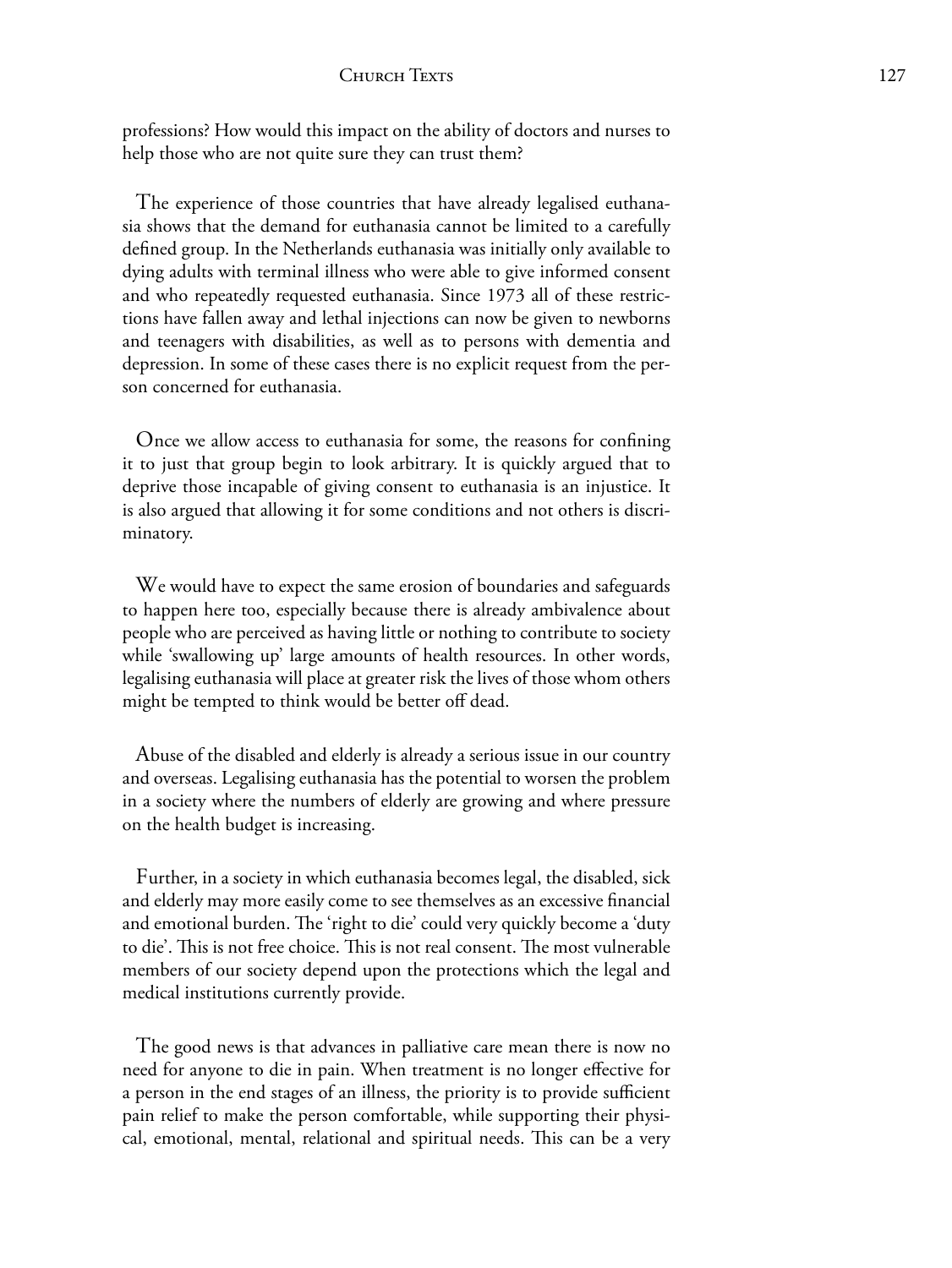important time in a person's life, involving growth and the healing of relationships.

Research also shows that persistent requests for euthanasia are not related to physical pain but to depression and feelings of hopelessness and/or a sense of social isolation. There is a deeper malaise: our society has failed to respond in a satisfactory way to the emotional, psychological and spiritual suffering that people often feel at the end of life. As we stated in 1995, "we cannot be free from blame if there are people in our communities unable to find human comfort and assistance as they approach the end of their lives."

The real moral imperative is on us all to be bearers of hope and to offer selfless care to all those who are sick, disabled and dying while ensuring that there are adequate resources for palliative care.

We have the expertise and the means to care for those who have advanced progressive illness in ways which are in harmony with their human dignity and their status as our fellow New Zealanders. The legalisation of euthanasia will undermine trust in the medical profession and put vulnerable groups in our society at risk. It will send a message that the lives of some people are not worth living. Its introduction would seriously undermine good caring and be detrimental to the growth of a caring community.

We need to ensure that our laws promote a society in which there is room for the most vulnerable – room in our hearts and room in our homes and other places of care – rather than 'showing people the door'.

True compassion calls for us all to stand alongside, and in solidarity with, all those who are suffering. We commend all those who already do so much to care for those people who are sick, elderly or disabled as well as those who are dying. The mark of a great society is evidenced in its ability to care for those who are most vulnerable.

We do not need euthanasia. We need to promote equitable access to good palliative care for all New Zealanders. We need to learn how to live well and die well.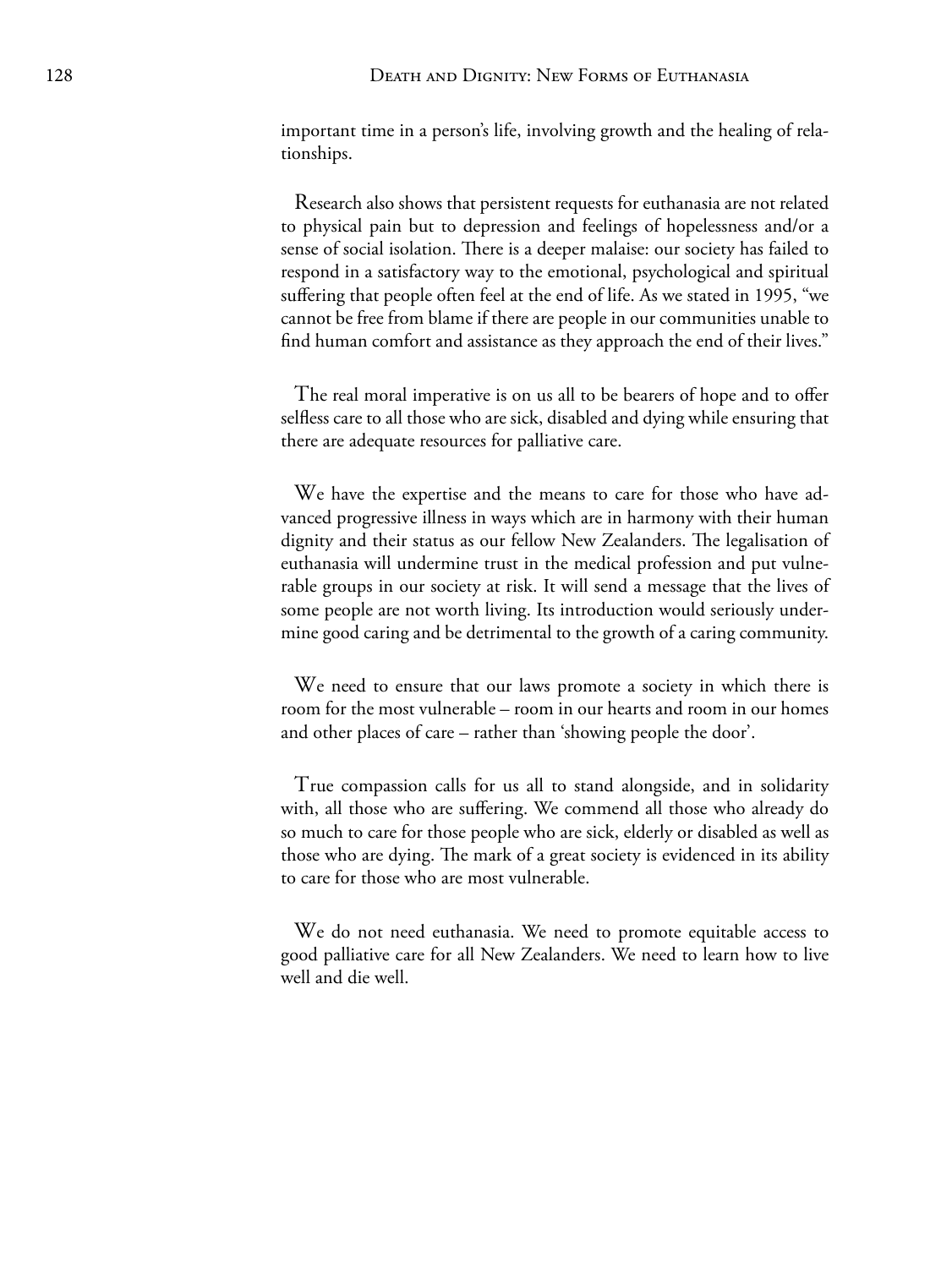# *REAL CARE, LOVE AND COMPASSION*  AUSTRALIAN CONFERENCE OF CATHOLIC BISHOPS

### *15 April 2015*

From time to time euthanasia or assisted suicide is proposed as the compassionate choice for people who are facing such illness. Euthanasia may be defined as intentionally bringing about death by active intervention, or by compassionate choice for people who are facing such illness. Euthanasia may be defined as intentionally bringing about death by active intervention, or by neglect of reasonable care in order to end suffering. Physician Assisted Suicide is when a person is prescribed lethal drugs with which to kill themselves, with the purpose of eliminating suffering.

We hear people saying that this would allow people to 'die with dignity' and that it is each individual's 'right' to choose the timing and manner of their death.

This view, although born of compassion, is misguided and even dangerous. Killing people is wrong, and this principle is fundamental to our law. In the very few jurisdictions overseas where euthanasia or assisted suicide have been introduced, there is already ample evidence that the system is being abused and the legislated safeguards are being ignored.

All Australians seek a compassionate response to illness and suffering. We ask you to consider the following myths and facts outlining why euthanasia, or government authorized killing, is never the best expression of compassion.

### **Myth 1: Euthanasia can be Legislated for Safely**

act: Euthanasia and assisted suicide can never be safe. Because ter-<br>minally ill people are vulnerable to powerful feelings of fear, depres-<br>sion, loneliness, not wanting to be a burden, and even to coercion<br>from family me minally ill people are vulnerable to powerful feelings of fear, depression, loneliness, not wanting to be a burden, and even to coercion from family members, no law can adequately protect them from succumbing to euthanasia if it is available.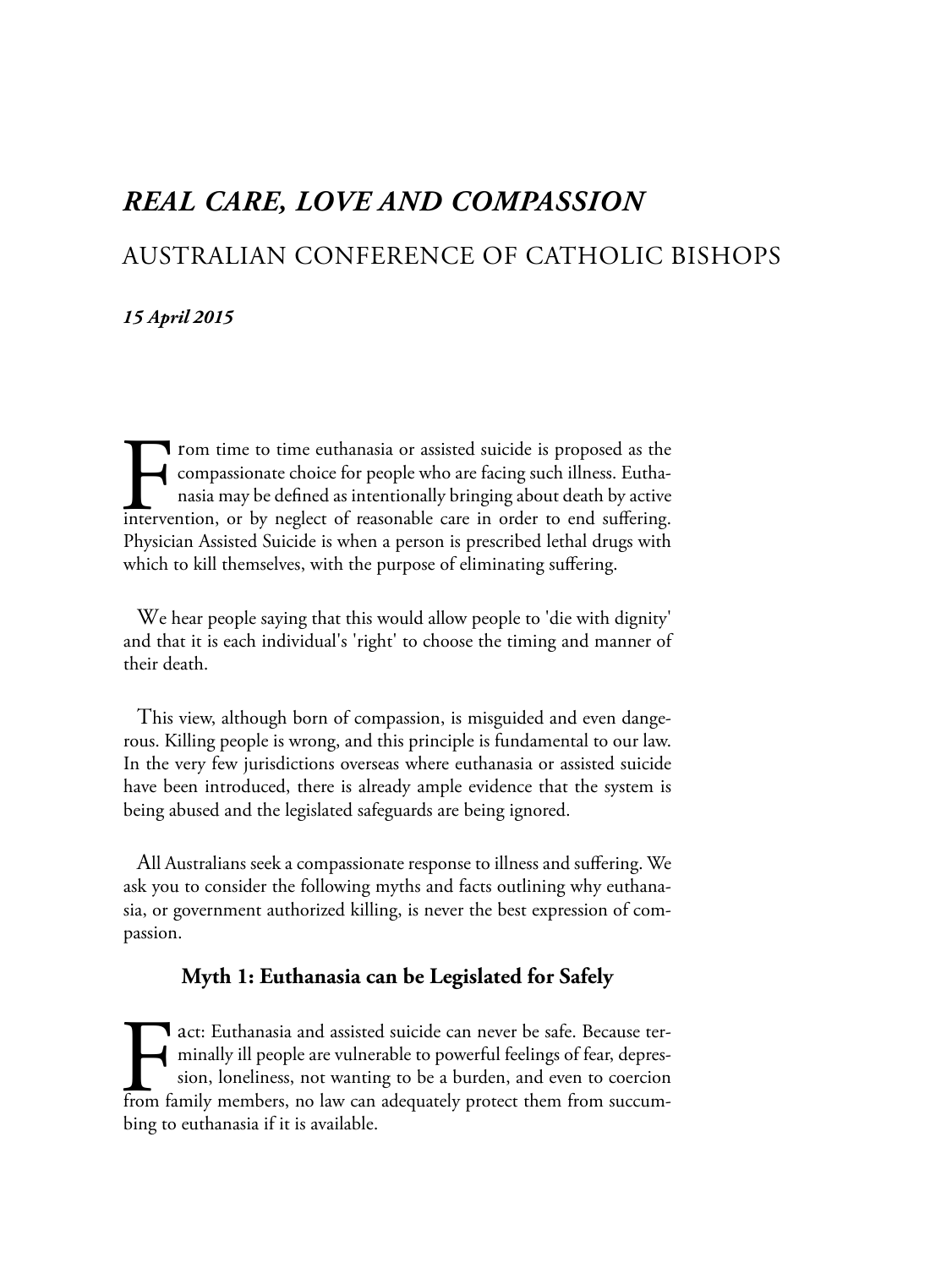Experience in other countries has shown clearly that it is impossible for government-authorized killing to be made safe. This is one of many strong reasons that the principle of prohibiting killing is so deeply embedded in our law and ethics throughout the world, recognized in international human rights documents, and basic to our common morality.

### **Myth 2: Dying with Dignity**

act: Our dignity is not dependent on our usefulness or health, but simply on our humanity. Our society should be judged by how well we care for the sick and vulnerable. Everyone should be loved, supported and cared for unt simply on our humanity. Our society should be judged by how well we care for the sick and vulnerable. Everyone should be loved, supported and cared for until they die. There is nothing truly dignified about being killed or assisted to suicide, even when the motive is compassion for suffering. Suicide is always a tragedy. People at a very low ebb are not helped by being told by our laws that we think they would better off dead or that we would be better off if they were dead. The community is rightly concerned about the high level of suicide in Australia and much effort is put into reducing it. To then introduce government authorized killing on request, or assisted suicide, would be to create a dangerous double standard, and promote a false idea of dignity.

### **Myth 3: Euthanasia is an Issue of Personal Liberty and Personal Choice**

The alternative to euthanasia<br>
Compassion for the sick and suffering is something which<br>
unites us all. Many of us have accompanied friends or family as<br>
they face the fear and uncertainty of a serious illness. Our heart g Compassion for the sick and suffering is something which unites us all. Many of us have accompanied friends or family as them and we wish only the best for them.

Fact: Euthanasia always involves a second person and is therefore a public act with public consequences. One person assisting the death of another is a matter of significant public concern because it can lead to abuse, exploitation and erosion of care for vulnerable people. Euthanasia would forever change the nature of doctor patient relationships, from one of a duty to care, and heal and comfort, to one where a doctor is given the power to kill or to help you kill yourself.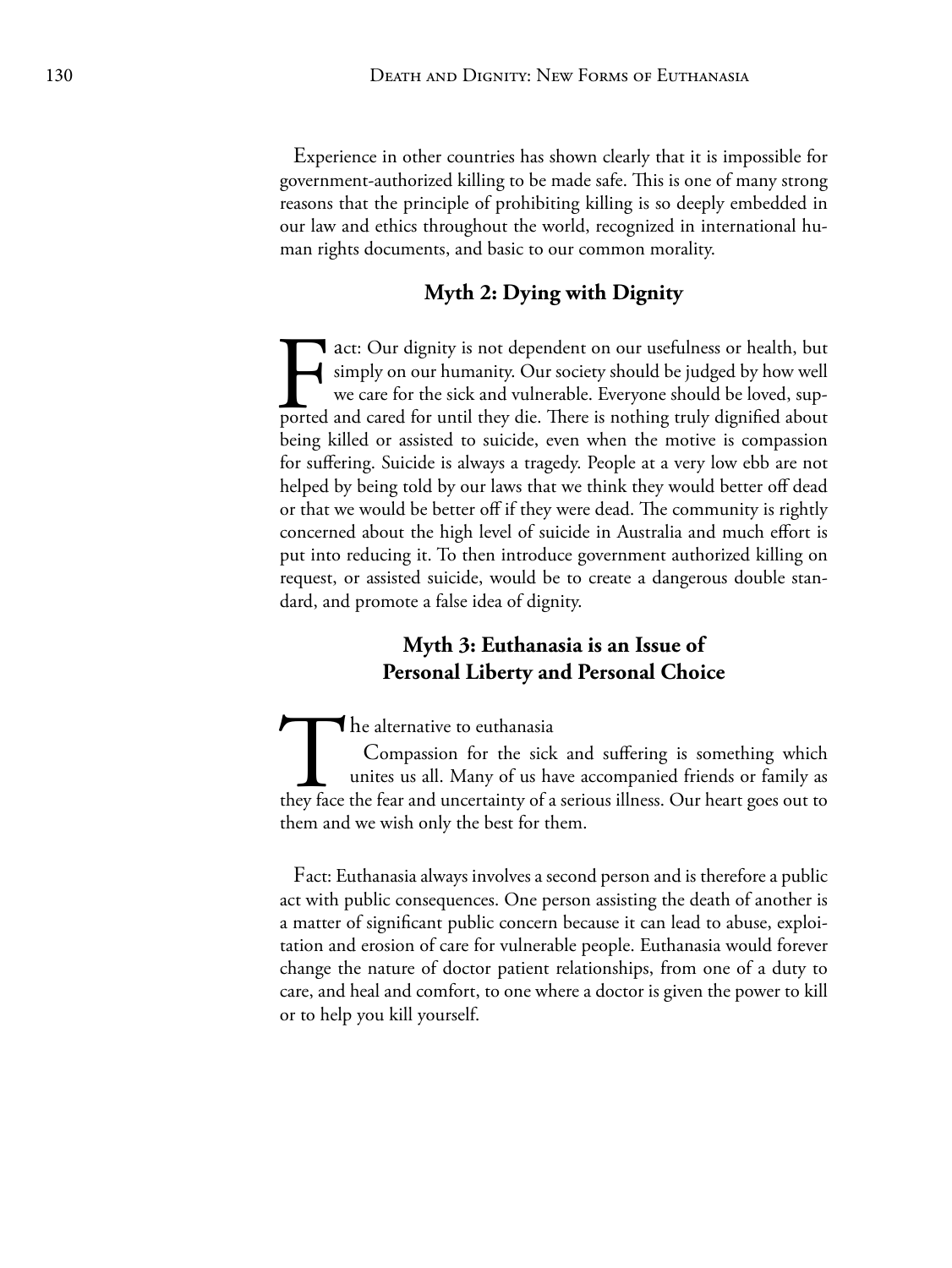## **Myth 4: It's worked well in other places, like The Netherlands, Belgium & Oregon in the US**

act: The overseas models are not working well. The so-called strict<br>guidelines are failing badly, with deadly consequences. When eu-<br>thanasia was introduced in Belgium in 2002 it was considered to<br>be only for terminally il guidelines are failing badly, with deadly consequences. When euthanasia was introduced in Belgium in 2002 it was considered to be only for terminally ill adults, deemed to be in their right mind, with full consent given. Doctors were required to report cases of euthanasia to a nominated authority. A little over a decade later, the Belgian parliament has now legalised euthanasia for children of all ages and dementia patients. Studies show only half of euthanasia cases are reported to the authority (1) and in a study in Flanders, 66 of 208 cases of euthanasia occurred without explicit consent.(2) Similarly in the Netherlands, despite the supposed safeguards, the Dutch government's own statistics show that more than 300 people die each year from euthanasia without explicit consent(3). From its strictly controlled beginnings, euthanasia in the Netherlands has now grown to include the unconscious, disabled babies, children aged 12 and over, and people with dementia and psychiatric illnesses(4). In Oregon the legislation allows lethal drugs to be administered without oversight, leaving enormous scope for family pressure or elder abuse to be applied.

# **Myth 5: Euthanasia Should Be Legalised Because Opinion Polls Support It**

Fact: Parliaments don't legislate on opinion polls alone. Parliaments are elected to consider all the relevant arguments, to legislate in favour of the common good, to endorse responsible action and to protect the vulnerable, whose voices and concerns are often not heard in opinion polls. The devil is very much in the detail when it comes to euthanasia, and when parliaments across the world have had a chance to examine all the evidence and all the dangers, the great majority of them have voted against it, even in the face of strong opinion poll support.

### **Myth 6: Euthanasia is Necessary to Relieve Pain**

act: Good palliative care, not killing, is the answer to relieving pain<br>for the dying. Palliative Care Australia says that good, well-resourced<br>palliative care gives people the ability not only to live well in their<br>illnes for the dying. Palliative Care Australia says that good, well-resourced palliative care gives people the ability not only to live well in their illness, but to die well too, "free from pain, in the place of their choice, with people they wish to be present, and above all, with dignity". Great medical gains are being made in palliative care and many families speak of palliative care as providing very precious time with their loved one. But the fact is that palliative care is not offered to many dying people in Australia and in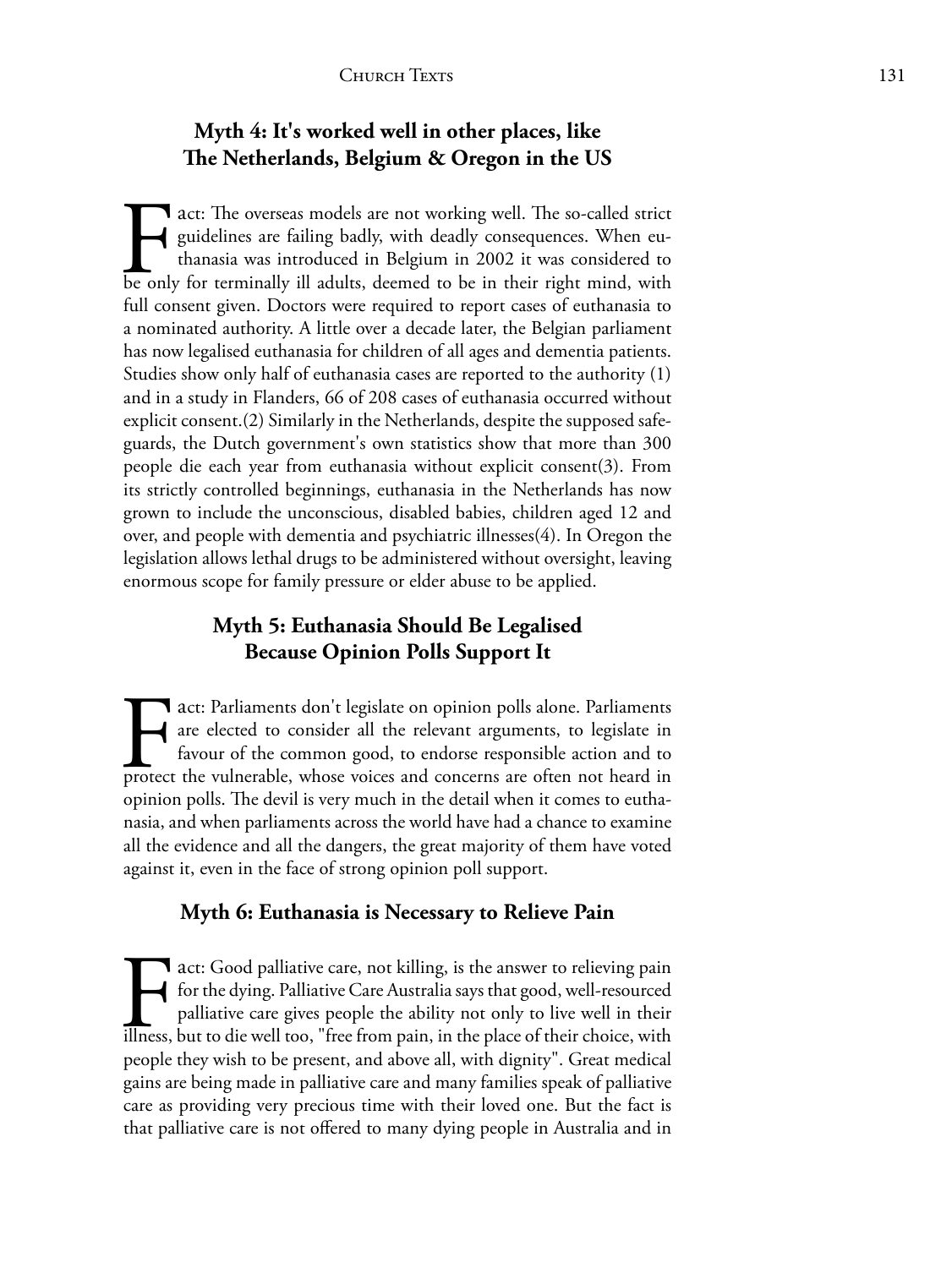some places there would be no opportunity to receive it, even if a person in great pain asked for it. No one should be talking euthanasia in Australia until we have righted this wrong.

### **What Can You Do?**

You can help ensure that Australians are always treated with true dignity and compassion, right up to the point of their death. Talk to your friends, family, colleagues and Members of Parliament about the dangers of euthan gnity and compassion, right up to the point of their death. Talk to your friends, family, colleagues and Members of Parliament about the dangers of euthanasia for our society, and put forward the alternative pathway of good, readily available palliative care, loving support, and true, life-affirming compassion. Get involved in the debate because this is a debate which affects us all.

### N<sub>OTES</sub>

1. British Medical Journal: http://www.ncbi.nlm.nih.gov/pmc/articles/PMC2950259/ pdf/bmj.c5174.pdf

2. Canadian Medical Association Journal: http://www.cmaj.ca/content/ early/2010/05/17/cmaj.091876.full.pdf

3. Statistics Netherlands: http://statline.cbs.nl/StatWeb/publication/?VW=T&DM=SL en&PA=81655ENG&LA=en

4. Dutch Government:

5. http://www.government.nl/issues/euthanasia/euthanasia-assisted-suicide-and-nonresuscitation-on-request

6. http://www.usccb.org/issues-and-action/human-life-and-dignity/health-care/upload/ Ethical-Religious-Directives-Catholic-Health-Care-Services-fifth-edition-2009.pdf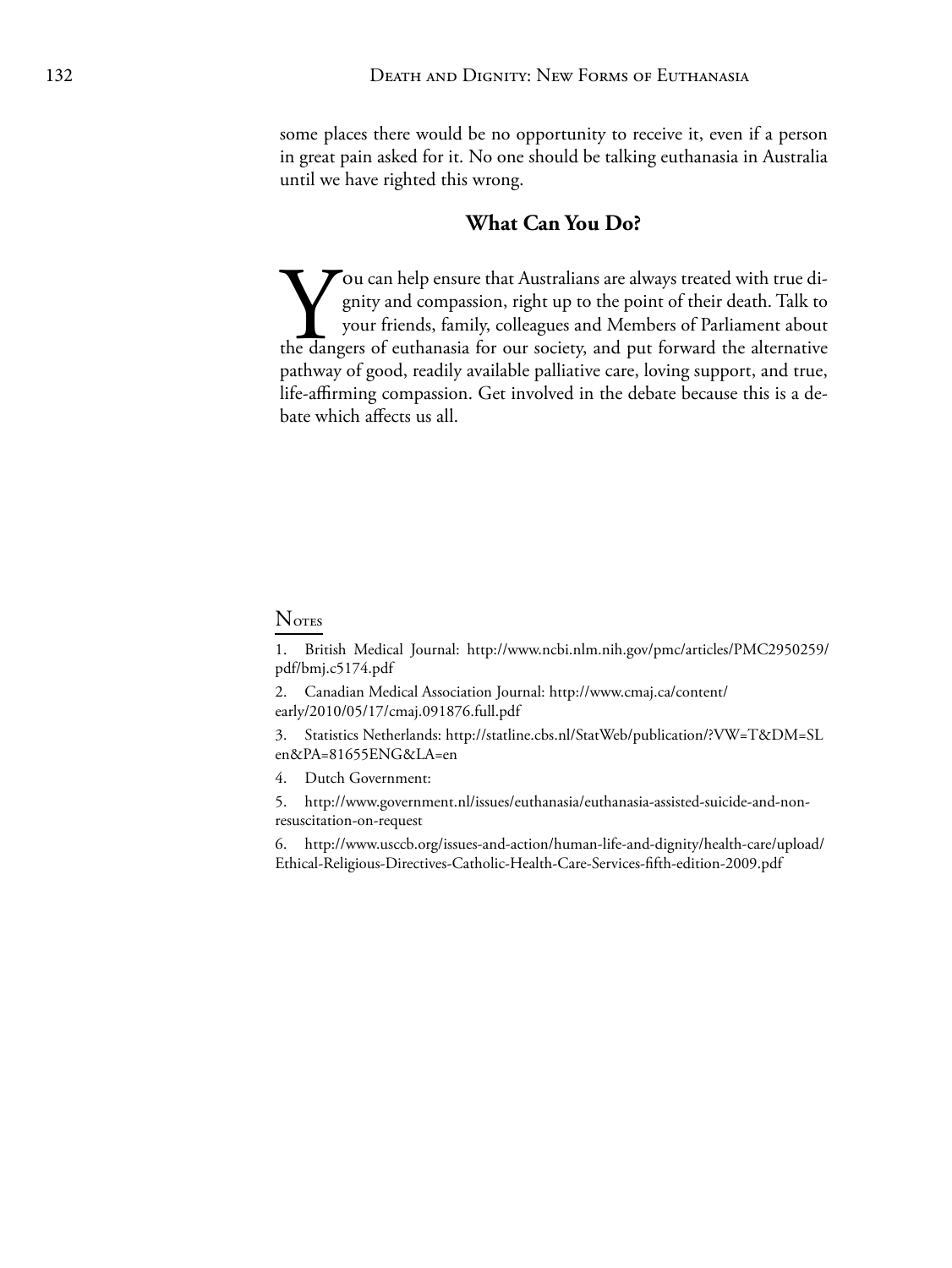*Imprimé en France par Romanzin SA Dépôt légal juin 2016 ISBN 978-2-8399-1858-9*